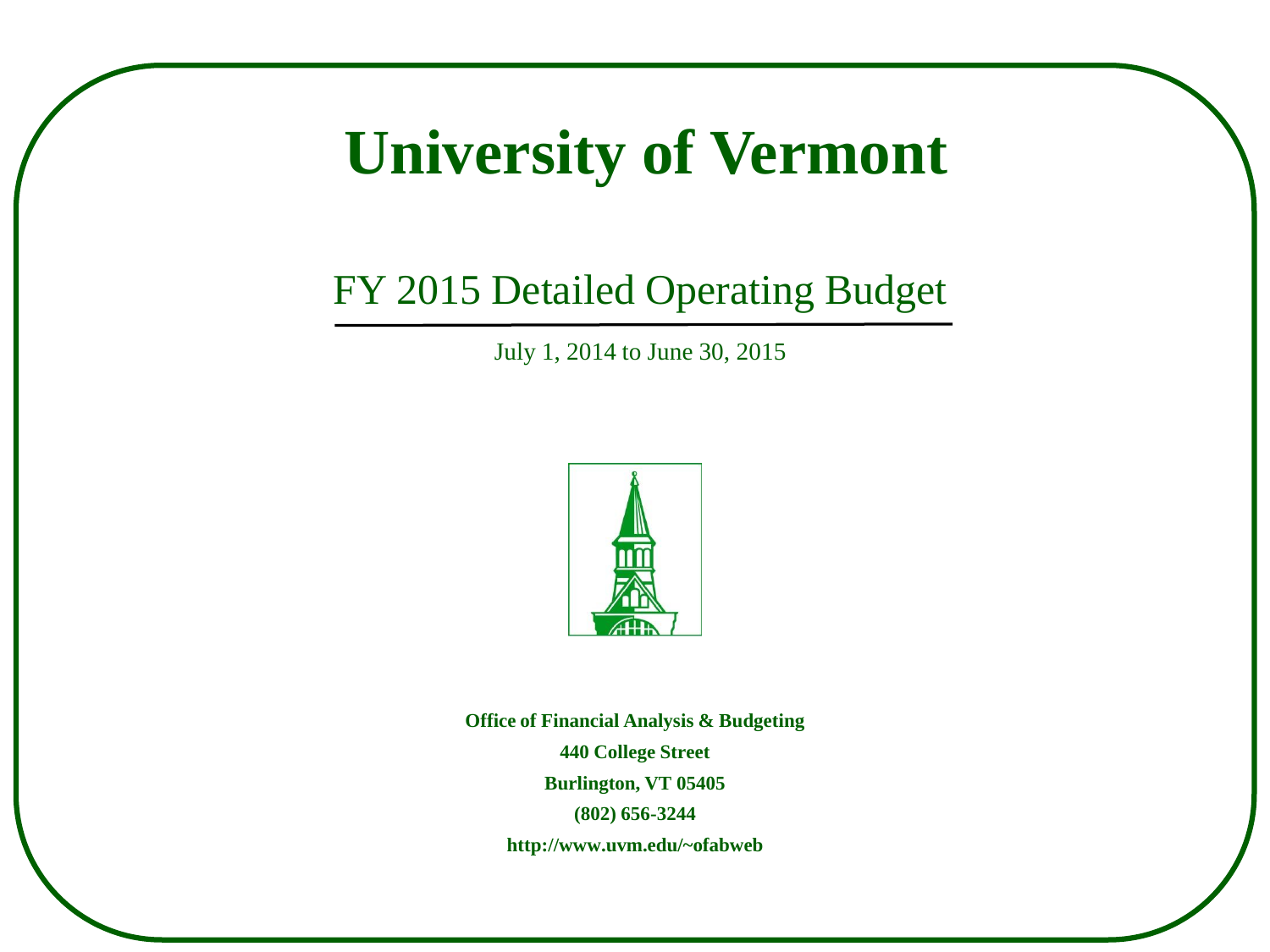The University of Vermont's current operating budget is expected to total approximately \$625,599,000 for fiscal year 2015, beginning July 1, 2014. This document details the budget for the unrestricted portion of UVM's total operating budget - both the general fund and income**/**expense activities. This document also presents some overview and summary information in the introductory pages.

If you are interested in learning more about what these numbers mean and how they can be aggregated and compared with prior years' information, please contact Financial Analysis & Budgeting (802-656-3244). Additional information on past and projected financial and enrollment information can be obtained from the *UVM Sourcebook,* which is available from the Publications link on the Office of Financial Analysis & Budgeting website, http://www.uvm.edu/~ofabweb.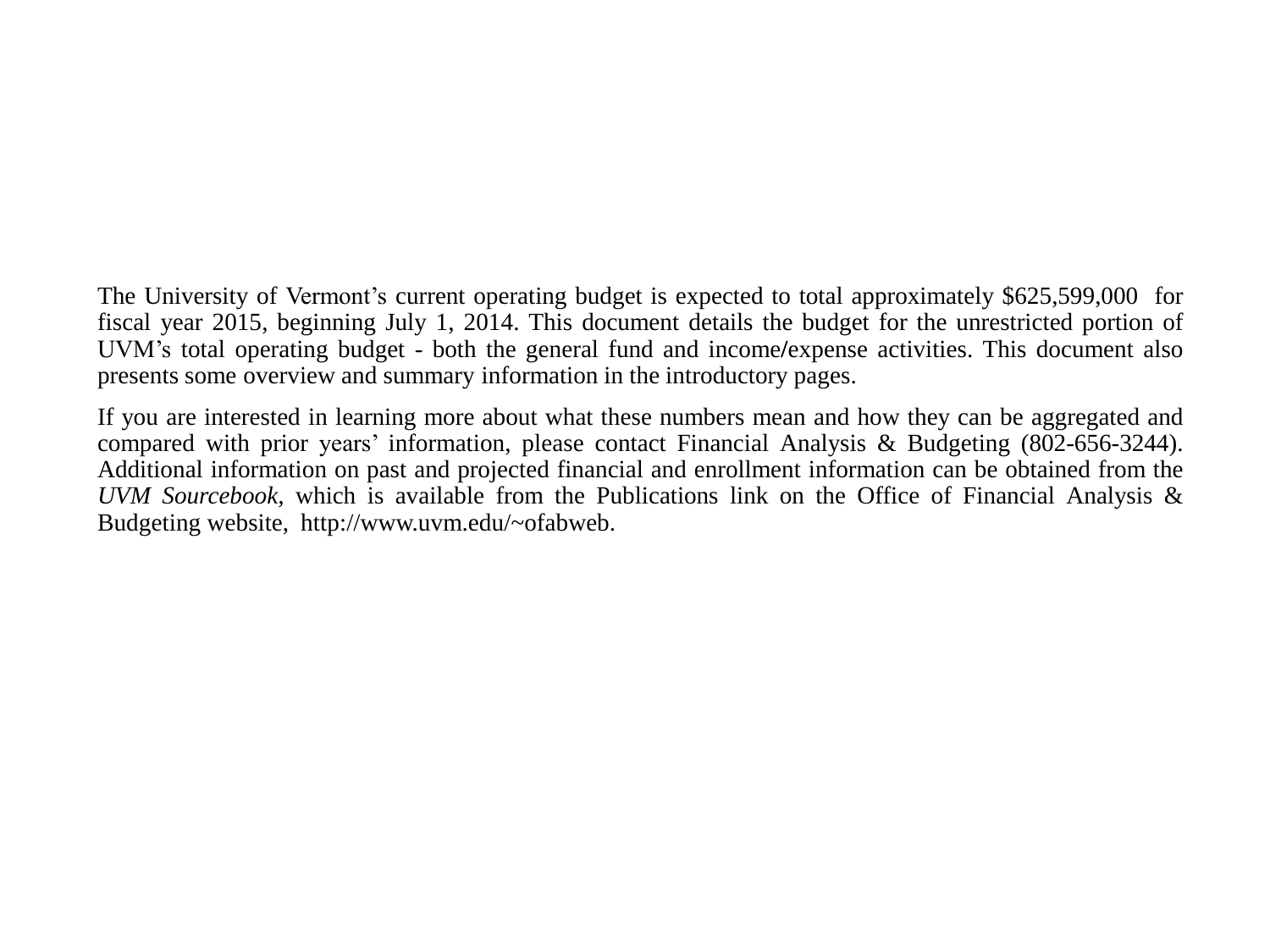# **Table of Contents**

| <b>Summary Reports</b>  |
|-------------------------|
|                         |
|                         |
|                         |
|                         |
| <b>Detailed Reports</b> |
|                         |
|                         |
|                         |
|                         |
|                         |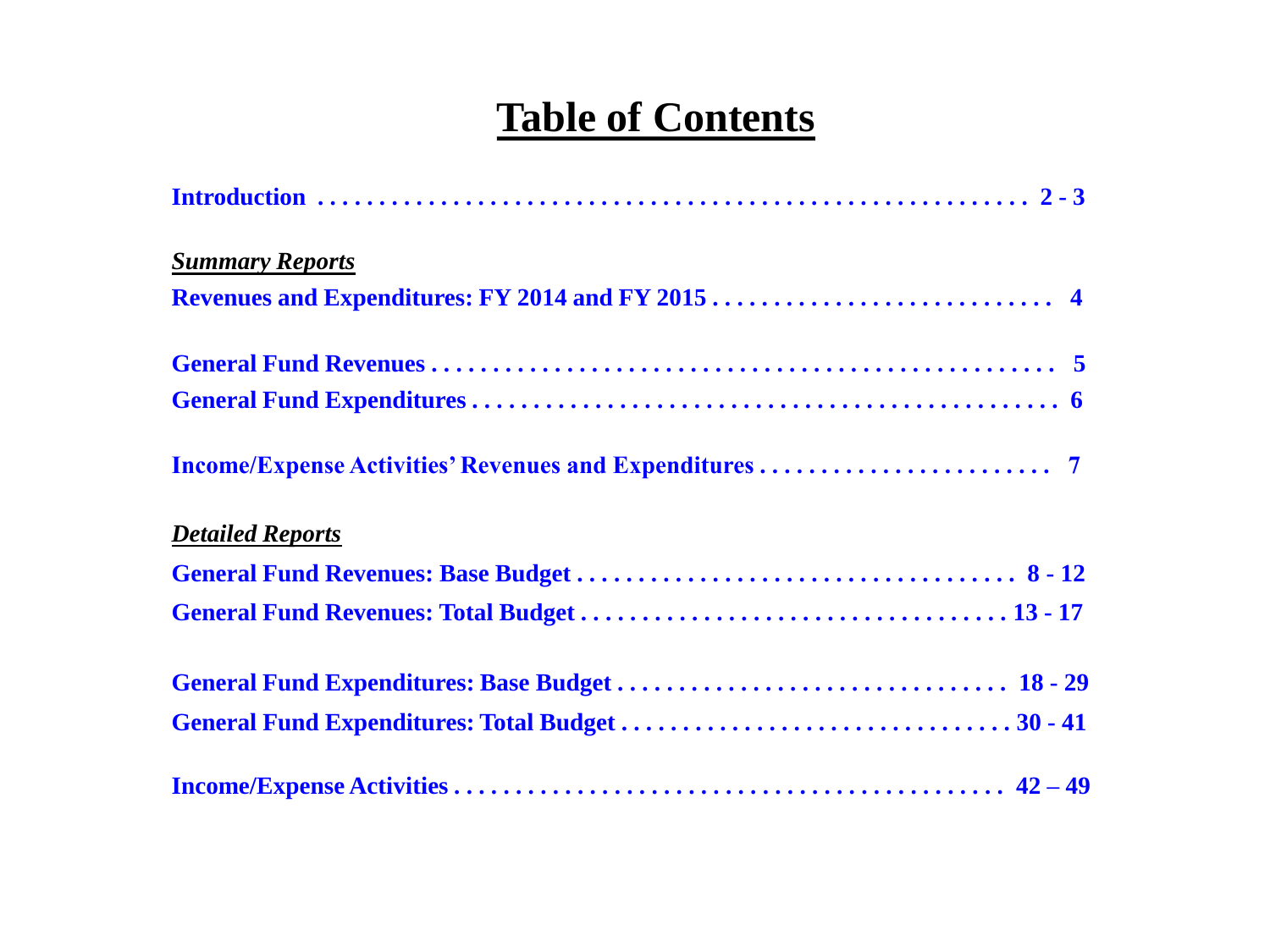# **FY 2015 Operating Budget** (in millions)

<span id="page-3-0"></span>**All revenues received and all expenditures for general operations in one business cycle (fiscal year) are depicted below. These are the funds that are part of the budget approved by the Board of Trustees and managed by departments across the campus**.

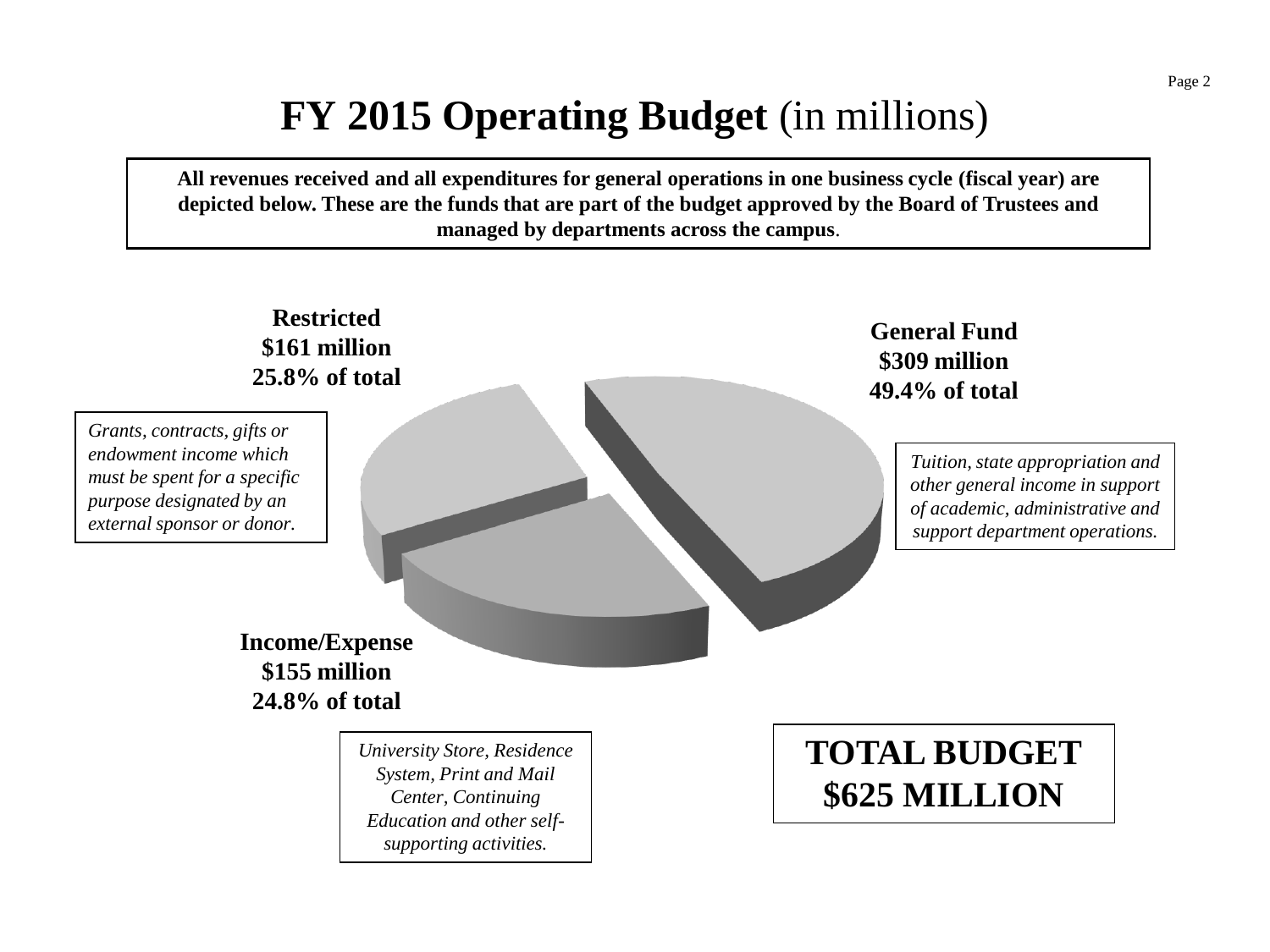The University of Vermont's FY 2015 budget for current operations totals \$625 million, an increase of 3.6% from the FY 2014 budget. This amount consists of: the general fund, income/expense activities, and current restricted funds. This document provides summary and detailed information about the general fund and income/expense activities only. Unlike restricted funds, these areas are directly influenced by institutional policy and management decisions and therefore can be budgeted closely.

The charts to the right analyze the total general fund budget for FY 2015. The top graph shows budgeted revenues by source of \$309,275,035 (Unrestricted student financial aid is presented as a discount on tuition, not an expense.)

The lower two graphs show budgeted expense, by function and by object of expenditure.

General fund revenues are summarized on page 5, and detailed on pages 8-17. General fund expenditures are summarized on page 6, and detailed on pages 18-41.

The general fund budget is divided into two parts, a base budget of ongoing commitments that are not expected to fluctuate greatly from year to year, and a variable budget that includes annual changes in revenues and one-time expenditures. The total budget shown on these graphs includes both base and variable funds. Separate base and total budgets are included in the general fund revenues and expenditures sections of this document.

The final section of this document shows budgets for income/expense activities that generate income to directly offset its costs. Each activity is expected to operate on a break-even basis. Activities as large as the Residence Halls and the University Store and as small as copiers or vehicles used by several departments are included in this section. A summary of FY 2015 budgets for income/expense activities is on page 7. Detailed reports are on pages 42-49.

#### **Total General Fund Revenues**

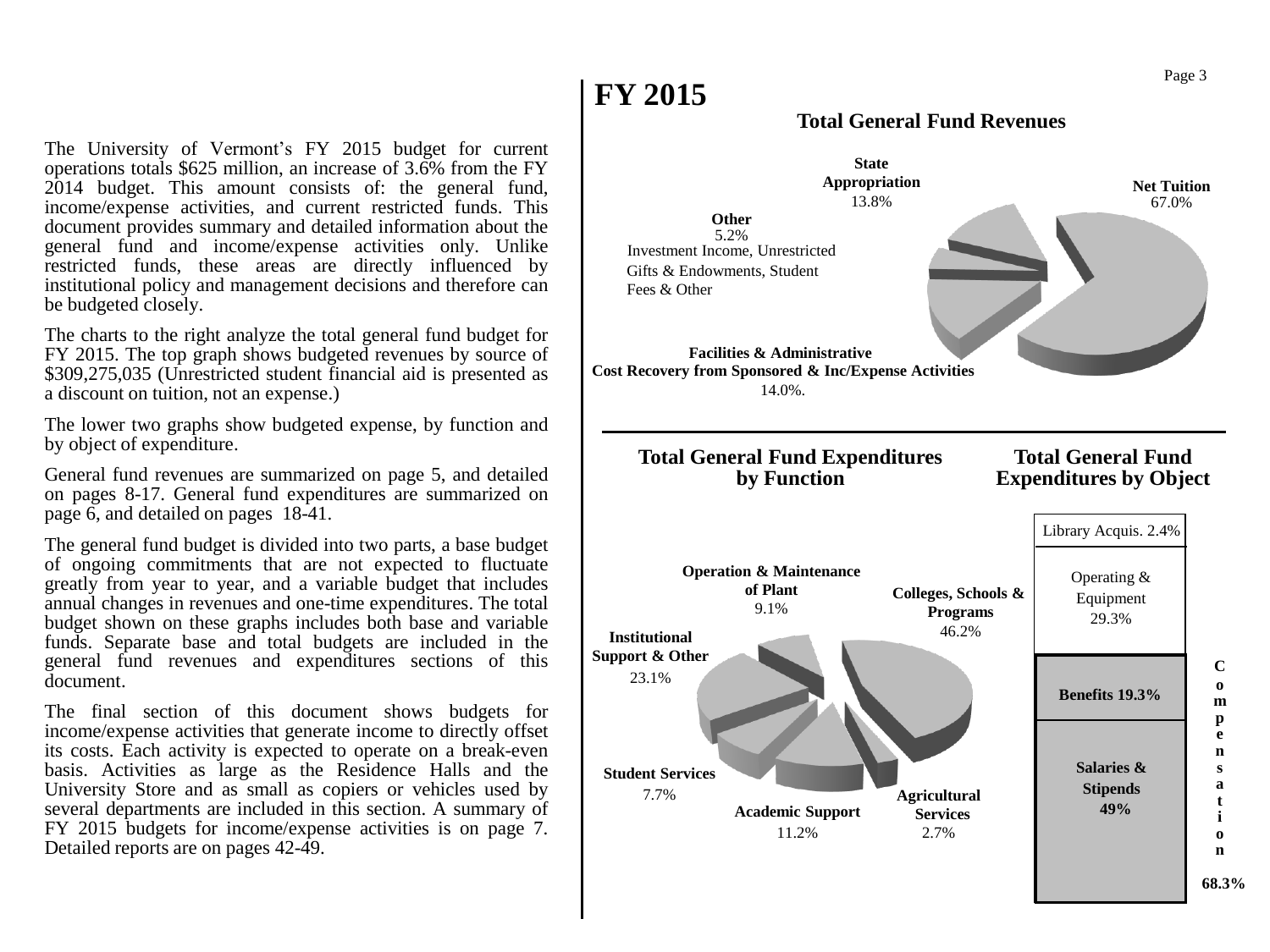## **UNIVERSITY OF VERMONT**

## **Summary of Revenues and Expenditures: FY 2014 and FY 2015**

<span id="page-5-0"></span>

|                                           | <b>FY 2014</b>      | <b>FY 2015</b>      | $%$ of    |
|-------------------------------------------|---------------------|---------------------|-----------|
| <b>REVENUES</b>                           | <b>TOTAL BUDGET</b> | <b>TOTAL BUDGET</b> | Total     |
| • Unrestricted Funds                      |                     |                     |           |
| <b>General Fund</b>                       |                     |                     |           |
| <b>State Appropriation</b>                | \$42,469,032        | \$42,701,407        | 6.8%      |
| <b>Net Tuition</b>                        | 201,245,355         | 207, 211, 194       | 33.1%     |
| Facilities & Admin Overhead Cost Recovery |                     |                     |           |
| from Sponsored Projects                   | 22,128,800          | 25,200,000          | 4.0%      |
| Other Income                              | 29,500,955          | 34,162,434          | 5.5%      |
| Subtotal, General Fund                    | 295,344,142         | 309,275,035         | 49.4%     |
| <b>Income/Expense Activities</b>          | 147,011,793         | 155,080,079         | 24.8%     |
| Subtotal, Unrestricted Funds              | 442,355,935         | 464, 355, 114       | 74.2%     |
| • Restricted Funds                        | 154,000,000         | 161,244,000         | 25.8%     |
| <b>TOTAL CURRENT FUND REVENUES</b>        | \$596,355,935       | \$625,599,114       | $100.0\%$ |
| <b>EXPENDITURES</b>                       |                     |                     |           |
| • Unrestricted Funds                      |                     |                     |           |
| <b>General Fund</b>                       |                     |                     |           |
| <b>Base Budget</b>                        | \$301,618,086       | \$307,745,035       | 49.2%     |
| Variable Funds                            | 1,439,000           | 1,530,000           | 0.2%      |
| Subtotal, General Fund                    | 303,057,086         | 309,275,035         | 49.4%     |
| <b>Income/Expense Activities</b>          | 147,011,793         | 155,080,079         | 24.8%     |
| Subtotal, Unrestricted Funds              | 450,068,879         | 464, 355, 114       | 74.2%     |
| <b>• Restricted Funds</b>                 | 154,000,000         | 161,244,000         | 25.8%     |
| <b>TOTAL CURRENT FUND EXPENDITURES</b>    | \$604,068,879       | \$625,599,114       | 100.0%    |
| <b>BALANCE/ (SHORTFALL)</b>               | $(\$7,712,944)$     | \$0                 |           |
| <b>BOARD APPROVED USE OF NET ASSETS</b>   | \$7,712,944         | \$0                 |           |
| <b>NET</b>                                | \$0                 | \$0                 |           |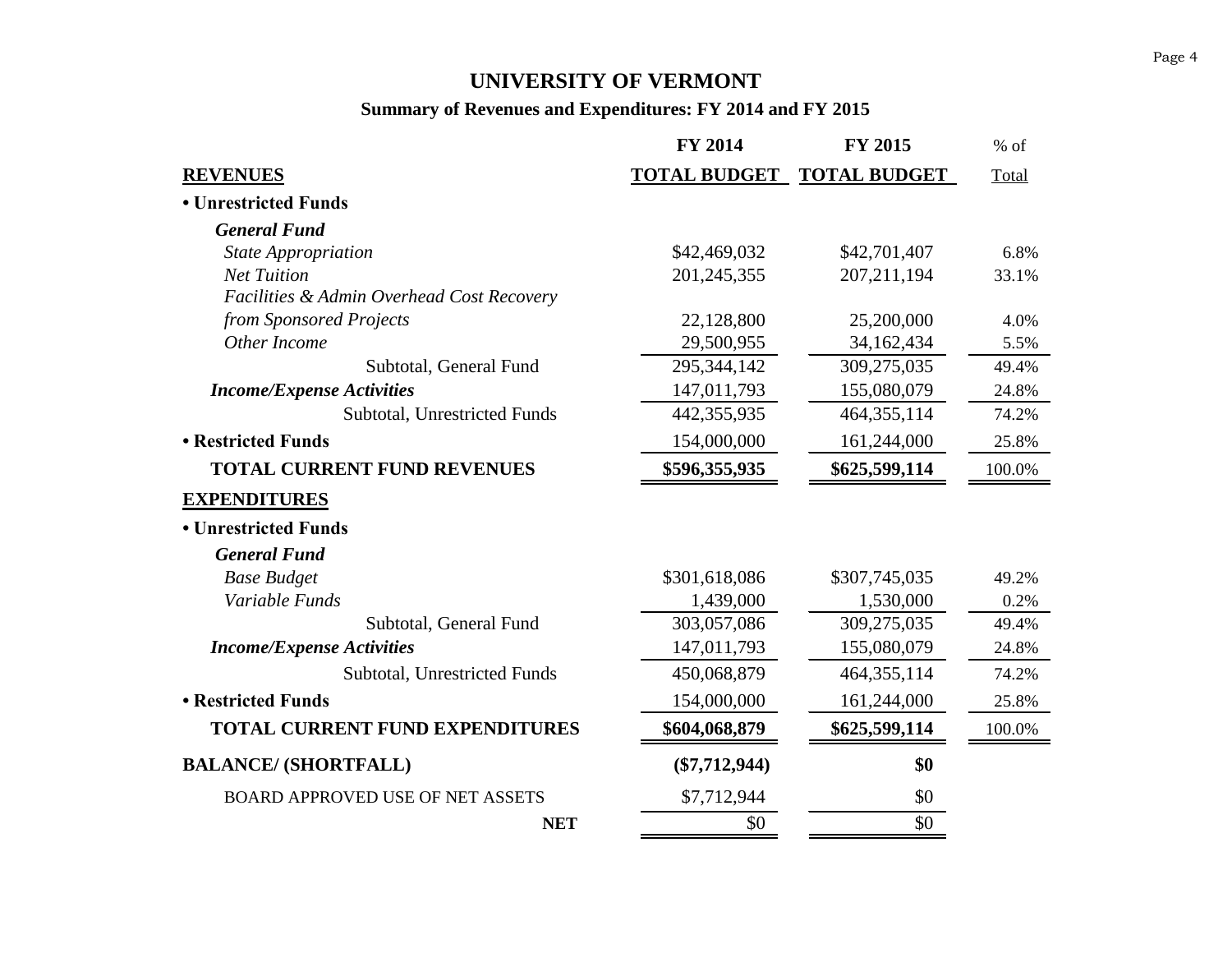## **Summary of Budgeted Total General Fund Revenues: FY 2014 & FY 2015**

<span id="page-6-0"></span>

|                                                      | <b>Base Budget</b> |             | <b>Variable Budget</b> |                  | <b>TOTAL BUDGET</b> |               |
|------------------------------------------------------|--------------------|-------------|------------------------|------------------|---------------------|---------------|
|                                                      | FY 2014            | FY 2015     | FY 2014                | FY 2015          | FY 2014             | FY 2015       |
| <b>State Appropriation</b>                           | 42,469,032         | 42,701,407  | $\overline{0}$         | $\bf{0}$         | 42,469,032          | 42,701,407    |
| <b>Net Tuition</b>                                   |                    |             |                        |                  |                     |               |
| Undergraduate Tuition & Student Aid                  | 168,851,230        | 173,299,724 | 500,000                | 500,000          | 169, 351, 230       | 173,799,724   |
| Graduate Tuition & Student Aid                       | 10,152,179         | 10,877,660  | 0                      | 0                | 10,152,179          | 10,877,660    |
| Day Non-Degree Tuition & Student Aid                 | 481,426            | 475,400     | $\Omega$               | 0                | 481,426             | 475,400       |
| <b>Medical Tuition</b>                               | 21,260,520         | 22,058,410  | $\overline{0}$         | 0                | 21,260,520          | 22,058,410    |
| <b>Net Tuition</b>                                   | 200,745,355        | 206,711,194 | 500,000                | 500,000          | 201,245,355         | 207, 211, 194 |
| <b>Miscellaneous Student Fees</b>                    | 4,754,420          | 5,105,706   | 100,000                | 100,000          | 4,854,420           | 5,205,706     |
| <b>Facilities &amp; Admin Overhead Cost Recovery</b> |                    |             |                        |                  |                     |               |
| Sponsored Research/Other F&A Recovery                | 21,470,800         | 24,560,000  | 658,000                | 640,000          | 22,128,800          | 25,200,000    |
| Income/Expense Activities Gen Fund Suppt             | 12,977,084         | 18,052,881  | $\boldsymbol{0}$       | 0                | 12,977,084          | 18,052,881    |
| Facil & Admin Overhead Cost Recovery                 | 34,447,884         | 42,612,881  | 658,000                | 640,000          | 35,105,884          | 43,252,881    |
| <b>Unrestricted Endowments</b>                       |                    |             |                        |                  |                     |               |
| Designated                                           | 1,145,701          | $\bf{0}$    | $\boldsymbol{0}$       | $\bf{0}$         | 1,145,701           | 0             |
| Undesignated                                         | 2,204,829          | 2,233,492   | $\boldsymbol{0}$       | $\boldsymbol{0}$ | 2,204,829           | 2,233,492     |
| <b>Unrestricted Endowments</b>                       | 3,350,530          | 2,233,492   | $\boldsymbol{0}$       | $\mathbf{0}$     | 3,350,530           | 2,233,492     |
| <b>Operating Investment Income</b>                   | 2,800,000          | 2,400,000   | $\boldsymbol{0}$       | $\bf{0}$         | 2,800,000           | 2,400,000     |
| <b>Unrestricted Annual Giving</b>                    | 2,300,000          | 2,300,000   | $\overline{0}$         | $\boldsymbol{0}$ | 2,300,000           | 2,300,000     |
| <b>Other Sources</b>                                 |                    |             |                        |                  |                     |               |
| Administrative Dept Sales & Services                 | 670,145            | 1,240,951   | $\overline{0}$         | $\boldsymbol{0}$ | 670,145             | 1,240,951     |
| Academic Suppt Dept Sales & Services                 | 526,287            | 526,287     | $\theta$               | 0                | 526,287             | 526,287       |
| Educ & Student Svc Dept Sales & Services             | 689,375            | 739,886     | 767,000                | 790,000          | 1,456,375           | 1,529,886     |
| Buildings & Land Rental                              | 566,114            | 673,231     | $\Omega$               | 0                | 566,114             | 673,231       |
| <b>Other Sources</b>                                 | 2,451,921          | 3,180,355   | 767,000                | 790,000          | 3,218,921           | 3,970,355     |
| TOTAL                                                | 293,319,142        | 307,245,035 | 2,025,000              | 2,030,000        | 295, 344, 142       | 309,275,035   |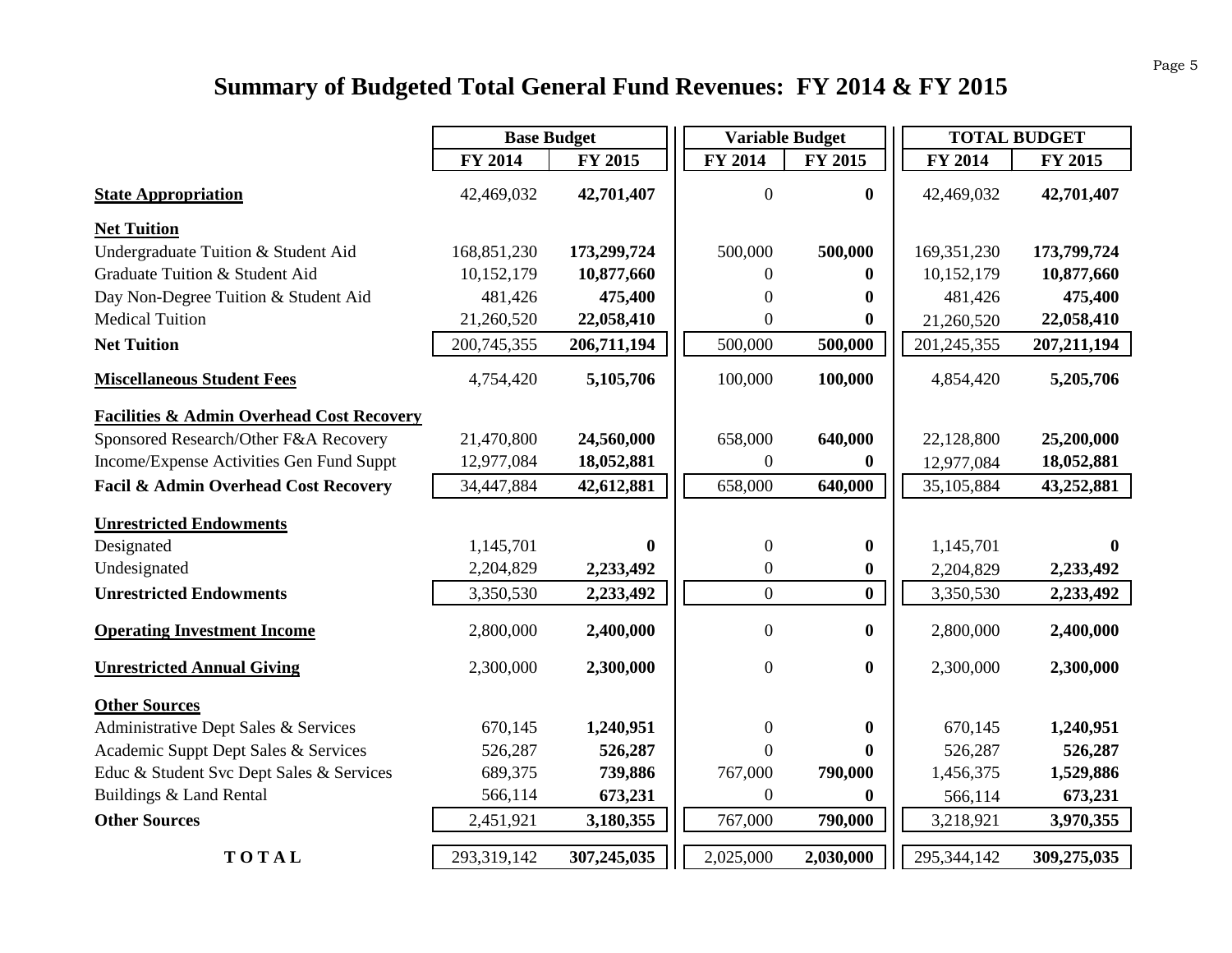## **Summary of Budgeted Total General Fund Expenditures: FY 2014 & FY 2015**

<span id="page-7-0"></span>

|                                            | <b>Base Budget</b> |              | <b>Variable Budget</b> |                                      |             | <b>TOTAL BUDGET</b> |
|--------------------------------------------|--------------------|--------------|------------------------|--------------------------------------|-------------|---------------------|
|                                            | FY 2014            | FY 2015      | FY 2014                | FY 2015                              | FY 2014     | FY 2015             |
| <b>Colleges, Schools, Programs</b>         |                    |              |                        |                                      |             |                     |
| College of Agriculture & Life Sciences     | 8,660,186          | 8,647,960    | 159,827                | 130,799                              | 8,820,013   | 8,778,759           |
| Rubenstein Sch of Env & Natl Resources     | 5,723,795          | 5,799,316    | 160,591                | 144,212                              | 5,884,386   | 5,943,528           |
| College of Arts & Sciences                 | 42,979,029         | 43,670,965   | 631,177                | 663,948                              | 43,610,206  | 44,334,913          |
| College of Education & Social Services     | 9,486,582          | 9,476,109    | 121,841                | 108,476                              | 9,608,423   | 9,584,585           |
| College of Engineering & Mathematical Sci. | 13,315,074         | 13,652,839   | 368,474                | 382,264                              | 13,683,548  | 14,035,103          |
| School of Business Administration          | 6,828,357          | 7,101,575    | 266                    | 3,196                                | 6,828,623   | 7,104,771           |
| College of Medicine                        | 34,670,000         | 35,375,000   | 672,000                | 740,000                              | 35,342,000  | 36,115,000          |
| College of Nursing and Health Sciences     | 8,508,781          | 8,695,787    | 40,960                 | 11,088                               | 8,549,741   | 8,706,875           |
| <b>Honors College</b>                      | 783,574            | 845,229      |                        | $\mathbf{0}$<br>$\bf{0}$             | 783,574     | 845,229             |
| Graduate College/Graduate Fellowships      | 4,773,527          | 5,171,679    |                        | $\bf{0}$<br>$\boldsymbol{0}$         | 4,773,527   | 5,171,679           |
| Other Instructional Programs               | 2,101,390          | 2,153,787    |                        | $\boldsymbol{0}$<br>$\boldsymbol{0}$ | 2,101,390   | 2,153,787           |
| <b>Colleges, Schools, Programs</b>         | 137,830,295        | 140,590,246  | 2,155,136              | 2,183,983                            | 139,985,431 | 142,774,229         |
| <b>Extension System</b>                    | 4,595,000          | 4,569,000    |                        | $\boldsymbol{0}$<br>$\bf{0}$         | 4,595,000   | 4,569,000           |
| <b>Ag Research &amp; Related Services</b>  |                    |              |                        |                                      |             |                     |
| <b>Experiment Station</b>                  | 2,864,860          | 2,942,739    |                        | $\boldsymbol{0}$<br>$\bf{0}$         | 2,864,860   | 2,942,739           |
| <b>Related Agricultural Services</b>       | 336,000            | 336,000      |                        | $\boldsymbol{0}$<br>$\boldsymbol{0}$ | 336,000     | 336,000             |
| McIntire/Stennis                           | 412,658            | 423,148      |                        | $\boldsymbol{0}$<br>$\boldsymbol{0}$ | 412,658     | 423,148             |
| Ag Research & Related Services             | 3,613,518          | 3,701,887    |                        | $\overline{0}$<br>$\bf{0}$           | 3,613,518   | 3,701,887           |
| <b>Academic Support</b>                    |                    |              |                        |                                      |             |                     |
| Libraries and Learning Resources           | 15,203,036         | 15,217,357   |                        | $\overline{0}$<br>$\bf{0}$           | 15,203,036  | 15,217,357          |
| Other Academic Support                     | 19,489,760         | 21,017,254   | (1,483,136)            | (1,443,983)                          | 18,006,624  | 19,573,271          |
| <b>Academic Support</b>                    | 34,692,796         | 36,234,611   | (1,483,136)            | (1,443,983)                          | 33,209,660  | 34,790,628          |
| <b>Student Services</b>                    | 22,512,872         | 23, 142, 843 | 767,000                | 790,000                              | 23,279,872  | 23,932,843          |
| <b>Institutional Support</b>               | 53,960,767         | 55,250,806   |                        | $\boldsymbol{0}$<br>$\bf{0}$         | 53,960,767  | 55,250,806          |
| <b>Operations &amp; Plant Maintenance</b>  | 28,347,059         | 28, 136, 572 |                        | $\boldsymbol{0}$<br>$\bf{0}$         | 28,347,059  | 28, 136, 572        |
| Debt Svc., Transfers, & Central Funds      | 16,065,779         | 16,119,070   |                        | $\boldsymbol{0}$<br>$\bf{0}$         | 16,065,779  | 16,119,070          |
| TOTAL                                      | 301,618,086        | 307,745,035  | 1,439,000              | 1,530,000                            | 303,057,086 | 309,275,035         |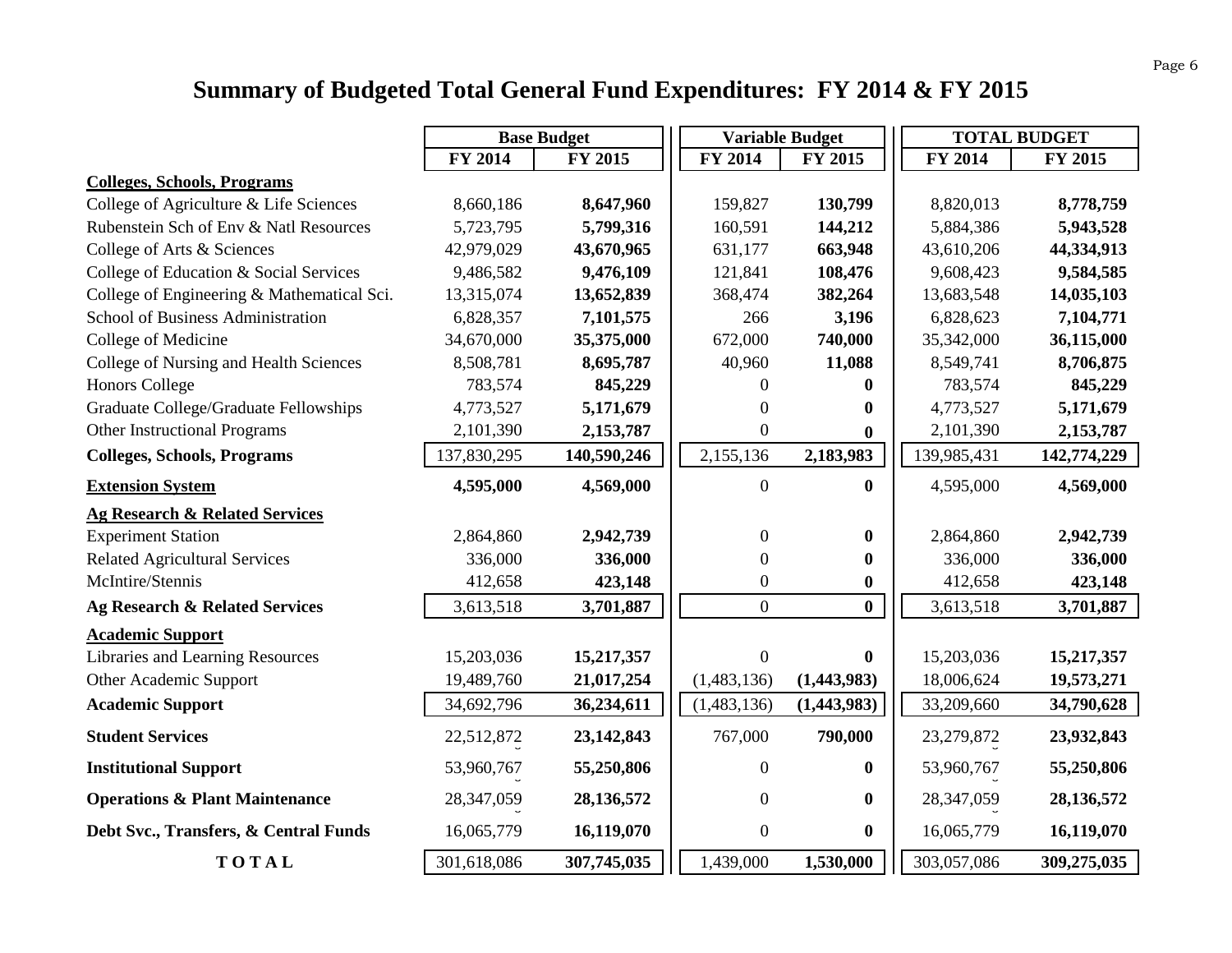<span id="page-8-0"></span>

|                                             |                 | General                  |                 | Faculty                  |                          | <b>Staff</b>             | Other                    |                          |                    | <b>Operating</b> | General                  |                     |
|---------------------------------------------|-----------------|--------------------------|-----------------|--------------------------|--------------------------|--------------------------|--------------------------|--------------------------|--------------------|------------------|--------------------------|---------------------|
| <b>Income/Expense Actitivies by</b>         | <b>Direct</b>   | Fund                     | <b>TOTAL</b>    | & Admin                  | <b>Staff</b>             | <b>Hourly</b>            | Wages &                  | Grad                     |                    | Eq. & Libr       | <b>Fund Support</b>      | <b>TOTAL</b>        |
| <b>Functional Area:</b>                     | <b>Revenues</b> | <b>Support</b>           | <b>REVENUES</b> | <b>Salaries</b>          | <b>Salaries</b>          | <b>Wages</b>             | Comp                     | <b>Student</b>           | <b>Benefits</b>    | Acquis           | Costs                    | <b>EXPENDITURES</b> |
| <b>Colleges, Schools, Programs</b>          |                 |                          |                 |                          |                          |                          |                          |                          |                    |                  |                          |                     |
| College of AG & Life Sciences               | 279,744         | $\sim$                   | 279,744         | 10,000                   | 98,590                   |                          | 15,000                   | 28,000                   | 46,651             | 76,207           | 5,296                    | 279,744             |
| Rubenstein Sch of Env&Nat Res               | 395,424         | 19,720                   | 415,144         | 20,000                   | 64,337                   | $\sim$                   | 45,650                   | 17,500                   | 40,637             | 182,904          | 44,116                   | 415,144             |
| College of Arts & Sciences                  | 1,424,867       | 49,796                   | 1,474,663       | 122,686                  | 167,883                  | 35,879                   | 179,873                  | $\sim$                   | 159,119            | 723,128          | 86,095                   | 1,474,663           |
| College of Educ & Social Serv               | 2,385,107       | 270,300                  | 2,655,407       | 819,239                  | 59,610                   | $\sim$                   | 65,534                   | $\sim$                   | 375,618            | 1,057,038        | 278,368                  | 2,655,407           |
| School of Business Admin                    | 416,173         | $\sim$                   | 416,173         | 9,300                    | 144,741                  |                          | $\sim$                   | $\sim$                   | 64,389             | 159,459          | 38,284                   | 416173              |
| College of Eng & Math Sci                   | 490,950         | $\sim$                   | 490,950         | 87,195                   | 37,816                   |                          | 81,200                   | 12,000                   | 54,271             | 187,548          | 30,920                   | 490,950             |
| College of Medicine                         | 4,642,514       | 219,150                  | 4,861,664       | 303,281                  | 1,183,205                |                          | 39,776                   | $\overline{\phantom{a}}$ | 626,365            | 2,319,760        | 389,277                  | 4,861,664           |
| College of Nursing and Hlth Sci             | 794,787         | $\overline{\phantom{a}}$ | 794,787         | 284,342                  | 25,130                   |                          | 60,287                   | $\overline{\phantom{a}}$ | 136,955            | 236,258          | 51,815                   | 794,787             |
| Division of Continuing Education            |                 |                          |                 |                          |                          |                          |                          |                          |                    |                  |                          |                     |
| General Administration                      | 863,172         | $\sim$                   | 863,172         | 203,265                  | 2,780,949                |                          | 167,670                  | $\overline{\phantom{a}}$ | 1,262,357          | 318,322          | 11,798,900               | 16,531,463          |
| Distance Learning                           | $\sim$          |                          |                 | $\overline{a}$           | 86,333                   |                          | $\sim$                   |                          | 36,087             | $\sim$           |                          | 122,420             |
| Continuing Ed - Lane Series                 | 394,157         | $\sim$                   | 394,157         | $\overline{a}$           | 167,155                  |                          | 10,474                   | $\sim$                   | 71,191             | 198,232          | $\overline{\phantom{a}}$ | 447,052             |
| Continuing Ed - Operations                  | 25,610,000      | $\sim$                   | 25,610,000      | 4,149,394                | $\overline{a}$           |                          | 124,806                  | $\sim$                   | 1,017,394          | 2,028,300        | $\overline{\phantom{a}}$ | 7,319,894           |
| Continuing Ed - Prog&Enr Mgmt               |                 | $\sim$                   |                 |                          |                          |                          |                          |                          |                    | 2,215,500        |                          | 2,215,500           |
| Continuing Ed - Technology                  |                 | $\sim$                   |                 |                          |                          |                          | $\overline{\phantom{a}}$ |                          | $\sim$             | 231,000          |                          | 231,000             |
| Division of Continuing Educ                 | 26,867,329      | $\sim$                   | 26,867,329      | 4,352,659                | 3,034,437                | $\sim$                   | 302,950                  | $\sim$                   | 2,387,029          | 4,991,354        | 11,798,900               | 26,867,329          |
| <b>Distance Education</b>                   | 652,673         | $\sim$                   | 652,673         | $\overline{\phantom{a}}$ | 454,844                  | $\overline{\phantom{a}}$ | $\overline{\phantom{a}}$ | $\overline{\phantom{a}}$ | 190,125            | 7,704            |                          | 652,673             |
| Colleges, Schools, Prog                     | 38,349,568      | 558,966                  | 38,908,534      | 6,008,702                | 5,270,593                | 35,879                   | 790,270                  | 57,500                   | 4,081,159          | 9,941,360        | 12,723,071               |                     |
| <b>UVM Extension System</b>                 | 769,252         | $\blacksquare$           | 769,252         | 15,643                   | 49,932                   | 62,500                   |                          | $\blacksquare$           | 35,286             | 500,564          | 105,327                  | 769,252             |
| <b>Related AG Services</b>                  | 1,239,211       | $\blacksquare$           | 1,239,211       | 536                      | 245,975                  | $\blacksquare$           | 81,782                   | $\blacksquare$           | 115,834            | 735,684          | 59,400                   | 1,239,211           |
| <b>Academic Support</b>                     |                 |                          |                 |                          |                          |                          |                          |                          |                    |                  |                          |                     |
| Libraries & Media Services                  | 94,925          | $\sim$                   | 94,925          | 8,825                    |                          |                          | 4,381                    | $\overline{\phantom{a}}$ | 4,241              | 69,803           | 7,675                    | 94,925              |
| Instrum&Model/Tech Support                  | 7,234,450       |                          | 7,234,450       | $\sim$                   | 3,127,481                |                          | 56,090                   | $\overline{\phantom{a}}$ | 1,312,516          | 2,557,719        | 180,644                  | 7,234,450           |
| Academic/Research Support                   | 1,495,919       | 210,225                  | 1,706,144       | 45,146                   | 89,579                   |                          | 7,220                    | $\sim$                   | 57,171             | 1,147,438        | 359,590                  | 1,706,144           |
| Fleming Museum Sales & Service              | 27,950          | $\sim$                   | 27,950          | $\sim$                   | $\overline{\phantom{a}}$ |                          | 4,995                    | $\sim$                   | 629                | 21,251           | 1,075                    | 27,950              |
| Global Gateways                             | 3,864,683       | $\overline{\phantom{a}}$ | 3,864,683       | 380,000                  | 446,121                  |                          | 40,374                   | 15,500                   | 346,420            | 501,268          | 2,135,000                | 3,864,683           |
| <b>Academic Support</b>                     | 12,717,927      | 210,225                  | 12,928,152      | 433,971                  | 3,663,181                | $\blacksquare$           | 113,060                  | 15,500                   | 1,720,977          | 4,297,479        | 2,683,984                | 12,928,152          |
| <b>Student Services</b>                     |                 |                          |                 |                          |                          |                          |                          |                          |                    |                  |                          |                     |
| Athletics                                   | 185,000         | $\sim$                   | 185,000         |                          |                          |                          | 46,000                   | $\sim$                   | 5,796              | 60,913           | 72,291                   | 185,000             |
| Ctr for Health & Wellbeing                  | 7,425,726       | $\sim$                   | 7,425,726       | 86,088                   | 4,309,304                | $\sim$                   | 55,300                   | 15,500                   | 1,843,918          | 986,917          | 128,699                  | 7,425,726           |
| <b>Residential Life</b>                     | 55,048,904      | $\sim$                   | 55,048,904      | 283,947                  | 2,718,865                | 3,425,124                | 361,260                  | 256,200                  | 2,752,787          | 43,745,788       | 1,504,933                | 55,048,904          |
| Davis Student Center                        | 7,685,826       | $\overline{\phantom{a}}$ | 7,685,826       | $\overline{\phantom{a}}$ | 734,155                  | 287,095                  | 471,775                  | 93,000                   | 447,429            | 5,308,685        | 343,687                  | 7,685,826           |
| Student Afairs & Other Stdnt Serv           | 4,458,604       |                          | 4,458,604       | 77,969                   | 240,459                  |                          | 166,140                  | 21,548                   | 152,471            | 3,699,056        | 100,961                  | 4,458,604           |
| <b>Student Services</b>                     | 74,804,060      | $\blacksquare$           | 74,804,060      | 448,004                  | 8,002,783                | 3,712,219                | 1,100,475                | 386,248                  | 5,202,401          | 53,801,359       | 2,150,571                | 74,804,060          |
| <b>Institutional Support</b>                |                 |                          |                 |                          |                          |                          |                          |                          |                    |                  |                          |                     |
| Capital Management Office                   | 211,673         | $\sim$                   | 211,673         |                          | 97,444                   |                          |                          |                          | 40,732             | 19,099           | 54,398                   | 211,673             |
| <b>CATCard Service Center</b>               | 968,842         | $\sim$                   | 968,842         |                          | 280,471                  |                          | 11,350                   |                          | 117,721            | 504,280          | 55,020                   | 968,842             |
| Conference & Event Svcs                     | 5,180,407       |                          | 5,180,407       |                          | 719,969                  | 146,190                  | 208,595                  |                          | 387,257            | 3,585,296        | 133,100                  | 5,180,407           |
| Print and Mail Center                       | 912,460         | $\overline{\phantom{a}}$ | 912,460         | $\overline{\phantom{a}}$ | 255,830                  | $\sim$                   | $\sim$                   | $\overline{\phantom{a}}$ | 106,937            | 501,158          | 48,535                   | 912,460             |
| Transportation & Parking Svcs               | 4,387,187       | $\overline{\phantom{a}}$ | 4,387,187       |                          | 356,301                  | 834,258                  | 68,970                   | $\overline{\phantom{a}}$ | 505,138            | 2,453,783        | 168,737                  | 4,387,187           |
| Police Events                               | 70,760          | $\overline{\phantom{a}}$ | 70,760          |                          | $\sim$                   | 47,600                   |                          |                          | 19,897             | 541              | 2,722                    | 70,760              |
| <b>UVM Bookstore</b>                        | 9,952,887       | 12,407                   | 9,965,294       | $\overline{\phantom{a}}$ | 1,061,745                | $\overline{\phantom{a}}$ | 114,750                  | $\overline{\phantom{a}}$ | 458,236            | 7,850,566        | 479,997                  | 9,965,294           |
| Telecomm & Network Services                 | 4,496,757       | $\sim$                   | 4,496,757       | $\overline{\phantom{a}}$ | 1,071,495                | $\overline{\phantom{a}}$ | 231,500                  | $\overline{\phantom{a}}$ | 476,234            | 2,554,384        | 163,144                  | 4,496,757           |
| Other Institutional Support                 | 202,195         | 5,795                    | 207,990         | 31,768                   | 57,727                   |                          | 420                      |                          | 37,409             | 67,070           | 13,596                   | 207,990             |
| <b>Institutional Support</b>                | 26,383,168      | 18,202                   | 26,401,370      | 31,768                   | 3,900,982                | 1,028,048                | 635,585                  | $\blacksquare$           | 2,149,561          | 17,536,177       | 1,119,249                | 26,401,370          |
| <b>Operation &amp; Maintenance of Plant</b> | 29,500          |                          | 29,500          | $\sim$                   | 17,493                   | $\sim$                   | $\sim$                   | $\sim$                   | 7,312              | 4,695            |                          | 29,500              |
| TOTAL                                       | 154,292,686     | 787,393                  | 155,080,079     | 6,938,624                | 21,150,939               | 4,838,646                | 2,721,172                |                          | 459,248 13,312,530 | 86,817,318       | 18,841,602               | 155,080,079         |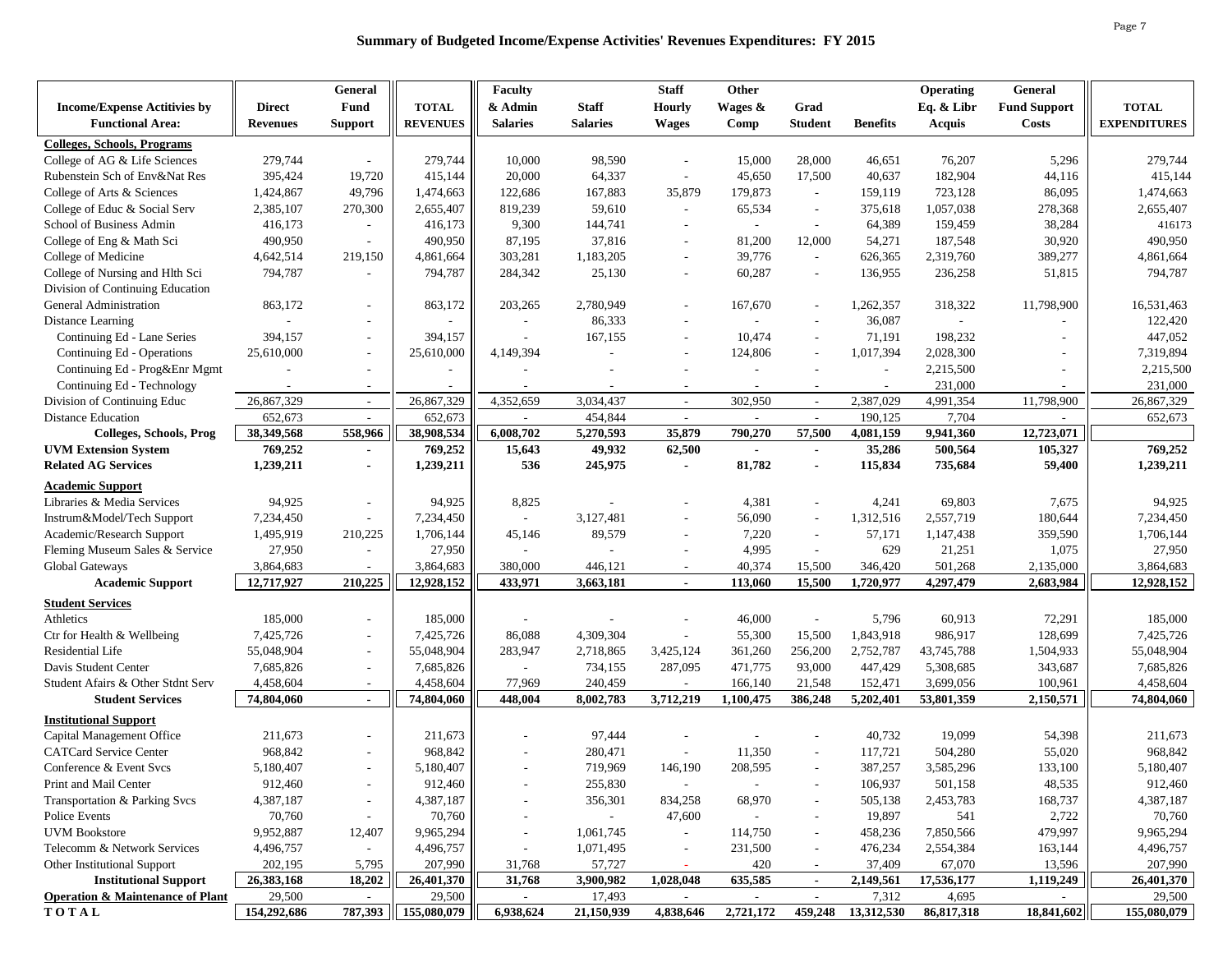# **General Fund Revenues**

**Base Budget:** Pages 8 - 12

**Total Budget:** Pages 13 - 17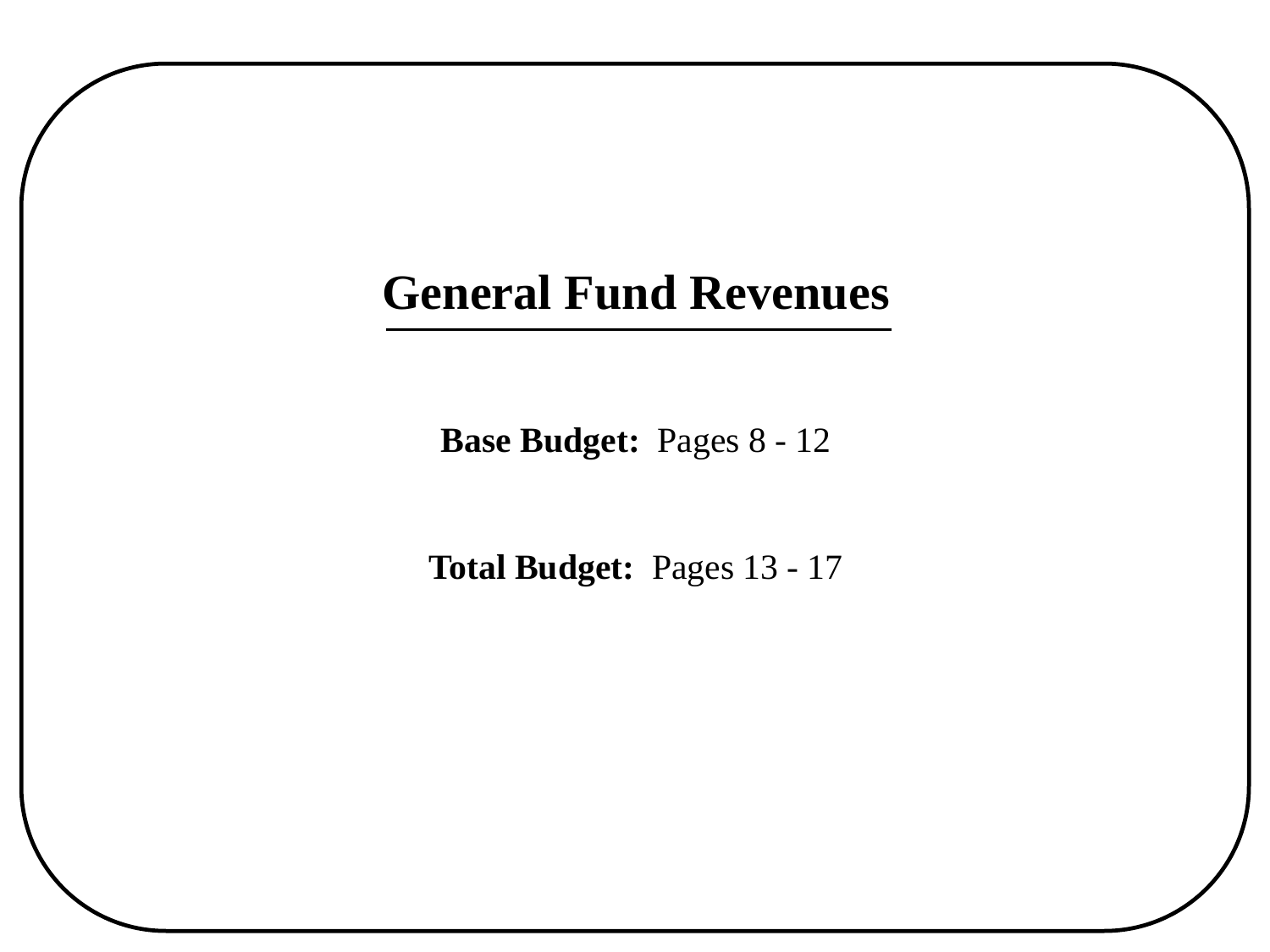<span id="page-10-0"></span>

|                                                | <b>Base Budget</b><br>FY 2015 |                |
|------------------------------------------------|-------------------------------|----------------|
| <b>STATE APPROPRIATION</b>                     |                               |                |
| State Appropriation - VT                       | 42,701,407                    |                |
| <b>State Appropriation</b>                     |                               | 42,701,407     |
| <b>NET TUITION</b>                             |                               |                |
| <b>Undergraduate Tuition &amp; Student Aid</b> |                               |                |
| Undergraduate Tuition - In State               | 37,928,000                    |                |
| Undergraduate Tuition - Out of State           | 229,002,000                   |                |
| <b>Subtotal, Undergraduate Tuition</b>         |                               | 266,930,000    |
| Men's Athletic Scholarship                     | (3,059,400)                   |                |
| Women's Athletic Scholarship                   | (3,059,400)                   |                |
| G W Henderson Scholarship                      | (5,705,410)                   |                |
| Out of State Grants                            | (35,638,770)                  |                |
| <b>UVM</b> Grant                               | (9,211,363)                   |                |
| In State Merit Scholarship                     | (3,918,653)                   |                |
| Out of State Merit Scholarship                 | (23, 945, 351)                |                |
| NEBHE UnderGrad Scholarship                    | (489, 434)                    |                |
| College Eng & Math Tuition Waiver              | (43, 428)                     |                |
| F&S Dependent Scholarship                      | (5,217,355)                   |                |
| VT College Tuition Exchange                    | (691, 591)                    |                |
| Work Study & SEOG Offset                       | (927, 718)                    |                |
| <b>State Aid to Vermonters</b>                 | (1,722,403)                   |                |
| <b>Subtotal, Undergraduate Student Aid</b>     |                               | (93, 630, 276) |
| Net Undergraduate Tuition & Student Aid        |                               | 173,299,724    |
|                                                |                               |                |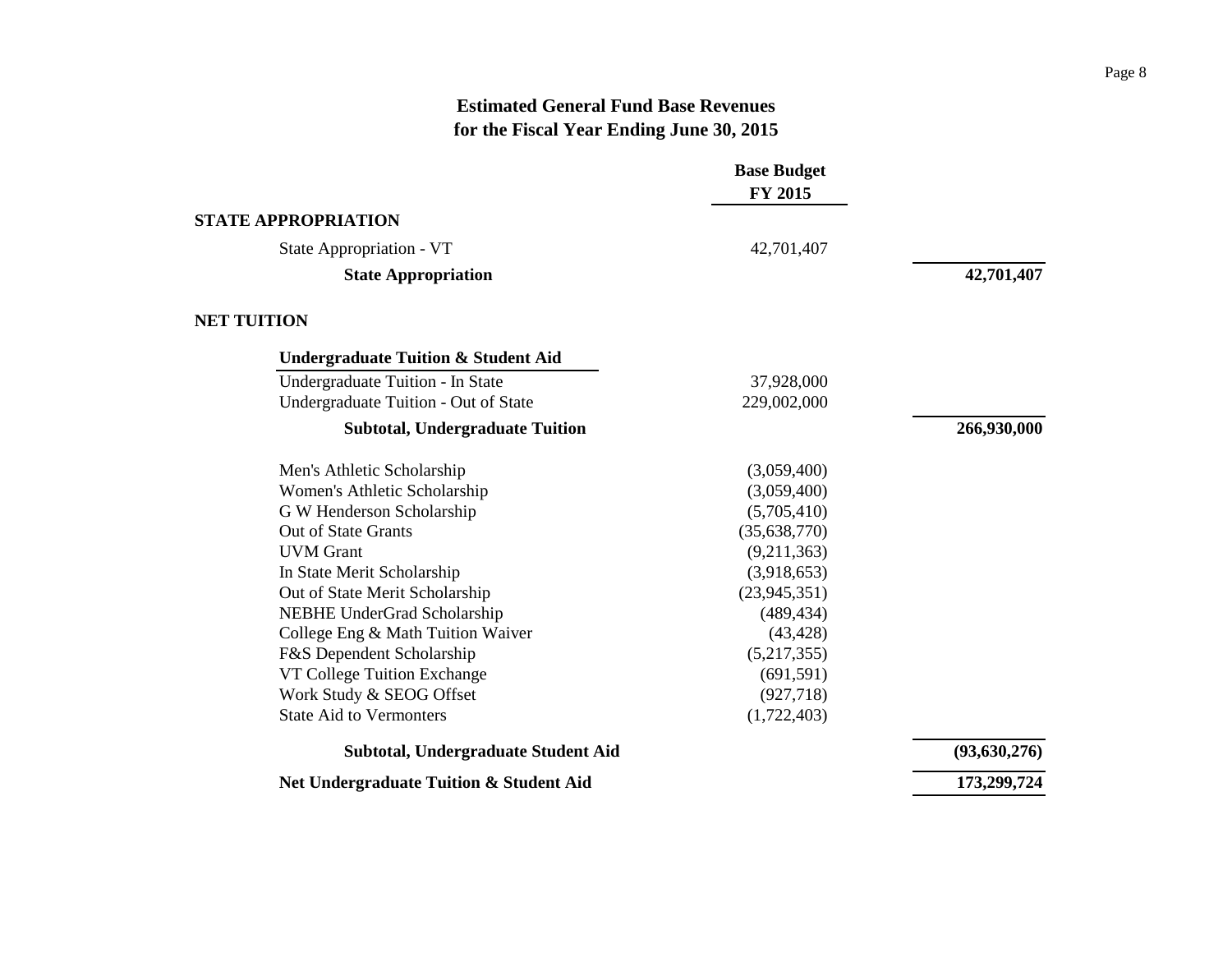|                                                 | <b>Base Budget</b> |                |
|-------------------------------------------------|--------------------|----------------|
|                                                 | FY 2015            |                |
| <b>Graduate Tuition &amp; Student Aid</b>       |                    |                |
| <b>Graduate Tuition - In State</b>              | 5,527,000          |                |
| Graduate Tuition - Out of State                 | 16,426,000         |                |
| 5th & 6th Yr Certificate - In-State             | 496,000            |                |
| 5th & 6th Yr Certificate - Out of State         | 807,000            |                |
| <b>Subtotal, Graduate Tuition</b>               |                    | 23,256,000     |
| Grad Tuition Difftnl Scholarship                | (1,812,147)        |                |
| <b>Graduate Tuition Scholarship</b>             | (8,911,791)        |                |
| Grad Health Ins Scholarship                     | (400,000)          |                |
| <b>NEBHE Grad Scholarship</b>                   | (72, 158)          |                |
| Grad Research Credits Scholarship               | (744, 497)         |                |
| Minority Grad Scholarship                       | (235,590)          |                |
| Provost Special Scholarship Waiver              | (202, 157)         |                |
| <b>Subtotal, Graduate Student Aid</b>           |                    | (12, 378, 340) |
| <b>Net Graduate Tuition &amp; Student Aid</b>   |                    | 10,877,660     |
| <b>Non-Degree Tuition &amp; Student Aid</b>     |                    |                |
| Non-Degree Tuition - In State                   | 624,000            |                |
| Non-Degree Tuition - Out of State               | 430,000            |                |
| <b>Subtotal, Non-Degree Tuition</b>             |                    | 1,054,000      |
| F&S Spouse Scholarship                          | (239,989)          |                |
| Military Study Tuition Waiver                   | (14, 431)          |                |
| VT Teacher Scholarship                          | (26, 175)          |                |
| Miner Institute Scholarship                     | (31,020)           |                |
| Senior Citizen Scholarship                      | (266,985)          |                |
| <b>Subtotal, Non-Degree Student Aid</b>         |                    | (578,600)      |
| <b>Net Non-Degree Tuition &amp; Student Aid</b> |                    | 475,400        |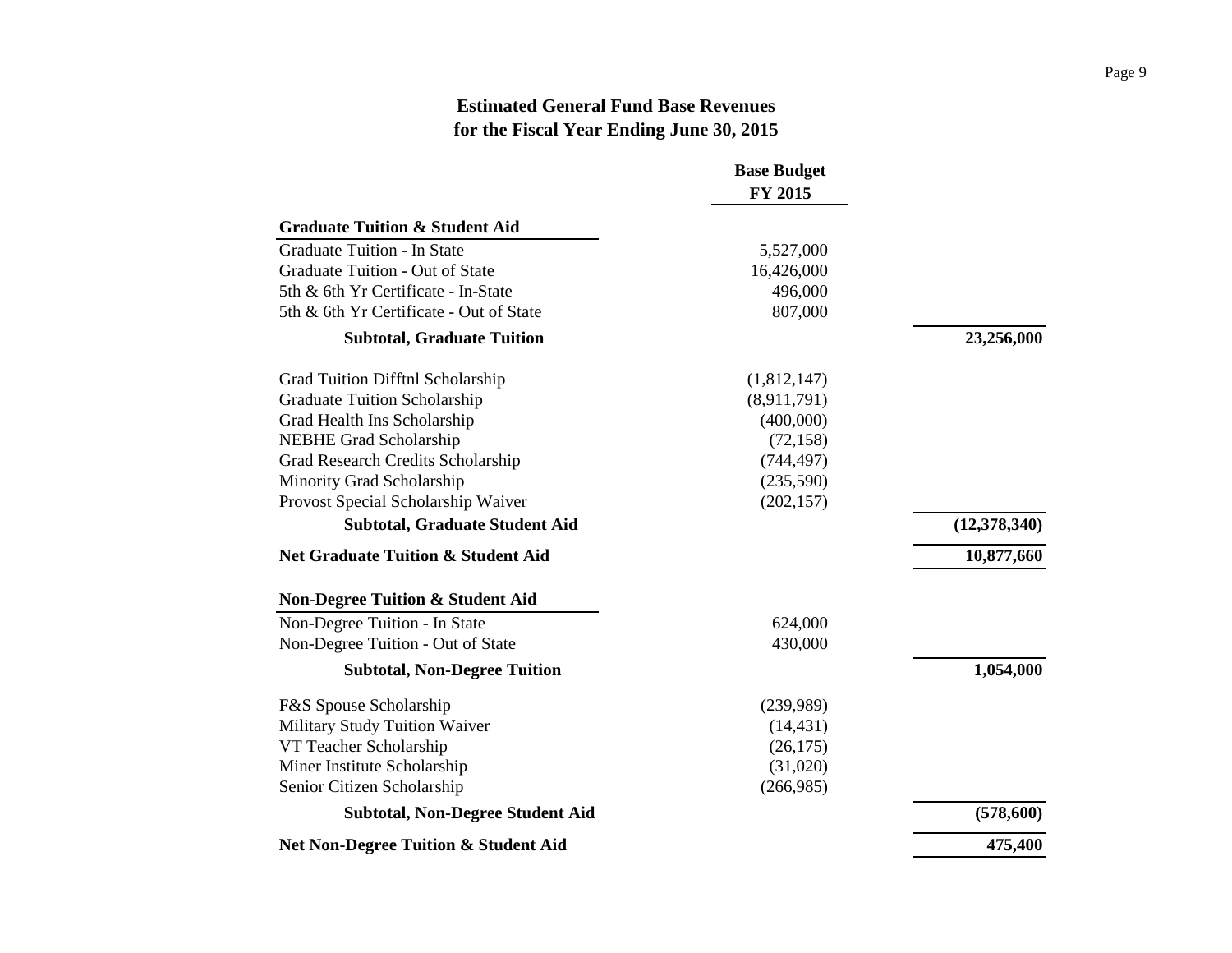|                                                     | <b>Base Budget</b><br>FY 2015 |             |
|-----------------------------------------------------|-------------------------------|-------------|
| <b>Medical Tuition</b>                              |                               |             |
| Medical Tuition - In State                          | 4,738,960                     |             |
| Medical Tuition - Out of State                      | 17,319,450                    |             |
| <b>Subtotal, Medical Tuition</b>                    |                               | 22,058,410  |
| <b>Net Tuition</b>                                  |                               | 206,711,194 |
| <b>MISCELLANEOUS STUDENT FEES</b>                   |                               |             |
| <b>Admissions Application Fees</b>                  | 650,000                       |             |
| <b>Acceptance Fees</b>                              | 350,000                       |             |
| <b>Graduate Application Fees</b>                    | 146,000                       |             |
| Credit by Exam Fees                                 | 25,000                        |             |
| <b>Late Payment Fees</b>                            | 428,230                       |             |
| Academic Support Prog Fee                           | 500,650                       |             |
| <b>Advance Degree Fee</b>                           | 5,000                         |             |
| <b>Medical Application Fee</b>                      | 217,000                       |             |
| <b>Study Abroad Fee</b>                             | 122,660                       |             |
| <b>Athletic Student Fee</b>                         | 2,293,136                     |             |
| <b>Career Services Fes</b>                          | 368,030                       |             |
| <b>Miscellaneous Student Fees</b>                   |                               | 5,105,706   |
| <b>FACILITIES &amp; ADMINISTRATIVE COST</b>         |                               |             |
| Sponsored Project F & A Recovery                    | 24,560,000                    |             |
| <b>Facilities &amp; Admin Cost Recovery</b>         |                               | 24,560,000  |
| <b>INCOME/EXPENSE ACTIVITIES-GF SUPPORT</b>         |                               |             |
| Net Income/Expense Contribution to GF               | 18,052,881                    |             |
| <b>Income/Expense Activities - GF Support Costs</b> |                               | 18,052,881  |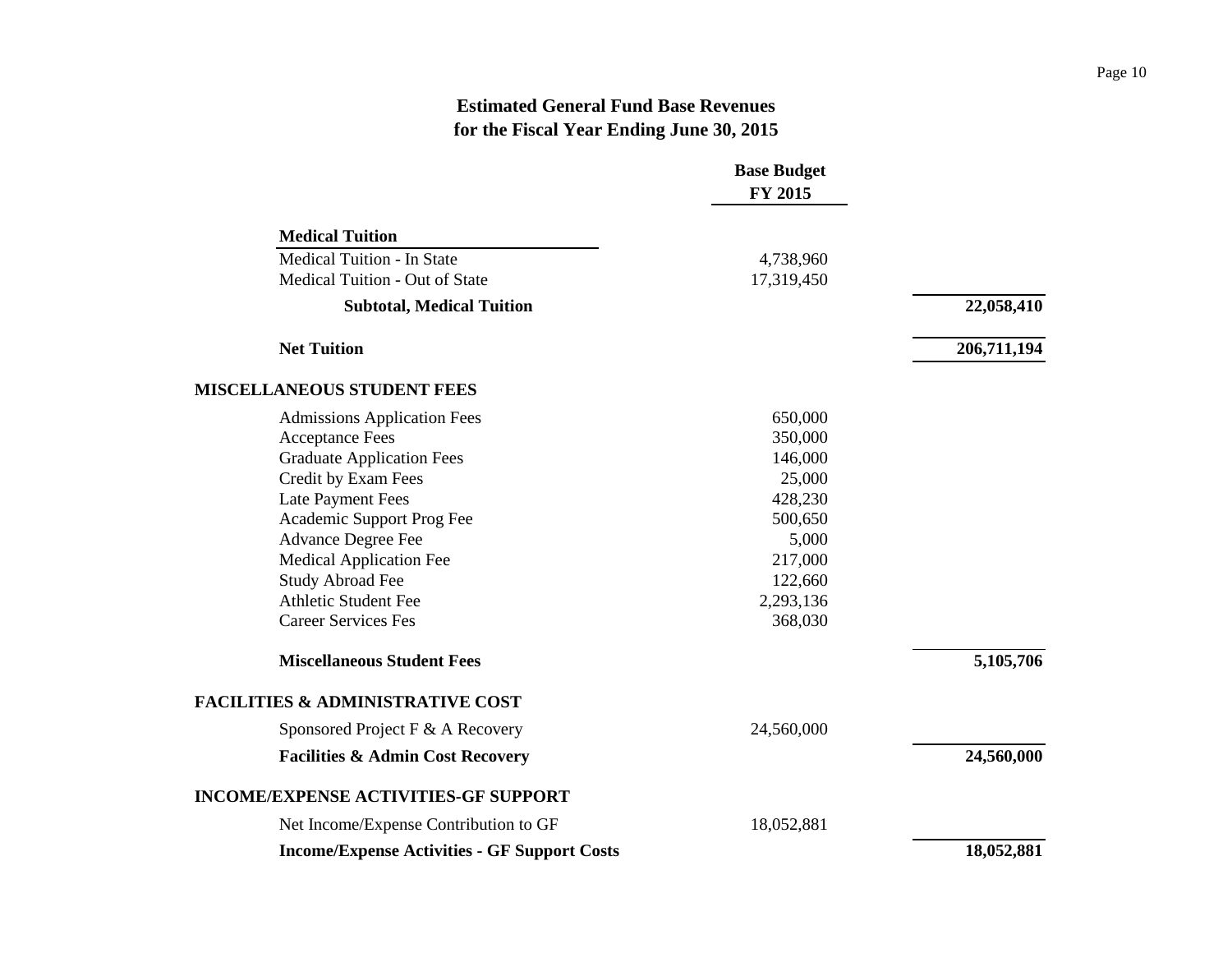|                                                                         | <b>Base Budget</b><br>FY 2015 |           |
|-------------------------------------------------------------------------|-------------------------------|-----------|
| <b>UNRESTRICTED ENDOWMENTS</b>                                          |                               |           |
| <b>Undesignated Endowments</b>                                          |                               |           |
| <b>Unrestricted Endowment Income</b><br><b>Endowment Management Fee</b> | 1,509,457<br>724,035          |           |
| <b>Undesignated Endowments</b>                                          |                               | 2,233,492 |
| <b>OPERATING INVESTMENT INCOME</b>                                      |                               |           |
| Operating Investment Income                                             | 2,400,000                     |           |
| <b>Unrestricted Operating Investment Income</b>                         |                               | 2,400,000 |
| <b>UNRESTRICTED ANNUAL GIVING</b>                                       |                               |           |
| <b>Unrestricted Annual Giving</b>                                       | 2,300,000                     |           |
| <b>Unrestricted Annual Giving</b>                                       |                               | 2,300,000 |
| <b>OTHER REVENUE SOURCES</b>                                            |                               |           |
| <b>Administrative Dept Sales &amp; Services</b>                         |                               |           |
| University Communications - VT Quarterly                                | 27,751                        |           |
| <b>Vending Contracts</b>                                                | 1,213,200                     |           |
| <b>Administrative Dept Sales &amp; Service</b>                          |                               | 1,240,951 |
| <b>Academic Support Dept Sales &amp; Services</b>                       |                               |           |
| <b>B/H Library Fines</b>                                                | 36,325                        |           |
| <b>B/H Guest Borrowers Fee</b>                                          | 14,851                        |           |
| Dana/FAHC Use                                                           | 475,111                       |           |
| <b>Academic Support Dept Sales &amp; Service</b>                        |                               | 526,287   |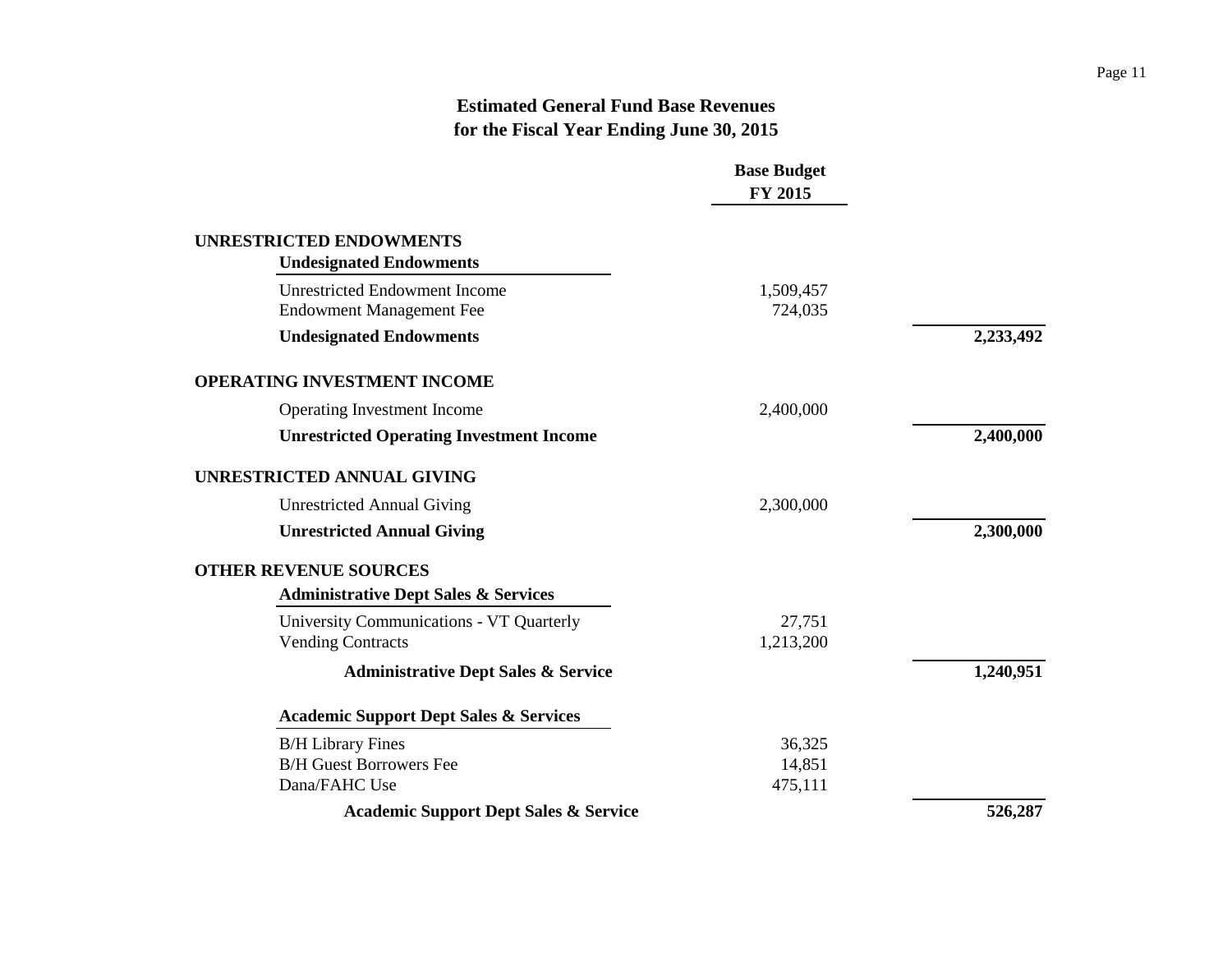|                                                               | <b>Base Budget</b><br>FY 2015     |             |
|---------------------------------------------------------------|-----------------------------------|-------------|
| <b>Educational &amp; Student Services Sales &amp; Service</b> |                                   |             |
| <b>Living/Learning Support Services</b>                       | 34,367                            |             |
| NCAA Income                                                   | 250,000                           |             |
| Athletic Ticket Income                                        | 416,850                           |             |
| OIES: Events<br>Career Center                                 | 1.200<br>37,469                   |             |
| <b>Educational &amp; Student Services Sales &amp; Service</b> |                                   | 739,886     |
| <b>Building and Land Rental</b>                               |                                   |             |
| Rental Income                                                 | 673,231                           |             |
| <b>Building and Land Rental</b>                               |                                   | 673,231     |
|                                                               | <b>General Fund Base Revenues</b> | 307,245,035 |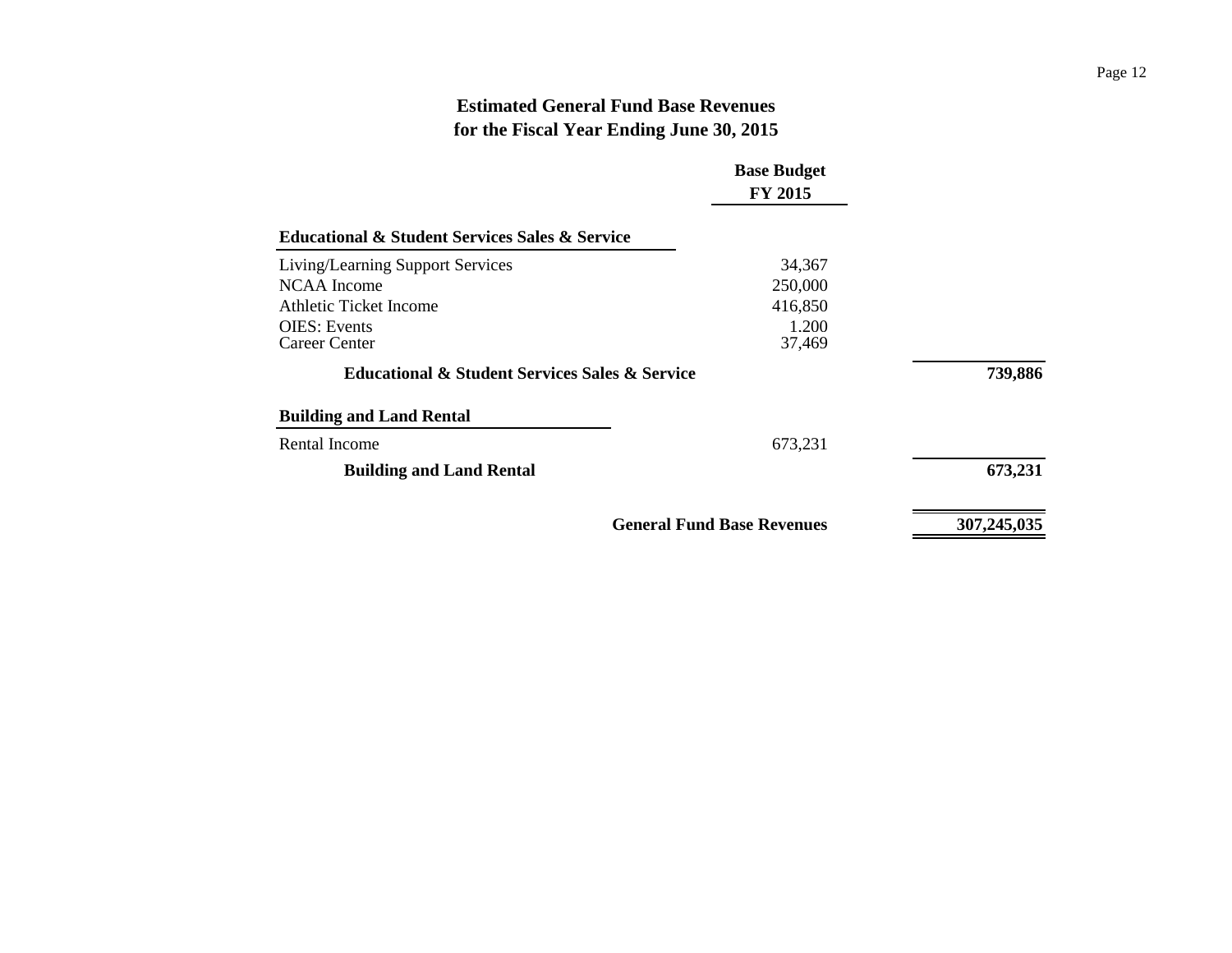<span id="page-15-0"></span>

|                                                    | <b>Total Budget</b><br>FY 2015 |                |
|----------------------------------------------------|--------------------------------|----------------|
| <b>STATE APPROPRIATION</b>                         |                                |                |
| State Appropriation - VT                           | 42,701,407                     |                |
| <b>State Appropriation</b>                         |                                | 42,701,407     |
| <b>NET TUITION</b>                                 |                                |                |
| <b>Undergraduate Tuition &amp; Student Aid</b>     |                                |                |
| Undergraduate Tuition - In State                   | 37,928,000                     |                |
| Undergraduate Tuition - Out of State               | 229,002,000                    |                |
| Exchange Programs: All Inclusive                   | 468,996                        |                |
| Exchange Programs: Tuition & Fees                  | 240,000                        |                |
| <b>Subtotal, Undergraduate Tuition</b>             |                                | 267,638,996    |
| Men's Athletic Scholarship                         | (3,059,400)                    |                |
| Women's Athletic Scholarship                       | (3,059,400)                    |                |
| G W Henderson Scholarship                          | (5,705,410)                    |                |
| Out of State Grants                                | (35,638,770)                   |                |
| <b>UVM</b> Grant                                   | (8,711,363)                    |                |
| In State Merit Scholarship                         | (3,918,653)                    |                |
| Out of State Merit Scholarship                     | (23, 945, 351)                 |                |
| NEBHE UnderGrad Scholarship                        | (489, 434)                     |                |
| College Eng & Math Tuition Waiver                  | (43, 428)                      |                |
| F&S Dependent Scholarship                          | (5,217,355)                    |                |
| VT College Tuition Exchange                        | (691, 591)                     |                |
| Work Study & SEOG Offset                           | (927, 718)                     |                |
| <b>State Aid to Vermonters</b>                     | (1,722,403)                    |                |
| Exchange Programs: All Inclusive                   | (468,996)                      |                |
| Exchange Programs: Tuition & Fees                  | (240,000)                      |                |
| Subtotal, Undergraduate Student Aid                |                                | (93, 839, 272) |
| <b>Net Undergraduate Tuition &amp; Student Aid</b> |                                | 173,799,724    |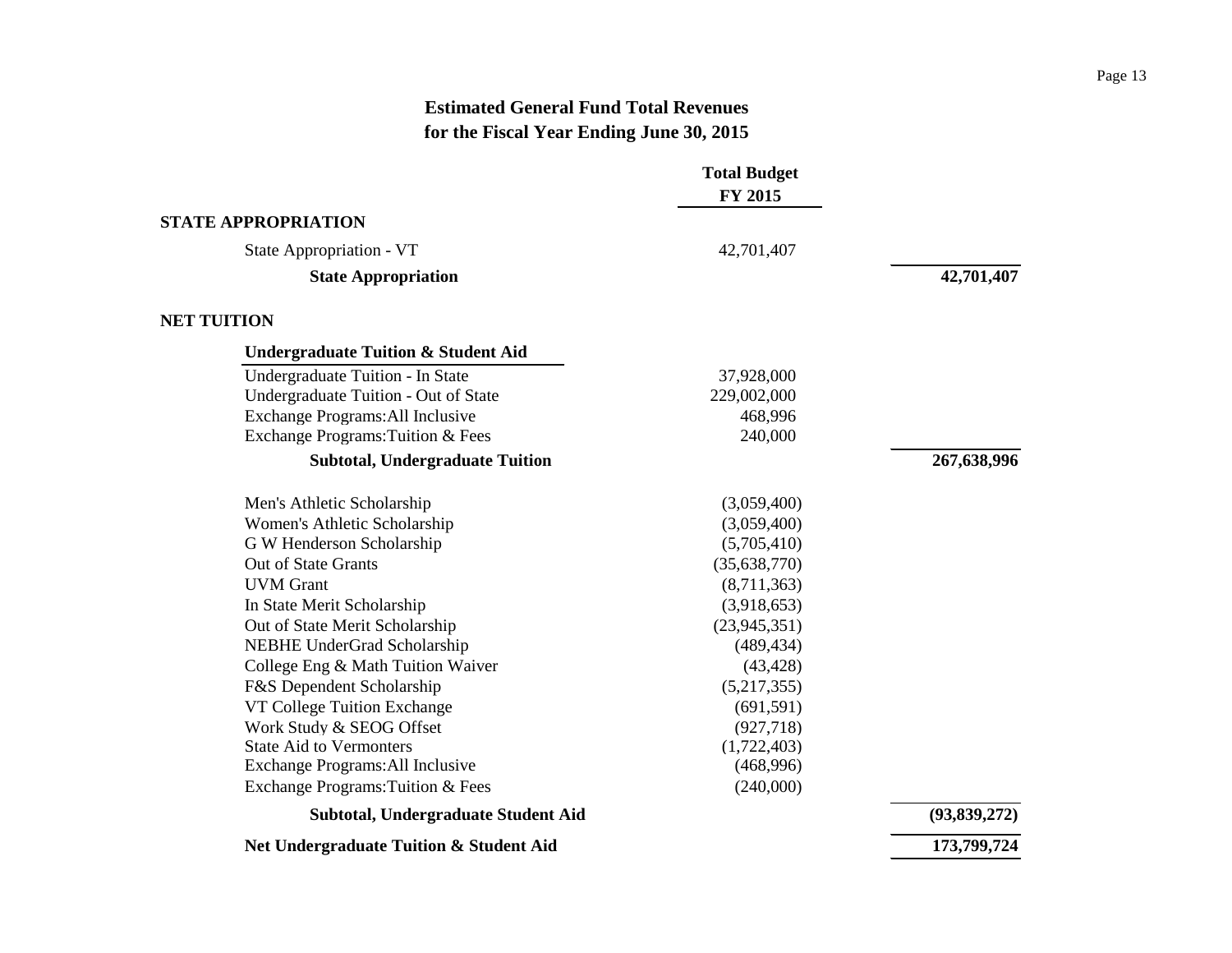|                                                 | <b>Total Budget</b> |                |
|-------------------------------------------------|---------------------|----------------|
|                                                 | FY 2015             |                |
| <b>Graduate Tuition &amp; Student Aid</b>       |                     |                |
| <b>Graduate Tuition - In State</b>              | 5,527,000           |                |
| Graduate Tuition - Out of State                 | 16,426,000          |                |
| 5th & 6th Yr Certificate - In-State             | 496,000             |                |
| 5th & 6th Yr Certificate - Out of State         | 807,000             |                |
| <b>Subtotal, Graduate Tuition</b>               |                     | 23,256,000     |
| Grad Tuition Difftnl Scholarship                | (1,812,147)         |                |
| Graduate Tuition Scholarship                    | (8,911,791)         |                |
| Grad Health Ins Scholarship                     | (400,000)           |                |
| <b>NEBHE Grad Scholarship</b>                   | (72, 158)           |                |
| Grad Research Credits Scholarship               | (744, 497)          |                |
| Minority Grad Scholarship                       | (235,590)           |                |
| Provost Special Scholarship Waiver              | (202, 157)          |                |
| <b>Subtotal, Graduate Student Aid</b>           |                     | (12, 378, 340) |
| <b>Net Graduate Tuition &amp; Student Aid</b>   |                     | 10,877,660     |
| <b>Non-Degree Tuition &amp; Student Aid</b>     |                     |                |
| Non-Degree Tuition - In State                   | 624,000             |                |
| Non-Degree Tuition - Out of State               | 430,000             |                |
| <b>Subtotal, Non-Degree Tuition</b>             |                     | 1,054,000      |
| F&S Spouse Scholarship                          | (239,989)           |                |
| Military Study Tuition Waiver                   | (14, 431)           |                |
| VT Teacher Scholarship                          | (26, 175)           |                |
| Miner Institute Scholarship                     | (31,020)            |                |
| Senior Citizen Scholarship                      | (266,985)           |                |
| <b>Subtotal, Non-Degree Student Aid</b>         |                     | (578, 600)     |
| <b>Net Non-Degree Tuition &amp; Student Aid</b> |                     | 475,400        |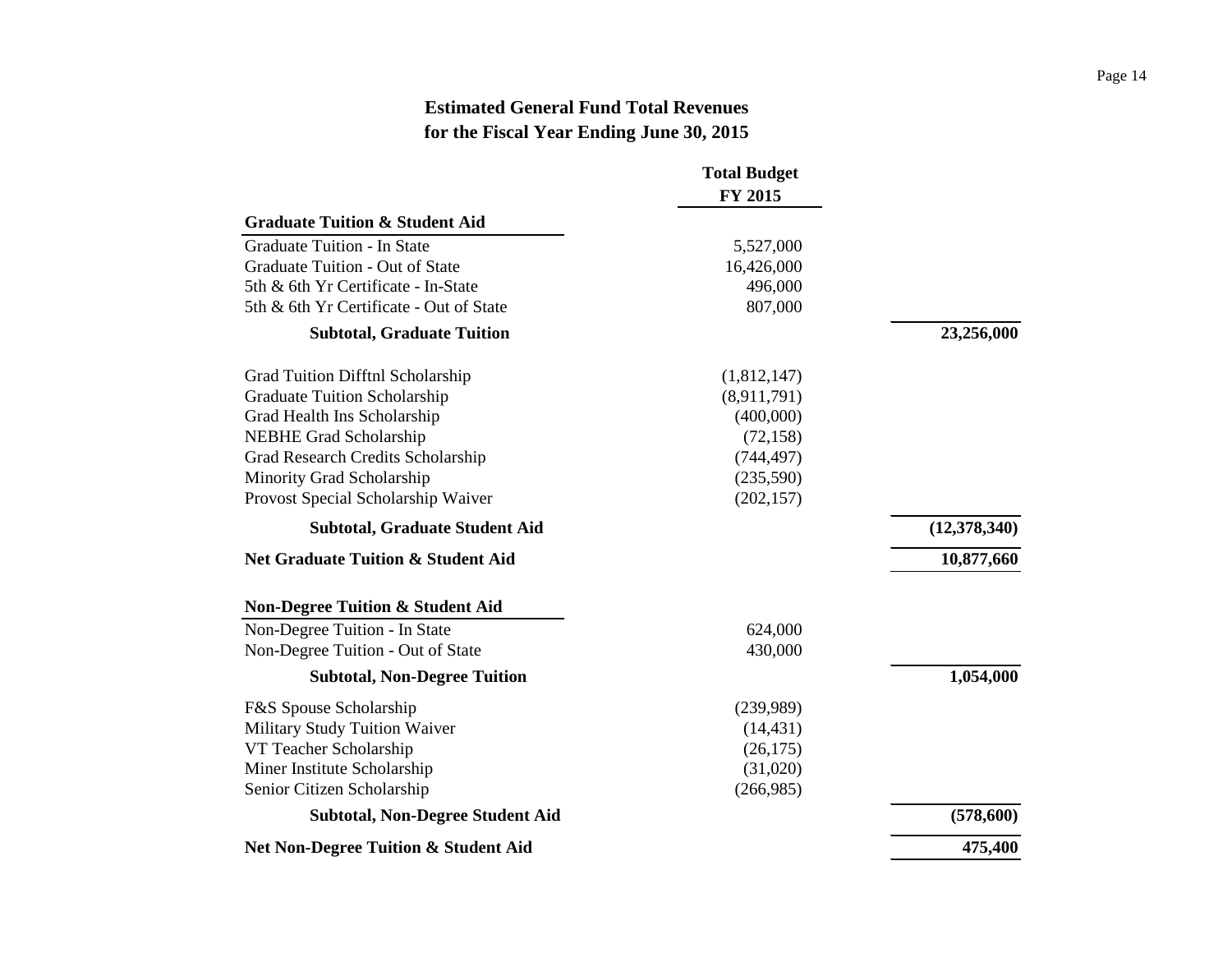|                                                     | <b>Total Budget</b><br>FY 2015 |               |
|-----------------------------------------------------|--------------------------------|---------------|
| <b>Medical Tuition</b>                              |                                |               |
| <b>Medical Tuition - In State</b>                   | 4,738,960                      |               |
| Medical Tuition - Out of State                      | 17,319,450                     |               |
| <b>Subtotal, Medical Tuition</b>                    |                                | 22,058,410    |
| <b>Net Tuition</b>                                  |                                | 207, 211, 194 |
| <b>MISCELLANEOUS STUDENT FEES</b>                   |                                |               |
| <b>Admissions Application Fees</b>                  | 650,000                        |               |
| <b>Acceptance Fees</b>                              | 350,000                        |               |
| <b>Graduate Application Fees</b>                    | 146,000                        |               |
| Credit by Exam Fees                                 | 25,000                         |               |
| <b>Late Payment Fees</b>                            | 428,230                        |               |
| Academic Support Prog Fee                           | 500,650                        |               |
| <b>Advance Degree Fee</b>                           | 5,000                          |               |
| <b>Medical Application Fee</b>                      | 317,000                        |               |
| <b>Study Abroad Fee</b>                             | 122,660                        |               |
| <b>Athletic Student Fee</b>                         | 2,293,136                      |               |
| <b>Career Services Fes</b>                          | 368,030                        |               |
| <b>Miscellaneous Student Fees</b>                   |                                | 5,205,706     |
| <b>FACILITIES &amp; ADMINISTRATIVE COST</b>         |                                |               |
| Sponsored Project F & A Recovery                    | 25,200,000                     |               |
| <b>Facilities &amp; Admin Cost Recovery</b>         |                                | 25,200,000    |
| <b>INCOME/EXPENSE ACTIVITIES-GF SUPPORT</b>         |                                |               |
| Net Income/Expense Contribution to GF               | 18,052,881                     |               |
| <b>Income/Expense Activities - GF Support Costs</b> |                                | 18,052,881    |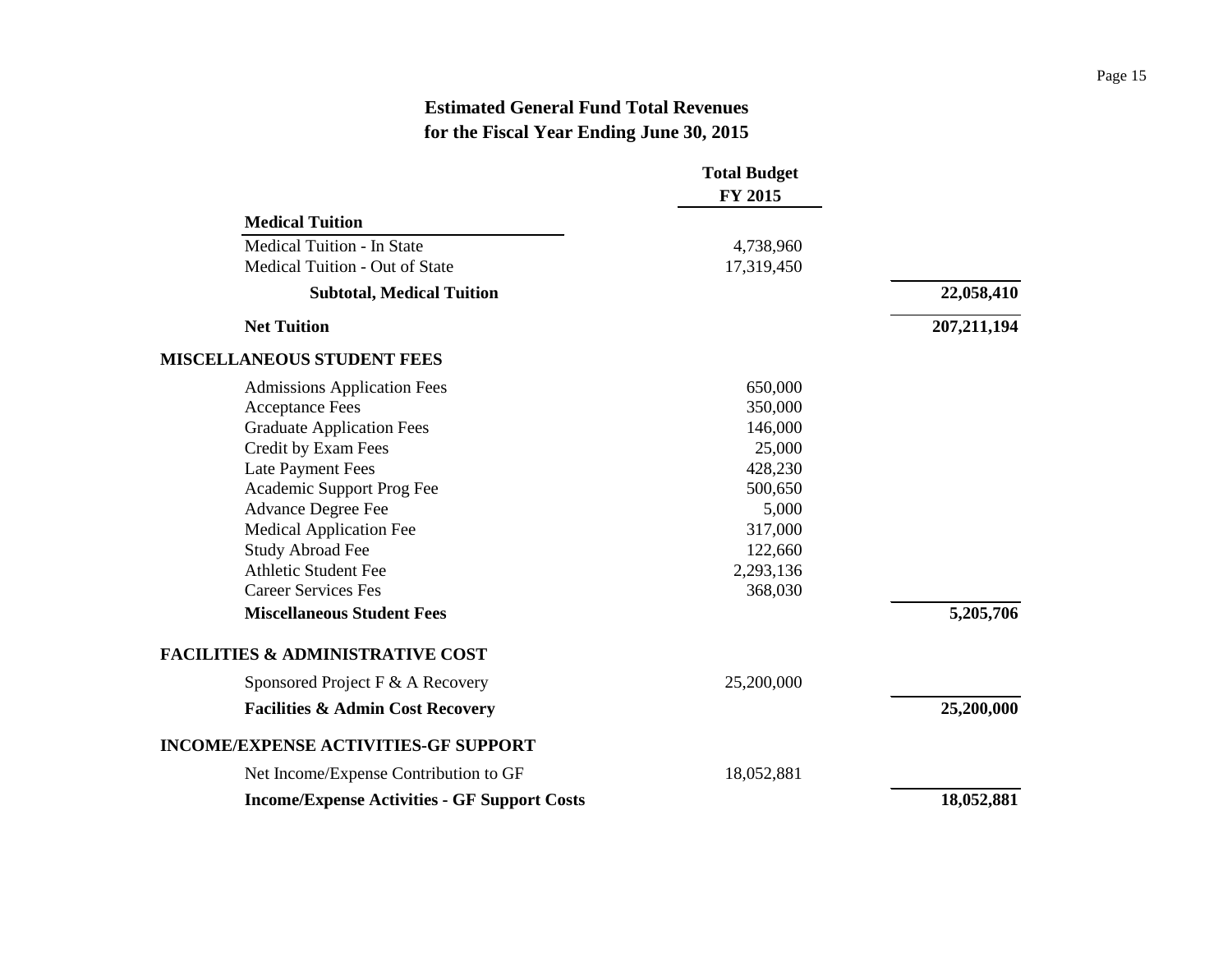|                                                                         | <b>Total Budget</b><br>FY 2015 |           |
|-------------------------------------------------------------------------|--------------------------------|-----------|
| <b>UNRESTRICTED ENDOWMENTS</b>                                          |                                |           |
| <b>Undesignated Endowments</b>                                          |                                |           |
| <b>Unrestricted Endowment Income</b><br><b>Endowment Management Fee</b> | 1,509,457<br>724,035           |           |
| <b>Undesignated Endowments</b>                                          |                                | 2,233,492 |
| <b>OPERATING INVESTMENT INCOME</b>                                      |                                |           |
| Operating Investment Income                                             | 2,400,000                      |           |
| <b>Unrestricted Operating Investment Income</b>                         |                                | 2,400,000 |
| <b>UNRESTRICTED ANNUAL GIVING</b>                                       |                                |           |
| <b>Unrestricted Annual Giving</b>                                       | 2,300,000                      |           |
| <b>Unrestricted Annual Giving</b>                                       |                                | 2,300,000 |
| <b>OTHER REVENUE SOURCES</b>                                            |                                |           |
| <b>Administrative Dept Sales &amp; Service</b>                          |                                |           |
| University Communications - VT Quarterly<br><b>Vending Contracts</b>    | 27,751<br>1,213,200            |           |
| <b>Administrative Dept Sales &amp; Service</b>                          |                                | 1,240,951 |
| <b>Academic Support Dept Sales &amp; Service</b>                        |                                |           |
| <b>B/H</b> Library Fines                                                | 36,325                         |           |
| <b>B/H Guest Borrowers Fee</b>                                          | 14,851                         |           |
| Dana/FAHC Use                                                           | 475,111                        |           |
| <b>Academic Support Dept Sales &amp; Service</b>                        |                                | 526,287   |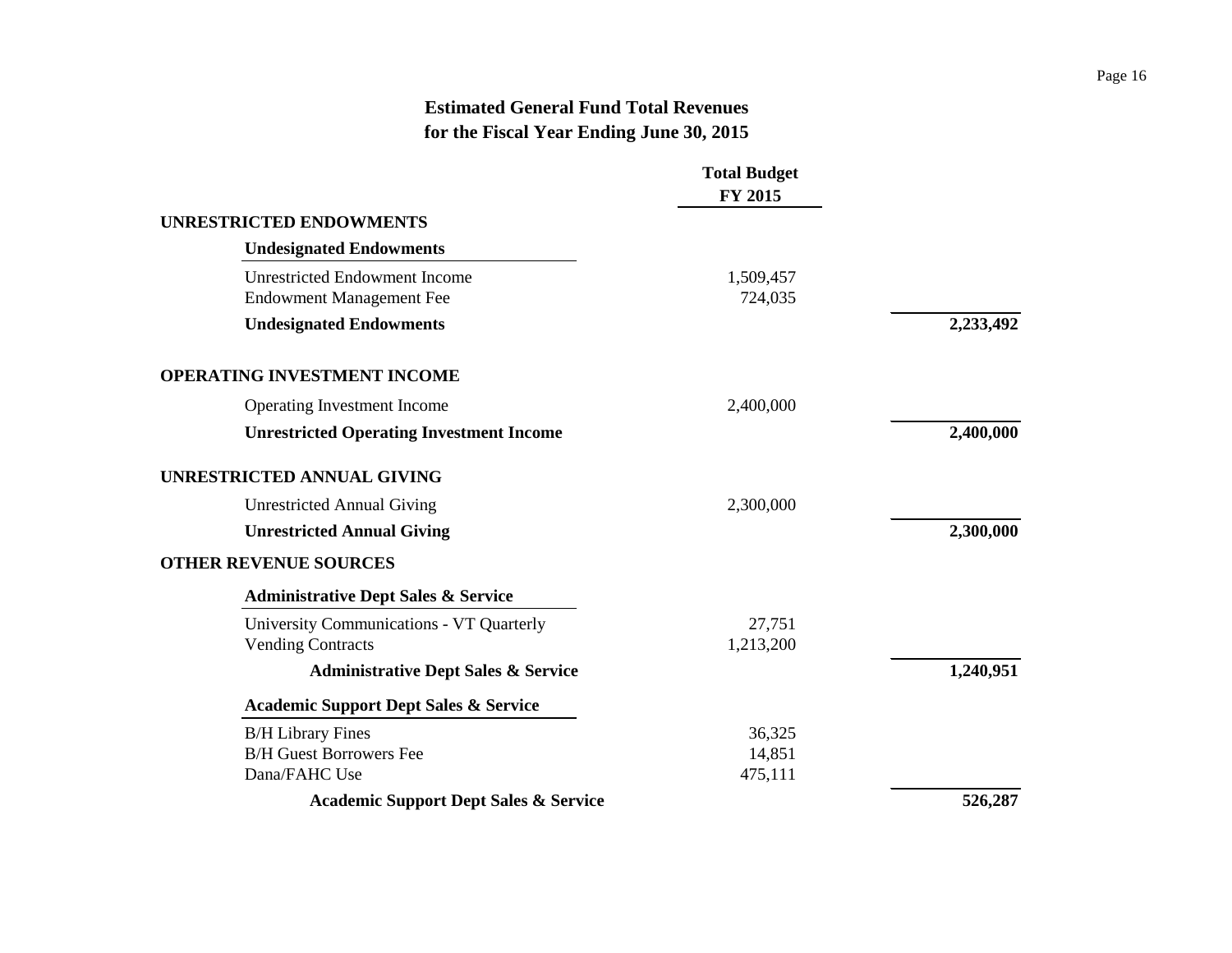|                                                               | <b>Total Budget</b>                |             |
|---------------------------------------------------------------|------------------------------------|-------------|
|                                                               | FY 2015                            |             |
| <b>Educational &amp; Student Services Sales &amp; Service</b> |                                    |             |
| <b>Living/Learning Support Services</b>                       | 34,367                             |             |
| NCAA Income                                                   | 250,000                            |             |
| <b>Athletic Ticket Income</b>                                 | 1,049,850                          |             |
| <b>Athletic Basic Instruction</b>                             | 65,000                             |             |
| <b>Recreational Sports</b>                                    | 92,000                             |             |
| <b>OIES</b> : Events                                          | 1,200                              |             |
| Career Center                                                 | 37,469                             |             |
| <b>Educational &amp; Student Services Sales &amp; Service</b> |                                    | 1,529,886   |
| <b>Building and Land Rental</b>                               |                                    |             |
| Rental Income                                                 | 673,231                            |             |
| <b>Building and Land Rental</b>                               |                                    | 673,231     |
|                                                               | <b>General Fund Total Revenues</b> | 309,275,035 |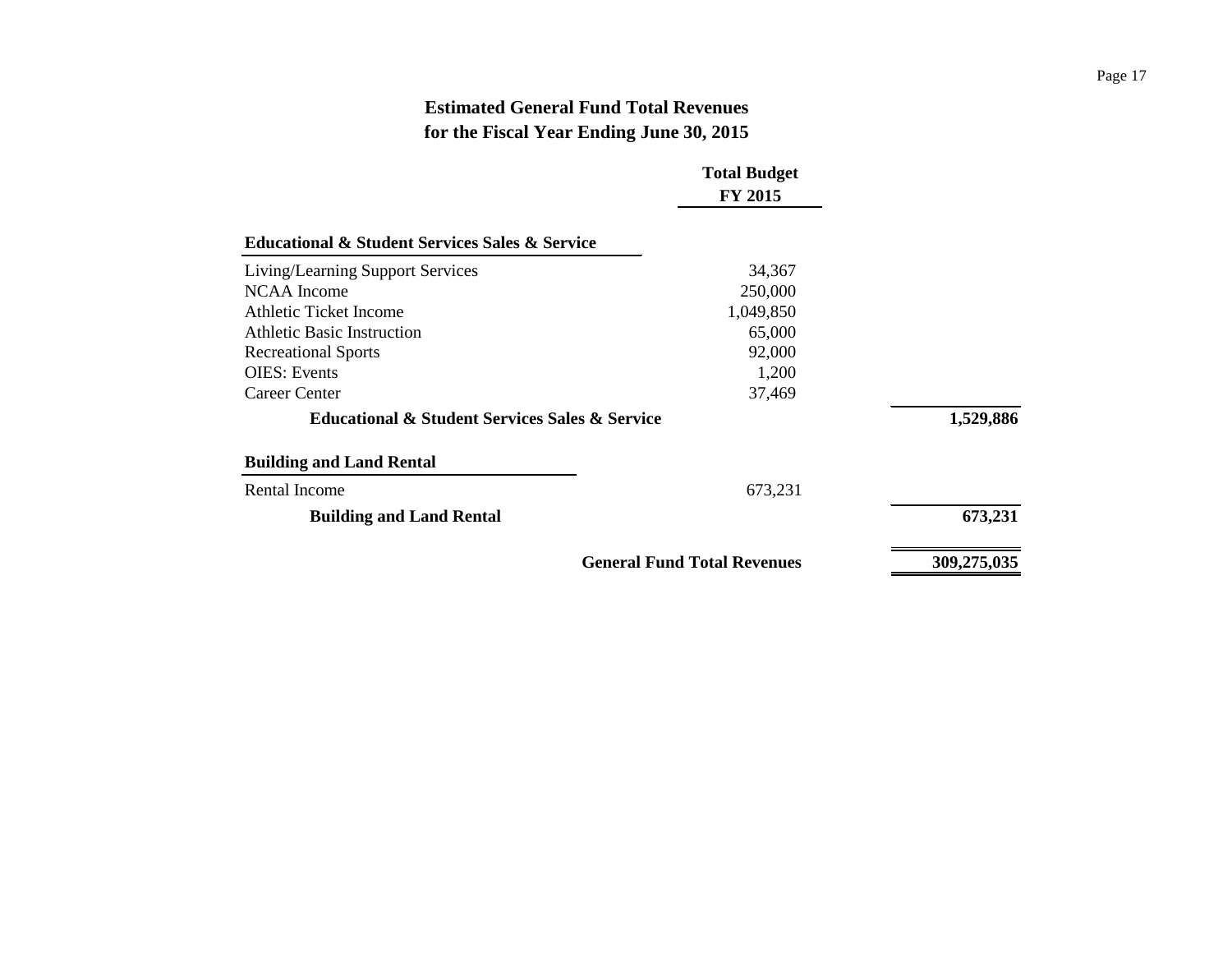# **General Fund Expenditures**

**Base Budget:** Pages 18 - 29

**Total Budget:** Pages 30 - 41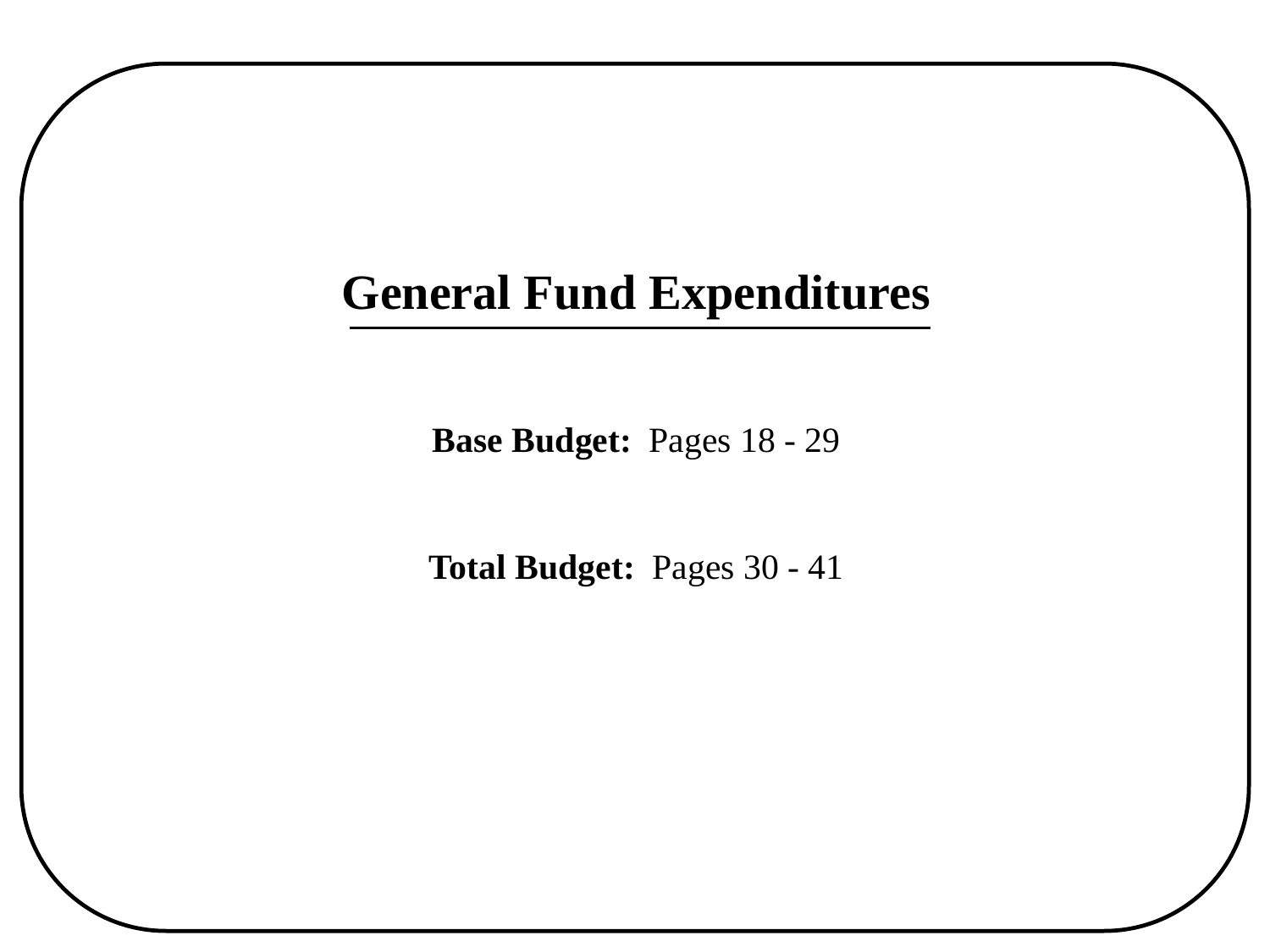<span id="page-21-0"></span>

|                                                   |       |                     | Faculty &        |                  | <b>Staff</b>     | <b>Other</b>     |                  |                 | Operating,         |
|---------------------------------------------------|-------|---------------------|------------------|------------------|------------------|------------------|------------------|-----------------|--------------------|
|                                                   |       | <b>FY 2015 Base</b> | <b>Admin</b>     | <b>Staff</b>     | <b>Hourly</b>    | Wages/           | Graduate         |                 | Eq & Libr          |
|                                                   | Dept  | <b>Expenditures</b> | <b>Salaries</b>  | <b>Salaries</b>  | <b>Wages</b>     | <b>Compens</b>   | <b>Student</b>   | <b>Benefits</b> | <b>Acquisition</b> |
| Colleges, Schools, & Programs                     |       |                     |                  |                  |                  |                  |                  |                 |                    |
| <b>College of Agr &amp; Life Sciences</b>         |       |                     |                  |                  |                  |                  |                  |                 |                    |
| <b>CALS Dean's Office</b>                         | 51000 | 1,685,078           | 715,765          | 336,505          | $\boldsymbol{0}$ | $\theta$         | $\mathbf{0}$     | 439,850         | 192,958            |
| Animal Science                                    | 51020 | 1,142,942           | 623,173          | 137,582          | $\boldsymbol{0}$ | $\boldsymbol{0}$ | $\boldsymbol{0}$ | 317,995         | 64,192             |
| <b>Plant Biology</b>                              | 51030 | 1,173,900           | 653,999          | 128,376          | $\overline{0}$   | $\theta$         | $\boldsymbol{0}$ | 327,033         | 64,492             |
| Com Dev & Applied Economics                       | 51040 | 1,790,252           | 1,089,058        | 109,141          | $\overline{0}$   | $\theta$         | 23,131           | 502,489         | 66,433             |
| Plant & Animal Biology Felty                      | 51060 | 186,930             | $\mathbf{0}$     | 131,827          | $\boldsymbol{0}$ | $\theta$         | $\theta$         | 55,103          | $\boldsymbol{0}$   |
| Plant & Soil Science                              | 51070 | 1,006,079           | 618,078          | 66,771           | $\overline{0}$   | $\boldsymbol{0}$ | $\boldsymbol{0}$ | 286,266         | 34,964             |
| Nutrition & Food Sciences                         | 51080 | 1,159,868           | 726,318          | 55,160           | $\overline{0}$   | $\boldsymbol{0}$ | $\boldsymbol{0}$ | 326,657         | 51,733             |
| <b>CALS MMG</b>                                   | 51090 | 502,911             | 226,756          | 83,006           | $\boldsymbol{0}$ | $\boldsymbol{0}$ | $\boldsymbol{0}$ | 129,480         | 63,669             |
| <b>College of Agr &amp; Life Sciences</b>         |       | 8,647,960           | 4,653,147        | 1,048,368        | $\bf{0}$         | $\bf{0}$         | 23,131           | 2,384,873       | 538,441            |
| <b>Rubenstein Sch of Env &amp; Natl Resources</b> |       |                     |                  |                  |                  |                  |                  |                 |                    |
| <b>RSENR Dean's Office</b>                        | 57000 | 5,414,443           | 3,001,547        | 618,894          | $\boldsymbol{0}$ | 3,920            | 14,239           | 1,514,356       | 261,487            |
| <b>Environmental Program</b>                      | 57060 | 198,631             | 10,162           | 80,264           | $\boldsymbol{0}$ | $\boldsymbol{0}$ | $\boldsymbol{0}$ | 37,799          | 70,406             |
| Gund Institute                                    | 57080 | 186,242             | 32,400           | 79,196           | $\overline{0}$   | $\mathbf{0}$     | $\overline{0}$   | 46,646          | 28,000             |
| <b>Rubenstein Sch of Env &amp; Natl Res</b>       |       | 5,799,316           | 3,044,109        | 778,354          | $\bf{0}$         | 3,920            | 14,239           | 1,598,801       | 359,893            |
| <b>College of Arts &amp; Sciences</b>             |       |                     |                  |                  |                  |                  |                  |                 |                    |
| A&S Dean's Office                                 | 52000 | 2,736,470           | 642,531          | 968,068          | $\boldsymbol{0}$ | 83,966           | $\boldsymbol{0}$ | 673,080         | 368,825            |
| <b>ALANA US Ethnic Studies</b>                    | 52010 | 20,993              | 8,180            | $\boldsymbol{0}$ | $\boldsymbol{0}$ | $\boldsymbol{0}$ | $\boldsymbol{0}$ | 3,419           | 9,394              |
| Anthropology                                      | 52020 | 1,423,303           | 989,846          | $\overline{0}$   | $\boldsymbol{0}$ | $\boldsymbol{0}$ | $\boldsymbol{0}$ | 413,756         | 19,701             |
| Global & Regional Studies                         | 52030 | 67,961              | 8,089            | 30,778           | $\boldsymbol{0}$ | $\boldsymbol{0}$ | $\boldsymbol{0}$ | 16,246          | 12,848             |
| Art                                               | 52040 | 2,483,705           | 1,540,576        | 175,370          | $\boldsymbol{0}$ | $\boldsymbol{0}$ | $\boldsymbol{0}$ | 717,265         | 50,494             |
| <b>Biology</b>                                    | 52060 | 2,652,785           | 1,535,304        | 262,835          | $\boldsymbol{0}$ | $\boldsymbol{0}$ | $\boldsymbol{0}$ | 751,622         | 103,024            |
| Center for Rsch on VT                             | 52080 | 37,979              | 20,072           | $\boldsymbol{0}$ | $\boldsymbol{0}$ | $\boldsymbol{0}$ | $\boldsymbol{0}$ | 8,390           | 9,517              |
| Chemistry                                         | 52090 | 2,766,038           | 1,346,507        | 505,071          | $\boldsymbol{0}$ | $\boldsymbol{0}$ | $\boldsymbol{0}$ | 773,960         | 140,500            |
| Classics                                          | 52100 | 781,587             | 520,616          | 17,822           | $\boldsymbol{0}$ | $\boldsymbol{0}$ | $\boldsymbol{0}$ | 225,067         | 18,082             |
| <b>College Computing Svcs</b>                     | 52110 | 338,104             | $\boldsymbol{0}$ | 183,022          | $\boldsymbol{0}$ | $\boldsymbol{0}$ | $\boldsymbol{0}$ | 76,503          | 78,579             |
| Economics                                         | 52140 | 2,526,369           | 1,719,722        | 43,674           | $\boldsymbol{0}$ | $\boldsymbol{0}$ | $\boldsymbol{0}$ | 737,100         | 25,873             |
| English                                           | 52150 | 3,877,283           | 2,584,200        | 104,775          | $\boldsymbol{0}$ | $\boldsymbol{0}$ | $\boldsymbol{0}$ | 1,123,992       | 64,316             |
| Geography                                         | 52160 | 951,160             | 612,046          | 41,485           | $\boldsymbol{0}$ | $\boldsymbol{0}$ | $\boldsymbol{0}$ | 273,175         | 24,454             |
| Geology                                           | 52170 | 1,011,358           | 584,561          | 104,544          | $\boldsymbol{0}$ | $\boldsymbol{0}$ | $\mathbf{0}$     | 288,045         | 34,208             |
| German & Russian                                  | 52180 | 765,788             | 507,489          | 21,799           | $\overline{0}$   | $\theta$         | $\Omega$         | 221,242         | 15,258             |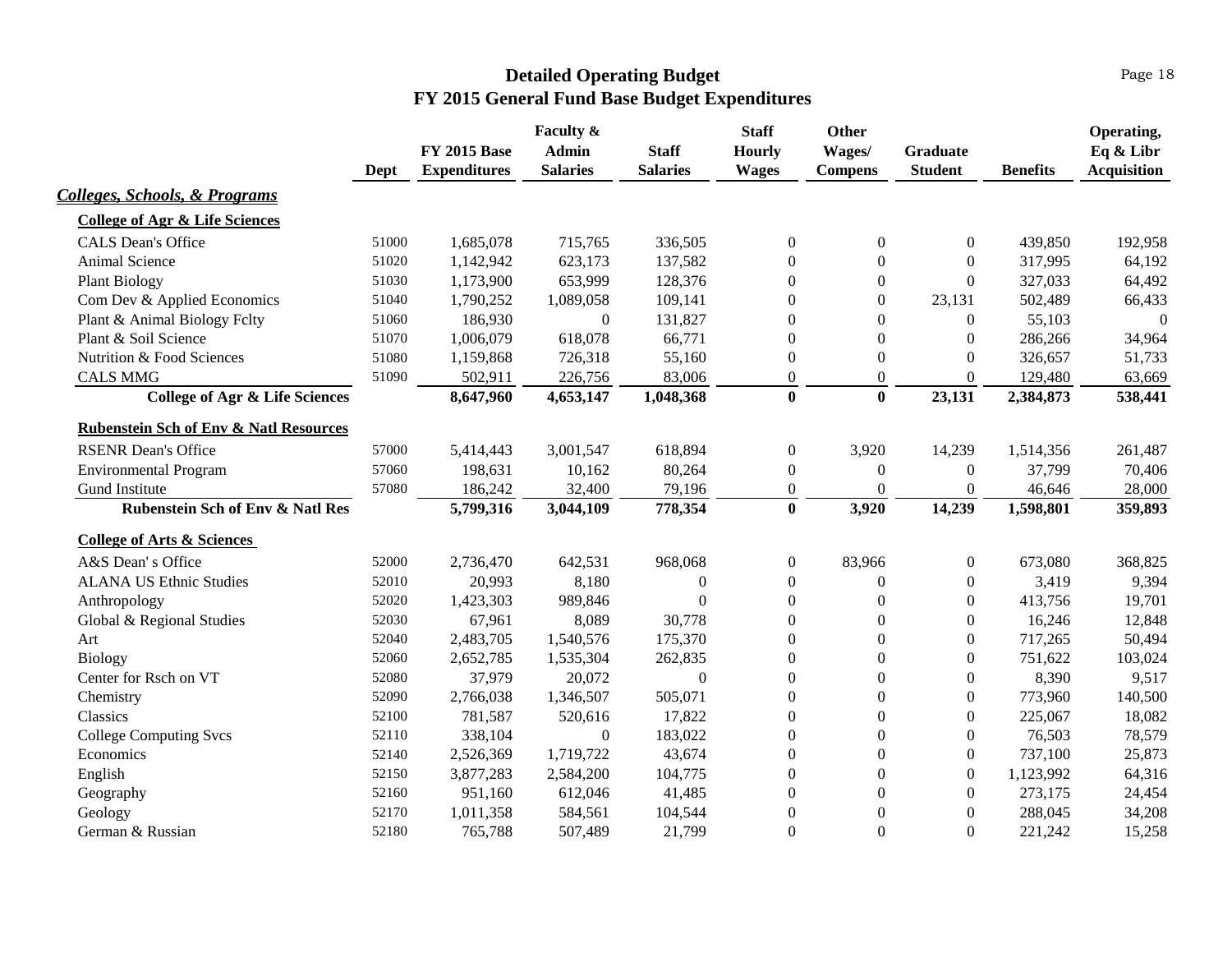|                                               |       |                     | Faculty &        |                 | <b>Staff</b>     | <b>Other</b>     |                  |                 | Operating,         |
|-----------------------------------------------|-------|---------------------|------------------|-----------------|------------------|------------------|------------------|-----------------|--------------------|
|                                               |       | <b>FY 2015 Base</b> | <b>Admin</b>     | <b>Staff</b>    | Hourly           | Wages/           | <b>Graduate</b>  |                 | Eq & Libr          |
|                                               | Dept  | <b>Expenditures</b> | <b>Salaries</b>  | <b>Salaries</b> | <b>Wages</b>     | <b>Compens</b>   | <b>Student</b>   | <b>Benefits</b> | <b>Acquisition</b> |
| <b>Historic Preservation</b>                  | 52190 | 24,541              | 11,145           | 4,774           | $\mathbf{0}$     | $\boldsymbol{0}$ | $\boldsymbol{0}$ | 6,654           | 1,968              |
| History                                       | 52200 | 2,965,341           | 1,995,389        | 64,900          | $\overline{0}$   | $\Omega$         | $\boldsymbol{0}$ | 861,201         | 43,851             |
| <b>Holocaust Studies</b>                      | 52210 | 2,807               | $\boldsymbol{0}$ | $\overline{0}$  | $\theta$         | $\Omega$         | $\mathbf{0}$     | $\mathbf{0}$    | 2,807              |
| Language Resource Center                      | 52240 | 75,454              | $\mathbf{0}$     | 49,080          | $\theta$         | $\Omega$         | $\boldsymbol{0}$ | 20,515          | 5,859              |
| Music                                         | 52250 | 1,364,523           | 858,469          | 61,125          | $\theta$         | $\boldsymbol{0}$ | $\boldsymbol{0}$ | 384,390         | 60,539             |
| Philosophy                                    | 52260 | 1,222,534           | 814,115          | 31,851          | $\theta$         | $\Omega$         | $\boldsymbol{0}$ | 353,614         | 22,954             |
| Physics                                       | 52270 | 2,058,077           | 1,159,031        | 252,695         | $\boldsymbol{0}$ | $\boldsymbol{0}$ | $\boldsymbol{0}$ | 590,101         | 56,250             |
| <b>Political Science</b>                      | 52280 | 2,642,071           | 1,743,981        | 83,778          | $\boldsymbol{0}$ | $\boldsymbol{0}$ | $\boldsymbol{0}$ | 764,003         | 50,309             |
| Psychology                                    | 52290 | 3,202,212           | 2,038,942        | 133,768         | $\boldsymbol{0}$ | $\boldsymbol{0}$ | $\boldsymbol{0}$ | 908,193         | 121,309            |
| Religion                                      | 52300 | 998,693             | 675,315          | 17,822          | $\boldsymbol{0}$ | $\boldsymbol{0}$ | $\boldsymbol{0}$ | 289,730         | 15,826             |
| Romance Languages                             | 52310 | 2,895,660           | 1,948,588        | 66,848          | $\boldsymbol{0}$ | $\boldsymbol{0}$ | $\overline{0}$   | 842,452         | 37,772             |
| Sociology                                     | 52320 | 2,012,665           | 1,324,457        | 74,307          | $\boldsymbol{0}$ | $\Omega$         | $\boldsymbol{0}$ | 584,684         | 29,217             |
| Theatre                                       | 52330 | 1,217,414           | 636,619          | 184,920         | $\boldsymbol{0}$ | $\boldsymbol{0}$ | $\boldsymbol{0}$ | 343,404         | 52,471             |
| Women's & Gender Studies                      | 52340 | 60,843              | 7,477            | 27,750          | $\overline{0}$   | $\Omega$         | $\overline{0}$   | 14,725          | 10,891             |
| Asian Languages & Literatures                 | 52350 | 487,247             | 303,315          | 22,243          | $\overline{0}$   | $\Omega$         | $\overline{0}$   | 136,085         | 25,604             |
| <b>College of Arts &amp; Sciences</b>         |       | 43,670,965          | 26,136,582       | 3,535,104       | $\bf{0}$         | 83,966           | $\bf{0}$         | 12,402,613      | 1,512,700          |
| <b>College of Education &amp; Social Svcs</b> |       |                     |                  |                 |                  |                  |                  |                 |                    |
| <b>CESS Dean's Office</b>                     | 53000 | 1,370,156           | 359,255          | 459,359         | $\boldsymbol{0}$ | $\boldsymbol{0}$ | $\boldsymbol{0}$ | 342,181         | 209,361            |
| Education                                     | 53010 | 3,672,020           | 2,308,697        | 139,288         | $\theta$         | $\Omega$         | $\boldsymbol{0}$ | 1,023,257       | 200,778            |
| Leadership and Developmental Sciences         | 53020 | 2,546,250           | 1,742,298        | 9,586           | $\overline{0}$   | $\mathbf{0}$     | $\overline{0}$   | 732,288         | 62,078             |
| Ctr on Disability & Community                 | 53030 | 70,790              | 49,923           | $\theta$        | $\theta$         | $\Omega$         | $\boldsymbol{0}$ | 20,867          | $\theta$           |
| <b>CESS Student Services</b>                  | 53040 | 236,669             | $\boldsymbol{0}$ | 160,150         | $\overline{0}$   | $\mathbf{0}$     | $\overline{0}$   | 66,943          | 9,576              |
| Social Work                                   | 53050 | 1,580,224           | 946,514          | 110,749         | $\theta$         | $\Omega$         | $\theta$         | 441,936         | 81,025             |
| <b>College of Education &amp; Social Svcs</b> |       | 9,476,109           | 5,406,687        | 879,132         | $\bf{0}$         | $\mathbf{0}$     | $\bf{0}$         | 2,627,472       | 562,818            |
| <b>College of Eng &amp; Mathematical Sci</b>  |       |                     |                  |                 |                  |                  |                  |                 |                    |
| CEM Dean's Office                             | 54000 | 1,042,024           | 279,804          | 277,116         | $\boldsymbol{0}$ | $\Omega$         | $\overline{0}$   | 232,793         | 252,311            |
| <b>CEM Student Services</b>                   | 54002 | 201,859             | $\boldsymbol{0}$ | 132,504         | $\boldsymbol{0}$ | 2,725            | $\overline{0}$   | 56,526          | 10,104             |
| <b>CEM Computer Facility</b>                  | 54004 | 378,015             | $\mathbf{0}$     | 227,299         | $\theta$         | $\Omega$         | $\boldsymbol{0}$ | 95,011          | 55,705             |
| School of Engineering                         | 54005 | 5,275,279           | 3,499,382        | 76,988          | $\overline{0}$   | 17,500           | $\boldsymbol{0}$ | 1,502,237       | 179,172            |
| Mathematics & Statistics                      | 54040 | 5,077,663           | 3,478,121        | 44,629          | $\theta$         | 5,000            | $\boldsymbol{0}$ | 1,474,600       | 75,313             |
| <b>Computer Science</b>                       | 54050 | 1,677,999           | 1,109,375        | 40,058          | $\Omega$         | 14,115           | $\boldsymbol{0}$ | 486,363         | 28,088             |
| College of Eng & Mathematical Sci             |       | 13,652,839          | 8,366,682        | 798,594         | $\mathbf{0}$     | 39,340           | $\mathbf{0}$     | 3,847,530       | 600,693            |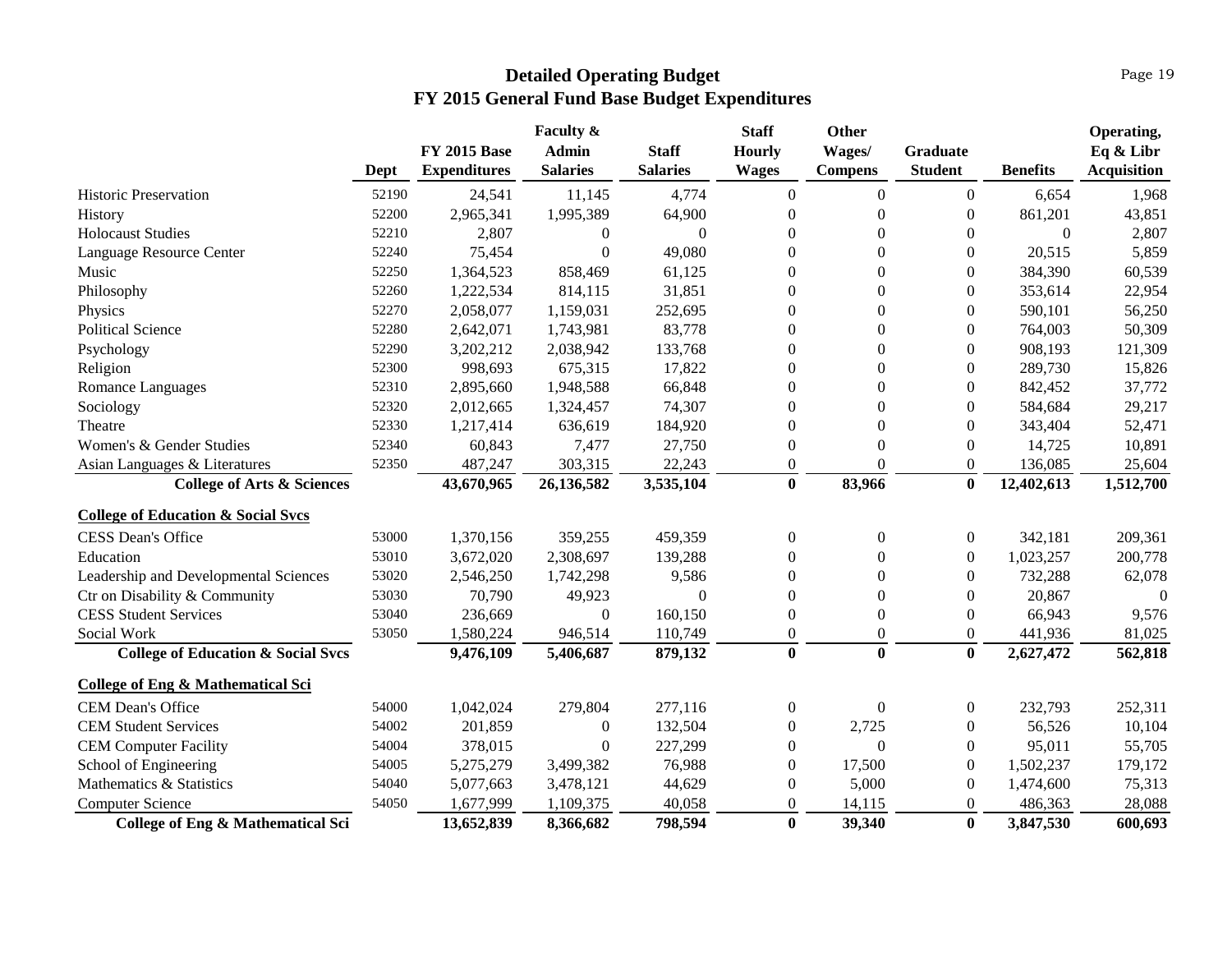|                                          |       | <b>FY 2015 Base</b> | Faculty &<br><b>Admin</b> | <b>Staff</b>    | <b>Staff</b><br><b>Hourly</b> | Other<br>Wages/  | <b>Graduate</b>  |                 | Operating,<br>Eq & Libr |
|------------------------------------------|-------|---------------------|---------------------------|-----------------|-------------------------------|------------------|------------------|-----------------|-------------------------|
|                                          | Dept  | <b>Expenditures</b> | <b>Salaries</b>           | <b>Salaries</b> | <b>Wages</b>                  | <b>Compens</b>   | <b>Student</b>   | <b>Benefits</b> | <b>Acquisition</b>      |
| <b>School of Business Administration</b> |       |                     |                           |                 |                               |                  |                  |                 |                         |
| Sch of Business Administration           | 58000 | 7,101,575           | 4,292,073                 | 618,707         | $\overline{0}$                | 7,636            | $\overline{0}$   | 2,052,707       | 130,452                 |
| <b>College of Medicine</b>               |       |                     |                           |                 |                               |                  |                  |                 |                         |
| COM Office of the Dean                   | 55000 | 3,806,966           | 756,913                   | 402,188         | $\boldsymbol{0}$              | $\boldsymbol{0}$ | 0                | 419,718         | 2,228,147               |
| <b>COM Executive Office</b>              | 55001 | 346,371             | $\overline{0}$            | 205,803         | $\boldsymbol{0}$              | $\Omega$         | $\boldsymbol{0}$ | 86,026          | 54,542                  |
| <b>COM</b> Operations                    | 55002 | 428,491             | $\boldsymbol{0}$          | 268,225         | $\boldsymbol{0}$              | $\boldsymbol{0}$ | $\boldsymbol{0}$ | 112,118         | 48,148                  |
| COM Finance and HR                       | 55004 | 524,661             | $\theta$                  | 341,925         | $\overline{0}$                | 10               | $\overline{0}$   | 142,926         | 39,800                  |
| <b>COM</b> Information Systems           | 55006 | 1,827,506           | $\Omega$                  | 746,394         | $\overline{0}$                | 5,000            | $\overline{0}$   | 312,560         | 763,552                 |
| <b>COM</b> Admissions                    | 55008 | 589,145             | 152,566                   | 187,881         | $\boldsymbol{0}$              | 18,000           | $\boldsymbol{0}$ | 144,575         | 86,123                  |
| <b>COM Public Relations</b>              | 55012 | 633,559             | $\overline{0}$            | 351,856         | 0                             | 13,000           | $\overline{0}$   | 148,714         | 119,989                 |
| COM Ofc of Med Ed                        | 55024 | 3,920,544           | 556,080                   | 843,991         | $\overline{0}$                | 18,000           | $\overline{0}$   | 532,164         | 1,970,309               |
| COM Med AV                               | 55032 | 288,880             | $\boldsymbol{0}$          | 146,237         | $\boldsymbol{0}$              | $\boldsymbol{0}$ | $\boldsymbol{0}$ | 61,127          | 81,516                  |
| <b>COM</b> General                       | 55034 | 810,000             | 58,713                    | 24,750          | $\boldsymbol{0}$              | $\mathbf{0}$     | 604,584          | 75,783          | 46,170                  |
| <b>Vermont Cancer Center</b>             | 55060 | 732,871             | $\boldsymbol{0}$          | 321,991         | $\overline{0}$                | 11,175           | $\theta$         | 136,001         | 263,704                 |
| Ofc of Health Promo Research             | 55070 | 199,062             | 938                       | 126,109         | $\boldsymbol{0}$              | 500              | 0                | 53,169          | 18,346                  |
| <b>Medical Biostatistics</b>             | 55080 | 132,845             | 65,900                    | 22,260          | $\boldsymbol{0}$              | $\mathbf{0}$     | $\overline{0}$   | 36,851          | 7,834                   |
| Continuing Med Education                 | 55090 | 39,508              | $\overline{0}$            | 27,844          | $\overline{0}$                | $\mathbf{0}$     | $\boldsymbol{0}$ | 11,639          | 25                      |
| Biochemistry                             | 55110 | 1,302,128           | 577,547                   | 281,262         | $\boldsymbol{0}$              | $\Omega$         | $\theta$         | 358,982         | 84,337                  |
| COM Microbio & Molec Genetics            | 55120 | 1,412,851           | 642,687                   | 195,446         | 0                             | 8,800            | 25,421           | 357,627         | 182,870                 |
| Pharmacology                             | 55130 | 1,139,894           | 688,078                   | 48,291          | $\overline{0}$                | 30,000           | $\theta$         | 311,582         | 61,943                  |
| Molecular Physlgy & Biophysics           | 55140 | 884,610             | 475,290                   | 107,662         | $\overline{0}$                | 4,019            | $\overline{0}$   | 245,354         | 52,285                  |
| Anesthesiology                           | 55500 | 285,552             | 124,500                   | $\Omega$        | 0                             | $\boldsymbol{0}$ | $\theta$         | 27,141          | 133,911                 |
| Family Medicine                          | 55510 | 928,311             | 456,513                   | 173,959         | $\overline{0}$                | $\mathbf{0}$     | $\boldsymbol{0}$ | 180,816         | 117,023                 |
| Medicine                                 | 55520 | 4,236,789           | 1,841,943                 | 761,817         | $\overline{0}$                | 9,572            | 46,800           | 815,937         | 760,720                 |
| Neurological Sciences                    | 55800 | 2,318,792           | 1,234,818                 | 288,518         | 0                             | 26,542           | 72,502           | 598,265         | 98,147                  |
| Obstetrics & Gynecology                  | 55610 | 887,117             | 440,635                   | 198,801         | $\overline{0}$                | $\mathbf{0}$     | $\boldsymbol{0}$ | 181,777         | 65,904                  |
| Orthopaedics & Rehabilitation            | 55640 | 387,681             | 38,519                    | 235,131         | $\overline{0}$                | $\theta$         | $\boldsymbol{0}$ | 108,445         | 5,586                   |
| Pathology                                | 55650 | 1,555,866           | 805,437                   | 217,453         | 0                             | 3,931            | 0                | 322,876         | 206,169                 |
| Pediatrics                               | 55700 | 1,552,390           | 855,977                   | 294,960         | $\overline{0}$                | $\mathbf{0}$     | $\overline{0}$   | 342,280         | 59,173                  |
| Psychiatry                               | 55750 | 1,276,688           | 269,430                   | 184,482         | $\overline{0}$                | $\mathbf{0}$     | $\overline{0}$   | 151,706         | 671,070                 |
| Radiology                                | 55760 | 454,978             | 273,000                   | $\mathbf{0}$    | $\overline{0}$                | $\boldsymbol{0}$ | $\boldsymbol{0}$ | 59,514          | 122,464                 |
| Surgery                                  | 55770 | 2,470,944           | 1,074,673                 | 591,042         | $\mathbf{0}$                  | 15,000           | 12,852           | 507,694         | 269,683                 |
| <b>College of Medicine</b>               |       | 35,375,000          | 11,390,157                | 7,596,278       | $\bf{0}$                      | 163,549          | 762,159          | 6,843,367       | 8,619,490               |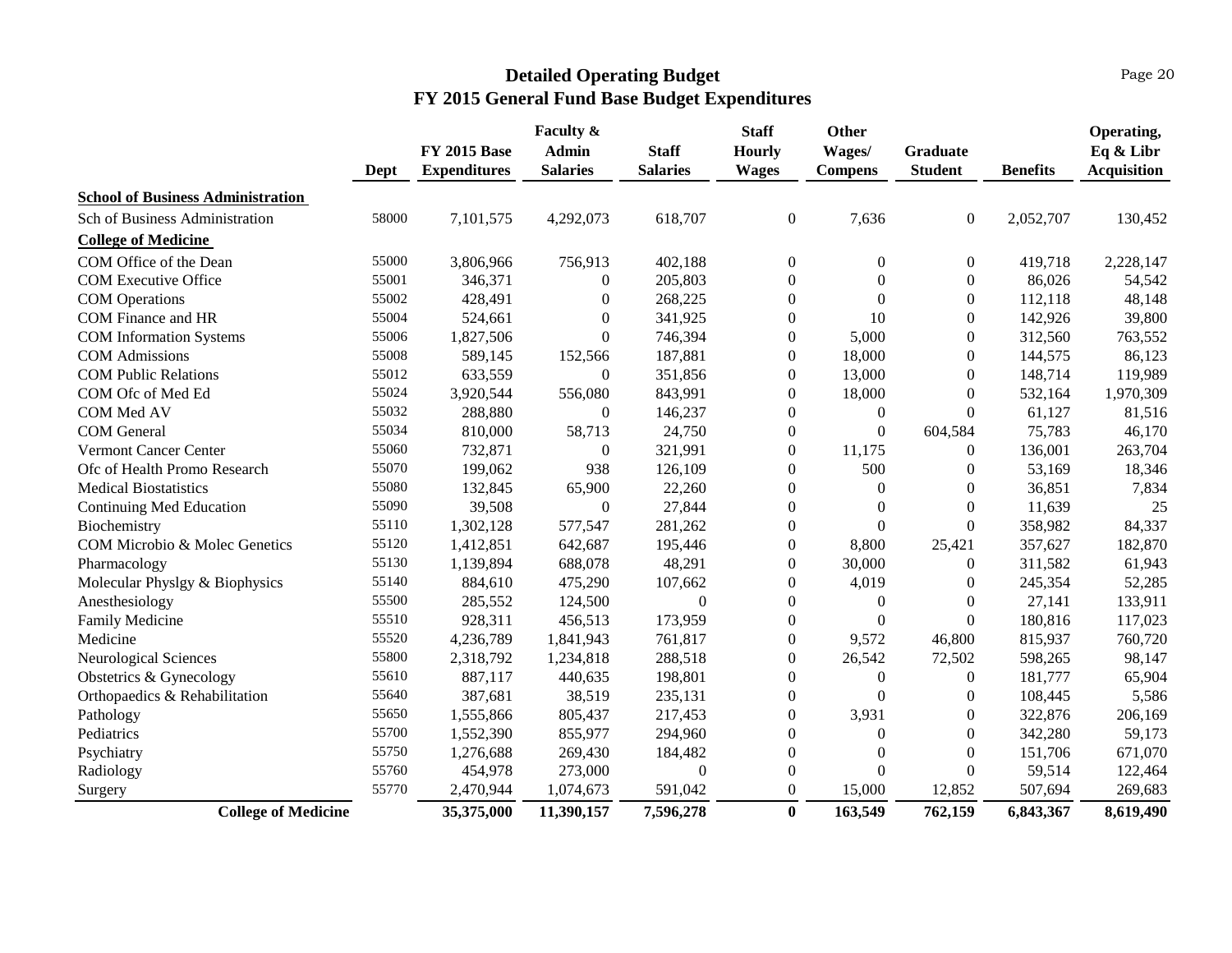|                                                 | Dept  | <b>FY 2015 Base</b><br><b>Expenditures</b> | Faculty &<br>Admin<br><b>Salaries</b> | <b>Staff</b><br><b>Salaries</b> | <b>Staff</b><br><b>Hourly</b><br><b>Wages</b> | <b>Other</b><br>Wages/<br><b>Compens</b> | Graduate<br><b>Student</b> | <b>Benefits</b>  | Operating,<br>Eq & Libr<br><b>Acquisition</b> |
|-------------------------------------------------|-------|--------------------------------------------|---------------------------------------|---------------------------------|-----------------------------------------------|------------------------------------------|----------------------------|------------------|-----------------------------------------------|
| <b>College of Nursing &amp; Health Sciences</b> |       |                                            |                                       |                                 |                                               |                                          |                            |                  |                                               |
| <b>CNHS</b> Dean's Office                       | 56000 | 778,922                                    | 286,707                               | 218,588                         | $\boldsymbol{0}$                              | $\boldsymbol{0}$                         | $\overline{0}$             | 211,214          | 62,413                                        |
| <b>CNHS Student Services</b>                    | 56002 | 246,299                                    | $\Omega$                              | 156,527                         | $\boldsymbol{0}$                              | $\Omega$                                 | $\Omega$                   | 65,429           | 24,343                                        |
| Nursing                                         | 56010 | 3,175,460                                  | 2,111,636                             | 74,302                          | $\Omega$                                      | $\Omega$                                 | $\theta$                   | 913,722          | 75,800                                        |
| Rehab & Movement Sciences                       | 56020 | 2,401,411                                  | 1,557,389                             | 83,173                          | $\mathbf{0}$                                  | $\Omega$                                 | $\Omega$                   | 685,755          | 75,094                                        |
| Medical Lab & Radiation Sciences                | 56030 | 956,288                                    | 583,087                               | 37,623                          | $\mathbf{0}$                                  | $\mathbf{0}$                             | $\Omega$                   | 259,456          | 76,122                                        |
| <b>Communication Sciences</b>                   | 52120 | 1,137,407                                  | 645,831                               | 125,197                         | $\boldsymbol{0}$                              | $\boldsymbol{0}$                         | $\mathbf{0}$               | 322,290          | 44,089                                        |
| <b>College of Nursing &amp; Health Sciences</b> |       | 8,695,787                                  | 5,184,650                             | 695,410                         | $\bf{0}$                                      | $\bf{0}$                                 | $\bf{0}$                   | 2,457,866        | 357,861                                       |
| <b>Honors College</b>                           |       |                                            |                                       |                                 |                                               |                                          |                            |                  |                                               |
| <b>Honors College</b>                           | 58100 | 845,229                                    | 323,977                               | 227,190                         | $\boldsymbol{0}$                              | 918                                      | 15,500                     | 231,489          | 46,155                                        |
| <b>Graduate College</b>                         |       |                                            |                                       |                                 |                                               |                                          |                            |                  |                                               |
| <b>Graduate College</b>                         | 58200 | 701,462                                    | 127,500                               | 288,589                         | $\boldsymbol{0}$                              | $\boldsymbol{0}$                         | $\boldsymbol{0}$           | 173,925          | 111,448                                       |
| Grad Teach & Res Schlr                          | 58200 | 4,270,779                                  | $\boldsymbol{0}$                      | $\Omega$                        | $\boldsymbol{0}$                              | $\boldsymbol{0}$                         | 3,987,655                  | 283,124          | $\Omega$                                      |
| Minority Grad Std Fnd                           | 58200 | 10,638                                     | $\boldsymbol{0}$                      | $\overline{0}$                  | $\boldsymbol{0}$                              | $\boldsymbol{0}$                         | $\theta$                   | $\theta$         | 10,638                                        |
| Grad Hum/SocSvc Fellow                          | 58200 | 33,763                                     | $\boldsymbol{0}$                      | $\Omega$                        | $\boldsymbol{0}$                              | $\boldsymbol{0}$                         | 31,525                     | 2,238            | $\Omega$                                      |
| Spire Food Systems Program                      | 58200 | 155,037                                    | 11,117                                | 36,825                          | $\boldsymbol{0}$                              | $\overline{0}$                           | 62,610                     | 24,485           | 20,000                                        |
| <b>Graduate College</b>                         |       | 5,171,679                                  | 138,617                               | 325,414                         | $\bf{0}$                                      | $\bf{0}$                                 | 4,081,790                  | 483,772          | 142,086                                       |
| <b>Other Instructional Programs</b>             |       |                                            |                                       |                                 |                                               |                                          |                            |                  |                                               |
| Biochemistry                                    | 30000 | 34,910                                     | 7,470                                 | 5,905                           | $\boldsymbol{0}$                              | $\boldsymbol{0}$                         | $\overline{0}$             | 5,591            | 15,944                                        |
| Humanities Center                               | 30000 | 53,000                                     | $\overline{0}$                        | $\mathbf{0}$                    | $\boldsymbol{0}$                              | $\overline{0}$                           | $\boldsymbol{0}$           | $\boldsymbol{0}$ | 53,000                                        |
| <b>Integrated Biology</b>                       | 30019 | 287,732                                    | 71,824                                | 87,062                          | $\boldsymbol{0}$                              | 6,297                                    | $\overline{0}$             | 66,414           | 56,135                                        |
| Living & Learning Center                        | 30230 | 368,765                                    | $\boldsymbol{0}$                      | 189,545                         | $\Omega$                                      | 10,000                                   | 23,250                     | 83,224           | 62,746                                        |
| Residential Learning Communities                | 30231 | 379,431                                    | 80,519                                | 156,578                         | $\Omega$                                      | 16,500                                   | 15,450                     | 106,904          | 3,480                                         |
| <b>Military Studies</b>                         | 31200 | 51,517                                     | $\Omega$                              | 24,943                          | $\overline{0}$                                | $\boldsymbol{0}$                         | $\Omega$                   | 10,426           | 16,148                                        |
| Cell and Molecular Biology Program              | 58200 | 696,618                                    | 15,333                                | 41,385                          | $\boldsymbol{0}$                              | $\overline{0}$                           | 552,000                    | 62,900           | 25,000                                        |
| Neurosciences Program                           | 58200 | 281,814                                    | 11,766                                | 38,930                          | $\boldsymbol{0}$                              | $\boldsymbol{0}$                         | 168,000                    | 33,118           | 30,000                                        |
| <b>Other Instructional Programs</b>             |       | 2,153,787                                  | 186,912                               | 544,348                         | $\bf{0}$                                      | 32,797                                   | 758,700                    | 368,577          | 262,453                                       |
| Total Colleges, Schools, & Programs             |       | 140,590,246                                | 69,123,593                            | 17,046,899                      | $\bf{0}$                                      | 332,126                                  | 5,655,519                  | 35,299,067       | 13,133,042                                    |
| <b>Extension System</b>                         |       |                                            |                                       |                                 |                                               |                                          |                            |                  |                                               |
| <b>Extension System</b>                         |       |                                            |                                       |                                 |                                               |                                          |                            |                  |                                               |
| Ext - State Ofc Staff                           | 50020 | 4,569,000                                  | 796,977                               | 1,509,888                       | (1)                                           | (19)                                     | 3,999                      | 974,628          | 1,283,528                                     |
| <b>Total Extension System</b>                   |       | 4,569,000                                  | 796,977                               | 1,509,888                       | (1)                                           | (19)                                     | 3,999                      | 974,628          | 1,283,528                                     |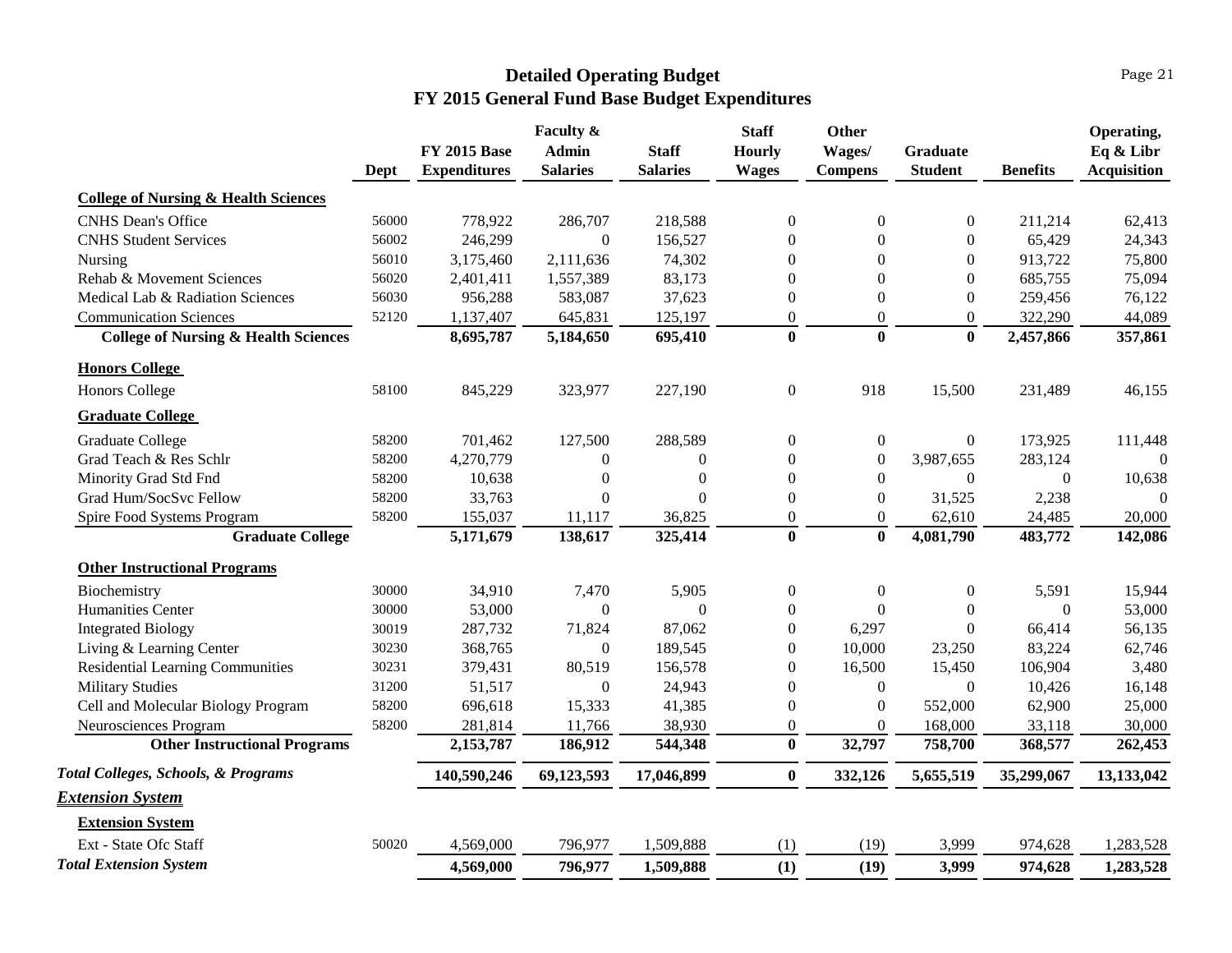|                                                 | Dept  | <b>FY 2015 Base</b><br><b>Expenditures</b> | Faculty &<br><b>Admin</b><br><b>Salaries</b> | <b>Staff</b><br><b>Salaries</b> | <b>Staff</b><br><b>Hourly</b><br><b>Wages</b> | <b>Other</b><br>Wages/<br><b>Compens</b> | <b>Graduate</b><br><b>Student</b> | <b>Benefits</b>  | Operating,<br>Eq & Libr<br><b>Acquisition</b> |
|-------------------------------------------------|-------|--------------------------------------------|----------------------------------------------|---------------------------------|-----------------------------------------------|------------------------------------------|-----------------------------------|------------------|-----------------------------------------------|
| <b>AG Research &amp; Related Services</b>       |       |                                            |                                              |                                 |                                               |                                          |                                   |                  |                                               |
| <b>AG Research &amp; Related Services</b>       |       |                                            |                                              |                                 |                                               |                                          |                                   |                  |                                               |
| <b>Experiment Station</b>                       |       | 2,942,739                                  | 1,673,102                                    | 402,172                         | $\boldsymbol{0}$                              | $\boldsymbol{0}$                         | $\boldsymbol{0}$                  | 867,465          | $\theta$                                      |
| <b>Related Agricultural Services</b>            |       | 336,000                                    | 27,325                                       | 70,801                          | $\boldsymbol{0}$                              | $\boldsymbol{0}$                         | $\boldsymbol{0}$                  | 41,018           | 196,856                                       |
| McIntire/Stennis                                | 57000 | 423,148                                    | 195,904                                      | 102,508                         | $\boldsymbol{0}$                              | $\boldsymbol{0}$                         | $\boldsymbol{0}$                  | 124,736          | $\Omega$                                      |
| <b>Total AG Research &amp; Related Services</b> |       | 3,701,887                                  | 1,896,331                                    | 575,481                         | $\bf{0}$                                      | $\bf{0}$                                 | $\bf{0}$                          | 1,033,219        | 196,856                                       |
| <b>Academic Support</b>                         |       |                                            |                                              |                                 |                                               |                                          |                                   |                  |                                               |
| <b>Libraries &amp; Learning Resources</b>       |       |                                            |                                              |                                 |                                               |                                          |                                   |                  |                                               |
| Libraries - Deans Office                        | 58300 | 4,240,020                                  | 337,103                                      | 235,664                         | $\overline{0}$                                | 900                                      | $\overline{0}$                    | 239,416          | 3,426,937                                     |
| Ctr for Teaching & Learning                     | 58312 | 555,204                                    | 26,546                                       | 313,319                         | $\overline{0}$                                | 8,698                                    | $\theta$                          | 142,063          | 64,578                                        |
| Learning and Info Tech                          | 58314 | 442,443                                    | 68,025                                       | 243,994                         | $\overline{0}$                                | $\overline{0}$                           | $\Omega$                          | 130,424          | $\Omega$                                      |
| Bailey Howe-Access & Tech Svcs                  | 58320 | 1,217,066                                  | 205,879                                      | 652,418                         | $\overline{0}$                                | $\mathbf{0}$                             | $\theta$                          | 358,769          | $\Omega$                                      |
| Bailey Howe-Info & Instruction                  | 58322 | 1,162,352                                  | 653,840                                      | 165,872                         | $\boldsymbol{0}$                              | $\mathbf{0}$                             | $\theta$                          | 342,640          | $\Omega$                                      |
| <b>Bailey Howe-Research Collectns</b>           | 58324 | 486,407                                    | 235,198                                      | 107,825                         | $\boldsymbol{0}$                              | $\theta$                                 | $\mathbf{0}$                      | 143,384          | $\theta$                                      |
| <b>Bailey Howe-Collectn Mgmt Svcs</b>           | 58326 | 1,098,261                                  | 290,122                                      | 484,392                         | $\boldsymbol{0}$                              | $\theta$                                 | $\theta$                          | 323,747          | $\overline{0}$                                |
| <b>Bailey Howe Library</b>                      | 58328 | 3,595,459                                  | $\overline{0}$                               | $\overline{0}$                  | $\boldsymbol{0}$                              | 193,724                                  | $\Omega$                          | $\boldsymbol{0}$ | 3,401,735                                     |
| Dana Medical Library                            | 58330 | 2,420,145                                  | 620,527                                      | 393,979                         | $\boldsymbol{0}$                              | 8,000                                    | $\theta$                          | 424,063          | 973,576                                       |
| <b>Libraries &amp; Learning Resources</b>       |       | 15,217,357                                 | 2,437,240                                    | 2,597,463                       | $\mathbf{0}$                                  | 211,322                                  | $\mathbf{0}$                      | 2,104,506        | 7,866,826                                     |
| <b>Research Support</b>                         |       |                                            |                                              |                                 |                                               |                                          |                                   |                  |                                               |
| <b>Transportation Research Center</b>           | 30014 | 53,877                                     | 27,937                                       | 9,576                           | $\overline{0}$                                | $\boldsymbol{0}$                         | $\mathbf{0}$                      | 15,680           | 684                                           |
| VP Research Admin Office                        | 30600 | 716,736                                    | 209,852                                      | 240,117                         | $\boldsymbol{0}$                              | 3,488                                    | $\boldsymbol{0}$                  | 188,087          | 75,192                                        |
| <b>Research Enrichment/Incentives</b>           | 30600 | 1,591,583                                  | $\theta$                                     | $\theta$                        | $\overline{0}$                                | $\theta$                                 | $\boldsymbol{0}$                  | $\overline{0}$   | 1,591,583                                     |
| <b>Research Facility Reserve</b>                | 30600 | 686,894                                    | $\Omega$                                     | $\Omega$                        | $\Omega$                                      | $\Omega$                                 | $\Omega$                          | $\Omega$         | 686,894                                       |
| Sponsored Project Administration                | 30612 | 2,433,699                                  | 138,037                                      | 1,463,826                       | $\boldsymbol{0}$                              | 44,356                                   | $\boldsymbol{0}$                  | 688,120          | 99,360                                        |
| <b>Research Protections Office</b>              | 30611 | 623,848                                    | $\boldsymbol{0}$                             | 365,506                         | $\overline{0}$                                | 5,248                                    | $\theta$                          | 154,975          | 98,119                                        |
| <b>Radiation Safety</b>                         | 30620 | 229,763                                    | $\overline{0}$                               | 152,493                         | $\overline{0}$                                | 4,891                                    | $\theta$                          | 64,372           | 8,007                                         |
| <b>Technology Commercialization</b>             | 30630 | 344,602                                    | $\theta$                                     | 199,296                         | $\boldsymbol{0}$                              | $\boldsymbol{0}$                         | $\boldsymbol{0}$                  | 83,306           | 62,000                                        |
| Animal Care Management                          | 30640 | 195,515                                    | 128,124                                      | $\mathbf{0}$                    | $\boldsymbol{0}$                              | 608                                      | $\theta$                          | 53,555           | 13,228                                        |
| Core Resrch Facil Suppt                         | 00001 | 291,102                                    | $\theta$                                     | $\mathbf{0}$                    | $\boldsymbol{0}$                              | $\boldsymbol{0}$                         | $\boldsymbol{0}$                  | $\mathbf{0}$     | 291,102                                       |
| <b>Research Support</b>                         |       | 7,167,619                                  | 503,950                                      | 2,430,814                       | $\bf{0}$                                      | 58,591                                   | $\bf{0}$                          | 1,248,095        | 2,926,169                                     |
| <b>Vermont Technology Council</b>               |       |                                            |                                              |                                 |                                               |                                          |                                   |                  |                                               |
| Vermont Technology Council                      | 30600 | 134,999                                    | $\mathbf{0}$                                 | 21,043                          | $\boldsymbol{0}$                              | $\boldsymbol{0}$                         | $\boldsymbol{0}$                  | 8,796            | 105,160                                       |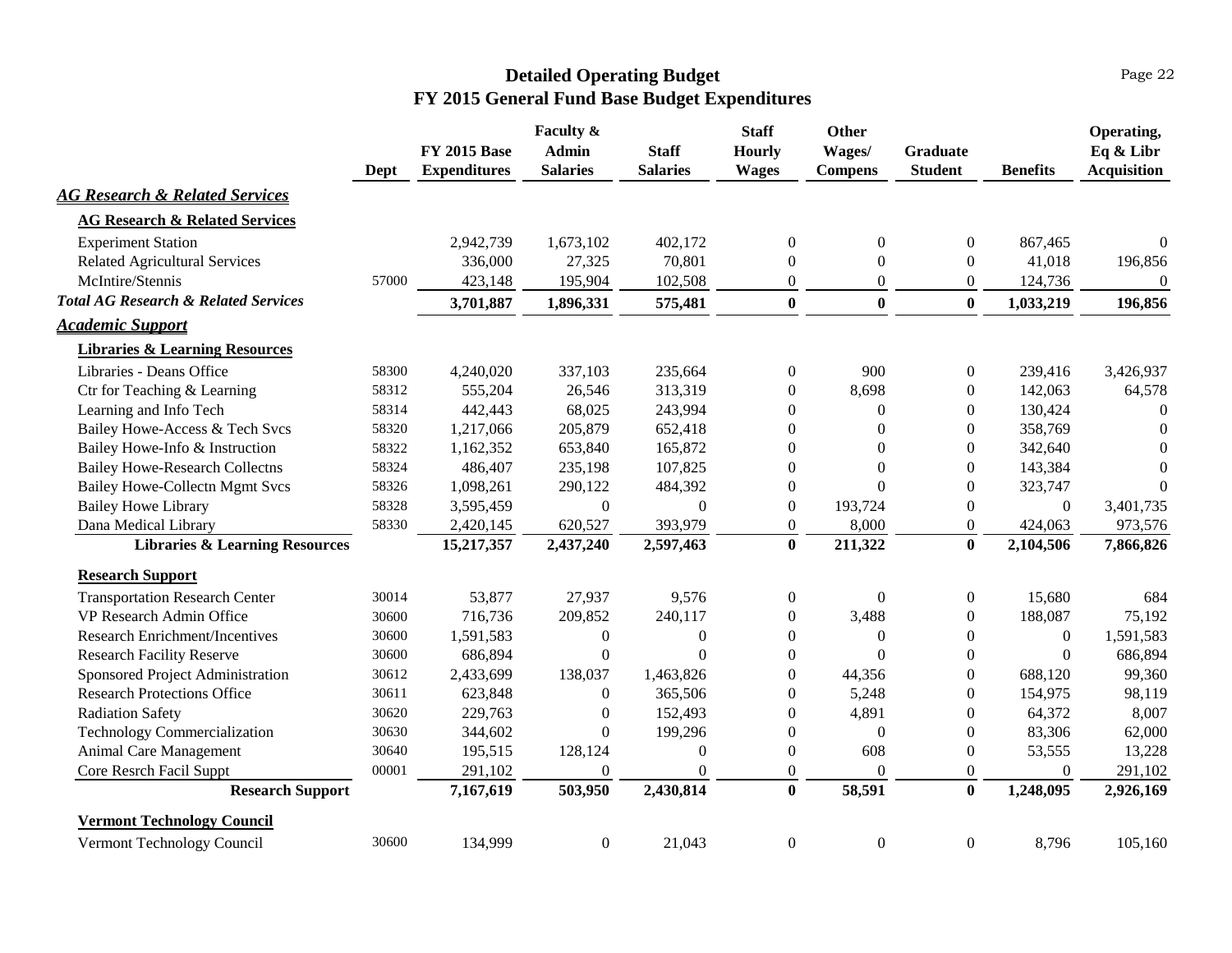|                                          | Dept  | <b>FY 2015 Base</b><br><b>Expenditures</b> | Faculty &<br><b>Admin</b><br><b>Salaries</b> | <b>Staff</b><br><b>Salaries</b> | <b>Staff</b><br><b>Hourly</b><br><b>Wages</b> | Other<br>Wages/<br><b>Compens</b> | <b>Graduate</b><br><b>Student</b> | <b>Benefits</b>  | Operating,<br>Eq & Libr<br><b>Acquisition</b> |
|------------------------------------------|-------|--------------------------------------------|----------------------------------------------|---------------------------------|-----------------------------------------------|-----------------------------------|-----------------------------------|------------------|-----------------------------------------------|
| <b>Faculty Senate</b>                    |       |                                            |                                              |                                 |                                               |                                   |                                   |                  |                                               |
| <b>Faculty Senate</b>                    | 30050 | 176,992                                    | 48,188                                       | 63,019                          | $\boldsymbol{0}$                              | $\boldsymbol{0}$                  | $\boldsymbol{0}$                  | 46,485           | 19,300                                        |
| <b>Fleming Museum</b>                    |       |                                            |                                              |                                 |                                               |                                   |                                   |                  |                                               |
| <b>Fleming Museum</b>                    | 31100 | 621,266                                    | $\mathbf{0}$                                 | 428,168                         | $\boldsymbol{0}$                              | 2,479                             | $\boldsymbol{0}$                  | 178,974          | 11,645                                        |
| <b>Other Academic/Research Support</b>   |       |                                            |                                              |                                 |                                               |                                   |                                   |                  |                                               |
| <b>Academic Commitments</b>              | 00001 | 5,098,419                                  | 1,879,786                                    | $\boldsymbol{0}$                | $\boldsymbol{0}$                              | $\boldsymbol{0}$                  | 97,093                            | 792,644          | 2,328,896                                     |
| <b>Faculty Professional Development</b>  | 00001 | 375,000                                    | $\theta$                                     | $\boldsymbol{0}$                | $\Omega$                                      | $\boldsymbol{0}$                  | $\theta$                          | $\Omega$         | 375,000                                       |
| University Cost Sharing/Match            | 30600 | 343,388                                    | $\Omega$                                     | $\Omega$                        | $\Omega$                                      | $\boldsymbol{0}$                  | $\Omega$                          | $\Omega$         | 343,388                                       |
| EPSCoR:Non-NSF                           | 30010 | 218,385                                    | $\Omega$                                     | $\Omega$                        | $\Omega$                                      | $\Omega$                          | $\boldsymbol{0}$                  | $\Omega$         | 218,385                                       |
| <b>EPSCoR State Match</b>                | 30010 | 380,326                                    | $\overline{0}$                               | $\boldsymbol{0}$                | $\boldsymbol{0}$                              | $\boldsymbol{0}$                  | $\boldsymbol{0}$                  | $\boldsymbol{0}$ | 380,326                                       |
| Academic Initiatives Support             | 00001 | 3,732,628                                  | 664,016                                      | $\theta$                        | $\mathbf{0}$                                  | $\boldsymbol{0}$                  | $\boldsymbol{0}$                  | 277,559          | 2,791,053                                     |
| Deans/Director Sal Support               | 00001 | 101,242                                    | 71,398                                       | $\mathbf{0}$                    | $\boldsymbol{0}$                              | $\boldsymbol{0}$                  | $\boldsymbol{0}$                  | 29,844           | $\overline{0}$                                |
| <b>Academic Recruiting</b>               | 10000 | 102,000                                    | $\overline{0}$                               | $\boldsymbol{0}$                | $\boldsymbol{0}$                              | $\theta$                          | $\theta$                          | $\mathbf{0}$     | 102,000                                       |
| IDP: Instructional Incentive             | 30000 | 12,324                                     | 8,691                                        | $\overline{0}$                  | $\boldsymbol{0}$                              | $\overline{0}$                    | $\boldsymbol{0}$                  | 3,633            | $\Omega$                                      |
| <b>Community-University Partnerships</b> | 30017 | 152,153                                    | $\overline{0}$                               | 79,521                          | $\boldsymbol{0}$                              | 13,500                            | $\boldsymbol{0}$                  | 33,239           | 25,893                                        |
| U/G Research                             | 58100 | 166,582                                    | $\theta$                                     | $\boldsymbol{0}$                | $\boldsymbol{0}$                              | $\boldsymbol{0}$                  | $\boldsymbol{0}$                  | $\theta$         | 166,582                                       |
| Writing in the Disciplines               | 30016 | 223,022                                    | 72,111                                       | 42,205                          | $\boldsymbol{0}$                              | 21,000                            | $\boldsymbol{0}$                  | 47,783           | 39,923                                        |
| <b>Strategic Initiatives Fund</b>        | 30000 | 1,099,680                                  | 775,515                                      | $\boldsymbol{0}$                | $\overline{0}$                                | $\mathbf{0}$                      | $\Omega$                          | 324,165          | $\boldsymbol{0}$                              |
| <b>Faculty Unionization</b>              | 30000 | 144,990                                    | 102,250                                      | $\Omega$                        | $\Omega$                                      | $\theta$                          | $\Omega$                          | 42,740           | $\theta$                                      |
| Spire Initiatives                        | 30000 | 525,836                                    | 254,213                                      | 32,314                          | $\Omega$                                      | $\Omega$                          | $\Omega$                          | 119,768          | 119,541                                       |
| <b>REACH Grant Program</b>               | 30000 | 200,000                                    | $\theta$                                     | $\Omega$                        | $\boldsymbol{0}$                              | $\Omega$                          | $\Omega$                          | $\Omega$         | 200,000                                       |
| Academic Program Review                  | 30000 | 40,403                                     | $\boldsymbol{0}$                             | $\Omega$                        | $\boldsymbol{0}$                              | $\Omega$                          | $\Omega$                          | $\Omega$         | 40,403                                        |
| <b>Other Academic/Research Support</b>   |       | 12,916,378                                 | 3,827,980                                    | 154,040                         | $\bf{0}$                                      | 34,500                            | 97,093                            | 1,671,375        | 7,131,390                                     |
| <b>Total Academic Support</b>            |       | 36,234,611                                 | 6,817,358                                    | 5,694,547                       | $\bf{0}$                                      | 306,892                           | 97,093                            | 5,258,231        | 18,060,490                                    |
| <b>Student Services</b>                  |       |                                            |                                              |                                 |                                               |                                   |                                   |                  |                                               |
| <b>VP Univ Relation &amp; Admin</b>      |       |                                            |                                              |                                 |                                               |                                   |                                   |                  |                                               |
| VP Univ Relation & Admin                 | 30300 | 523,845                                    | 225,371                                      | 127,710                         | $\boldsymbol{0}$                              | $\mathbf{0}$                      | $\boldsymbol{0}$                  | 147,588          | 23,176                                        |
| <b>Student Life</b>                      |       |                                            |                                              |                                 |                                               |                                   |                                   |                  |                                               |
| <b>Student Life</b>                      | 30454 | 393,828                                    | $\mathbf{0}$                                 | 243,396                         | $\boldsymbol{0}$                              | 2,783                             | $\overline{0}$                    | 101,803          | 45,846                                        |
| <b>Dean of Students</b>                  |       |                                            |                                              |                                 |                                               |                                   |                                   |                  |                                               |
| Dean of Students Office                  | 30400 | 341,460                                    | 108,361                                      | 84,882                          | $\boldsymbol{0}$                              | 7,260                             | $\boldsymbol{0}$                  | 80,776           | 60,181                                        |
| <b>International Educational Svcs</b>    |       |                                            |                                              |                                 |                                               |                                   |                                   |                  |                                               |
| <b>International Educational Svcs</b>    | 30240 | 917,926                                    | $\boldsymbol{0}$                             | 534,118                         | $\boldsymbol{0}$                              | 1,501                             | $\boldsymbol{0}$                  | 223,262          | 159,045                                       |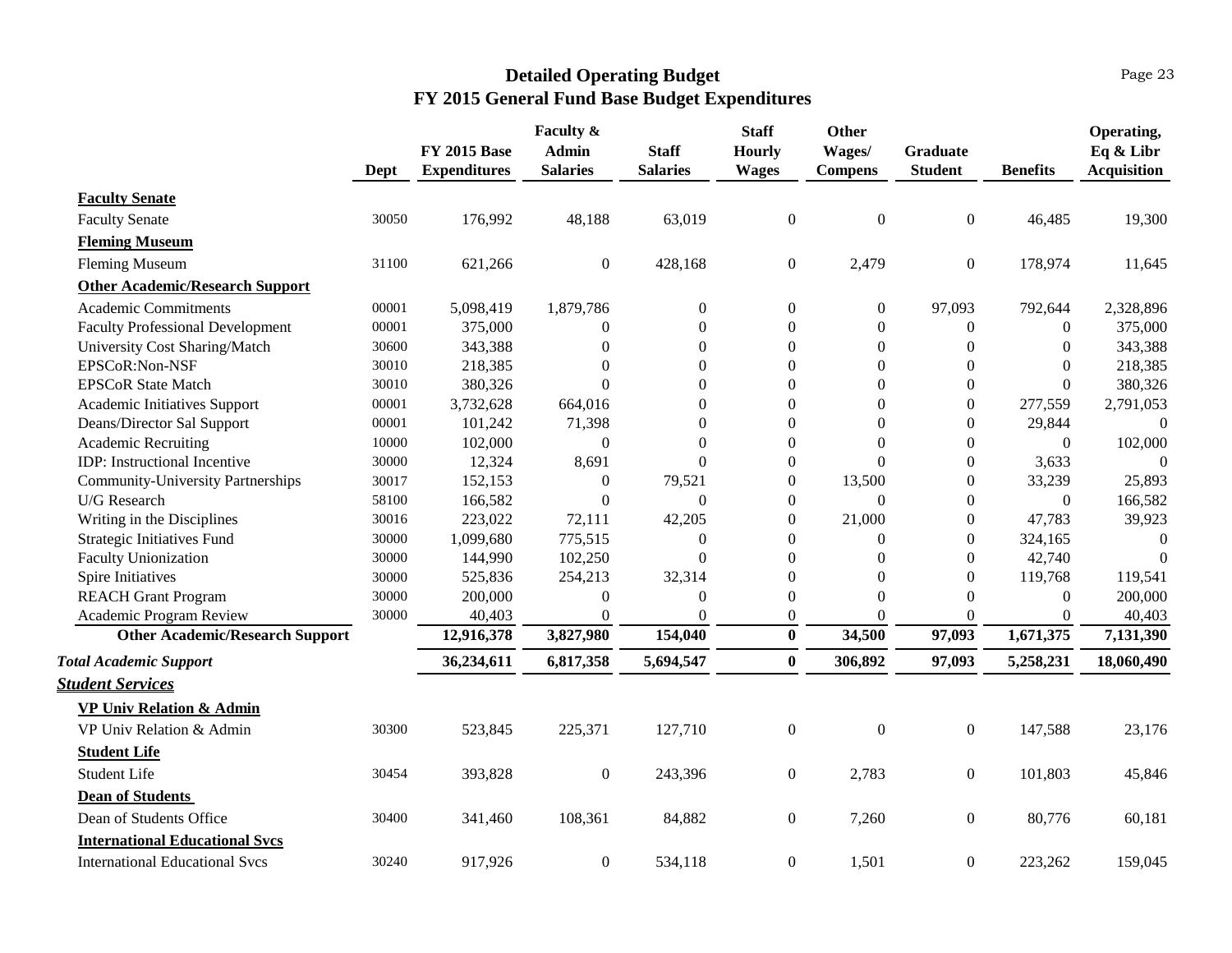|                                                  | Dept  | <b>FY 2015 Base</b><br><b>Expenditures</b> | Faculty &<br><b>Admin</b><br><b>Salaries</b> | <b>Staff</b><br><b>Salaries</b> | <b>Staff</b><br><b>Hourly</b><br><b>Wages</b> | Other<br>Wages/<br><b>Compens</b> | <b>Graduate</b><br><b>Student</b> | <b>Benefits</b> | Operating,<br>Eq & Libr<br><b>Acquisition</b> |
|--------------------------------------------------|-------|--------------------------------------------|----------------------------------------------|---------------------------------|-----------------------------------------------|-----------------------------------|-----------------------------------|-----------------|-----------------------------------------------|
| <b>Academic Support Program</b>                  |       |                                            |                                              |                                 |                                               |                                   |                                   |                 |                                               |
| Academic Support Program                         | 30420 | 1,888,820                                  | $\overline{0}$                               | 813,182                         | $\overline{0}$                                | 544,401                           | $\boldsymbol{0}$                  | 395,980         | 135,257                                       |
| <b>Career Services</b>                           |       |                                            |                                              |                                 |                                               |                                   |                                   |                 |                                               |
| <b>Career Services</b>                           | 30430 | 1,223,652                                  | $\boldsymbol{0}$                             | 780,305                         | $\boldsymbol{0}$                              | 33,914                            | $\boldsymbol{0}$                  | 329,792         | 79,641                                        |
| <b>Center for Student Ethics &amp; Standards</b> |       |                                            |                                              |                                 |                                               |                                   |                                   |                 |                                               |
| Ctr for Student Ethics & Standards               | 30440 | 227,548                                    | $\boldsymbol{0}$                             | 146,764                         | $\boldsymbol{0}$                              | $\boldsymbol{0}$                  | $\boldsymbol{0}$                  | 61,354          | 19,430                                        |
| <b>Residential Life</b>                          |       |                                            |                                              |                                 |                                               |                                   |                                   |                 |                                               |
| Living & Learning Housekeeping                   | 30452 | 95,764                                     | $\boldsymbol{0}$                             | 18,642                          | 44,924                                        | $\boldsymbol{0}$                  | $\boldsymbol{0}$                  | 26,571          | 5,627                                         |
| <b>Athletics Activities</b>                      |       |                                            |                                              |                                 |                                               |                                   |                                   |                 |                                               |
| Athletics                                        | 30500 | 7,021,133                                  | 364,932                                      | 4,150,899                       | 426,423                                       | $\boldsymbol{0}$                  | $\boldsymbol{0}$                  | 2,065,864       | 13,015                                        |
| <b>Admissions &amp; Enrollment Mgmt</b>          |       |                                            |                                              |                                 |                                               |                                   |                                   |                 |                                               |
| Admissions & Enrollment Mgmnt                    | 30200 | 4,847,751                                  | 143,150                                      | 1,976,704                       | $\overline{0}$                                | 55,894                            | 15,350                            | 910,376         | 1,746,277                                     |
| VP of Enrollment Mgmt                            | 30210 | 789,802                                    | 198,000                                      | 175,027                         | $\overline{0}$                                | 420                               | $\overline{0}$                    | 155,925         | 260,430                                       |
| Global Gateway                                   | 30020 | 230,574                                    | $\Omega$                                     | $\Omega$                        | $\overline{0}$                                | $\Omega$                          | $\boldsymbol{0}$                  | $\Omega$        | 230,574                                       |
| <b>Admissions &amp; Enrollment Mgmt</b>          |       | 5,868,127                                  | 341,150                                      | 2,151,731                       | $\bf{0}$                                      | 56,314                            | 15,350                            | 1,066,301       | 2,237,281                                     |
| <b>Registrar</b>                                 |       |                                            |                                              |                                 |                                               |                                   |                                   |                 |                                               |
| Registrar                                        | 30220 | 1,550,381                                  | 125,940                                      | 916,702                         | $\boldsymbol{0}$                              | 7,500                             | $\boldsymbol{0}$                  | 435,824         | 64,415                                        |
| <b>ALANA Student Center</b>                      |       |                                            |                                              |                                 |                                               |                                   |                                   |                 |                                               |
| <b>ALANA Student Center</b>                      | 10090 | 551,745                                    | $\boldsymbol{0}$                             | 296,995                         | $\overline{0}$                                | 17,651                            | 15,795                            | 132,577         | 88,727                                        |
| <b>Student Financial Services</b>                |       |                                            |                                              |                                 |                                               |                                   |                                   |                 |                                               |
| <b>Student Financial Services</b>                | 11250 | 2,538,614                                  | 121,701                                      | 1,384,536                       | $\overline{0}$                                | $\boldsymbol{0}$                  | $\mathbf{0}$                      | 629,607         | 402,770                                       |
| <b>Total Student Services</b>                    |       | 23, 142, 843                               | 1,287,455                                    | 11,649,862                      | 471,347                                       | 671,324                           | 31,145                            | 5,697,299       | 3,334,411                                     |
| <b>Institutional Support</b>                     |       |                                            |                                              |                                 |                                               |                                   |                                   |                 |                                               |
| <b>Executive Management</b>                      |       |                                            |                                              |                                 |                                               |                                   |                                   |                 |                                               |
| <b>Board of Trustees</b>                         | 10000 | 129,885                                    | $\Omega$                                     | 409                             | $\overline{0}$                                | $\boldsymbol{0}$                  | $\overline{0}$                    | 171             | 129,305                                       |
| Presidents Office                                | 10000 | 1,674,222                                  | 610,598                                      | 350,552                         | $\overline{0}$                                | 1,800                             | $\overline{0}$                    | 401,761         | 309,511                                       |
| Provost & Senior Vice President                  | 30000 | 1,782,688                                  | 870,355                                      | 323,777                         | $\overline{0}$                                | 420                               | $\overline{0}$                    | 499,147         | 88,989                                        |
| VP Legal Affairs & General Counsel               | 10300 | 966,509                                    | 231,585                                      | 409,988                         | $\Omega$                                      | 1,500                             | $\Omega$                          | 268,178         | 55,258                                        |
| <b>University Relations</b>                      | 10400 | 476,732                                    | $\Omega$                                     | 298,108                         | $\Omega$                                      | 1,260                             | $\theta$                          | 124,609         | 52,755                                        |
| <b>VP</b> Finance                                | 11000 | 517,332                                    | 234,506                                      | 59,026                          | 21,706                                        | 8,232                             | $\boldsymbol{0}$                  | 131,770         | 62,092                                        |
| VP HR, Diversity & MulticlAffairs                | 10030 | 499,330                                    | 209,612                                      | 113,803                         | $\boldsymbol{0}$                              | 420                               | $\boldsymbol{0}$                  | 135,188         | 40,307                                        |
| <b>Executive Management</b>                      |       | 6,046,698                                  | 2,156,656                                    | 1,555,663                       | 21,706                                        | 13,632                            | $\bf{0}$                          | 1,560,824       | 738,217                                       |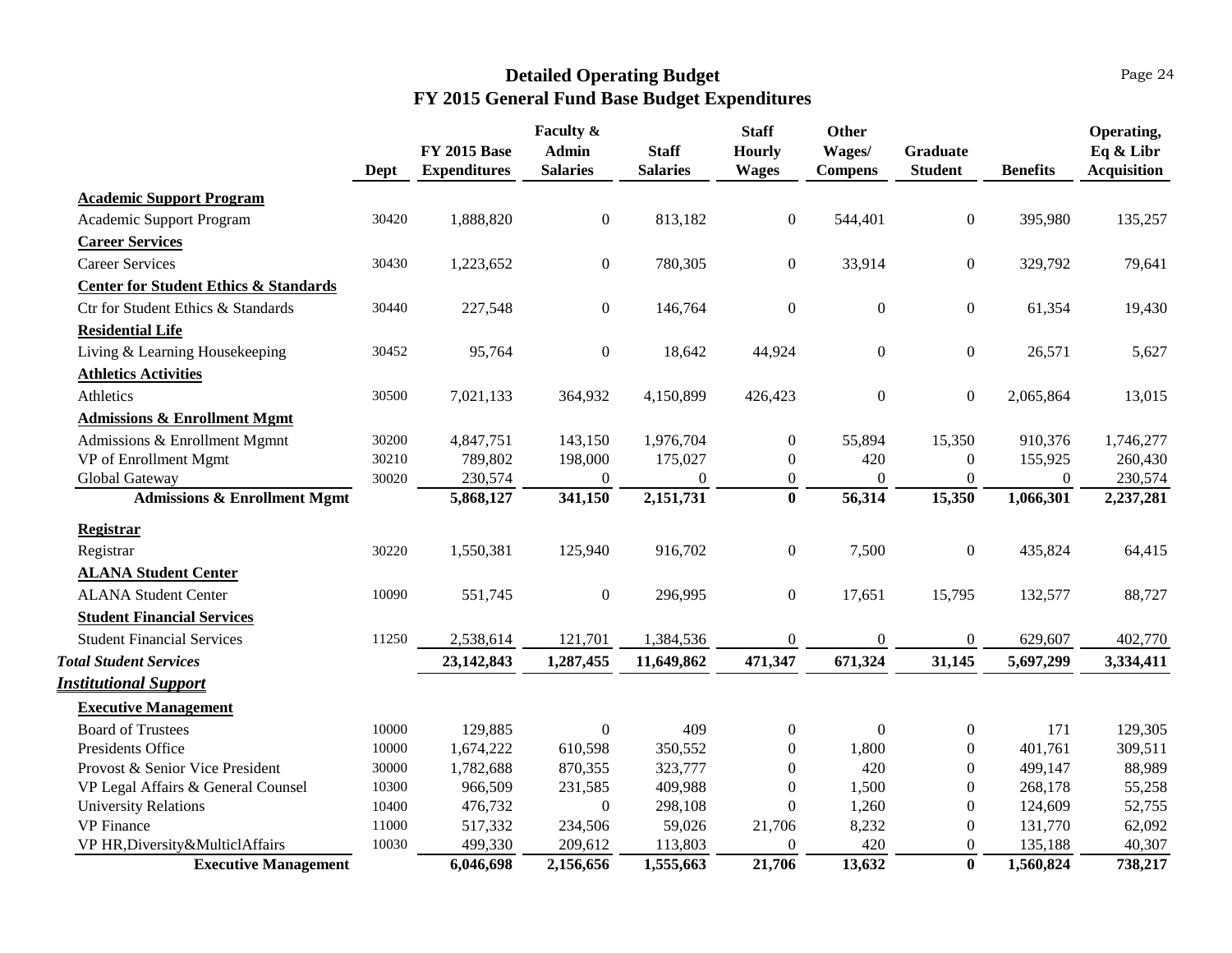|                                           |       |                     | Faculty &        |                 | <b>Staff</b>     | Other            |                  |                  | Operating,         |
|-------------------------------------------|-------|---------------------|------------------|-----------------|------------------|------------------|------------------|------------------|--------------------|
|                                           |       | <b>FY 2015 Base</b> | <b>Admin</b>     | <b>Staff</b>    | <b>Hourly</b>    | Wages/           | <b>Graduate</b>  |                  | Eq & Libr          |
|                                           | Dept  | <b>Expenditures</b> | <b>Salaries</b>  | <b>Salaries</b> | <b>Wages</b>     | <b>Compens</b>   | <b>Student</b>   | <b>Benefits</b>  | <b>Acquisition</b> |
| <b>Compliance</b>                         |       |                     |                  |                 |                  |                  |                  |                  |                    |
| Compliance                                | 10305 | 293,070             | 125,594          | 66,839          | $\boldsymbol{0}$ | 840              | $\boldsymbol{0}$ | 80,437           | 19,360             |
| <b>Financial Analysis &amp; Budgeting</b> |       |                     |                  |                 |                  |                  |                  |                  |                    |
| Financial Analysis & Budgeting            | 11400 | 831,897             | 136,780          | 428,265         | $\boldsymbol{0}$ | 420              | $\boldsymbol{0}$ | 236,188          | 30,244             |
| <b>Business Process Re-Engineering</b>    |       |                     |                  |                 |                  |                  |                  |                  |                    |
| <b>Business Process Re-Engineering</b>    | 11412 | 667,561             | $\boldsymbol{0}$ | 459,616         | $\boldsymbol{0}$ | $\boldsymbol{0}$ | $\boldsymbol{0}$ | 192,119          | 15,826             |
| <b>Admin Business Service Ctr</b>         |       |                     |                  |                 |                  |                  |                  |                  |                    |
| Admin Business Service Ctr                | 20001 | 1,288,008           | $\overline{0}$   | 890,044         | $\overline{0}$   | $\overline{0}$   | $\overline{0}$   | 372,039          | 25,925             |
| <b>Institutional Research</b>             |       |                     |                  |                 |                  |                  |                  |                  |                    |
| Ofc of Institutional Research             | 30700 | 583,478             | 150,247          | 254,695         | $\boldsymbol{0}$ | $\overline{0}$   | $\boldsymbol{0}$ | 169,266          | 9,270              |
| <b>University Financial Services</b>      |       |                     |                  |                 |                  |                  |                  |                  |                    |
| <b>Controllers Office</b>                 | 11200 | 687,338             | 148,101          | 316,552         | $\boldsymbol{0}$ | 0                | $\overline{0}$   | 194,225          | 28,460             |
| Financial Reporting & Acct Svcs           | 11220 | 375,945             | $\boldsymbol{0}$ | 255,818         | $\mathbf{0}$     | $\overline{0}$   | $\boldsymbol{0}$ | 106,932          | 13,195             |
| <b>Treasury and Tax Services</b>          | 11240 | 380,939             | $\overline{0}$   | 209,036         | $\boldsymbol{0}$ | 0                | $\boldsymbol{0}$ | 87,377           | 84,526             |
| <b>Cost Accounting Services</b>           | 11270 | 348,254             | $\overline{0}$   | 211,232         | $\boldsymbol{0}$ | 0                | $\boldsymbol{0}$ | 88,295           | 48,727             |
| <b>Procurement Services</b>               | 11550 | 1,036,984           | $\boldsymbol{0}$ | 688,348         | $\overline{0}$   | 0                | $\boldsymbol{0}$ | 287,729          | 60,907             |
| <b>Payroll Services</b>                   | 11280 | 508,329             | $\boldsymbol{0}$ | 338,431         | $\Omega$         | $\Omega$         | $\Omega$         | 141,464          | 28,434             |
| <b>University Financial Services</b>      |       | 3,337,789           | 148,101          | 2,019,417       | $\mathbf{0}$     | $\bf{0}$         | $\bf{0}$         | 906,022          | 264,249            |
| <b>Audit Services</b>                     |       |                     |                  |                 |                  |                  |                  |                  |                    |
| <b>Audit Services</b>                     | 10100 | 673,553             | 177,078          | 282,324         | $\boldsymbol{0}$ | 420              | $\boldsymbol{0}$ | 192,030          | 21,701             |
| <b>External Auditor Fees</b>              | 10100 | 358,020             | $\boldsymbol{0}$ | $\Omega$        | $\boldsymbol{0}$ | $\boldsymbol{0}$ | $\boldsymbol{0}$ | $\Omega$         | 358,020            |
| <b>Audit Services</b>                     |       | 1,031,573           | 177,078          | 282,324         | $\bf{0}$         | 420              | $\bf{0}$         | 192,030          | 379,721            |
| <b>Human Resources</b>                    |       |                     |                  |                 |                  |                  |                  |                  |                    |
| <b>Human Resources</b>                    | 11300 | 1,801,951           | 161,373          | 1,044,596       | $\boldsymbol{0}$ | 5,860            | $\overline{0}$   | 506,544          | 83,578             |
| <b>Benefits Administration</b>            | 11300 | 491,832             | $\boldsymbol{0}$ | 301,239         | $\overline{0}$   | $\mathbf{0}$     | $\overline{0}$   | 125,918          | 64,675             |
| <b>Staff Recognition</b>                  | 11300 | 16,549              | $\boldsymbol{0}$ | $\Omega$        | $\Omega$         | $\theta$         | $\Omega$         | $\Omega$         | 16,549             |
| <b>University Learning Services</b>       | 11320 | 288,853             | $\boldsymbol{0}$ | 186,758         | $\overline{0}$   | $\Omega$         | $\overline{0}$   | 78,065           | 24,030             |
| <b>Human Resources</b>                    |       | 2,599,185           | 161,373          | 1,532,593       | $\mathbf{0}$     | 5,860            | $\bf{0}$         | 710,527          | 188,832            |
| <b>Diversity Programming</b>              |       |                     |                  |                 |                  |                  |                  |                  |                    |
| <b>Women's Center</b>                     | 10050 | 385,352             | $\boldsymbol{0}$ | 256,544         | $\boldsymbol{0}$ | 754              | $\overline{0}$   | 107,551          | 20,503             |
| <b>President's Commissions</b>            | 10030 | 2,028               | $\boldsymbol{0}$ | $\theta$        | $\Omega$         | $\boldsymbol{0}$ | $\Omega$         | $\boldsymbol{0}$ | 2,028              |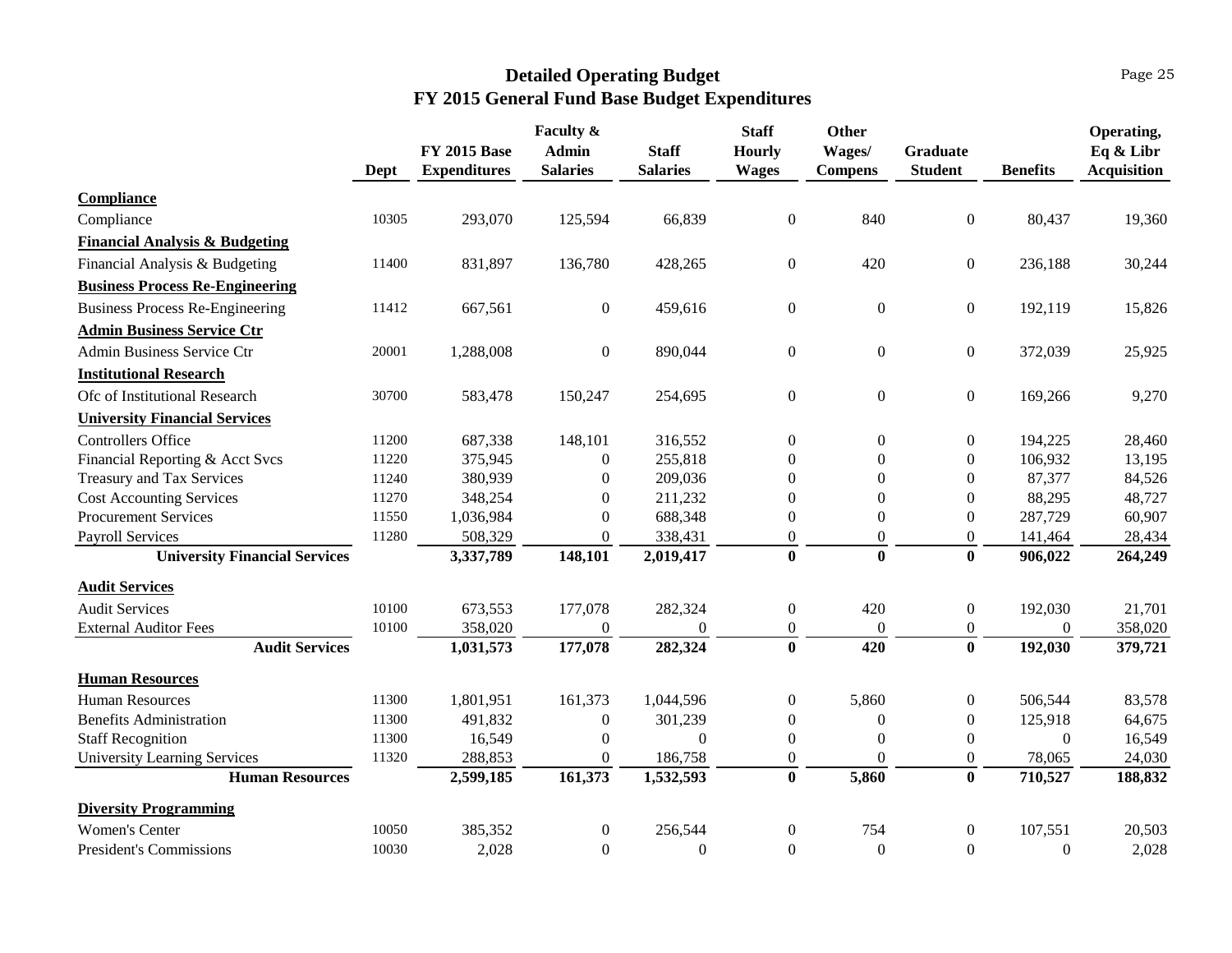|                                        |       |                     | <b>Faculty &amp;</b> |                 | <b>Staff</b>     | Other            |                  |                  | Operating,         |
|----------------------------------------|-------|---------------------|----------------------|-----------------|------------------|------------------|------------------|------------------|--------------------|
|                                        |       | <b>FY 2015 Base</b> | <b>Admin</b>         | <b>Staff</b>    | <b>Hourly</b>    | Wages/           | Graduate         |                  | Eq & Libr          |
|                                        | Dept  | <b>Expenditures</b> | <b>Salaries</b>      | <b>Salaries</b> | <b>Wages</b>     | <b>Compens</b>   | <b>Student</b>   | <b>Benefits</b>  | <b>Acquisition</b> |
| Affirm Action / Equal Opp              | 10060 | 419,714             | $\boldsymbol{0}$     | 273,794         | $\theta$         | 1,519            | $\boldsymbol{0}$ | 114,729          | 29,672             |
| <b>LGBTQA Services</b>                 | 10080 | 251,395             | $\overline{0}$       | 155,904         | $\theta$         | $\theta$         | 15,500           | 66,269           | 13,722             |
| Cultural Plurlsm&Racial Equlty         | 30100 | 146,352             | 45,003               | 33,083          | $\Omega$         | 1,544            | 15,795           | 33,761           | 17,166             |
| Abenaki Outreach                       | 10030 | 5,777               | $\theta$             | $\Omega$        | $\Omega$         | $\Omega$         | $\theta$         | $\Omega$         | 5,777              |
| Curriculum Diversity                   | 10030 | 70,952              | $\theta$             | $\theta$        | $\Omega$         | $\theta$         | $\boldsymbol{0}$ | $\theta$         | 70,952             |
| <b>Diversity Programming</b>           |       | 1,281,570           | 45,003               | 719,325         | $\bf{0}$         | 3,817            | 31,295           | 322,310          | 159,820            |
| <b>Staff Council</b>                   |       |                     |                      |                 |                  |                  |                  |                  |                    |
| <b>Staff Council</b>                   | 11002 | 135,561             | $\boldsymbol{0}$     | 88,413          | $\boldsymbol{0}$ | $\boldsymbol{0}$ | $\boldsymbol{0}$ | 36,957           | 10,191             |
| <b>Community Relations</b>             |       |                     |                      |                 |                  |                  |                  |                  |                    |
| <b>UVM Foundation Support</b>          | 10200 | 8,445,000           | $\boldsymbol{0}$     | $\Omega$        | $\overline{0}$   | $\boldsymbol{0}$ | $\overline{0}$   | $\boldsymbol{0}$ | 8,445,000          |
| <b>University Communications</b>       | 30550 | 1,365,296           | 129,558              | 616,008         | $\theta$         | 1,440            | $\boldsymbol{0}$ | 311,786          | 306,504            |
| Web Development                        | 30550 | 392,138             | $\theta$             | 252,490         | $\overline{0}$   | 16,500           | $\theta$         | 106,500          | 16,648             |
| <b>Community Relations</b>             |       | 10,202,434          | 129,558              | 868,498         | $\bf{0}$         | 17,940           | $\bf{0}$         | 418,286          | 8,768,152          |
| <b>Other Institutional Support</b>     |       |                     |                      |                 |                  |                  |                  |                  |                    |
| Commencement                           | 10000 | 328,061             | $\boldsymbol{0}$     | $\theta$        | $\boldsymbol{0}$ | $\boldsymbol{0}$ | $\boldsymbol{0}$ | $\boldsymbol{0}$ | 328,061            |
| December Graduation                    | 10000 | 58,294              | $\theta$             | 0               | $\Omega$         | $\theta$         | $\theta$         | $\Omega$         | 58,294             |
| Convocation                            | 10000 | 25,000              | $\overline{0}$       | 0               | $\Omega$         | $\theta$         | $\theta$         | $\overline{0}$   | 25,000             |
| Public Occasions-Other                 | 10000 | 35,000              | $\theta$             | 0               | $\theta$         | $\theta$         | $\theta$         | $\Omega$         | 35,000             |
| <b>Institutional Memberships</b>       | 10000 | 160,821             | $\boldsymbol{0}$     | $\Omega$        | $\theta$         | $\theta$         | $\theta$         | $\theta$         | 160,821            |
| Professional Services                  | 11000 | 683,049             | $\overline{0}$       | $\Omega$        | $\Omega$         | $\theta$         | $\Omega$         | $\Omega$         | 683,049            |
| Office of Sustainability               | 11110 | 210,169             | $\boldsymbol{0}$     | 128,024         | $\overline{0}$   | 3,558            | $\boldsymbol{0}$ | 54,140           | 24,447             |
| <b>Presidential Activities</b>         | 10000 | 175,000             | $\boldsymbol{0}$     | $\Omega$        | $\overline{0}$   | $\theta$         | $\boldsymbol{0}$ | $\Omega$         | 175,000            |
| <b>Other Institutional Support</b>     |       | 1,675,394           | $\bf{0}$             | 128,024         | $\mathbf{0}$     | 3,558            | $\bf{0}$         | 54,140           | 1,489,672          |
| <b>Admin &amp; Facilities Services</b> |       |                     |                      |                 |                  |                  |                  |                  |                    |
| Admin & Facilities Services            | 11500 | 943,061             | 178,205              | 253,198         | 50,857           | 5,460            | $\boldsymbol{0}$ | 201,583          | 253,758            |
| <b>Custodial Services</b>              | 11508 | 5,327,978           | $\boldsymbol{0}$     | 324,703         | 2,964,065        | 2,000            | $\boldsymbol{0}$ | 1,374,705        | 662,505            |
| <b>Risk Management and Safety</b>      | 11530 | 837,161             | $\boldsymbol{0}$     | 457,169         | $\overline{0}$   | 1,680            | $\boldsymbol{0}$ | 191,097          | 187,215            |
| <b>Environmental Safety</b>            | 11531 | 1,012,857           | $\theta$             | 546,860         | $\mathbf{0}$     | 3,780            | $\theta$         | 228,587          | 233,630            |
| Conference & Event Services            | 11570 | 224,502             | $\boldsymbol{0}$     | 156,687         | $\Omega$         | $\boldsymbol{0}$ | $\boldsymbol{0}$ | 65,495           | 2,320              |
| Police Services                        | 11575 | 2,103,245           | $\boldsymbol{0}$     | 145,216         | 1,131,912        | 23,981           | $\boldsymbol{0}$ | 543,203          | 258,933            |
| Mail Services                          | 11580 | 362,412             | $\boldsymbol{0}$     | 213,457         | $\Omega$         | 9,964            | $\theta$         | 91,425           | 47,566             |
| <b>Admin &amp; Facilities Services</b> |       | 10,811,216          | 178,205              | 2,097,290       | 4,146,834        | 46,865           | $\bf{0}$         | 2,696,095        | 1,645,927          |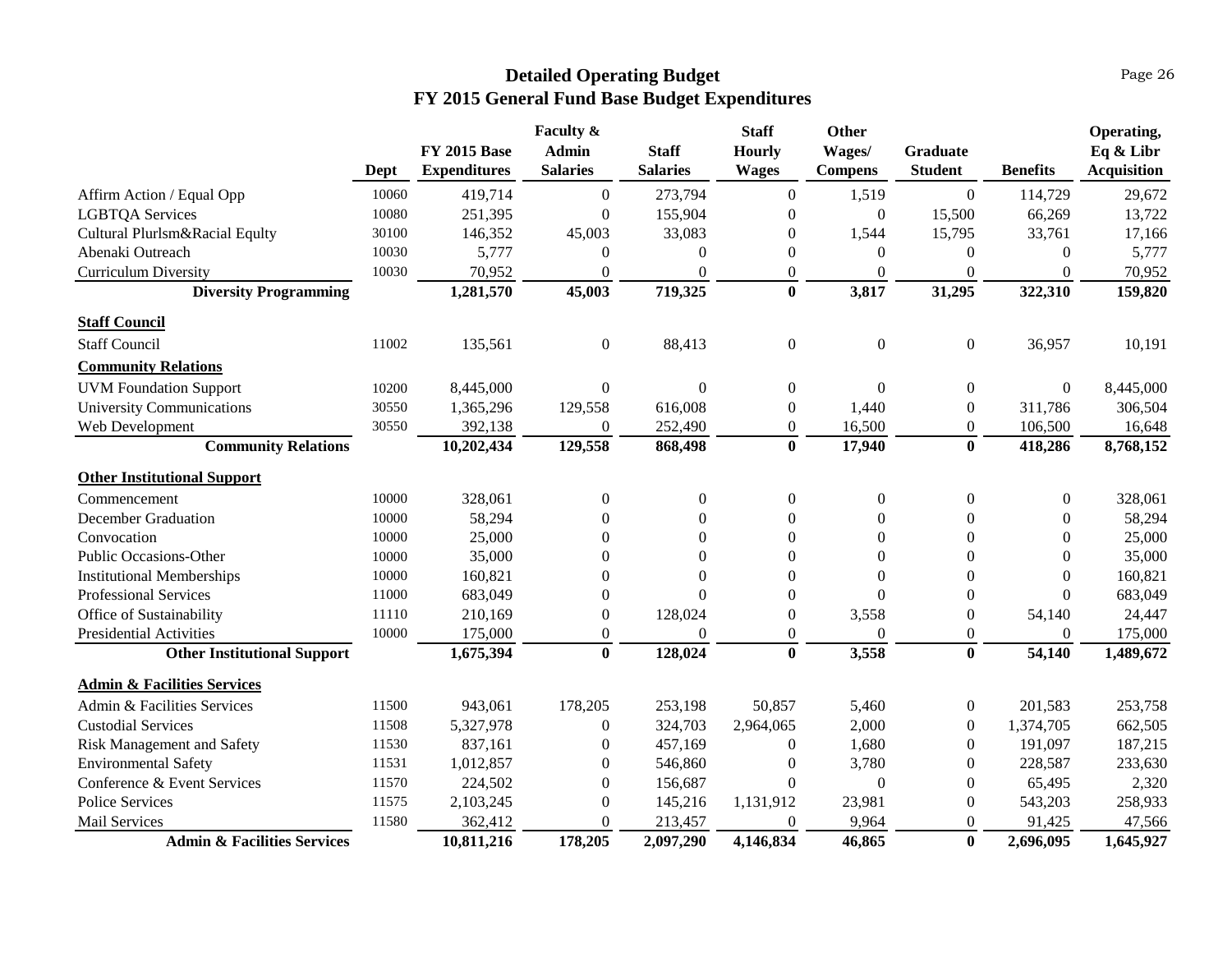|                                           |       | <b>FY 2015 Base</b> | Faculty &<br><b>Admin</b> | <b>Staff</b>     | <b>Staff</b><br><b>Hourly</b> | <b>Other</b><br>Wages/ | <b>Graduate</b>  |                  | Operating,<br>Eq & Libr |
|-------------------------------------------|-------|---------------------|---------------------------|------------------|-------------------------------|------------------------|------------------|------------------|-------------------------|
|                                           | Dept  | <b>Expenditures</b> | <b>Salaries</b>           | <b>Salaries</b>  | <b>Wages</b>                  | <b>Compens</b>         | <b>Student</b>   | <b>Benefits</b>  | <b>Acquisition</b>      |
| <b>Capital Planning and Management</b>    |       |                     |                           |                  |                               |                        |                  |                  |                         |
| Capital Management Office                 | 11100 | 317,300             | 158,954                   | 59,568           | $\boldsymbol{0}$              | $\mathbf{0}$           | $\overline{0}$   | 91,342           | 7,436                   |
| Facilities Design & Construction          | 11102 | 429,110             | $\overline{0}$            | 269,943          | $\mathbf{0}$                  | 8,160                  | $\boldsymbol{0}$ | 112,836          | 38,171                  |
| <b>Campus Planning</b>                    | 11104 | 3,245,714           | $\theta$                  | 631,942          | $\Omega$                      | $\Omega$               | $\Omega$         | 264,152          | 2,349,620               |
| Small Capital Projects Fund               | 00001 | 612,000             | $\boldsymbol{0}$          | $\boldsymbol{0}$ | $\boldsymbol{0}$              | $\mathbf{0}$           | $\boldsymbol{0}$ | $\boldsymbol{0}$ | 612,000                 |
| <b>Capital Planning and Management</b>    |       | 4,604,124           | 158,954                   | 961,453          | $\bf{0}$                      | 8,160                  | $\bf{0}$         | 468,330          | 3,007,227               |
| <b>Enterprise Technology Services</b>     |       |                     |                           |                  |                               |                        |                  |                  |                         |
| <b>Enterprise Technology Services</b>     | 11600 | 201,936             | $\boldsymbol{0}$          | 52,702           | $\boldsymbol{0}$              | $\boldsymbol{0}$       | $\mathbf{0}$     | 22,030           | 127,204                 |
| Systems Architecture & Admin              | 11620 | 1,525,082           | $\overline{0}$            | 1,037,825        | $\boldsymbol{0}$              | 1,836                  | $\overline{0}$   | 433,813          | 51,608                  |
| <b>ETS Client Services</b>                | 11630 | 1,458,356           | $\overline{0}$            | 877,663          | $\overline{0}$                | 135,128                | $\overline{0}$   | 375,567          | 69,998                  |
| Database Administration                   | 11650 | 947,971             | $\Omega$                  | 648,384          | $\Omega$                      | $\Omega$               | $\Omega$         | 271,025          | 28,562                  |
| <b>Enterprise Application Services</b>    | 11660 | 1,983,544           | $\overline{0}$            | 1,348,109        | $\Omega$                      | $\Omega$               | $\Omega$         | 563,510          | 71,925                  |
| <b>Information Security Office</b>        | 11670 | 465,111             | $\overline{0}$            | 308,673          | $\Omega$                      | $\Omega$               | $\boldsymbol{0}$ | 129,026          | 27,412                  |
| IT Maintenance & Licenses                 | 11600 | 2,779,248           | $\theta$                  | $\Omega$         | $\Omega$                      | $\Omega$               | $\Omega$         | $\overline{0}$   | 2,779,248               |
| IT Infrastructure support                 | 00001 | 500,000             | $\theta$                  | $\theta$         | $\mathbf{0}$                  | $\Omega$               | $\mathbf{0}$     | $\boldsymbol{0}$ | 500,000                 |
| <b>Enterprise Technology Services</b>     |       | 9,861,248           | $\bf{0}$                  | 4,273,356        | $\mathbf{0}$                  | 136,964                | $\bf{0}$         | 1,794,971        | 3,655,957               |
| <b>Total Institutional Support</b>        |       | 55,250,806          | 3,567,549                 | 16,625,815       | 4,168,540                     | 238,476                | 31,295           | 10,210,541       | 20,408,590              |
| <b>Operations &amp; Plant Maintenance</b> |       |                     |                           |                  |                               |                        |                  |                  |                         |
| <b>Physical Plant</b>                     |       |                     |                           |                  |                               |                        |                  |                  |                         |
| Physical Plant Dept                       | 11700 | 12,948,315          | $\boldsymbol{0}$          | 109,186          | $\overline{0}$                | $\mathbf{0}$           | $\overline{0}$   | 45,639           | 12,793,490              |
| PPDC-Director                             | 11701 | 2,097,690           | 160,979                   | 613,836          | $\theta$                      | 1,680                  | $\overline{0}$   | 323,873          | 997,322                 |
| PPDC-Automotive                           | 11702 | 111,419             | $\overline{0}$            | $\overline{0}$   | 64,004                        | 600                    | $\Omega$         | 26,754           | 20,061                  |
| PPDC-Grounds                              | 11704 | 1,389,111           | $\overline{0}$            | 110,760          | 307,145                       | 1,500                  | $\Omega$         | 174,684          | 795,022                 |
| PPDC-Life Safety Systems                  | 11706 | 304,379             | $\theta$                  | $\overline{0}$   | 143,509                       | 600                    | $\overline{0}$   | 59,987           | 100,283                 |
| PPDC-Materials Management                 | 11707 | 141,914             | $\overline{0}$            | 57,468           | 31,295                        | $\mathbf{0}$           | $\Omega$         | 37,102           | 16,049                  |
| PPDZ-Medical Complex Zone                 | 11753 | 1,769,908           | $\overline{0}$            | 127,015          | 801,859                       | 1,900                  | $\Omega$         | 388,269          | 450,865                 |
| PPDC-Recycling & Solid Waste              | 11709 | 309,922             | $\theta$                  | $\theta$         | 78,896                        | 800                    | $\theta$         | 32,978           | 197,248                 |
| PPDC-Service Ops Support                  | 11710 | 55,124              | $\boldsymbol{0}$          | 38,874           | $\overline{0}$                | $\mathbf{0}$           | $\overline{0}$   | 16,250           | $\overline{0}$          |
| PPDC-Training & Compliance                | 11711 | 642,834             | $\theta$                  | 218,160          | 117,687                       | 1,500                  | $\Omega$         | 140,384          | 165,103                 |
| PPDZ-Campus Projects Zone                 | 11751 | 1,198,346           | $\theta$                  | 38,442           | 349,507                       | 500                    | $\theta$         | 162,163          | 647,734                 |
| PPDZ-Davis Zone                           | 11752 | 1,039,228           | $\theta$                  | 79,290           | 446,506                       | 250                    | $\Omega$         | 219,783          | 293,399                 |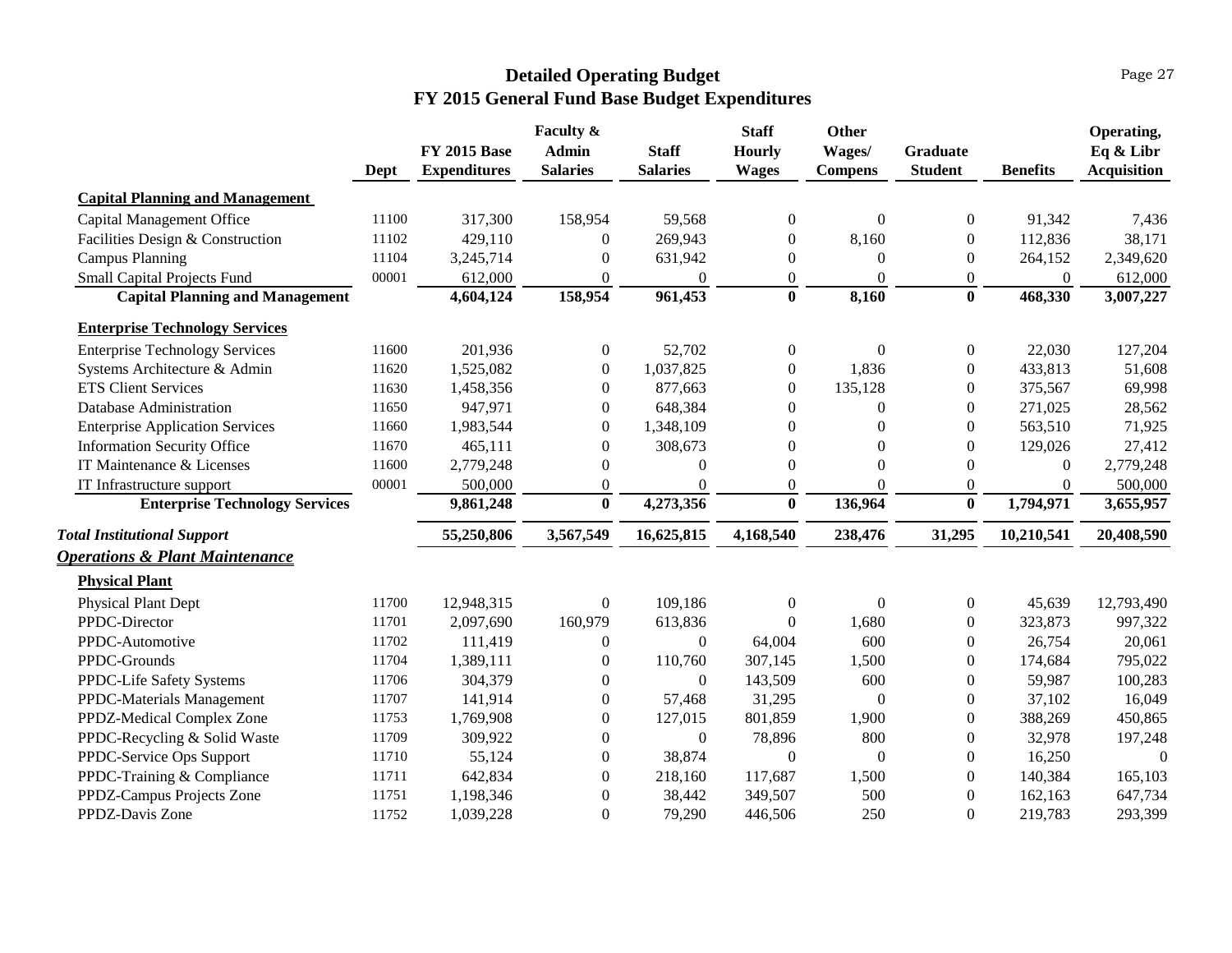|                                                     | Dept  | <b>FY 2015 Base</b><br><b>Expenditures</b> | Faculty &<br><b>Admin</b><br><b>Salaries</b> | <b>Staff</b><br><b>Salaries</b> | <b>Staff</b><br><b>Hourly</b><br><b>Wages</b> | Other<br>Wages/<br><b>Compens</b> | Graduate<br><b>Student</b> | <b>Benefits</b>  | Operating,<br>Eq & Libr<br><b>Acquisition</b> |
|-----------------------------------------------------|-------|--------------------------------------------|----------------------------------------------|---------------------------------|-----------------------------------------------|-----------------------------------|----------------------------|------------------|-----------------------------------------------|
| PPDZ-South Campus Zone                              | 11754 | 748,295                                    | $\overline{0}$                               | 45,453                          | 289,896                                       | 1,300                             | $\overline{0}$             | 140,176          | 271,470                                       |
| PPDZ-Trinity Zone                                   | 11755 | 938,104                                    | $\Omega$                                     | 104,096                         | 379,819                                       | 500                               | $\Omega$                   | 202,275          | 251,414                                       |
| PPDZ-Utilities Zone                                 | 11756 | 4,441,983                                  | $\Omega$                                     | 136,284                         | 978,345                                       | 1,350                             | $\theta$                   | 465,915          | 2,860,089                                     |
| <b>Physical Plant</b>                               |       | 28,136,572                                 | 160,979                                      | 1,678,864                       | 3,988,468                                     | 12,480                            | $\bf{0}$                   | 2,436,232        | 19,859,549                                    |
| <b>Total Operations &amp; Plant Maintenance</b>     |       | 28,136,572                                 | 160,979                                      | 1,678,864                       | 3,988,468                                     | 12,480                            | $\bf{0}$                   | 2,436,232        | 19,859,549                                    |
| <b>Debt Service, Transfers, &amp; Central Funds</b> |       |                                            |                                              |                                 |                                               |                                   |                            |                  |                                               |
| <b>Debt Service</b>                                 |       |                                            |                                              |                                 |                                               |                                   |                            |                  |                                               |
| General Fund Support of Debt Service                | 00004 | 19,923,550                                 | $\boldsymbol{0}$                             | $\boldsymbol{0}$                | $\boldsymbol{0}$                              | $\boldsymbol{0}$                  | $\boldsymbol{0}$           | $\boldsymbol{0}$ | 19,923,550                                    |
| <b>General Institutional Support</b>                |       |                                            |                                              |                                 |                                               |                                   |                            |                  |                                               |
| <b>Administrative Commitments</b>                   | 00001 | 230,000                                    | $\Omega$                                     | $\Omega$                        | $\theta$                                      | $\overline{0}$                    | $\overline{0}$             | $\theta$         | 230,000                                       |
| <b>Administrative Transitions</b>                   | 00001 | 1,195,507                                  | 843,094                                      | $\Omega$                        | $\theta$                                      | $\overline{0}$                    | $\overline{0}$             | 352,413          | 0                                             |
| <b>Banking Operations</b>                           | 00001 | 227,091                                    | $\Omega$                                     | $\theta$                        | $\theta$                                      | $\mathbf{0}$                      | $\boldsymbol{0}$           | $\theta$         | 227,091                                       |
| <b>General Institutional Support</b>                |       | 1,652,598                                  | 843,094                                      | $\bf{0}$                        | $\bf{0}$                                      | $\bf{0}$                          | $\bf{0}$                   | 352,413          | 457,091                                       |
| <b>Benefits Offsets</b>                             |       |                                            |                                              |                                 |                                               |                                   |                            |                  |                                               |
| <b>Benefit Activities Allocation</b>                | 00001 | (774, 078)                                 | $\boldsymbol{0}$                             | (477, 258)                      | $\boldsymbol{0}$                              | $\boldsymbol{0}$                  | $\boldsymbol{0}$           | (199, 494)       | (97, 326)                                     |
| Sabbatical Leave Allocation                         | 00001 | (4,683,000)                                | (3,302,539)                                  | 0                               | $\boldsymbol{0}$                              | $\boldsymbol{0}$                  | $\boldsymbol{0}$           | (1,380,461)      | $\theta$                                      |
| <b>Benefits Offsets</b>                             |       | (5,457,078)                                | (3,302,539)                                  | (477, 258)                      | $\mathbf{0}$                                  | $\mathbf{0}$                      | $\bf{0}$                   | (1,579,955)      | (97, 326)                                     |
| <b>Benefit Rate</b>                                 |       |                                            |                                              |                                 |                                               |                                   |                            |                  |                                               |
| Sabbatical Leave                                    | 00001 | 4,683,000                                  | 3,302,539                                    | $\overline{0}$                  | $\overline{0}$                                | $\boldsymbol{0}$                  | $\mathbf{0}$               | 1,380,461        | $\theta$                                      |
| <b>Benefits Administration</b>                      | 00001 | 482,432                                    | 0                                            | 294,610                         | 0                                             | 0                                 | $\overline{0}$             | 123,147          | 64,675                                        |
| Learning Services                                   | 00001 | 283,025                                    | 0                                            | 182,648                         | $\theta$                                      | $\Omega$                          | $\theta$                   | 76,347           | 24,030                                        |
| <b>Outsourced Wellness Costs</b>                    | 00001 | 109,000                                    | $\Omega$                                     | $\Omega$                        | $\mathbf{0}$                                  | $\theta$                          | $\overline{0}$             | $\Omega$         | 109,000                                       |
| Workers Compensation Admin                          | 00001 | 69,000                                     | $\Omega$                                     | 48,660                          | $\mathbf{0}$                                  | $\Omega$                          | $\theta$                   | 20,340           | $\Omega$                                      |
| <b>Sick Leave Disability</b>                        | 00001 | 801,000                                    | 0                                            | $\Omega$                        | $\Omega$                                      | 564,880                           | $\theta$                   | 236,120          | $\Omega$                                      |
| Social Security                                     | 00001 | 16,317,000                                 | $\Omega$                                     | $\Omega$                        | $\Omega$                                      | $\Omega$                          | $\overline{0}$             | 16,317,000       | $\Omega$                                      |
| <b>Unemployment Compensation</b>                    | 00001 | 286,000                                    | $\Omega$                                     | $\Omega$                        | $\Omega$                                      | $\Omega$                          | $\theta$                   | 286,000          | $\Omega$                                      |
| <b>Federal Employment</b>                           | 00001 | 4,100                                      | $\Omega$                                     | $\theta$                        | $\theta$                                      | $\theta$                          | $\overline{0}$             | 4,100            | $\mathbf{0}$                                  |
| Group Disability Insurance                          | 00001 | 1,224,000                                  | $\Omega$                                     | $\Omega$                        | $\theta$                                      | $\theta$                          | $\theta$                   | 1,224,000        | $\overline{0}$                                |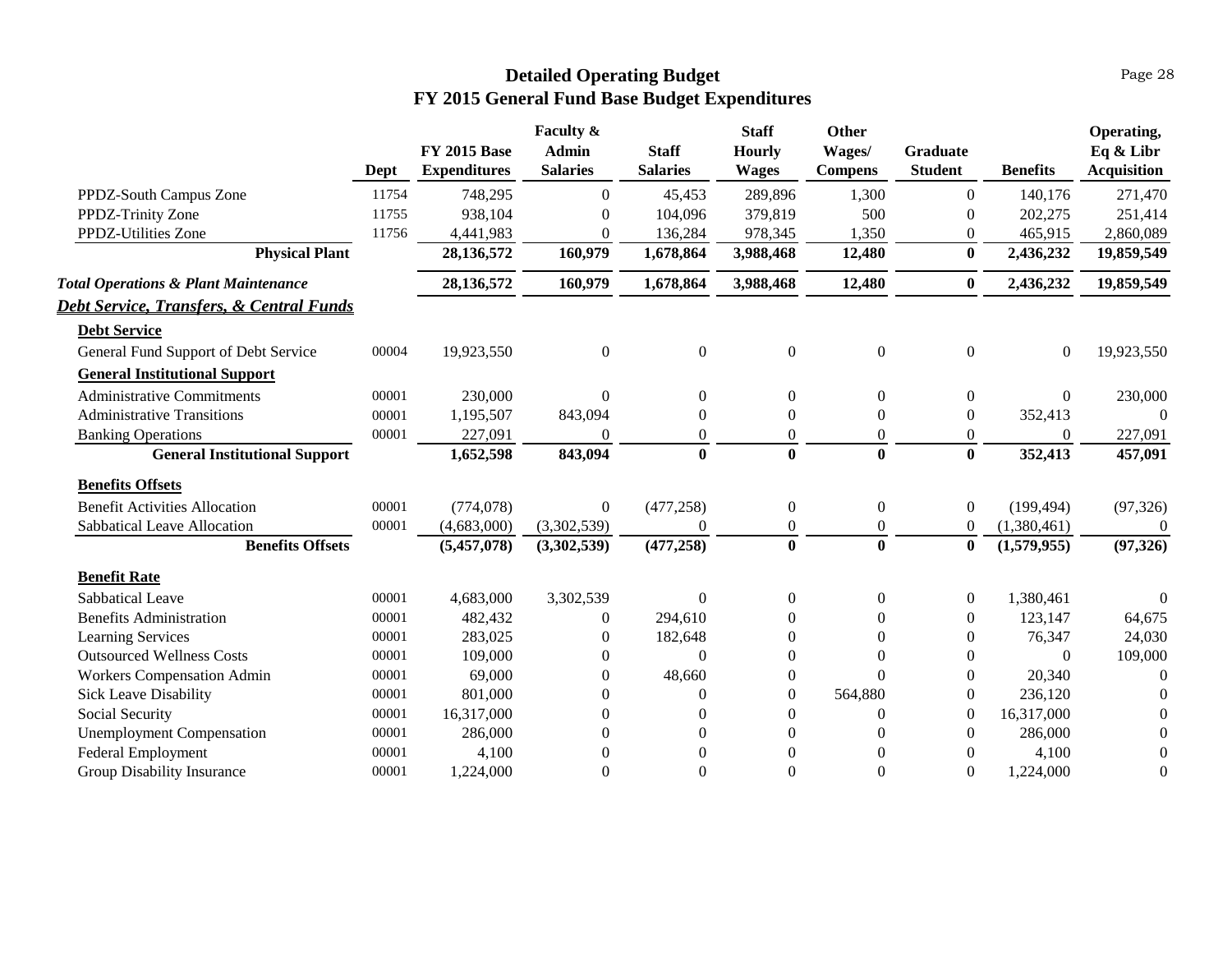|                                                       | Dept  | <b>FY 2015 Base</b><br><b>Expenditures</b> | <b>Faculty &amp;</b><br>Admin<br><b>Salaries</b> | <b>Staff</b><br><b>Salaries</b> | <b>Staff</b><br>Hourly<br><b>Wages</b> | <b>Other</b><br>Wages/<br><b>Compens</b> | <b>Graduate</b><br><b>Student</b> | <b>Benefits</b> | Operating,<br>Eq & Libr<br><b>Acquisition</b> |
|-------------------------------------------------------|-------|--------------------------------------------|--------------------------------------------------|---------------------------------|----------------------------------------|------------------------------------------|-----------------------------------|-----------------|-----------------------------------------------|
| Group Life Insurance Net                              | 00001 | 157,000                                    | $\Omega$                                         |                                 |                                        |                                          | 0                                 | 157,000         |                                               |
| <b>Workers Compensation</b>                           | 00001 | 1,475,300                                  |                                                  |                                 |                                        |                                          | 0                                 | 1,475,300       |                                               |
| <b>Health Care Plan</b>                               | 00001 | 42,588,600                                 |                                                  |                                 |                                        |                                          | $\theta$                          | 42,588,600      |                                               |
| Health Insurance Grad Benefit                         | 00001 | 829,000                                    |                                                  |                                 |                                        |                                          | 0                                 | 829,000         |                                               |
| <b>Retirement Costs</b>                               | 00001 | 19,605,400                                 |                                                  |                                 |                                        |                                          | $\theta$                          | 19,605,400      |                                               |
| Childcare                                             | 00001 | 271,000                                    |                                                  |                                 |                                        |                                          |                                   |                 | 271,000                                       |
| <b>Educators Legal Liability Insurance</b>            | 00001 | 409,000                                    |                                                  |                                 |                                        |                                          |                                   |                 | 409,000                                       |
| <b>Employee Tuition Remission</b>                     | 00001 | 1,975,700                                  |                                                  |                                 |                                        |                                          | $\overline{0}$                    | 1,975,700       |                                               |
| <b>Benefits Generated</b>                             | 00001 | (91, 569, 557)                             | (3,302,539)                                      | (525, 918)                      | $\Omega$                               | (564,880)                                | 0                                 | (86, 298, 515)  | (877,705)                                     |
| <b>Benefit Rate</b>                                   |       | $\mathbf{0}$                               | $\mathbf{0}$                                     | $\mathbf 0$                     | 0                                      | 0                                        | 0                                 |                 |                                               |
| <b>Total Debt Svc, Transfers, &amp; Central Funds</b> |       | 16,119,070                                 | (2,459,445)                                      | (477, 258)                      | $\mathbf{0}$                           | 0                                        | $\bf{0}$                          | (1,227,542)     | 20,283,315                                    |
| <b>Total General Fund Base Expenditures</b>           |       | 307,745,035                                | 81,190,797                                       | 54,304,098                      | 8,628,354                              | 1,561,279                                | 5,819,051                         | 59,681,675      | 96,559,781                                    |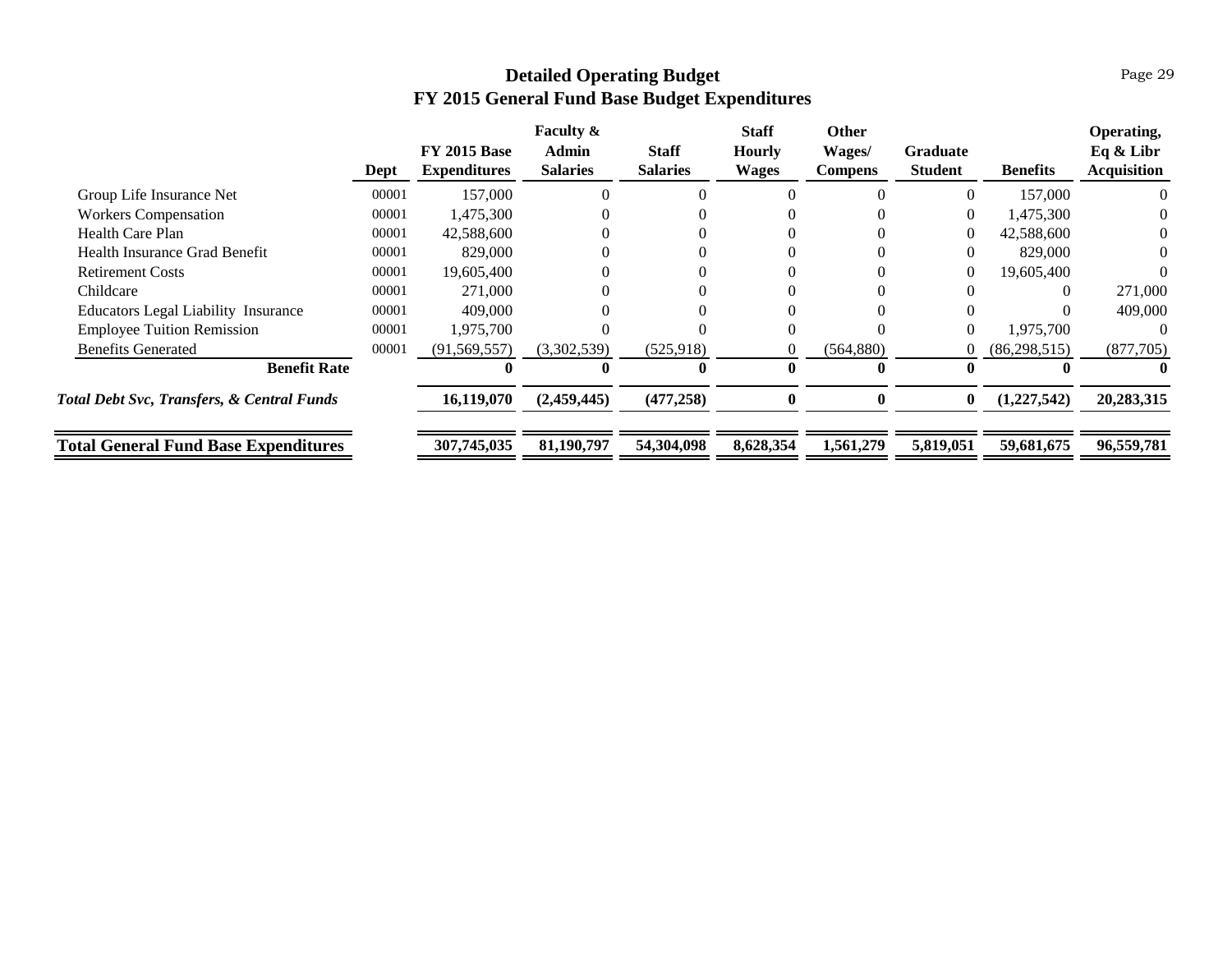#### Page 30

<span id="page-33-0"></span>

|                                                   | Dept  | FY 2015<br><b>Total</b><br><b>Expenditures</b> | Faculty &<br><b>Admin</b><br><b>Salaries</b> | <b>Staff</b><br><b>Salaries</b> | <b>Staff</b><br><b>Hourly</b><br><b>Wages</b> | Other<br>Wages/<br><b>Compens</b> | <b>Graduate</b><br><b>Student</b> | <b>Benefits</b> | Operating,<br>Eq & Libr<br><b>Acquisition</b> |
|---------------------------------------------------|-------|------------------------------------------------|----------------------------------------------|---------------------------------|-----------------------------------------------|-----------------------------------|-----------------------------------|-----------------|-----------------------------------------------|
| <b>Colleges, Schools, &amp; Programs</b>          |       |                                                |                                              |                                 |                                               |                                   |                                   |                 |                                               |
| <b>College of Agr &amp; Life Sciences</b>         |       |                                                |                                              |                                 |                                               |                                   |                                   |                 |                                               |
| <b>CALS Dean's Office</b>                         | 51000 | 1,815,877                                      | 715,765                                      | 336,505                         | $\boldsymbol{0}$                              | $\boldsymbol{0}$                  | $\overline{0}$                    | 439,850         | 323,757                                       |
| Animal Science                                    | 51020 | 1,142,942                                      | 623,173                                      | 137,582                         | $\boldsymbol{0}$                              | $\boldsymbol{0}$                  | $\boldsymbol{0}$                  | 317,995         | 64,192                                        |
| <b>Plant Biology</b>                              | 51030 | 1,173,900                                      | 653,999                                      | 128,376                         | $\boldsymbol{0}$                              | $\mathbf{0}$                      | $\overline{0}$                    | 327,033         | 64,492                                        |
| Com Dev & Applied Economics                       | 51040 | 1,790,252                                      | 1,089,058                                    | 109,141                         | $\boldsymbol{0}$                              | $\mathbf{0}$                      | 23,131                            | 502,489         | 66,433                                        |
| Plant & Animal Biology Felty                      | 51060 | 186,930                                        | $\overline{0}$                               | 131,827                         | $\boldsymbol{0}$                              | $\Omega$                          | $\overline{0}$                    | 55,103          | $\Omega$                                      |
| Plant & Soil Science                              | 51070 | 1,006,079                                      | 618,078                                      | 66,771                          | $\boldsymbol{0}$                              | $\boldsymbol{0}$                  | $\boldsymbol{0}$                  | 286,266         | 34,964                                        |
| Nutrition & Food Sciences                         | 51080 | 1,159,868                                      | 726,318                                      | 55,160                          | $\boldsymbol{0}$                              | $\boldsymbol{0}$                  | $\Omega$                          | 326,657         | 51,733                                        |
| <b>CALS MMG</b>                                   | 51090 | 502,911                                        | 226,756                                      | 83,006                          | $\boldsymbol{0}$                              | $\boldsymbol{0}$                  | $\mathbf{0}$                      | 129,480         | 63,669                                        |
| <b>College of Agr &amp; Life Sciences</b>         |       | 8,778,759                                      | 4,653,147                                    | 1,048,368                       | $\bf{0}$                                      | $\bf{0}$                          | 23,131                            | 2,384,873       | 669,240                                       |
| <b>Rubenstein Sch of Env &amp; Natl Resources</b> |       |                                                |                                              |                                 |                                               |                                   |                                   |                 |                                               |
| <b>RSENR Dean's Office</b>                        | 57000 | 5,558,655                                      | 3,009,669                                    | 631,244                         | $\boldsymbol{0}$                              | 3,920                             | 74,239                            | 1,527,173       | 312,410                                       |
| <b>Environmental Program</b>                      | 57060 | 198,631                                        | 10,162                                       | 80,264                          | $\mathbf{0}$                                  | $\mathbf{0}$                      | $\overline{0}$                    | 37,799          | 70,406                                        |
| Gund Institute                                    | 57080 | 186,242                                        | 32,400                                       | 79,196                          | $\mathbf{0}$                                  | $\mathbf{0}$                      | $\overline{0}$                    | 46,646          | 28,000                                        |
| <b>Rubenstein Sch of Env &amp; Natl Res</b>       |       | 5,943,528                                      | 3,052,231                                    | 790,704                         | $\mathbf{0}$                                  | 3,920                             | 74,239                            | 1,611,618       | 410,816                                       |
| <b>College of Arts &amp; Sciences</b>             |       |                                                |                                              |                                 |                                               |                                   |                                   |                 |                                               |
| A&S Dean's Office                                 | 52000 | 3,400,418                                      | 642,531                                      | 968,068                         | $\boldsymbol{0}$                              | 83,966                            | $\overline{0}$                    | 673,080         | 1,032,773                                     |
| <b>ALANA US Ethnic Studies</b>                    | 52010 | 20,993                                         | 8,180                                        | $\mathbf{0}$                    | $\boldsymbol{0}$                              | $\mathbf{0}$                      | $\overline{0}$                    | 3,419           | 9,394                                         |
| Anthropology                                      | 52020 | 1,423,303                                      | 989,846                                      | $\Omega$                        | $\Omega$                                      | $\Omega$                          | $\Omega$                          | 413,756         | 19,701                                        |
| Global & Regional Studies                         | 52030 | 67,961                                         | 8,089                                        | 30,778                          | $\Omega$                                      | $\Omega$                          | $\Omega$                          | 16,246          | 12,848                                        |
| Art                                               | 52040 | 2,483,705                                      | 1,540,576                                    | 175,370                         | $\boldsymbol{0}$                              | $\boldsymbol{0}$                  | $\boldsymbol{0}$                  | 717,265         | 50,494                                        |
| <b>Biology</b>                                    | 52060 | 2,652,785                                      | 1,535,304                                    | 262,835                         | $\boldsymbol{0}$                              | $\boldsymbol{0}$                  | $\boldsymbol{0}$                  | 751,622         | 103,024                                       |
| Center for Rsch on VT                             | 52080 | 37,979                                         | 20,072                                       | $\boldsymbol{0}$                | $\boldsymbol{0}$                              | $\boldsymbol{0}$                  | $\boldsymbol{0}$                  | 8,390           | 9,517                                         |
| Chemistry                                         | 52090 | 2,766,038                                      | 1,346,507                                    | 505,071                         | $\boldsymbol{0}$                              | $\boldsymbol{0}$                  | $\overline{0}$                    | 773,960         | 140,500                                       |
| Classics                                          | 52100 | 781,587                                        | 520,616                                      | 17,822                          | $\boldsymbol{0}$                              | $\boldsymbol{0}$                  | $\boldsymbol{0}$                  | 225,067         | 18,082                                        |
| <b>College Computing Svcs</b>                     | 52110 | 338,104                                        | $\overline{0}$                               | 183,022                         | $\boldsymbol{0}$                              | $\boldsymbol{0}$                  | $\boldsymbol{0}$                  | 76,503          | 78,579                                        |
| Economics                                         | 52140 | 2,526,369                                      | 1,719,722                                    | 43,674                          | $\boldsymbol{0}$                              | $\boldsymbol{0}$                  | $\boldsymbol{0}$                  | 737,100         | 25,873                                        |
| English                                           | 52150 | 3,877,283                                      | 2,584,200                                    | 104,775                         | $\boldsymbol{0}$                              | $\boldsymbol{0}$                  | $\boldsymbol{0}$                  | 1,123,992       | 64,316                                        |
| Geography                                         | 52160 | 951,160                                        | 612,046                                      | 41,485                          | $\boldsymbol{0}$                              | $\boldsymbol{0}$                  | $\boldsymbol{0}$                  | 273,175         | 24,454                                        |
| Geology                                           | 52170 | 1,011,358                                      | 584,561                                      | 104,544                         | $\boldsymbol{0}$                              | $\theta$                          | $\Omega$                          | 288,045         | 34,208                                        |
| German & Russian                                  | 52180 | 765,788                                        | 507,489                                      | 21,799                          | $\Omega$                                      | $\Omega$                          | $\Omega$                          | 221,242         | 15,258                                        |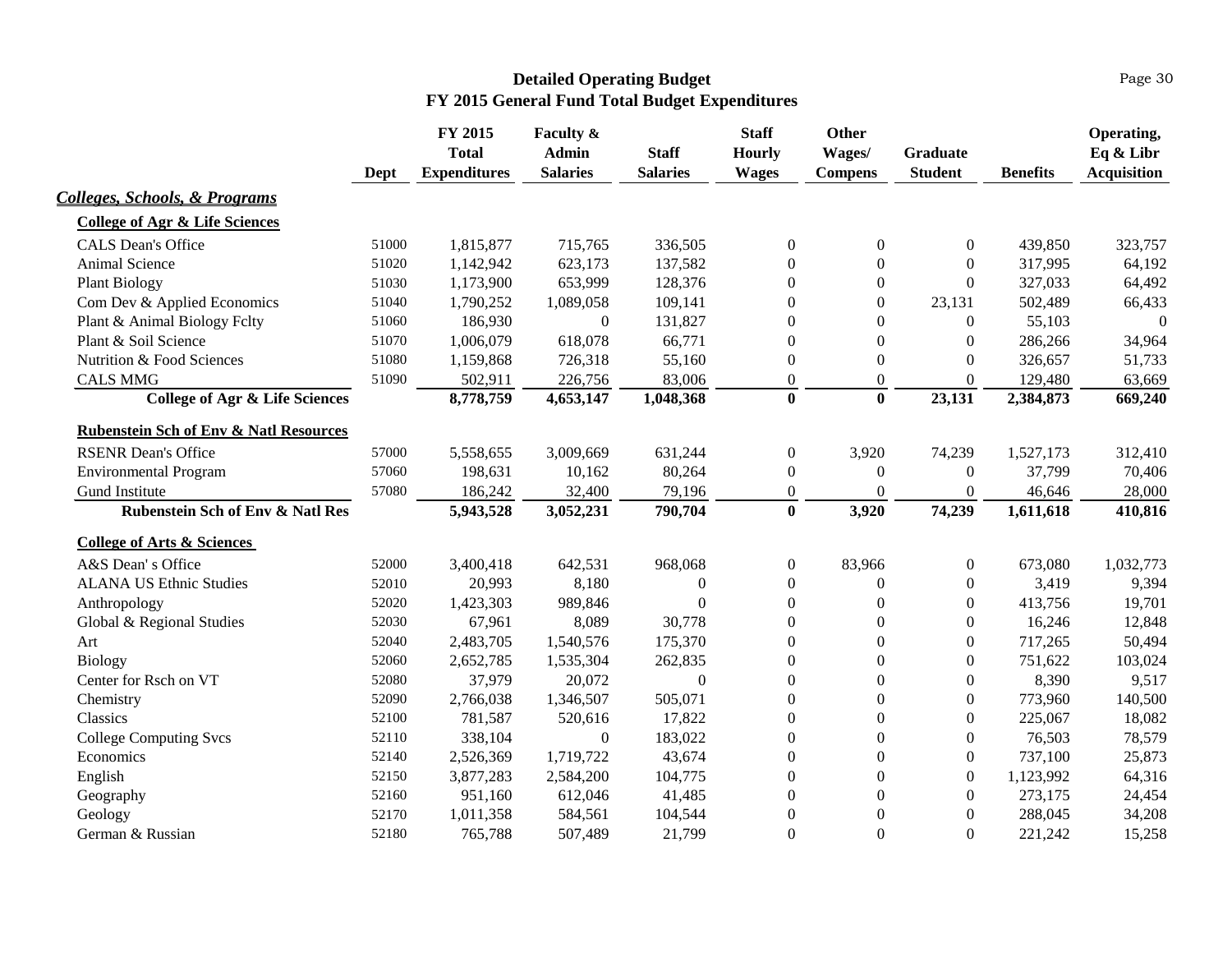|                                               |       | FY 2015<br><b>Total</b> | Faculty &<br>Admin | <b>Staff</b>    | <b>Staff</b><br><b>Hourly</b> | Other<br>Wages/  | <b>Graduate</b>  |                  | Operating,<br>Eq & Libr |
|-----------------------------------------------|-------|-------------------------|--------------------|-----------------|-------------------------------|------------------|------------------|------------------|-------------------------|
|                                               | Dept  | <b>Expenditures</b>     | <b>Salaries</b>    | <b>Salaries</b> | <b>Wages</b>                  | <b>Compens</b>   | <b>Student</b>   | <b>Benefits</b>  | <b>Acquisition</b>      |
| <b>Historic Preservation</b>                  | 52190 | 24,541                  | 11,145             | 4,774           | $\boldsymbol{0}$              | $\boldsymbol{0}$ | $\overline{0}$   | 6,654            | 1,968                   |
| History                                       | 52200 | 2,965,341               | 1,995,389          | 64,900          | $\theta$                      | $\theta$         | $\boldsymbol{0}$ | 861,201          | 43,851                  |
| <b>Holocaust Studies</b>                      | 52210 | 2,807                   | $\boldsymbol{0}$   | $\theta$        | $\theta$                      | $\theta$         | 0                | $\boldsymbol{0}$ | 2,807                   |
| Language Resource Center                      | 52240 | 75,454                  | $\boldsymbol{0}$   | 49,080          | $\theta$                      | $\boldsymbol{0}$ | 0                | 20,515           | 5,859                   |
| Music                                         | 52250 | 1,364,523               | 858,469            | 61,125          | $\theta$                      | $\theta$         | 0                | 384,390          | 60,539                  |
| Philosophy                                    | 52260 | 1,222,534               | 814,115            | 31,851          | $\theta$                      | $\boldsymbol{0}$ | $\overline{0}$   | 353,614          | 22,954                  |
| Physics                                       | 52270 | 2,058,077               | 1,159,031          | 252,695         | $\theta$                      | $\boldsymbol{0}$ | 0                | 590,101          | 56,250                  |
| <b>Political Science</b>                      | 52280 | 2,642,071               | 1,743,981          | 83,778          | $\theta$                      | $\boldsymbol{0}$ | 0                | 764,003          | 50,309                  |
| Psychology                                    | 52290 | 3,202,212               | 2,038,942          | 133,768         | $\theta$                      | $\theta$         | 0                | 908,193          | 121,309                 |
| Religion                                      | 52300 | 998,693                 | 675,315            | 17,822          | $\theta$                      | $\theta$         | 0                | 289,730          | 15,826                  |
| Romance Languages                             | 52310 | 2,895,660               | 1,948,588          | 66,848          | $\Omega$                      | $\theta$         | 0                | 842,452          | 37,772                  |
| Sociology                                     | 52320 | 2,012,665               | 1,324,457          | 74,307          | $\theta$                      | $\theta$         | 0                | 584,684          | 29,217                  |
| Theatre                                       | 52330 | 1,217,414               | 636,619            | 184,920         | $\Omega$                      | $\theta$         | 0                | 343,404          | 52,471                  |
| Women's & Gender Studies                      | 52340 | 60,843                  | 7,477              | 27,750          | $\theta$                      | $\boldsymbol{0}$ | 0                | 14,725           | 10,891                  |
| Asian Languages & Literatures                 | 52350 | 487,247                 | 303,315            | 22,243          | $\mathbf{0}$                  | $\Omega$         | 0                | 136,085          | 25,604                  |
| <b>College of Arts &amp; Sciences</b>         |       | 44,334,913              | 26,136,582         | 3,535,104       | $\bf{0}$                      | 83,966           | $\mathbf{0}$     | 12,402,613       | 2,176,648               |
| <b>College of Education &amp; Social Svcs</b> |       |                         |                    |                 |                               |                  |                  |                  |                         |
| <b>CESS Dean's Office</b>                     | 53000 | 1,478,632               | 359,255            | 459,359         | $\boldsymbol{0}$              | $\boldsymbol{0}$ | $\overline{0}$   | 342,181          | 317,837                 |
| Education                                     | 53010 | 3,672,020               | 2,308,697          | 139,288         | $\theta$                      | $\boldsymbol{0}$ | $\boldsymbol{0}$ | 1,023,257        | 200,778                 |
| Leadership and Developmental Sciences         | 53020 | 2,546,250               | 1,742,298          | 9,586           | $\theta$                      | $\boldsymbol{0}$ | 0                | 732,288          | 62,078                  |
| Ctr on Disability & Community                 | 53030 | 70,790                  | 49,923             | $\Omega$        | $\theta$                      | $\boldsymbol{0}$ | 0                | 20,867           | $\Omega$                |
| <b>CESS Student Services</b>                  | 53040 | 236,669                 | $\boldsymbol{0}$   | 160,150         | $\overline{0}$                | $\boldsymbol{0}$ | 0                | 66,943           | 9,576                   |
| Social Work                                   | 53050 | 1,580,224               | 946,514            | 110,749         | $\theta$                      | $\boldsymbol{0}$ | 0                | 441,936          | 81,025                  |
| <b>College of Education &amp; Social Svcs</b> |       | 9,584,585               | 5,406,687          | 879,132         | $\bf{0}$                      | $\bf{0}$         | $\bf{0}$         | 2,627,472        | 671,294                 |
| <b>College of Eng &amp; Mathematical Sci</b>  |       |                         |                    |                 |                               |                  |                  |                  |                         |
| CEM Dean's Office                             | 54000 | 1,410,498               | 279,804            | 277,116         | $\overline{0}$                | $\overline{0}$   | 0                | 232,793          | 620,785                 |
| <b>CEM Student Services</b>                   | 54002 | 201,859                 | $\boldsymbol{0}$   | 132,504         | $\boldsymbol{0}$              | 2,725            | $\boldsymbol{0}$ | 56,526           | 10,104                  |
| <b>CEM Computer Facility</b>                  | 54004 | 378,015                 | $\boldsymbol{0}$   | 227,299         | $\theta$                      | $\mathbf{0}$     | $\boldsymbol{0}$ | 95,011           | 55,705                  |
| School of Engineering                         | 54005 | 5,282,462               | 3,499,382          | 76,988          | $\theta$                      | 17,500           | $\boldsymbol{0}$ | 1,502,237        | 186,355                 |
| Mathematics & Statistics                      | 54040 | 5,084,270               | 3,478,121          | 44,629          | $\theta$                      | 5,000            | $\mathbf{0}$     | 1,474,600        | 81,920                  |
| <b>Computer Science</b>                       | 54050 | 1,677,999               | 1,109,375          | 40,058          | $\Omega$                      | 14,115           | 0                | 486,363          | 28,088                  |
| College of Eng & Mathematical Sci             |       | 14,035,103              | 8,366,682          | 798,594         | $\mathbf{0}$                  | 39,340           | $\mathbf{0}$     | 3,847,530        | 982,957                 |

Page 31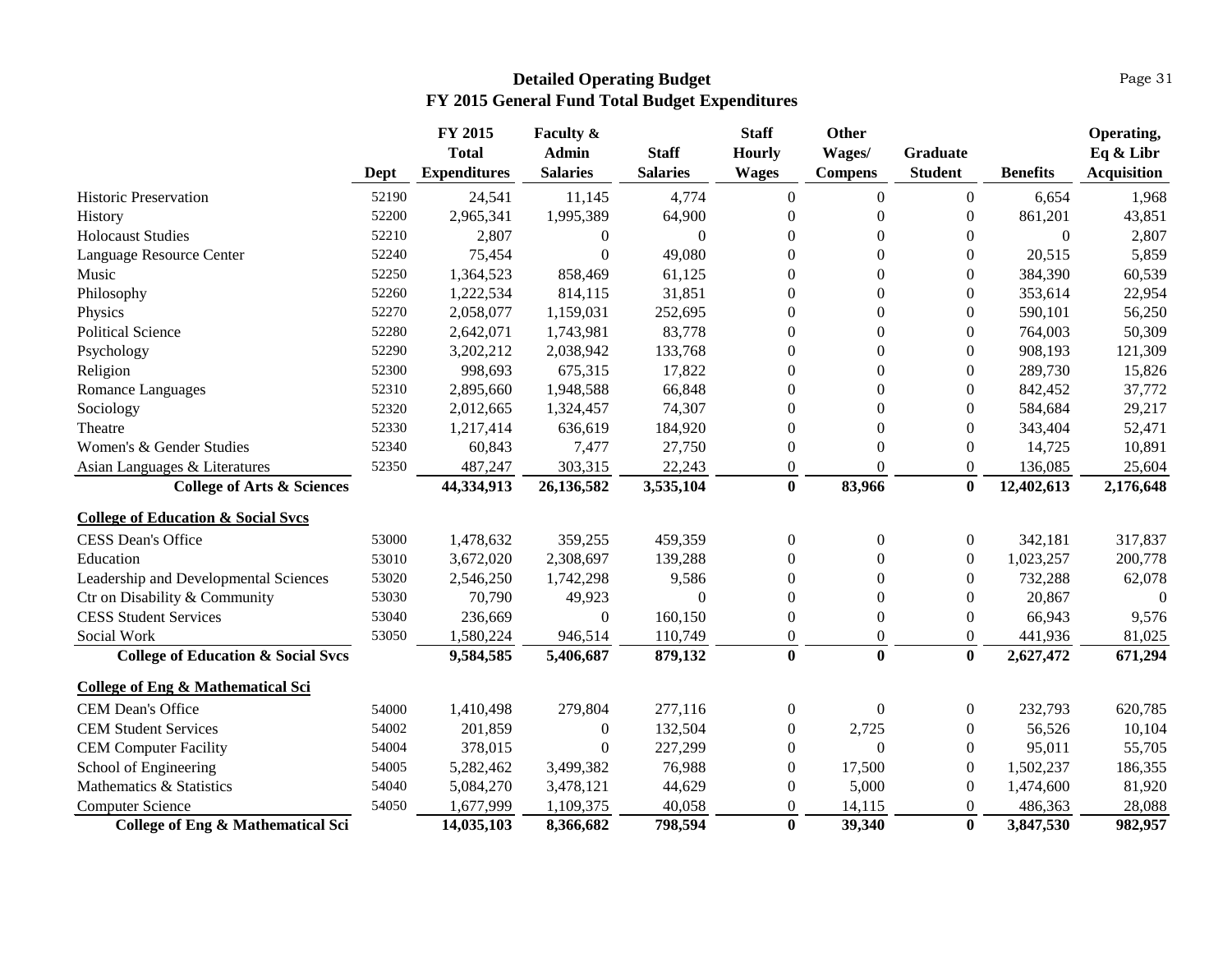#### Page 32

|                                          | Dept  | FY 2015<br><b>Total</b><br><b>Expenditures</b> | <b>Faculty &amp;</b><br>Admin<br><b>Salaries</b> | <b>Staff</b><br><b>Salaries</b> | <b>Staff</b><br><b>Hourly</b><br><b>Wages</b> | Other<br>Wages/<br><b>Compens</b> | <b>Graduate</b><br><b>Student</b> | <b>Benefits</b> | Operating,<br>Eq & Libr<br><b>Acquisition</b> |
|------------------------------------------|-------|------------------------------------------------|--------------------------------------------------|---------------------------------|-----------------------------------------------|-----------------------------------|-----------------------------------|-----------------|-----------------------------------------------|
| <b>School of Business Administration</b> |       |                                                |                                                  |                                 |                                               |                                   |                                   |                 |                                               |
| Sch of Business Administration           | 58000 | 7,104,771                                      | 4,292,073                                        | 618,707                         | $\boldsymbol{0}$                              | 7,636                             | $\boldsymbol{0}$                  | 2,052,707       | 133,648                                       |
| <b>College of Medicine</b>               |       |                                                |                                                  |                                 |                                               |                                   |                                   |                 |                                               |
| COM Office of the Dean                   | 55000 | 3,806,966                                      | 756,913                                          | 402,188                         | $\Omega$                                      | $\Omega$                          | $\theta$                          | 419,718         | 2,228,147                                     |
| <b>COM Executive Office</b>              | 55001 | 346,371                                        | $\overline{0}$                                   | 205,803                         | $\Omega$                                      | $\Omega$                          | $\overline{0}$                    | 86,026          | 54,542                                        |
| <b>COM</b> Operations                    | 55002 | 428,491                                        | $\mathbf{0}$                                     | 268,225                         | $\Omega$                                      | $\Omega$                          | $\theta$                          | 112,118         | 48,148                                        |
| COM Finance and HR                       | 55004 | 524,661                                        | $\mathbf{0}$                                     | 341,925                         | $\boldsymbol{0}$                              | 10                                | $\boldsymbol{0}$                  | 142,926         | 39,800                                        |
| <b>COM</b> Information Systems           | 55006 | 1,827,506                                      | $\Omega$                                         | 746,394                         | $\Omega$                                      | 5,000                             | $\theta$                          | 312,560         | 763,552                                       |
| <b>COM</b> Admissions                    | 55008 | 589,145                                        | 152,566                                          | 187,881                         | $\Omega$                                      | 18,000                            | $\theta$                          | 144,575         | 86,123                                        |
| <b>COM Public Relations</b>              | 55012 | 633,559                                        | $\overline{0}$                                   | 351,856                         | $\mathbf{0}$                                  | 13,000                            | $\boldsymbol{0}$                  | 148,714         | 119,989                                       |
| COM Ofc of Med Ed                        | 55024 | 3,920,544                                      | 556,080                                          | 843,991                         | $\Omega$                                      | 18,000                            | $\theta$                          | 532,164         | 1,970,309                                     |
| COM Med AV                               | 55032 | 288,880                                        | $\overline{0}$                                   | 146,237                         | $\Omega$                                      | $\mathbf{0}$                      | $\Omega$                          | 61,127          | 81,516                                        |
| <b>COM</b> General                       | 55034 | 810,000                                        | 58,713                                           | 24,750                          | $\mathbf{0}$                                  | $\Omega$                          | 604,584                           | 75,783          | 46,170                                        |
| <b>Vermont Cancer Center</b>             | 55060 | 732,871                                        | $\theta$                                         | 321,991                         | $\Omega$                                      | 11,175                            | $\Omega$                          | 136,001         | 263,704                                       |
| Ofc of Health Promo Research             | 55070 | 199,062                                        | 938                                              | 126,109                         | $\mathbf{0}$                                  | 500                               | $\overline{0}$                    | 53,169          | 18,346                                        |
| <b>Medical Biostatistics</b>             | 55080 | 132,845                                        | 65,900                                           | 22,260                          | $\mathbf{0}$                                  | $\Omega$                          | $\overline{0}$                    | 36,851          | 7,834                                         |
| <b>Continuing Med Education</b>          | 55090 | 39,508                                         | $\mathbf{0}$                                     | 27,844                          | $\Omega$                                      | $\Omega$                          | $\theta$                          | 11,639          | 25                                            |
| Biochemistry                             | 55110 | 1,302,128                                      | 577,547                                          | 281,262                         | $\boldsymbol{0}$                              | $\Omega$                          | $\boldsymbol{0}$                  | 358,982         | 84,337                                        |
| COM Microbio & Molec Genetics            | 55120 | 1,412,851                                      | 642,687                                          | 195,446                         | $\mathbf{0}$                                  | 8,800                             | 25,421                            | 357,627         | 182,870                                       |
| Pharmacology                             | 55130 | 1,139,894                                      | 688,078                                          | 48,291                          | $\Omega$                                      | 30,000                            | $\theta$                          | 311,582         | 61,943                                        |
| Molecular Physlgy & Biophysics           | 55140 | 884,610                                        | 475,290                                          | 107,662                         | $\mathbf{0}$                                  | 4,019                             | $\overline{0}$                    | 245,354         | 52,285                                        |
| Anesthesiology                           | 55500 | 285,552                                        | 124,500                                          | $\Omega$                        | $\mathbf{0}$                                  | $\mathbf{0}$                      | $\overline{0}$                    | 27,141          | 133,911                                       |
| Family Medicine                          | 55510 | 928,311                                        | 456,513                                          | 173,959                         | $\mathbf{0}$                                  | $\mathbf{0}$                      | $\boldsymbol{0}$                  | 180,816         | 117,023                                       |
| Medicine                                 | 55520 | 4,236,789                                      | 1,841,943                                        | 761,817                         | $\mathbf{0}$                                  | 9,572                             | 46,800                            | 815,937         | 760,720                                       |
| Neurological Sciences                    | 55800 | 2,318,792                                      | 1,234,818                                        | 288,518                         | $\mathbf{0}$                                  | 26,542                            | 72,502                            | 598,265         | 98,147                                        |
| Obstetrics & Gynecology                  | 55610 | 887,117                                        | 440,635                                          | 198,801                         | $\mathbf{0}$                                  | $\mathbf{0}$                      | $\theta$                          | 181,777         | 65,904                                        |
| Orthopaedics & Rehabilitation            | 55640 | 387,681                                        | 38,519                                           | 235,131                         | $\mathbf{0}$                                  | $\Omega$                          | $\overline{0}$                    | 108,445         | 5,586                                         |
| Pathology                                | 55650 | 1,555,866                                      | 805,437                                          | 217,453                         | $\Omega$                                      | 3,931                             | $\theta$                          | 322,876         | 206,169                                       |
| Pediatrics                               | 55700 | 1,552,390                                      | 855,977                                          | 294,960                         | $\mathbf{0}$                                  | $\Omega$                          | $\Omega$                          | 342,280         | 59,173                                        |
| Psychiatry                               | 55750 | 1,276,688                                      | 269,430                                          | 184,482                         | $\Omega$                                      | $\Omega$                          | $\theta$                          | 151,706         | 671,070                                       |
| Radiology                                | 55760 | 454,978                                        | 273,000                                          | $\mathbf{0}$                    | $\mathbf{0}$                                  | $\Omega$                          | $\boldsymbol{0}$                  | 59,514          | 122,464                                       |
| Surgery                                  | 55770 | 2,470,944                                      | 1,074,673                                        | 591,042                         | $\Omega$                                      | 15,000                            | 12,852                            | 507,694         | 269,683                                       |
| <b>College of Medicine</b>               |       | 36,115,000                                     | 11,390,157                                       | 7,596,278                       | $\bf{0}$                                      | 163,549                           | 762,159                           | 6,843,367       | 9,359,490                                     |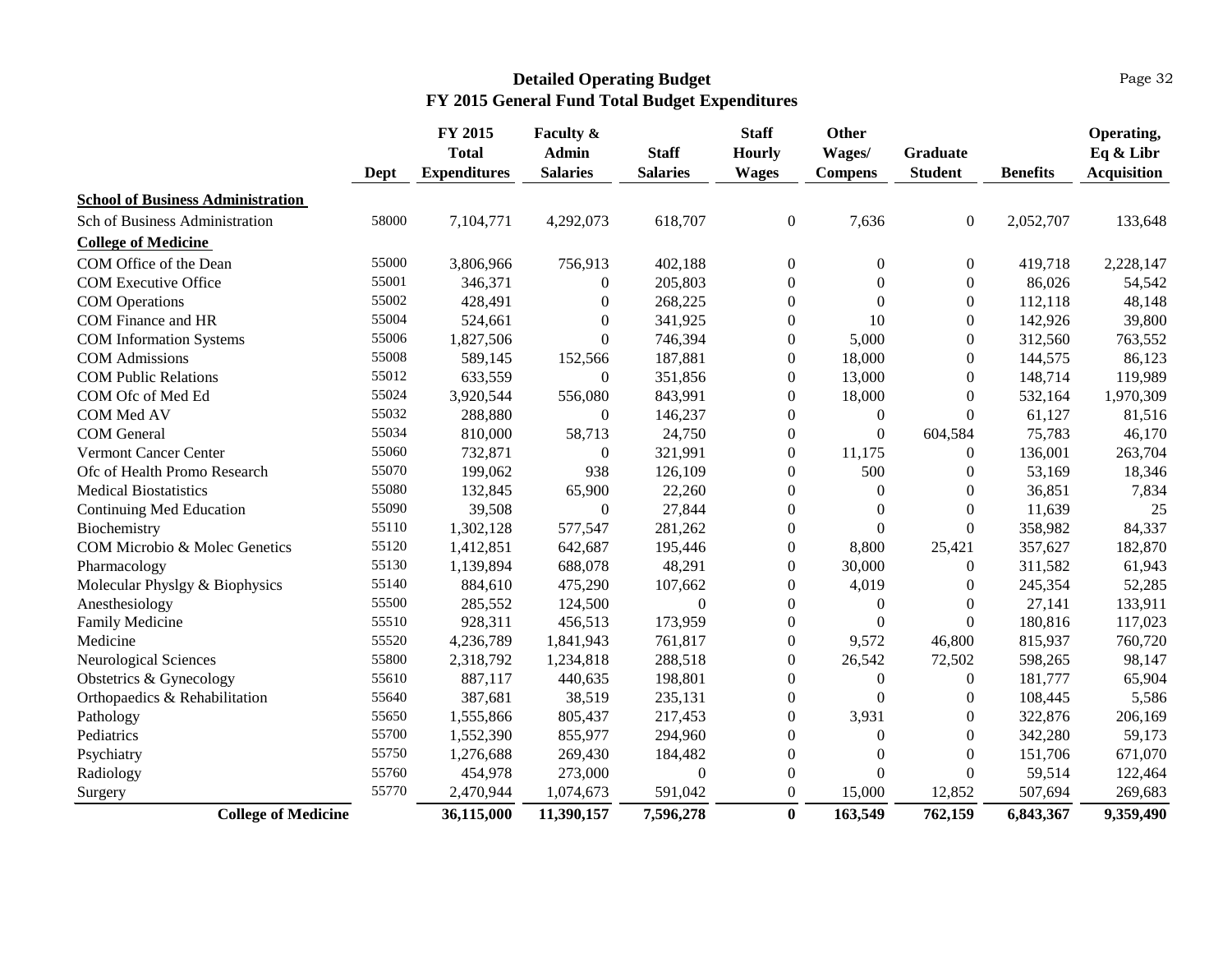#### Page 33

|                                                 |       | FY 2015             | Faculty &        |                  | <b>Staff</b>     | <b>Other</b>     |                  |                 | Operating,         |
|-------------------------------------------------|-------|---------------------|------------------|------------------|------------------|------------------|------------------|-----------------|--------------------|
|                                                 |       | <b>Total</b>        | <b>Admin</b>     | <b>Staff</b>     | <b>Hourly</b>    | Wages/           | <b>Graduate</b>  |                 | Eq & Libr          |
|                                                 | Dept  | <b>Expenditures</b> | <b>Salaries</b>  | <b>Salaries</b>  | <b>Wages</b>     | <b>Compens</b>   | <b>Student</b>   | <b>Benefits</b> | <b>Acquisition</b> |
| <b>College of Nursing &amp; Health Sciences</b> |       |                     |                  |                  |                  |                  |                  |                 |                    |
| <b>CNHS</b> Dean's Office                       | 56000 | 790,010             | 286,707          | 218,588          | $\boldsymbol{0}$ | $\boldsymbol{0}$ | $\boldsymbol{0}$ | 211,214         | 73,501             |
| <b>CNHS Student Services</b>                    | 56002 | 246,299             | $\overline{0}$   | 156,527          | $\boldsymbol{0}$ | $\mathbf{0}$     | $\boldsymbol{0}$ | 65,429          | 24,343             |
| Nursing                                         | 56010 | 3,175,460           | 2,111,636        | 74,302           | $\Omega$         | $\theta$         | $\theta$         | 913,722         | 75,800             |
| Rehab & Movement Sciences                       | 56020 | 2,401,411           | 1,557,389        | 83,173           | $\Omega$         | $\theta$         | $\theta$         | 685,755         | 75,094             |
| Medical Lab & Radiation Sciences                | 56030 | 956,288             | 583,087          | 37,623           | $\boldsymbol{0}$ | $\mathbf{0}$     | $\overline{0}$   | 259,456         | 76,122             |
| <b>Communication Sciences</b>                   | 52120 | 1,137,407           | 645,831          | 125,197          | $\boldsymbol{0}$ | $\boldsymbol{0}$ | $\boldsymbol{0}$ | 322,290         | 44,089             |
| <b>College of Nursing &amp; Health Sciences</b> |       | 8,706,875           | 5,184,650        | 695,410          | $\bf{0}$         | $\bf{0}$         | $\bf{0}$         | 2,457,866       | 368,949            |
| <b>Honors College</b>                           |       |                     |                  |                  |                  |                  |                  |                 |                    |
| <b>Honors College</b>                           | 58100 | 845,229             | 323,977          | 227,190          | $\boldsymbol{0}$ | 918              | 15,500           | 231,489         | 46,155             |
| <b>Graduate College</b>                         |       |                     |                  |                  |                  |                  |                  |                 |                    |
| <b>Graduate College</b>                         | 58200 | 701,462             | 127,500          | 288,589          | $\boldsymbol{0}$ | $\boldsymbol{0}$ | $\boldsymbol{0}$ | 173,925         | 111,448            |
| Grad Teach & Res Schlr                          | 58200 | 4,270,779           | $\Omega$         | $\Omega$         | $\Omega$         | $\mathbf{0}$     | 3,987,655        | 283,124         | $\Omega$           |
| Minority Grad Std Fnd                           | 58200 | 10,638              | $\boldsymbol{0}$ | $\boldsymbol{0}$ | $\boldsymbol{0}$ | $\boldsymbol{0}$ | $\theta$         | $\theta$        | 10,638             |
| Grad Hum/SocSvc Fellow                          | 58200 | 33,763              | $\boldsymbol{0}$ | $\Omega$         | $\boldsymbol{0}$ | $\boldsymbol{0}$ | 31,525           | 2,238           | $\Omega$           |
| Spire Food Systems Program                      | 58200 | 155,037             | 11,117           | 36,825           | $\boldsymbol{0}$ | $\boldsymbol{0}$ | 62,610           | 24,485          | 20,000             |
| <b>Graduate College</b>                         |       | 5,171,679           | 138,617          | 325,414          | $\bf{0}$         | $\bf{0}$         | 4,081,790        | 483,772         | 142,086            |
| <b>Other Instructional Programs</b>             |       |                     |                  |                  |                  |                  |                  |                 |                    |
| Biochemistry                                    | 30000 | 34,910              | 7,470            | 5,905            | $\boldsymbol{0}$ | $\boldsymbol{0}$ | $\boldsymbol{0}$ | 5,591           | 15,944             |
| Humanities Center                               | 30000 | 53,000              | $\theta$         | $\overline{0}$   | $\boldsymbol{0}$ | $\mathbf{0}$     | $\boldsymbol{0}$ | $\mathbf{0}$    | 53,000             |
| <b>Integrated Biology</b>                       | 30019 | 287,732             | 71,824           | 87,062           | $\boldsymbol{0}$ | 6,297            | $\boldsymbol{0}$ | 66,414          | 56,135             |
| Living & Learning Center                        | 30230 | 368,765             | $\boldsymbol{0}$ | 189,545          | $\Omega$         | 10,000           | 23,250           | 83,224          | 62,746             |
| Residential Learning Communities                | 30231 | 379,431             | 80,519           | 156,578          | $\Omega$         | 16,500           | 15,450           | 106,904         | 3,480              |
| <b>Military Studies</b>                         | 31200 | 51,517              | $\boldsymbol{0}$ | 24,943           | $\Omega$         | $\boldsymbol{0}$ | $\mathbf{0}$     | 10,426          | 16,148             |
| Cell and Molecular Biology Program              | 58200 | 696,618             | 15,333           | 41,385           | $\overline{0}$   | $\boldsymbol{0}$ | 552,000          | 62,900          | 25,000             |
| Neurosciences Program                           | 58200 | 281,814             | 11,766           | 38,930           | $\mathbf{0}$     | $\mathbf{0}$     | 168,000          | 33,118          | 30,000             |
| <b>Other Instructional Programs</b>             |       | 2,153,787           | 186,912          | 544,348          | $\bf{0}$         | 32,797           | 758,700          | 368,577         | 262,453            |
| Total Colleges, Schools, & Programs             |       | 142,774,229         | 69, 131, 715     | 17,059,249       | $\bf{0}$         | 332,126          | 5,715,519        | 35,311,884      | 15,223,736         |
| <b>Extension System</b>                         |       |                     |                  |                  |                  |                  |                  |                 |                    |
| <b>Extension System</b>                         |       |                     |                  |                  |                  |                  |                  |                 |                    |
| Ext - State Ofc Staff                           | 50020 | 4,569,000           | 796,977          | 1,509,888        | (1)              | (19)             | 3,999            | 974,628         | 1,283,528          |
| <b>Total Extension System</b>                   |       | 4,569,000           | 796,977          | 1,509,888        | (1)              | (19)             | 3,999            | 974,628         | 1,283,528          |
|                                                 |       |                     |                  |                  |                  |                  |                  |                 |                    |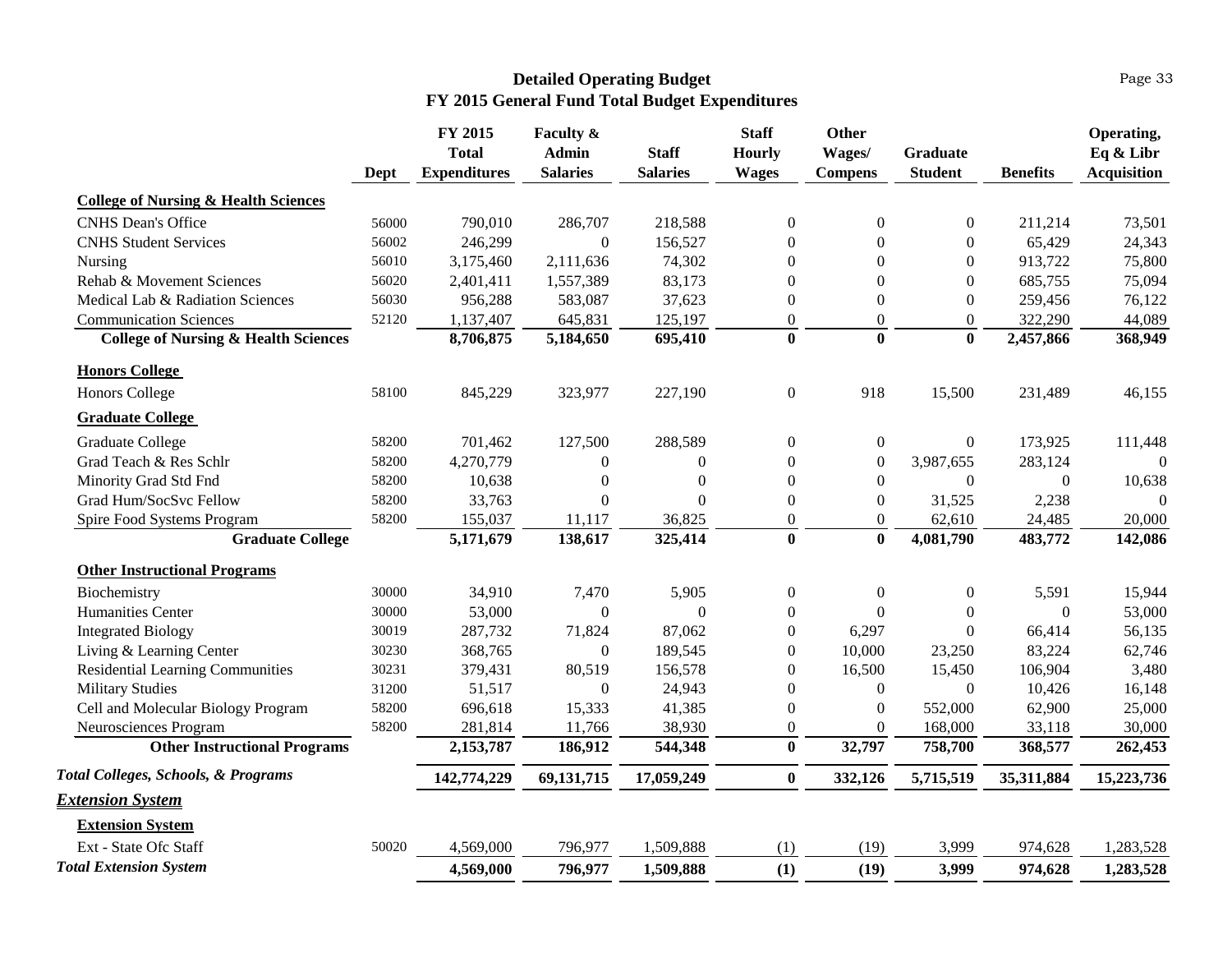|                                                 | Dept  | FY 2015<br><b>Total</b><br><b>Expenditures</b> | Faculty &<br><b>Admin</b><br><b>Salaries</b> | <b>Staff</b><br><b>Salaries</b> | <b>Staff</b><br><b>Hourly</b><br><b>Wages</b> | <b>Other</b><br>Wages/<br><b>Compens</b> | Graduate<br><b>Student</b> | <b>Benefits</b> | Operating,<br>Eq & Libr<br><b>Acquisition</b> |
|-------------------------------------------------|-------|------------------------------------------------|----------------------------------------------|---------------------------------|-----------------------------------------------|------------------------------------------|----------------------------|-----------------|-----------------------------------------------|
| <b>AG Research &amp; Related Services</b>       |       |                                                |                                              |                                 |                                               |                                          |                            |                 |                                               |
| <b>AG Research &amp; Related Services</b>       |       |                                                |                                              |                                 |                                               |                                          |                            |                 |                                               |
| <b>Experiment Station</b>                       |       | 2,942,739                                      | 1,673,102                                    | 402,172                         | $\overline{0}$                                | $\mathbf{0}$                             | $\overline{0}$             | 867,465         | $\overline{0}$                                |
| <b>Related Agricultural Services</b>            |       | 336,000                                        | 27,325                                       | 70,801                          | $\mathbf{0}$                                  | $\mathbf{0}$                             | $\overline{0}$             | 41,018          | 196,856                                       |
| McIntire/Stennis                                | 57000 | 423,148                                        | 195,904                                      | 102,508                         | $\boldsymbol{0}$                              | $\boldsymbol{0}$                         | $\overline{0}$             | 124,736         | $\mathbf{0}$                                  |
| <b>Total AG Research &amp; Related Services</b> |       | 3,701,887                                      | 1,896,331                                    | 575,481                         | $\bf{0}$                                      | $\bf{0}$                                 | $\bf{0}$                   | 1,033,219       | 196,856                                       |
| <u>Academic Support</u>                         |       |                                                |                                              |                                 |                                               |                                          |                            |                 |                                               |
| <b>Libraries &amp; Learning Resources</b>       |       |                                                |                                              |                                 |                                               |                                          |                            |                 |                                               |
| Libraries - Deans Office                        | 58300 | 4,240,020                                      | 337,103                                      | 235,664                         | $\boldsymbol{0}$                              | 900                                      | $\overline{0}$             | 239,416         | 3,426,937                                     |
| Ctr for Teaching & Learning                     | 58312 | 555,204                                        | 26,546                                       | 313,319                         | $\boldsymbol{0}$                              | 8,698                                    | $\boldsymbol{0}$           | 142,063         | 64,578                                        |
| Learning and Info Tech                          | 58314 | 442,443                                        | 68,025                                       | 243,994                         | $\theta$                                      | $\overline{0}$                           | $\Omega$                   | 130,424         | $\overline{0}$                                |
| Bailey Howe-Access & Tech Svcs                  | 58320 | 1,217,066                                      | 205,879                                      | 652,418                         | $\theta$                                      | $\Omega$                                 | $\Omega$                   | 358,769         | $\theta$                                      |
| Bailey Howe-Info & Instruction                  | 58322 | 1,162,352                                      | 653,840                                      | 165,872                         | $\overline{0}$                                | $\Omega$                                 | $\theta$                   | 342,640         | $\overline{0}$                                |
| <b>Bailey Howe-Research Collectns</b>           | 58324 | 486,407                                        | 235,198                                      | 107,825                         | $\overline{0}$                                | $\Omega$                                 | $\Omega$                   | 143,384         | $\Omega$                                      |
| <b>Bailey Howe-Collectn Mgmt Svcs</b>           | 58326 | 1,098,261                                      | 290,122                                      | 484,392                         | $\boldsymbol{0}$                              | $\Omega$                                 | $\Omega$                   | 323,747         | $\overline{0}$                                |
| <b>Bailey Howe Library</b>                      | 58328 | 3,595,459                                      | $\boldsymbol{0}$                             | $\boldsymbol{0}$                | $\boldsymbol{0}$                              | 193,724                                  | $\boldsymbol{0}$           | $\Omega$        | 3,401,735                                     |
| Dana Medical Library                            | 58330 | 2,420,145                                      | 620,527                                      | 393,979                         | $\overline{0}$                                | 8,000                                    | $\overline{0}$             | 424,063         | 973,576                                       |
| <b>Libraries &amp; Learning Resources</b>       |       | 15,217,357                                     | 2,437,240                                    | 2,597,463                       | $\bf{0}$                                      | 211,322                                  | $\bf{0}$                   | 2,104,506       | 7,866,826                                     |
| <b>Research Support</b>                         |       |                                                |                                              |                                 |                                               |                                          |                            |                 |                                               |
| <b>Transportation Research Center</b>           | 30014 | 194,685                                        | 27,937                                       | 9,576                           | $\overline{0}$                                | $\mathbf{0}$                             | $\overline{0}$             | 15,680          | 141,492                                       |
| VP Research Admin Office                        | 30600 | 716,736                                        | 209,852                                      | 240,117                         | $\overline{0}$                                | 3,488                                    | $\overline{0}$             | 188,087         | 75,192                                        |
| <b>Research Enrichment/Incentives</b>           | 30600 | 6,792                                          | $\theta$                                     | $\theta$                        | $\mathbf{0}$                                  | $\Omega$                                 | $\mathbf{0}$               | $\Omega$        | 6,792                                         |
| <b>Research Facility Reserve</b>                | 30600 | 686,894                                        | $\boldsymbol{0}$                             | $\theta$                        | $\boldsymbol{0}$                              | $\theta$                                 | $\boldsymbol{0}$           | $\Omega$        | 686,894                                       |
| Sponsored Project Administration                | 30612 | 2,433,699                                      | 138,037                                      | 1,463,826                       | $\boldsymbol{0}$                              | 44,356                                   | $\boldsymbol{0}$           | 688,120         | 99,360                                        |
| <b>Research Protections Office</b>              | 30611 | 623,848                                        | $\overline{0}$                               | 365,506                         | $\theta$                                      | 5,248                                    | $\Omega$                   | 154,975         | 98,119                                        |
| <b>Radiation Safety</b>                         | 30620 | 229,763                                        | $\overline{0}$                               | 152,493                         | $\theta$                                      | 4,891                                    | $\overline{0}$             | 64,372          | 8,007                                         |
| <b>Technology Commercialization</b>             | 30630 | 344,602                                        | $\Omega$                                     | 199,296                         | $\boldsymbol{0}$                              | $\boldsymbol{0}$                         | $\boldsymbol{0}$           | 83,306          | 62,000                                        |
| Animal Care Management                          | 30640 | 195,515                                        | 128,124                                      | $\boldsymbol{0}$                | $\boldsymbol{0}$                              | 608                                      | $\boldsymbol{0}$           | 53,555          | 13,228                                        |
| Core Resrch Facil Suppt                         | 00001 | 291,102                                        | $\boldsymbol{0}$                             | $\boldsymbol{0}$                | $\boldsymbol{0}$                              | $\boldsymbol{0}$                         | $\mathbf{0}$               | $\theta$        | 291,102                                       |
| <b>Research Support</b>                         |       | 5,723,636                                      | 503,950                                      | 2,430,814                       | $\bf{0}$                                      | 58,591                                   | $\bf{0}$                   | 1,248,095       | 1,482,186                                     |
| <b>Vermont Technology Council</b>               |       |                                                |                                              |                                 |                                               |                                          |                            |                 |                                               |
| Vermont Technology Council                      | 30600 | 134,999                                        | $\boldsymbol{0}$                             | 21,043                          | $\boldsymbol{0}$                              | $\boldsymbol{0}$                         | $\mathbf{0}$               | 8,796           | 105,160                                       |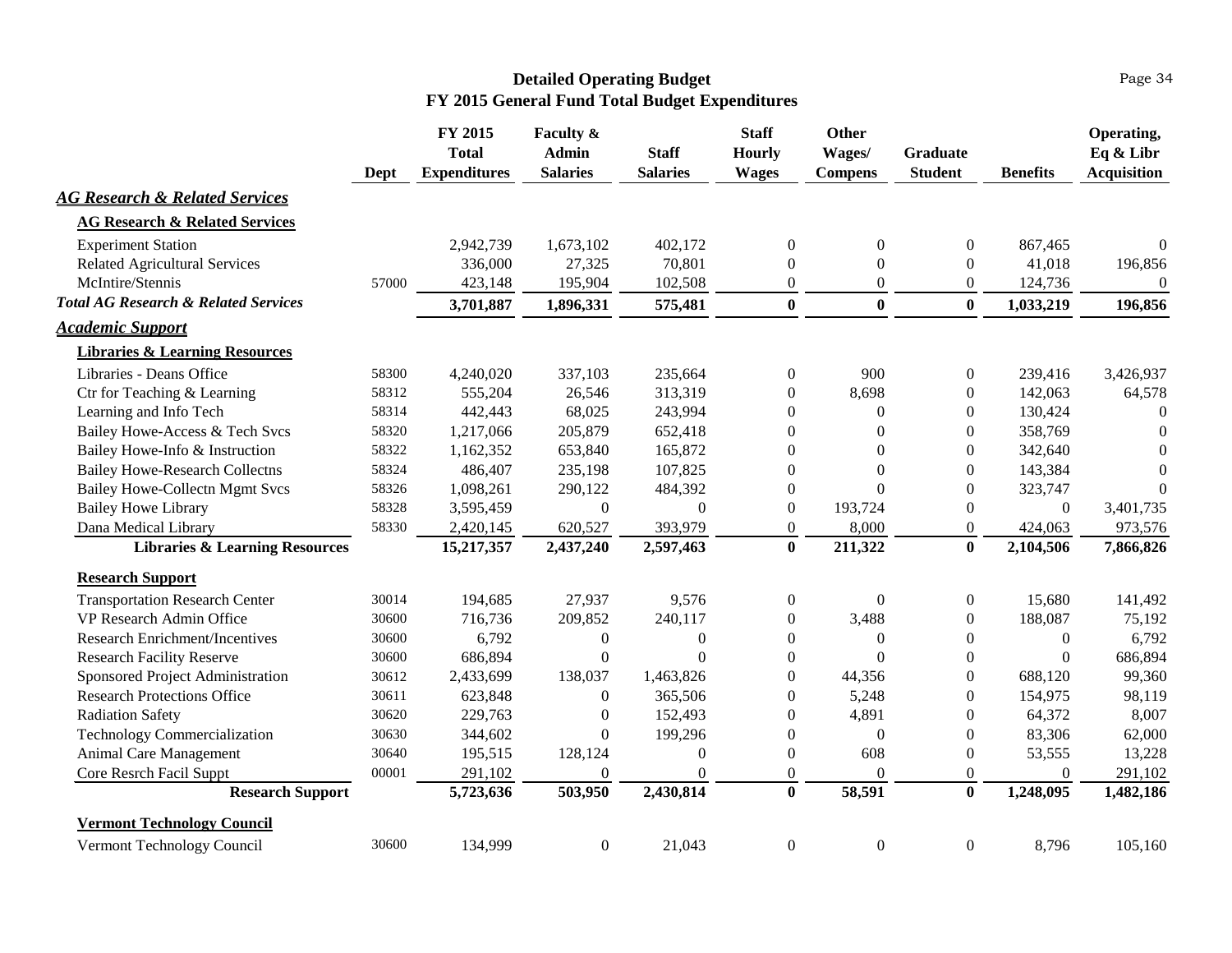|                                          | Dept  | FY 2015<br><b>Total</b><br><b>Expenditures</b> | Faculty &<br>Admin<br><b>Salaries</b> | <b>Staff</b><br><b>Salaries</b> | <b>Staff</b><br><b>Hourly</b><br><b>Wages</b> | <b>Other</b><br>Wages/<br><b>Compens</b> | <b>Graduate</b><br><b>Student</b> | <b>Benefits</b> | Operating,<br>Eq & Libr<br><b>Acquisition</b> |
|------------------------------------------|-------|------------------------------------------------|---------------------------------------|---------------------------------|-----------------------------------------------|------------------------------------------|-----------------------------------|-----------------|-----------------------------------------------|
| <b>Faculty Senate</b>                    |       |                                                |                                       |                                 |                                               |                                          |                                   |                 |                                               |
| <b>Faculty Senate</b>                    | 30050 | 176,992                                        | 48,188                                | 63,019                          | $\boldsymbol{0}$                              | $\boldsymbol{0}$                         | $\boldsymbol{0}$                  | 46,485          | 19,300                                        |
| <b>Fleming Museum</b>                    |       |                                                |                                       |                                 |                                               |                                          |                                   |                 |                                               |
| <b>Fleming Museum</b>                    | 31100 | 621,266                                        | $\boldsymbol{0}$                      | 428,168                         | $\boldsymbol{0}$                              | 2,479                                    | $\boldsymbol{0}$                  | 178,974         | 11,645                                        |
| <b>Other Academic/Research Support</b>   |       |                                                |                                       |                                 |                                               |                                          |                                   |                 |                                               |
| Academic Commitments                     | 00001 | 5,098,419                                      | 1,879,786                             | $\boldsymbol{0}$                | $\boldsymbol{0}$                              | $\boldsymbol{0}$                         | 97,093                            | 792,644         | 2,328,896                                     |
| <b>Faculty Professional Development</b>  | 00001 | 375,000                                        | $\theta$                              | $\boldsymbol{0}$                | $\boldsymbol{0}$                              | $\boldsymbol{0}$                         | $\boldsymbol{0}$                  | $\Omega$        | 375,000                                       |
| University Cost Sharing/Match            | 30600 | 343,388                                        | 0                                     | $\theta$                        | $\Omega$                                      | $\mathbf{0}$                             | $\Omega$                          | $\Omega$        | 343,388                                       |
| EPSCoR:Non-NSF                           | 30010 | 218,385                                        | $\Omega$                              | $\Omega$                        | $\Omega$                                      | $\Omega$                                 | $\Omega$                          | $\Omega$        | 218,385                                       |
| <b>EPSCoR State Match</b>                | 30010 | 380,326                                        | $\Omega$                              | $\Omega$                        | $\Omega$                                      | $\Omega$                                 | $\boldsymbol{0}$                  | $\Omega$        | 380,326                                       |
| Academic Initiatives Support             | 00001 | 3,732,628                                      | 664,016                               | $\boldsymbol{0}$                | $\boldsymbol{0}$                              | $\boldsymbol{0}$                         | $\boldsymbol{0}$                  | 277,559         | 2,791,053                                     |
| Deans/Director Sal Support               | 00001 | 101,242                                        | 71,398                                | $\overline{0}$                  | $\boldsymbol{0}$                              | $\boldsymbol{0}$                         | $\boldsymbol{0}$                  | 29,844          | $\overline{0}$                                |
| <b>Academic Recruiting</b>               | 10000 | 102,000                                        | $\theta$                              | $\theta$                        | $\boldsymbol{0}$                              | $\Omega$                                 | $\overline{0}$                    | $\Omega$        | 102,000                                       |
| IDP: Instructional Incentive             | 30000 | 12,324                                         | 8,691                                 | $\Omega$                        | $\boldsymbol{0}$                              | $\Omega$                                 | $\boldsymbol{0}$                  | 3,633           | $\boldsymbol{0}$                              |
| <b>Community-University Partnerships</b> | 30017 | 152,153                                        | $\boldsymbol{0}$                      | 79,521                          | $\boldsymbol{0}$                              | 13,500                                   | $\boldsymbol{0}$                  | 33,239          | 25,893                                        |
| U/G Research                             | 58100 | 166,582                                        | $\Omega$                              | $\mathbf{0}$                    | $\mathbf{0}$                                  | $\overline{0}$                           | $\overline{0}$                    | $\theta$        | 166,582                                       |
| Writing in the Disciplines               | 30016 | 223,022                                        | 72,111                                | 42,205                          | $\theta$                                      | 21,000                                   | $\boldsymbol{0}$                  | 47,783          | 39,923                                        |
| <b>Strategic Initiatives Fund</b>        | 30000 | 1,099,680                                      | 775,515                               | $\boldsymbol{0}$                | $\boldsymbol{0}$                              | $\boldsymbol{0}$                         | $\Omega$                          | 324,165         | $\boldsymbol{0}$                              |
| <b>Faculty Unionization</b>              | 30000 | 144,990                                        | 102,250                               | $\Omega$                        | $\theta$                                      | $\theta$                                 | $\Omega$                          | 42,740          | $\theta$                                      |
| Spire Initiatives                        | 30000 | 525,836                                        | 254,213                               | 32,314                          | $\theta$                                      | $\theta$                                 | $\Omega$                          | 119,768         | 119,541                                       |
| <b>REACH Grant Program</b>               | 30000 | 200,000                                        | $\boldsymbol{0}$                      | $\Omega$                        | $\Omega$                                      | $\Omega$                                 | $\Omega$                          | $\Omega$        | 200,000                                       |
| Academic Program Review                  | 30000 | 40,403                                         | $\boldsymbol{0}$                      | $\boldsymbol{0}$                | $\overline{0}$                                | $\Omega$                                 | $\Omega$                          | $\Omega$        | 40,403                                        |
| <b>Other Academic/Research Support</b>   |       | 12,916,378                                     | 3,827,980                             | 154,040                         | $\mathbf{0}$                                  | 34,500                                   | 97,093                            | 1,671,375       | 7,131,390                                     |
| <b>Total Academic Support</b>            |       | 34,790,628                                     | 6,817,358                             | 5,694,547                       | $\bf{0}$                                      | 306,892                                  | 97,093                            | 5,258,231       | 16,616,507                                    |
| <b>Student Services</b>                  |       |                                                |                                       |                                 |                                               |                                          |                                   |                 |                                               |
| <b>VP Univ Relation &amp; Admin</b>      |       |                                                |                                       |                                 |                                               |                                          |                                   |                 |                                               |
| VP Univ Relation & Admin                 | 30300 | 523,845                                        | 225,371                               | 127,710                         | $\boldsymbol{0}$                              | $\mathbf{0}$                             | $\boldsymbol{0}$                  | 147,588         | 23,176                                        |
| <b>Student Life</b>                      |       |                                                |                                       |                                 |                                               |                                          |                                   |                 |                                               |
| Student Life                             | 30454 | 393,828                                        | $\boldsymbol{0}$                      | 243,396                         | $\boldsymbol{0}$                              | 2,783                                    | $\boldsymbol{0}$                  | 101,803         | 45,846                                        |
| <b>Dean of Students</b>                  |       |                                                |                                       |                                 |                                               |                                          |                                   |                 |                                               |
| Dean of Students Office                  | 30400 | 341,460                                        | 108,361                               | 84,882                          | $\boldsymbol{0}$                              | 7,260                                    | $\boldsymbol{0}$                  | 80,776          | 60,181                                        |
| <b>International Educational Svcs</b>    |       |                                                |                                       |                                 |                                               |                                          |                                   |                 |                                               |
| <b>International Educational Svcs</b>    | 30240 | 917,926                                        | $\boldsymbol{0}$                      | 534,118                         | $\boldsymbol{0}$                              | 1,501                                    | $\overline{0}$                    | 223,262         | 159,045                                       |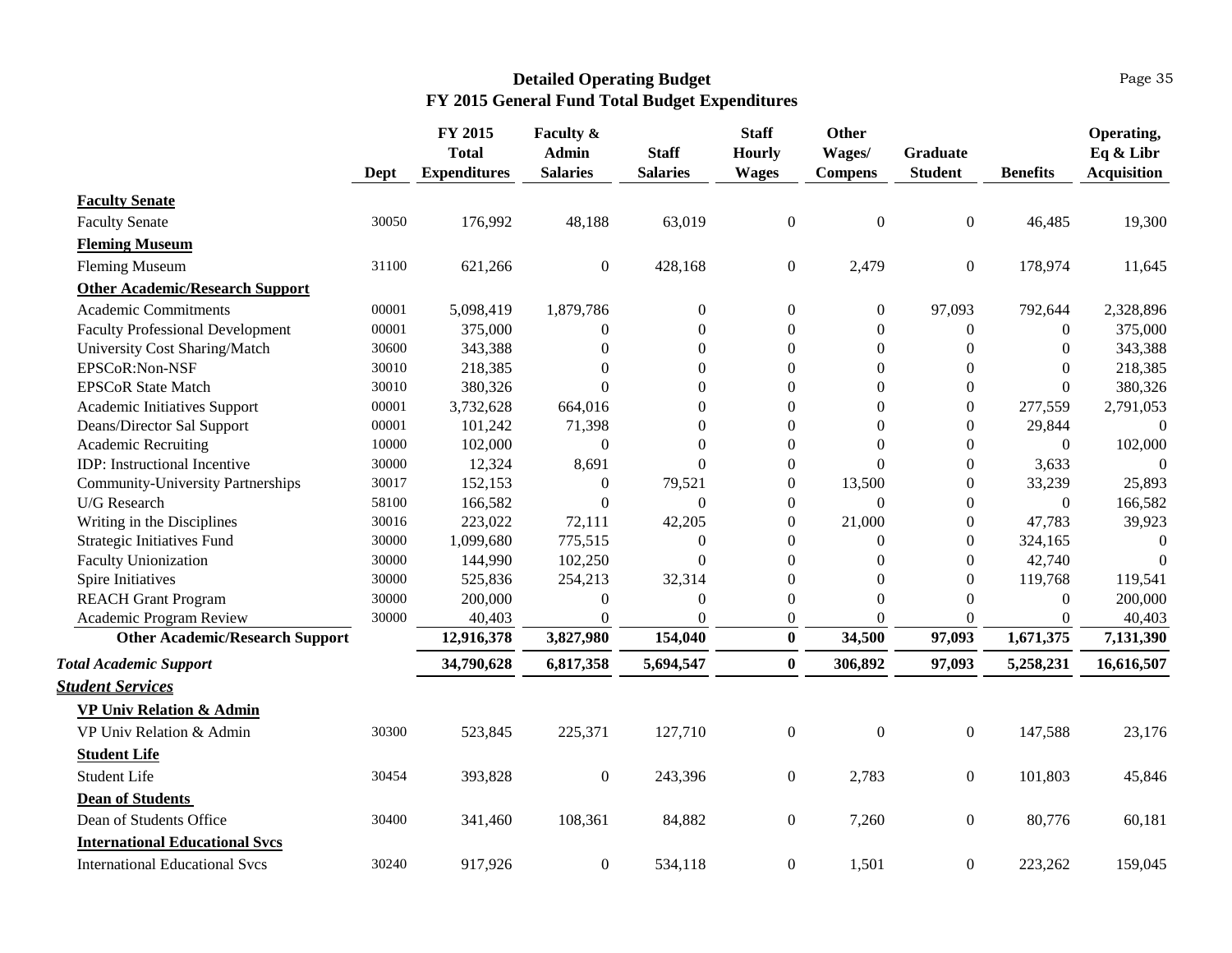|                                                  | Dept  | FY 2015<br><b>Total</b><br><b>Expenditures</b> | Faculty &<br><b>Admin</b><br><b>Salaries</b> | <b>Staff</b><br><b>Salaries</b> | <b>Staff</b><br><b>Hourly</b><br><b>Wages</b> | <b>Other</b><br>Wages/<br><b>Compens</b> | <b>Graduate</b><br><b>Student</b> | <b>Benefits</b> | Operating,<br>Eq & Libr<br><b>Acquisition</b> |
|--------------------------------------------------|-------|------------------------------------------------|----------------------------------------------|---------------------------------|-----------------------------------------------|------------------------------------------|-----------------------------------|-----------------|-----------------------------------------------|
| <b>Academic Support Program</b>                  |       |                                                |                                              |                                 |                                               |                                          |                                   |                 |                                               |
| Academic Support Program                         | 30420 | 1,888,820                                      | $\boldsymbol{0}$                             | 813,182                         | $\boldsymbol{0}$                              | 544,401                                  | $\boldsymbol{0}$                  | 395,980         | 135,257                                       |
| <b>Career Services</b>                           |       |                                                |                                              |                                 |                                               |                                          |                                   |                 |                                               |
| <b>Career Services</b>                           | 30430 | 1,223,652                                      | $\boldsymbol{0}$                             | 780,305                         | $\boldsymbol{0}$                              | 33,914                                   | $\boldsymbol{0}$                  | 329,792         | 79,641                                        |
| <b>Center for Student Ethics &amp; Standards</b> |       |                                                |                                              |                                 |                                               |                                          |                                   |                 |                                               |
| Ctr for Student Ethics & Standards               | 30440 | 227,548                                        | $\boldsymbol{0}$                             | 146,764                         | $\boldsymbol{0}$                              | $\boldsymbol{0}$                         | $\boldsymbol{0}$                  | 61,354          | 19,430                                        |
| <b>Residential Life</b>                          |       |                                                |                                              |                                 |                                               |                                          |                                   |                 |                                               |
| Living & Learning Housekeeping                   | 30452 | 95,764                                         | $\mathbf{0}$                                 | 18,642                          | 44,924                                        | $\boldsymbol{0}$                         | $\boldsymbol{0}$                  | 26,571          | 5,627                                         |
| <b>Athletics Activities</b>                      |       |                                                |                                              |                                 |                                               |                                          |                                   |                 |                                               |
| Athletics                                        | 30500 | 7,811,133                                      | 364,932                                      | 4,150,899                       | 426,423                                       | $\boldsymbol{0}$                         | $\overline{0}$                    | 2,065,864       | 803,015                                       |
| <b>Admissions &amp; Enrollment Mgmt</b>          |       |                                                |                                              |                                 |                                               |                                          |                                   |                 |                                               |
| Admissions & Enrollment Mgmnt                    | 30200 | 4,847,751                                      | 143,150                                      | 1,976,704                       | $\boldsymbol{0}$                              | 55,894                                   | 15,350                            | 910,376         | 1,746,277                                     |
| VP of Enrollment Mgmt                            | 30210 | 789,802                                        | 198,000                                      | 175,027                         | $\boldsymbol{0}$                              | 420                                      | $\boldsymbol{0}$                  | 155,925         | 260,430                                       |
| Global Gateway                                   | 30020 | 230,574                                        | $\overline{0}$                               | $\overline{0}$                  | $\boldsymbol{0}$                              | $\boldsymbol{0}$                         | $\boldsymbol{0}$                  | $\Omega$        | 230,574                                       |
| <b>Admissions &amp; Enrollment Mgmt</b>          |       | 5,868,127                                      | 341,150                                      | 2,151,731                       | $\bf{0}$                                      | 56,314                                   | 15,350                            | 1,066,301       | 2,237,281                                     |
| <b>Registrar</b>                                 |       |                                                |                                              |                                 |                                               |                                          |                                   |                 |                                               |
| Registrar                                        | 30220 | 1,550,381                                      | 125,940                                      | 916,702                         | $\boldsymbol{0}$                              | 7,500                                    | $\boldsymbol{0}$                  | 435,824         | 64,415                                        |
| <b>ALANA Student Center</b>                      |       |                                                |                                              |                                 |                                               |                                          |                                   |                 |                                               |
| <b>ALANA Student Center</b>                      | 10090 | 551,745                                        | $\boldsymbol{0}$                             | 296,995                         | $\boldsymbol{0}$                              | 17,651                                   | 15,795                            | 132,577         | 88,727                                        |
| <b>Student Financial Services</b>                |       |                                                |                                              |                                 |                                               |                                          |                                   |                 |                                               |
| <b>Student Financial Services</b>                | 11250 | 2,538,614                                      | 121,701                                      | 1,384,536                       | $\boldsymbol{0}$                              | $\boldsymbol{0}$                         | $\boldsymbol{0}$                  | 629,607         | 402,770                                       |
| <b>Total Student Services</b>                    |       | 23,932,843                                     | 1,287,455                                    | 11,649,862                      | 471,347                                       | 671,324                                  | 31,145                            | 5,697,299       | 4,124,411                                     |
| <b>Institutional Support</b>                     |       |                                                |                                              |                                 |                                               |                                          |                                   |                 |                                               |
| <b>Executive Management</b>                      |       |                                                |                                              |                                 |                                               |                                          |                                   |                 |                                               |
| <b>Board of Trustees</b>                         | 10000 | 129,885                                        | $\overline{0}$                               | 409                             | $\boldsymbol{0}$                              | $\boldsymbol{0}$                         | $\boldsymbol{0}$                  | 171             | 129,305                                       |
| Presidents Office                                | 10000 | 1,674,222                                      | 610,598                                      | 350,552                         | $\overline{0}$                                | 1,800                                    | $\overline{0}$                    | 401,761         | 309,511                                       |
| Provost & Senior Vice President                  | 30000 | 1,782,688                                      | 870,355                                      | 323,777                         | $\boldsymbol{0}$                              | 420                                      | $\Omega$                          | 499,147         | 88,989                                        |
| VP Legal Affairs & General Counsel               | 10300 | 966,509                                        | 231,585                                      | 409,988                         | $\boldsymbol{0}$                              | 1,500                                    | $\boldsymbol{0}$                  | 268,178         | 55,258                                        |
| <b>University Relations</b>                      | 10400 | 476,732                                        | $\overline{0}$                               | 298,108                         | $\boldsymbol{0}$                              | 1,260                                    | $\theta$                          | 124,609         | 52,755                                        |
| <b>VP</b> Finance                                | 11000 | 517,332                                        | 234,506                                      | 59,026                          | 21,706                                        | 8,232                                    | $\theta$                          | 131,770         | 62,092                                        |
| VP HR, Diversity & MulticlAffairs                | 10030 | 499,330                                        | 209,612                                      | 113,803                         | $\mathbf{0}$                                  | 420                                      | $\boldsymbol{0}$                  | 135,188         | 40,307                                        |
| <b>Executive Management</b>                      |       | 6,046,698                                      | 2,156,656                                    | 1,555,663                       | 21,706                                        | 13,632                                   | $\mathbf{0}$                      | 1,560,824       | 738,217                                       |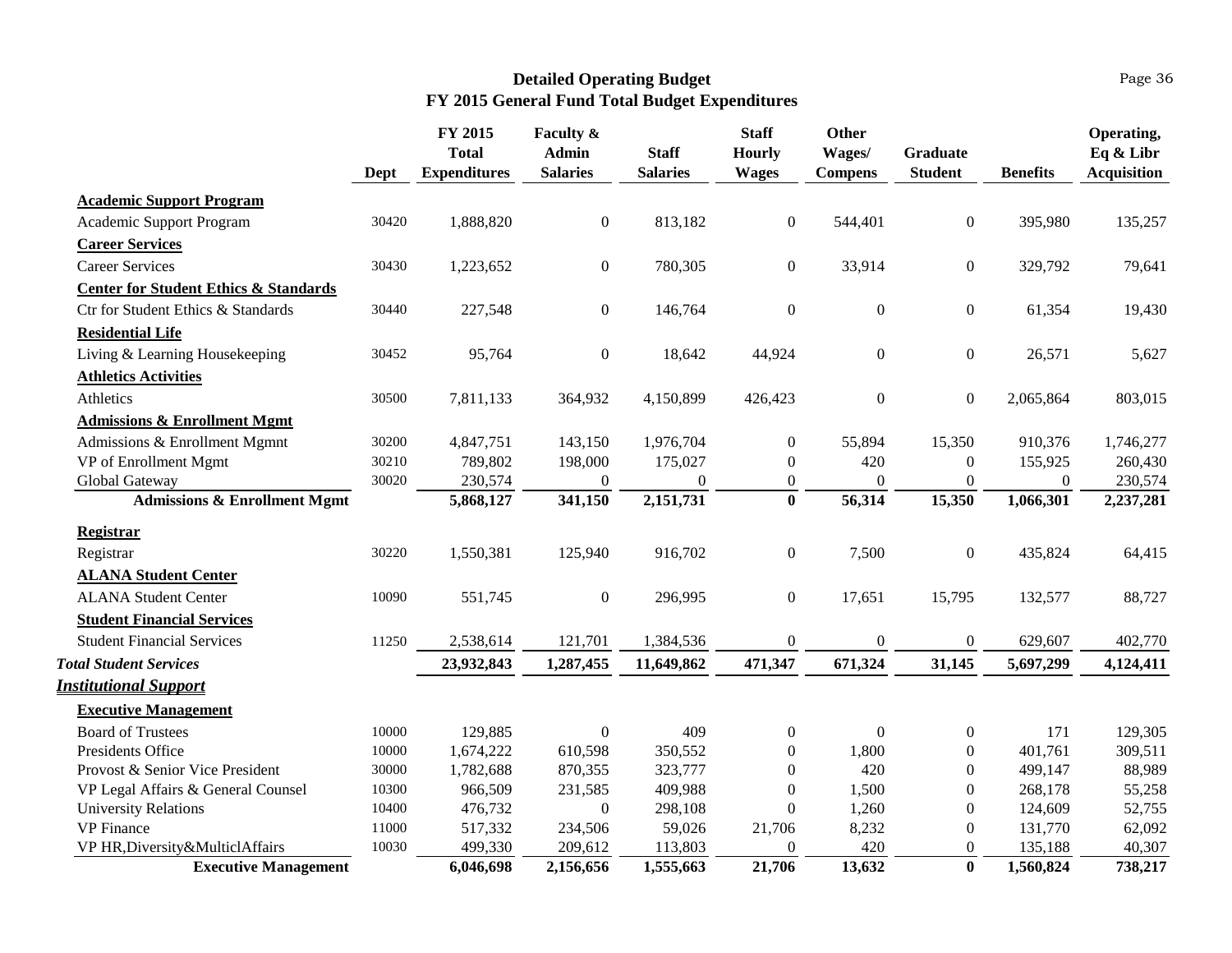|                                           |       | FY 2015                             | <b>Faculty &amp;</b>            |                                 | <b>Staff</b>                  | <b>Other</b>             |                                   |                 | Operating,                      |
|-------------------------------------------|-------|-------------------------------------|---------------------------------|---------------------------------|-------------------------------|--------------------------|-----------------------------------|-----------------|---------------------------------|
|                                           | Dept  | <b>Total</b><br><b>Expenditures</b> | <b>Admin</b><br><b>Salaries</b> | <b>Staff</b><br><b>Salaries</b> | <b>Hourly</b><br><b>Wages</b> | Wages/<br><b>Compens</b> | <b>Graduate</b><br><b>Student</b> | <b>Benefits</b> | Eq & Libr<br><b>Acquisition</b> |
| Compliance                                |       |                                     |                                 |                                 |                               |                          |                                   |                 |                                 |
| Compliance                                | 10305 | 293,070                             | 125,594                         | 66,839                          | $\boldsymbol{0}$              | 840                      | $\boldsymbol{0}$                  | 80,437          | 19,360                          |
| <b>Financial Analysis &amp; Budgeting</b> |       |                                     |                                 |                                 |                               |                          |                                   |                 |                                 |
| Financial Analysis & Budgeting            | 11400 | 831,897                             | 136,780                         | 428,265                         | $\boldsymbol{0}$              | 420                      | $\boldsymbol{0}$                  | 236,188         | 30,244                          |
| <b>Business Process Re-Engineering</b>    |       |                                     |                                 |                                 |                               |                          |                                   |                 |                                 |
| <b>Business Process Re-Engineering</b>    | 11412 | 667,561                             | $\boldsymbol{0}$                | 459,616                         | $\boldsymbol{0}$              | $\boldsymbol{0}$         | $\overline{0}$                    | 192,119         | 15,826                          |
| <b>Admin Business Service Ctr</b>         |       |                                     |                                 |                                 |                               |                          |                                   |                 |                                 |
| Admin Business Service Ctr                | 20001 | 1,288,008                           | $\boldsymbol{0}$                | 890,044                         | $\overline{0}$                | $\mathbf{0}$             | $\overline{0}$                    | 372,039         | 25,925                          |
| <b>Institutional Research</b>             |       |                                     |                                 |                                 |                               |                          |                                   |                 |                                 |
| Ofc of Institutional Research             | 30700 | 583,478                             | 150,247                         | 254,695                         | $\boldsymbol{0}$              | $\boldsymbol{0}$         | $\overline{0}$                    | 169,266         | 9,270                           |
| <b>University Financial Services</b>      |       |                                     |                                 |                                 |                               |                          |                                   |                 |                                 |
| <b>Controllers Office</b>                 | 11200 | 687,338                             | 148,101                         | 316,552                         | $\boldsymbol{0}$              | $\boldsymbol{0}$         | $\boldsymbol{0}$                  | 194,225         | 28,460                          |
| Financial Reporting & Acct Svcs           | 11220 | 375,945                             | $\mathbf{0}$                    | 255,818                         | $\boldsymbol{0}$              | $\boldsymbol{0}$         | $\mathbf{0}$                      | 106,932         | 13,195                          |
| <b>Treasury and Tax Services</b>          | 11240 | 380,939                             | $\theta$                        | 209,036                         | $\boldsymbol{0}$              | 0                        | $\theta$                          | 87,377          | 84,526                          |
| <b>Cost Accounting Services</b>           | 11270 | 348,254                             | $\boldsymbol{0}$                | 211,232                         | $\boldsymbol{0}$              | $\boldsymbol{0}$         | $\mathbf{0}$                      | 88,295          | 48,727                          |
| <b>Procurement Services</b>               | 11550 | 1,036,984                           | $\mathbf{0}$                    | 688,348                         | $\boldsymbol{0}$              | 0                        | $\boldsymbol{0}$                  | 287,729         | 60,907                          |
| <b>Payroll Services</b>                   | 11280 | 508,329                             | $\mathbf{0}$                    | 338,431                         | $\Omega$                      | $\Omega$                 | $\boldsymbol{0}$                  | 141,464         | 28,434                          |
| <b>University Financial Services</b>      |       | 3,337,789                           | 148,101                         | 2,019,417                       | $\bf{0}$                      | $\bf{0}$                 | $\bf{0}$                          | 906,022         | 264,249                         |
| <b>Audit Services</b>                     |       |                                     |                                 |                                 |                               |                          |                                   |                 |                                 |
| <b>Audit Services</b>                     | 10100 | 673,553                             | 177,078                         | 282,324                         | $\boldsymbol{0}$              | 420                      | $\overline{0}$                    | 192,030         | 21,701                          |
| <b>External Auditor Fees</b>              | 10100 | 358,020                             | $\boldsymbol{0}$                | $\theta$                        | $\boldsymbol{0}$              | $\mathbf{0}$             | $\boldsymbol{0}$                  | $\Omega$        | 358,020                         |
| <b>Audit Services</b>                     |       | 1,031,573                           | 177,078                         | 282,324                         | $\mathbf{0}$                  | 420                      | $\bf{0}$                          | 192,030         | 379,721                         |
| <b>Human Resources</b>                    |       |                                     |                                 |                                 |                               |                          |                                   |                 |                                 |
| <b>Human Resources</b>                    | 11300 | 1,801,951                           | 161,373                         | 1,044,596                       | $\boldsymbol{0}$              | 5,860                    | $\overline{0}$                    | 506,544         | 83,578                          |
| <b>Benefits Administration</b>            | 11300 | 491,832                             | $\boldsymbol{0}$                | 301,239                         | $\mathbf{0}$                  | $\mathbf{0}$             | $\overline{0}$                    | 125,918         | 64,675                          |
| <b>Staff Recognition</b>                  | 11300 | 16,549                              | $\overline{0}$                  | $\theta$                        | $\Omega$                      | $\overline{0}$           | $\overline{0}$                    | $\Omega$        | 16,549                          |
| <b>University Learning Services</b>       | 11320 | 288,853                             | $\boldsymbol{0}$                | 186,758                         | $\boldsymbol{0}$              | $\theta$                 | $\overline{0}$                    | 78,065          | 24,030                          |
| <b>Human Resources</b>                    |       | 2,599,185                           | 161,373                         | 1,532,593                       | $\mathbf{0}$                  | 5,860                    | $\bf{0}$                          | 710,527         | 188,832                         |
| <b>Diversity Programming</b>              |       |                                     |                                 |                                 |                               |                          |                                   |                 |                                 |
| <b>Women's Center</b>                     | 10050 | 385,352                             | $\boldsymbol{0}$                | 256,544                         | $\boldsymbol{0}$              | 754                      | $\boldsymbol{0}$                  | 107,551         | 20,503                          |
| <b>President's Commissions</b>            | 10030 | 2,028                               | $\boldsymbol{0}$                | $\overline{0}$                  | $\boldsymbol{0}$              | $\boldsymbol{0}$         | $\boldsymbol{0}$                  | $\overline{0}$  | 2,028                           |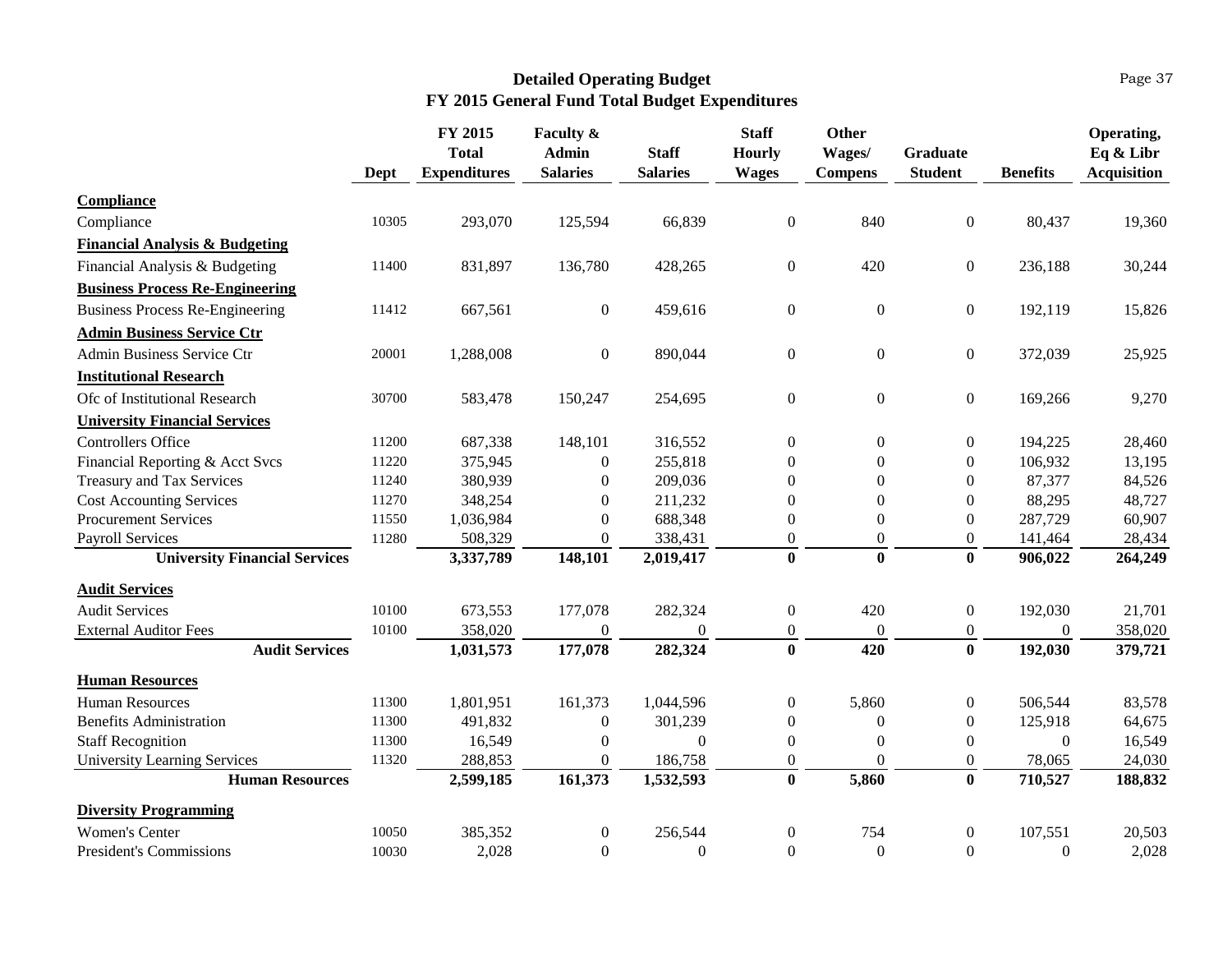|                                        |       | FY 2015<br><b>Total</b> | Faculty &<br>Admin | <b>Staff</b>     | <b>Staff</b><br><b>Hourly</b> | <b>Other</b><br>Wages/ | <b>Graduate</b>  |                  | Operating,<br>Eq & Libr |
|----------------------------------------|-------|-------------------------|--------------------|------------------|-------------------------------|------------------------|------------------|------------------|-------------------------|
|                                        | Dept  | <b>Expenditures</b>     | <b>Salaries</b>    | <b>Salaries</b>  | <b>Wages</b>                  | <b>Compens</b>         | <b>Student</b>   | <b>Benefits</b>  | <b>Acquisition</b>      |
| Affirm Action / Equal Opp              | 10060 | 419,714                 | $\boldsymbol{0}$   | 273,794          | $\mathbf{0}$                  | 1,519                  | $\boldsymbol{0}$ | 114,729          | 29,672                  |
| <b>LGBTQA Services</b>                 | 10080 | 251,395                 | $\overline{0}$     | 155,904          | $\boldsymbol{0}$              | $\Omega$               | 15,500           | 66,269           | 13,722                  |
| Cultural Plurlsm&Racial Equlty         | 30100 | 146,352                 | 45,003             | 33,083           | $\theta$                      | 1,544                  | 15,795           | 33,761           | 17,166                  |
| Abenaki Outreach                       | 10030 | 5,777                   | $\boldsymbol{0}$   | $\mathbf{0}$     | $\Omega$                      | $\mathbf{0}$           | $\overline{0}$   | $\boldsymbol{0}$ | 5,777                   |
| <b>Curriculum Diversity</b>            | 10030 | 70,952                  | $\mathbf{0}$       | $\theta$         | $\Omega$                      | $\Omega$               | $\theta$         | $\theta$         | 70,952                  |
| <b>Diversity Programming</b>           |       | 1,281,570               | 45,003             | 719,325          | $\mathbf{0}$                  | 3,817                  | 31,295           | 322,310          | 159,820                 |
| <b>Staff Council</b>                   |       |                         |                    |                  |                               |                        |                  |                  |                         |
| <b>Staff Council</b>                   | 11002 | 135,561                 | $\boldsymbol{0}$   | 88,413           | $\boldsymbol{0}$              | $\boldsymbol{0}$       | $\boldsymbol{0}$ | 36,957           | 10,191                  |
| <b>Community Relations</b>             |       |                         |                    |                  |                               |                        |                  |                  |                         |
| <b>UVM Foundation Support</b>          | 10200 | 8,445,000               | $\boldsymbol{0}$   | $\overline{0}$   | $\overline{0}$                | $\mathbf{0}$           | $\overline{0}$   | $\overline{0}$   | 8,445,000               |
| <b>University Communications</b>       | 30550 | 1,365,296               | 129,558            | 616,008          | $\Omega$                      | 1,440                  | $\boldsymbol{0}$ | 311,786          | 306,504                 |
| Web Development                        | 30550 | 392,138                 | $\overline{0}$     | 252,490          | $\Omega$                      | 16,500                 | $\Omega$         | 106,500          | 16,648                  |
| <b>Community Relations</b>             |       | 10,202,434              | 129,558            | 868,498          | $\bf{0}$                      | 17,940                 | $\mathbf{0}$     | 418,286          | 8,768,152               |
| <b>Other Institutional Support</b>     |       |                         |                    |                  |                               |                        |                  |                  |                         |
| Commencement                           | 10000 | 328,061                 | $\boldsymbol{0}$   | $\boldsymbol{0}$ | $\boldsymbol{0}$              | $\boldsymbol{0}$       | $\boldsymbol{0}$ | $\boldsymbol{0}$ | 328,061                 |
| <b>December Graduation</b>             | 10000 | 58,294                  | $\boldsymbol{0}$   | $\Omega$         | $\Omega$                      | $\theta$               | $\boldsymbol{0}$ | $\boldsymbol{0}$ | 58,294                  |
| Convocation                            | 10000 | 25,000                  | $\mathbf{0}$       | $\Omega$         | $\theta$                      | $\theta$               | $\theta$         | $\overline{0}$   | 25,000                  |
| Public Occasions-Other                 | 10000 | 35,000                  | $\overline{0}$     | $\Omega$         | $\Omega$                      | $\theta$               | $\theta$         | $\theta$         | 35,000                  |
| <b>Institutional Memberships</b>       | 10000 | 160,821                 | $\mathbf{0}$       | $\Omega$         | $\Omega$                      | $\Omega$               | $\theta$         | $\theta$         | 160,821                 |
| Professional Services                  | 11000 | 683,049                 | $\boldsymbol{0}$   | $\Omega$         | $\Omega$                      | $\theta$               | $\theta$         | $\theta$         | 683,049                 |
| Office of Sustainability               | 11110 | 210,169                 | $\boldsymbol{0}$   | 128,024          | $\theta$                      | 3,558                  | $\overline{0}$   | 54,140           | 24,447                  |
| <b>Presidential Activities</b>         | 10000 | 175,000                 | $\boldsymbol{0}$   | $\Omega$         | $\Omega$                      | $\theta$               | $\overline{0}$   | $\Omega$         | 175,000                 |
| <b>Other Institutional Support</b>     |       | 1,675,394               | $\bf{0}$           | 128,024          | $\bf{0}$                      | 3,558                  | $\bf{0}$         | 54,140           | 1,489,672               |
| <b>Admin &amp; Facilities Services</b> |       |                         |                    |                  |                               |                        |                  |                  |                         |
| Admin & Facilities Services            | 11500 | 943,061                 | 178,205            | 253,198          | 50,857                        | 5,460                  | $\boldsymbol{0}$ | 201,583          | 253,758                 |
| <b>Custodial Services</b>              | 11508 | 5,327,978               | $\boldsymbol{0}$   | 324,703          | 2,964,065                     | 2,000                  | $\mathbf{0}$     | 1,374,705        | 662,505                 |
| Risk Management and Safety             | 11530 | 837,161                 | $\boldsymbol{0}$   | 457,169          | $\boldsymbol{0}$              | 1,680                  | $\mathbf{0}$     | 191,097          | 187,215                 |
| <b>Environmental Safety</b>            | 11531 | 1,012,857               | $\boldsymbol{0}$   | 546,860          | $\theta$                      | 3,780                  | $\boldsymbol{0}$ | 228,587          | 233,630                 |
| Conference & Event Services            | 11570 | 224,502                 | $\boldsymbol{0}$   | 156,687          | $\Omega$                      | $\mathbf{0}$           | $\theta$         | 65,495           | 2,320                   |
| <b>Police Services</b>                 | 11575 | 2,103,245               | $\boldsymbol{0}$   | 145,216          | 1,131,912                     | 23,981                 | $\overline{0}$   | 543,203          | 258,933                 |
| Mail Services                          | 11580 | 362,412                 | $\overline{0}$     | 213,457          | $\Omega$                      | 9,964                  | $\boldsymbol{0}$ | 91,425           | 47,566                  |
| <b>Admin &amp; Facilities Services</b> |       | 10,811,216              | 178,205            | 2,097,290        | 4,146,834                     | 46,865                 | $\bf{0}$         | 2,696,095        | 1,645,927               |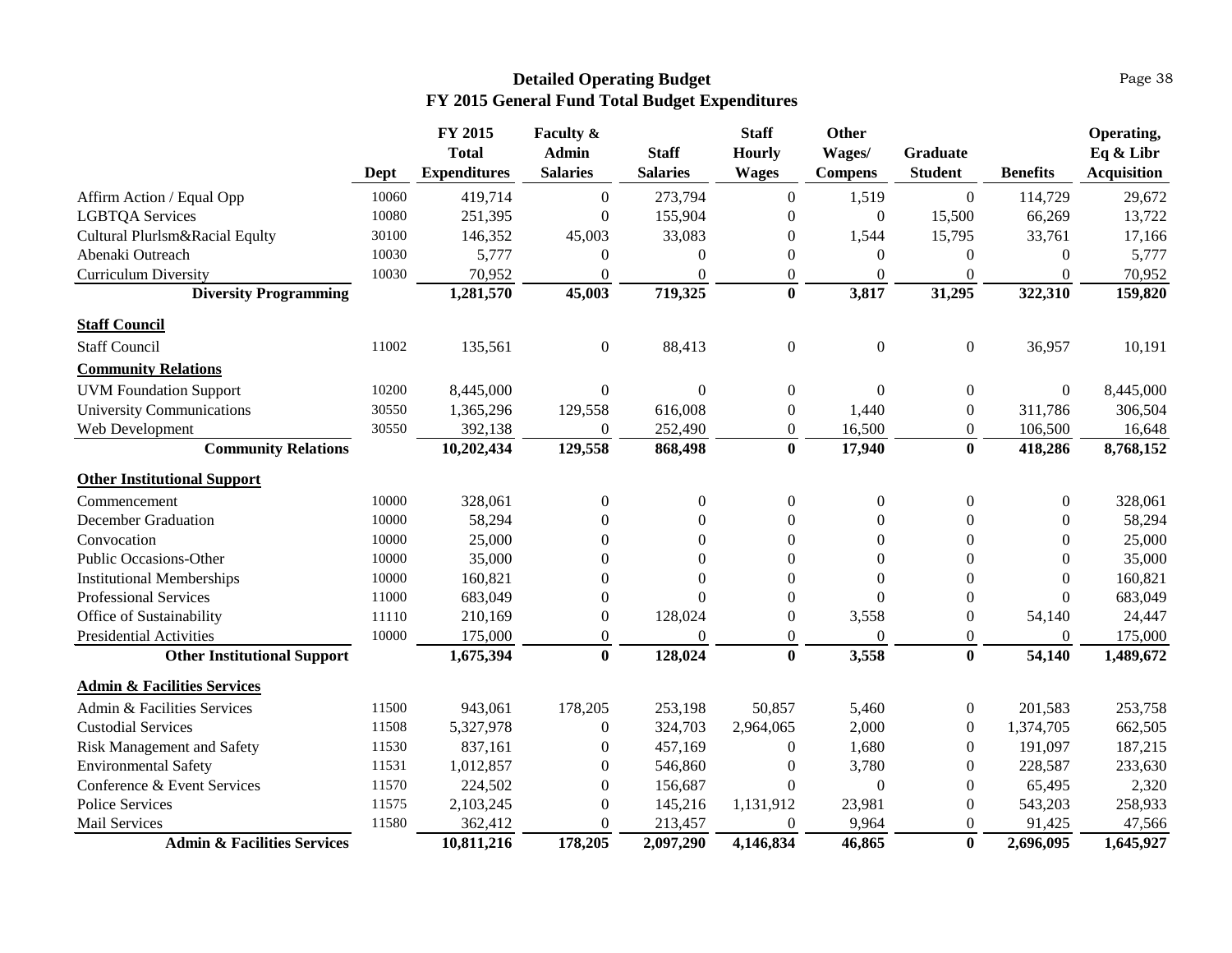#### Page 39

|                                           | Dept  | FY 2015<br><b>Total</b><br><b>Expenditures</b> | Faculty &<br><b>Admin</b><br><b>Salaries</b> | <b>Staff</b><br><b>Salaries</b> | <b>Staff</b><br><b>Hourly</b><br><b>Wages</b> | Other<br>Wages/<br><b>Compens</b> | <b>Graduate</b><br><b>Student</b> | <b>Benefits</b> | Operating,<br>Eq & Libr<br><b>Acquisition</b> |
|-------------------------------------------|-------|------------------------------------------------|----------------------------------------------|---------------------------------|-----------------------------------------------|-----------------------------------|-----------------------------------|-----------------|-----------------------------------------------|
| <b>Capital Planning and Management</b>    |       |                                                |                                              |                                 |                                               |                                   |                                   |                 |                                               |
| Capital Management Office                 | 11100 | 317,300                                        | 158,954                                      | 59,568                          | $\mathbf{0}$                                  | $\mathbf{0}$                      | $\theta$                          | 91,342          | 7,436                                         |
| Facilities Design & Construction          | 11102 | 429,110                                        | $\mathbf{0}$                                 | 269,943                         | $\Omega$                                      | 8,160                             | $\Omega$                          | 112,836         | 38,171                                        |
| <b>Campus Planning</b>                    | 11104 | 3,245,714                                      | $\theta$                                     | 631,942                         | $\mathbf{0}$                                  | $\mathbf{0}$                      | $\boldsymbol{0}$                  | 264,152         | 2,349,620                                     |
| Small Capital Projects Fund               | 00001 | 612,000                                        | $\Omega$                                     | $\mathbf{0}$                    | $\boldsymbol{0}$                              | $\theta$                          | $\overline{0}$                    | $\theta$        | 612,000                                       |
| <b>Capital Planning and Management</b>    |       | 4,604,124                                      | 158,954                                      | 961,453                         | $\bf{0}$                                      | 8,160                             | $\bf{0}$                          | 468,330         | 3,007,227                                     |
| <b>Enterprise Technology Services</b>     |       |                                                |                                              |                                 |                                               |                                   |                                   |                 |                                               |
| <b>Enterprise Technology Services</b>     | 11600 | 201,936                                        | $\boldsymbol{0}$                             | 52,702                          | $\boldsymbol{0}$                              | $\boldsymbol{0}$                  | $\overline{0}$                    | 22,030          | 127,204                                       |
| Systems Architecture & Admin              | 11620 | 1,525,082                                      | $\mathbf{0}$                                 | 1,037,825                       | $\boldsymbol{0}$                              | 1,836                             | $\overline{0}$                    | 433,813         | 51,608                                        |
| <b>ETS Client Services</b>                | 11630 | 1,458,356                                      | $\Omega$                                     | 877,663                         | $\mathbf{0}$                                  | 135,128                           | $\theta$                          | 375,567         | 69,998                                        |
| Database Administration                   | 11650 | 947,971                                        | $\Omega$                                     | 648,384                         | $\theta$                                      | $\Omega$                          | 0                                 | 271,025         | 28,562                                        |
| <b>Enterprise Application Services</b>    | 11660 | 1,983,544                                      | $\Omega$                                     | 1,348,109                       | $\Omega$                                      | $\Omega$                          | $\overline{0}$                    | 563,510         | 71,925                                        |
| <b>Information Security Office</b>        | 11670 | 465,111                                        | $\theta$                                     | 308,673                         | $\theta$                                      | $\theta$                          | $\theta$                          | 129,026         | 27,412                                        |
| IT Maintenance & Licenses                 | 11600 | 2,779,248                                      | $\mathbf{0}$                                 | $\Omega$                        | $\Omega$                                      | $\theta$                          | $\Omega$                          | $\overline{0}$  | 2,779,248                                     |
| IT Infrastructure support                 | 00001 | 500,000                                        | $\boldsymbol{0}$                             | $\Omega$                        | $\boldsymbol{0}$                              | $\mathbf{0}$                      | $\overline{0}$                    | $\mathbf{0}$    | 500,000                                       |
| <b>Enterprise Technology Services</b>     |       | 9,861,248                                      | $\bf{0}$                                     | 4,273,356                       | $\mathbf{0}$                                  | 136,964                           | $\bf{0}$                          | 1,794,971       | 3,655,957                                     |
| <b>Total Institutional Support</b>        |       | 55,250,806                                     | 3,567,549                                    | 16,625,815                      | 4,168,540                                     | 238,476                           | 31,295                            | 10,210,541      | 20,408,590                                    |
| <b>Operations &amp; Plant Maintenance</b> |       |                                                |                                              |                                 |                                               |                                   |                                   |                 |                                               |
| <b>Physical Plant</b>                     |       |                                                |                                              |                                 |                                               |                                   |                                   |                 |                                               |
| <b>Physical Plant Dept</b>                | 11700 | 12,948,315                                     | $\mathbf{0}$                                 | 109,186                         | $\overline{0}$                                | $\boldsymbol{0}$                  | $\overline{0}$                    | 45,639          | 12,793,490                                    |
| PPDC-Director                             | 11701 | 2,097,690                                      | 160,979                                      | 613,836                         | $\theta$                                      | 1,680                             | $\Omega$                          | 323,873         | 997,322                                       |
| PPDC-Automotive                           | 11702 | 111,419                                        | $\theta$                                     | $\overline{0}$                  | 64,004                                        | 600                               | $\theta$                          | 26,754          | 20,061                                        |
| PPDC-Grounds                              | 11704 | 1,389,111                                      | $\theta$                                     | 110,760                         | 307,145                                       | 1,500                             | 0                                 | 174,684         | 795,022                                       |
| PPDC-Life Safety Systems                  | 11706 | 304,379                                        | $\Omega$                                     | $\Omega$                        | 143,509                                       | 600                               | $\Omega$                          | 59,987          | 100,283                                       |
| PPDC-Materials Management                 | 11707 | 141,914                                        | $\mathbf{0}$                                 | 57,468                          | 31,295                                        | $\boldsymbol{0}$                  | $\boldsymbol{0}$                  | 37,102          | 16,049                                        |
| PPDZ-Medical Complex Zone                 | 11753 | 1,769,908                                      | $\mathbf{0}$                                 | 127,015                         | 801,859                                       | 1,900                             | 0                                 | 388,269         | 450,865                                       |
| PPDC-Recycling & Solid Waste              | 11709 | 309,922                                        | $\mathbf{0}$                                 | $\Omega$                        | 78,896                                        | 800                               | 0                                 | 32,978          | 197,248                                       |
| PPDC-Service Ops Support                  | 11710 | 55,124                                         | $\mathbf{0}$                                 | 38,874                          | $\boldsymbol{0}$                              | $\boldsymbol{0}$                  | $\boldsymbol{0}$                  | 16,250          | $\mathbf{0}$                                  |
| PPDC-Training & Compliance                | 11711 | 642,834                                        | $\boldsymbol{0}$                             | 218,160                         | 117,687                                       | 1,500                             | $\boldsymbol{0}$                  | 140,384         | 165,103                                       |
| PPDZ-Campus Projects Zone                 | 11751 | 1,198,346                                      | $\theta$                                     | 38,442                          | 349,507                                       | 500                               | $\boldsymbol{0}$                  | 162,163         | 647,734                                       |
| PPDZ-Davis Zone                           | 11752 | 1,039,228                                      | $\Omega$                                     | 79,290                          | 446,506                                       | 250                               | $\overline{0}$                    | 219,783         | 293,399                                       |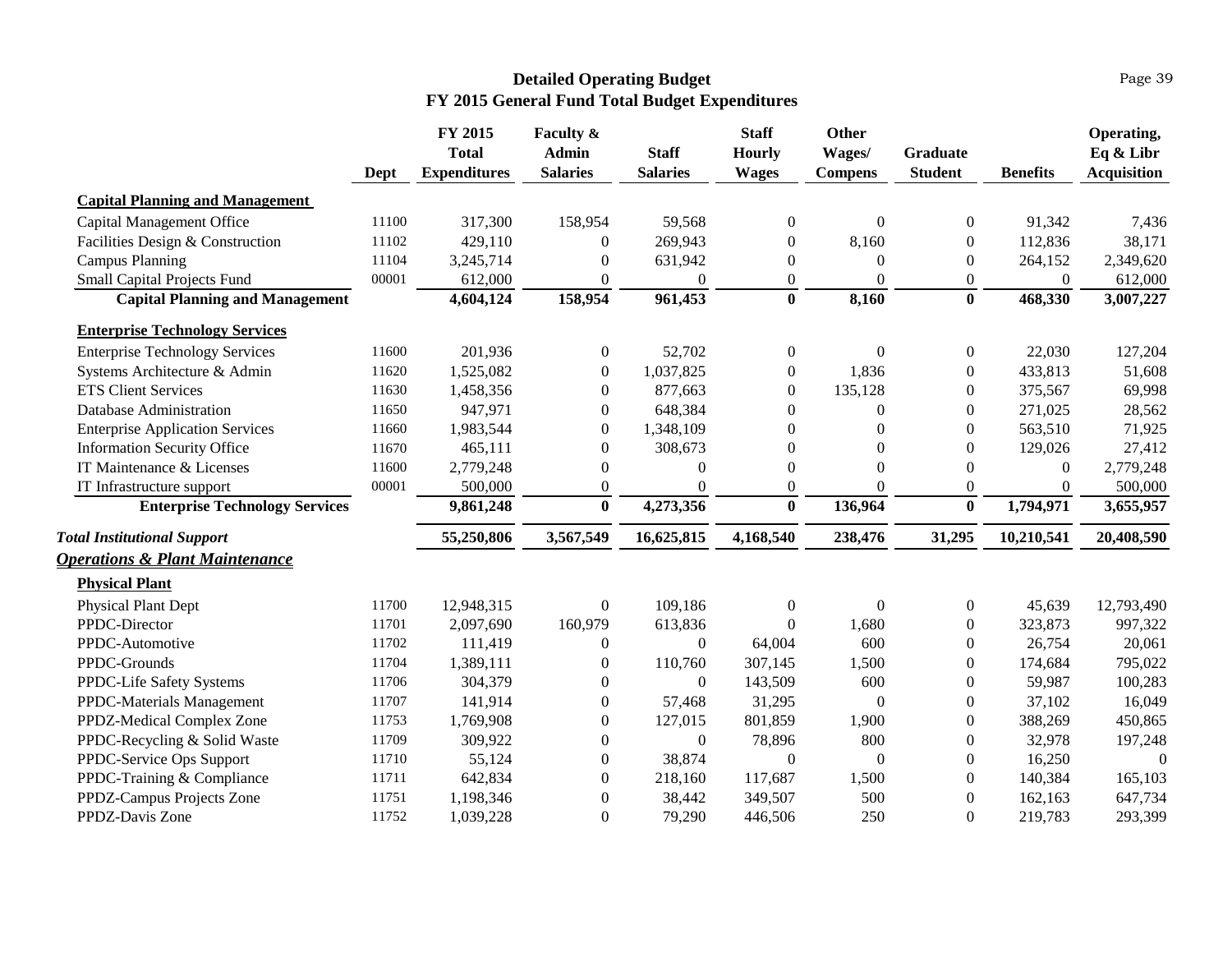|                                                     | Dept  | FY 2015<br><b>Total</b><br><b>Expenditures</b> | Faculty &<br><b>Admin</b><br><b>Salaries</b> | <b>Staff</b><br><b>Salaries</b> | <b>Staff</b><br><b>Hourly</b><br><b>Wages</b> | Other<br>Wages/<br><b>Compens</b> | Graduate<br><b>Student</b> | <b>Benefits</b> | Operating,<br>Eq & Libr<br><b>Acquisition</b> |
|-----------------------------------------------------|-------|------------------------------------------------|----------------------------------------------|---------------------------------|-----------------------------------------------|-----------------------------------|----------------------------|-----------------|-----------------------------------------------|
| PPDZ-South Campus Zone                              | 11754 | 748,295                                        | $\Omega$                                     | 45,453                          | 289,896                                       | 1,300                             | $\overline{0}$             | 140,176         | 271,470                                       |
| PPDZ-Trinity Zone                                   | 11755 | 938,104                                        | $\Omega$                                     | 104,096                         | 379,819                                       | 500                               | $\Omega$                   | 202,275         | 251,414                                       |
| PPDZ-Utilities Zone                                 | 11756 | 4,441,983                                      | $\overline{0}$                               | 136,284                         | 978,345                                       | 1,350                             | $\overline{0}$             | 465,915         | 2,860,089                                     |
| <b>Physical Plant</b>                               |       | 28,136,572                                     | 160,979                                      | 1,678,864                       | 3,988,468                                     | 12,480                            | $\bf{0}$                   | 2,436,232       | 19,859,549                                    |
| <b>Total Operations &amp; Plant Maintenance</b>     |       | 28,136,572                                     | 160,979                                      | 1,678,864                       | 3,988,468                                     | 12,480                            | $\bf{0}$                   | 2,436,232       | 19,859,549                                    |
| <b>Debt Service, Transfers, &amp; Central Funds</b> |       |                                                |                                              |                                 |                                               |                                   |                            |                 |                                               |
| <b>Debt Service</b>                                 |       |                                                |                                              |                                 |                                               |                                   |                            |                 |                                               |
| General Fund Support of Debt Service                | 00004 | 19,923,550                                     | $\overline{0}$                               | $\boldsymbol{0}$                | $\boldsymbol{0}$                              | $\boldsymbol{0}$                  | $\mathbf{0}$               | $\overline{0}$  | 19,923,550                                    |
| <b>General Institutional Support</b>                |       |                                                |                                              |                                 |                                               |                                   |                            |                 |                                               |
| <b>Administrative Commitments</b>                   | 00001 | 230,000                                        | $\Omega$                                     | $\Omega$                        | $\theta$                                      | $\theta$                          | $\theta$                   | $\Omega$        | 230,000                                       |
| <b>Administrative Transitions</b>                   | 00001 | 1,195,507                                      | 843,094                                      | $\theta$                        | $\theta$                                      | $\theta$                          | $\Omega$                   | 352,413         | $\Omega$                                      |
| <b>Banking Operations</b>                           | 00001 | 227,091                                        | 0                                            | $\overline{0}$                  | $\theta$                                      | $\theta$                          | $\overline{0}$             | $\Omega$        | 227,091                                       |
| <b>General Institutional Support</b>                |       | 1,652,598                                      | 843,094                                      | $\bf{0}$                        | $\bf{0}$                                      | $\bf{0}$                          | $\bf{0}$                   | 352,413         | 457,091                                       |
| <b>Benefits Offsets</b>                             |       |                                                |                                              |                                 |                                               |                                   |                            |                 |                                               |
| <b>Benefit Activities Allocation</b>                | 00001 | (774, 078)                                     | $\overline{0}$                               | (477, 258)                      | $\boldsymbol{0}$                              | $\boldsymbol{0}$                  | $\theta$                   | (199, 494)      | (97, 326)                                     |
| Sabbatical Leave Allocation                         | 00001 | (4,683,000)                                    | (3,302,539)                                  | $\overline{0}$                  | $\boldsymbol{0}$                              | $\boldsymbol{0}$                  | $\overline{0}$             | (1,380,461)     | $\Omega$                                      |
| <b>Benefits Offsets</b>                             |       | (5,457,078)                                    | (3,302,539)                                  | (477, 258)                      | $\bf{0}$                                      | $\bf{0}$                          | $\bf{0}$                   | (1,579,955)     | (97, 326)                                     |
| <b>Benefit Rate</b>                                 |       |                                                |                                              |                                 |                                               |                                   |                            |                 |                                               |
| Sabbatical Leave                                    | 00001 | 4,683,000                                      | 3,302,539                                    | $\mathbf{0}$                    | $\Omega$                                      | $\theta$                          | $\Omega$                   | 1,380,461       | $\Omega$                                      |
| <b>Benefits Administration</b>                      | 00001 | 482,432                                        | $\Omega$                                     | 294,610                         | $\Omega$                                      | $\Omega$                          | $\theta$                   | 123,147         | 64,675                                        |
| Learning Services                                   | 00001 | 283,025                                        | $\Omega$                                     | 182,648                         | $\theta$                                      | $\theta$                          | $\theta$                   | 76,347          | 24,030                                        |
| <b>Outsourced Wellness Costs</b>                    | 00001 | 109,000                                        | $\theta$                                     | $\Omega$                        | $\boldsymbol{0}$                              | $\theta$                          | $\boldsymbol{0}$           | $\Omega$        | 109,000                                       |
| Workers Compensation Admin                          | 00001 | 69,000                                         | 0                                            | 48,660                          | $\theta$                                      | $\theta$                          | $\theta$                   | 20,340          | $\Omega$                                      |
| <b>Sick Leave Disability</b>                        | 00001 | 801,000                                        | 0                                            | $\Omega$                        | $\Omega$                                      | 564,880                           | $\Omega$                   | 236,120         | $\Omega$                                      |
| Social Security                                     | 00001 | 16,317,000                                     | 0                                            | $\Omega$                        | $\Omega$                                      | $\Omega$                          | $\theta$                   | 16,317,000      | 0                                             |
| <b>Unemployment Compensation</b>                    | 00001 | 286,000                                        | 0                                            | $\theta$                        | $\theta$                                      | $\Omega$                          | $\Omega$                   | 286,000         | $\mathbf{0}$                                  |
| <b>Federal Employment</b>                           | 00001 | 4,100                                          | 0                                            | $\theta$                        | 0                                             | 0                                 | 0                          | 4,100           | $\overline{0}$                                |
| Group Disability Insurance                          | 00001 | 1,224,000                                      | 0                                            | $\theta$                        | $\theta$                                      | $\theta$                          | $\theta$                   | 1,224,000       | $\overline{0}$                                |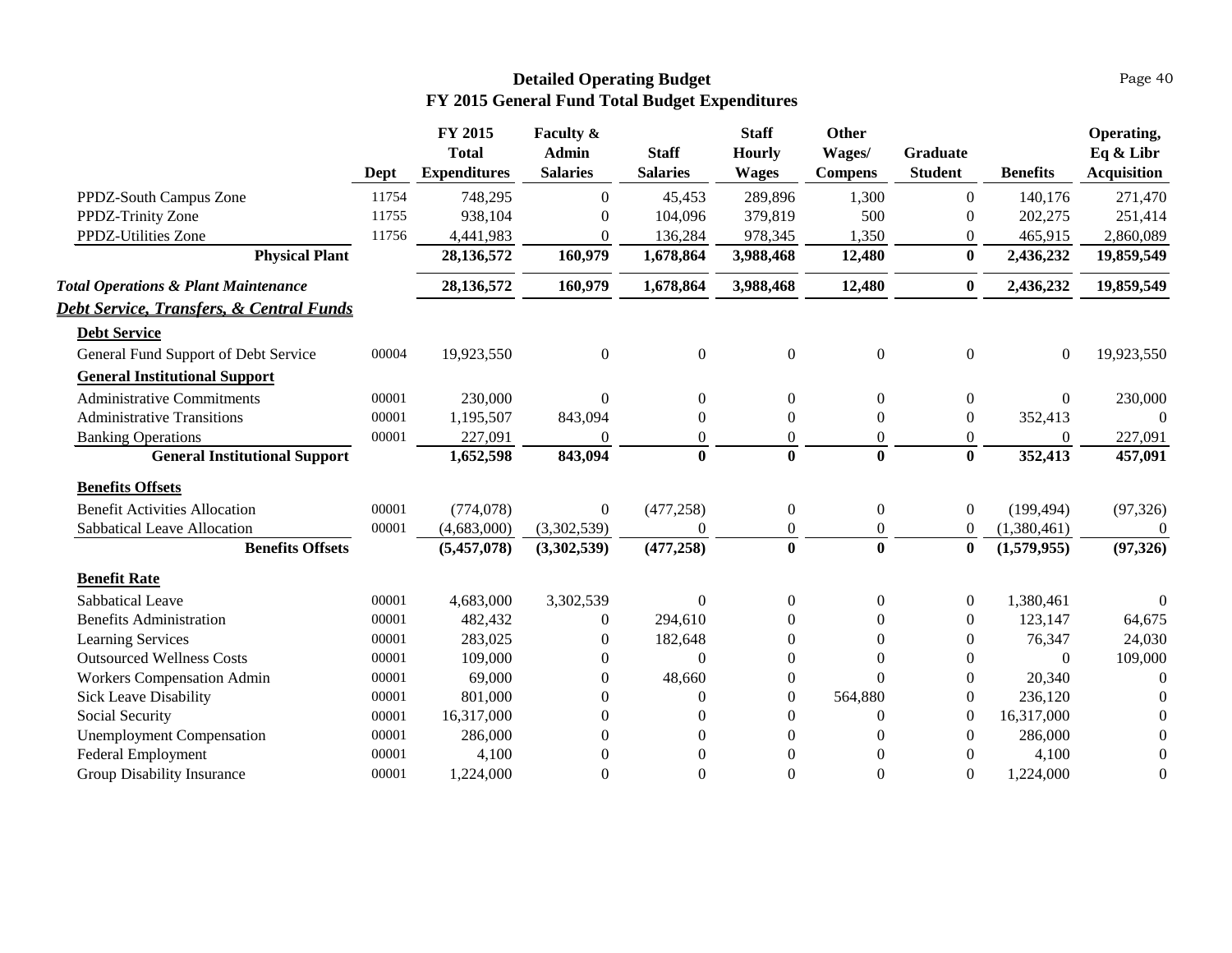|                                                       | Dept  | <b>FY 2015</b><br>Total<br><b>Expenditures</b> | <b>Faculty &amp;</b><br>Admin<br><b>Salaries</b> | <b>Staff</b><br><b>Salaries</b> | <b>Staff</b><br><b>Hourly</b><br><b>Wages</b> | <b>Other</b><br>Wages/<br><b>Compens</b> | <b>Graduate</b><br><b>Student</b> | <b>Benefits</b> | Operating,<br>Eq & Libr<br><b>Acquisition</b> |
|-------------------------------------------------------|-------|------------------------------------------------|--------------------------------------------------|---------------------------------|-----------------------------------------------|------------------------------------------|-----------------------------------|-----------------|-----------------------------------------------|
| Group Life Insurance Net                              | 00001 | 157,000                                        |                                                  |                                 |                                               |                                          |                                   | 157,000         | $\theta$                                      |
| <b>Workers Compensation</b>                           | 00001 | 1,475,300                                      |                                                  |                                 |                                               |                                          |                                   | 1,475,300       | 0                                             |
| Health Care Plan                                      | 00001 | 42,588,600                                     |                                                  |                                 |                                               |                                          |                                   | 42,588,600      |                                               |
| Health Insurance Grad Benefit                         | 00001 | 829,000                                        |                                                  |                                 |                                               |                                          |                                   | 829,000         | 0                                             |
| <b>Retirement Costs</b>                               | 00001 | 19,605,400                                     |                                                  |                                 |                                               |                                          |                                   | 19,605,400      |                                               |
| Childcare                                             | 00001 | 271,000                                        |                                                  |                                 |                                               |                                          |                                   | $\Omega$        | 271,000                                       |
| <b>Educators Legal Liability Insurance</b>            | 00001 | 409,000                                        |                                                  |                                 |                                               |                                          |                                   |                 | 409,000                                       |
| <b>Employee Tuition Remission</b>                     | 00001 | 1,975,700                                      |                                                  |                                 |                                               |                                          | $\Omega$                          | 1,975,700       | $\theta$                                      |
| <b>Benefits Generated</b>                             | 00001 | (91, 569, 557)                                 | (3,302,539)                                      | (525, 918)                      |                                               | (564, 880)                               |                                   | (86, 298, 515)  | (877,705)                                     |
| <b>Benefit Rate</b>                                   |       |                                                |                                                  |                                 |                                               |                                          |                                   |                 |                                               |
| <b>Total Debt Svc, Transfers, &amp; Central Funds</b> |       | 16,119,070                                     | (2,459,445)                                      | (477, 258)                      |                                               |                                          | $\bf{0}$                          | (1,227,542)     | 20,283,315                                    |
| <b>Total General Fund Total Expenditures</b>          |       | 309,275,035                                    | 81,198,919                                       | 54,316,448                      | 8,628,354                                     | 1,561,279                                | 5,879,051                         | 59,694,492      | 97,996,492                                    |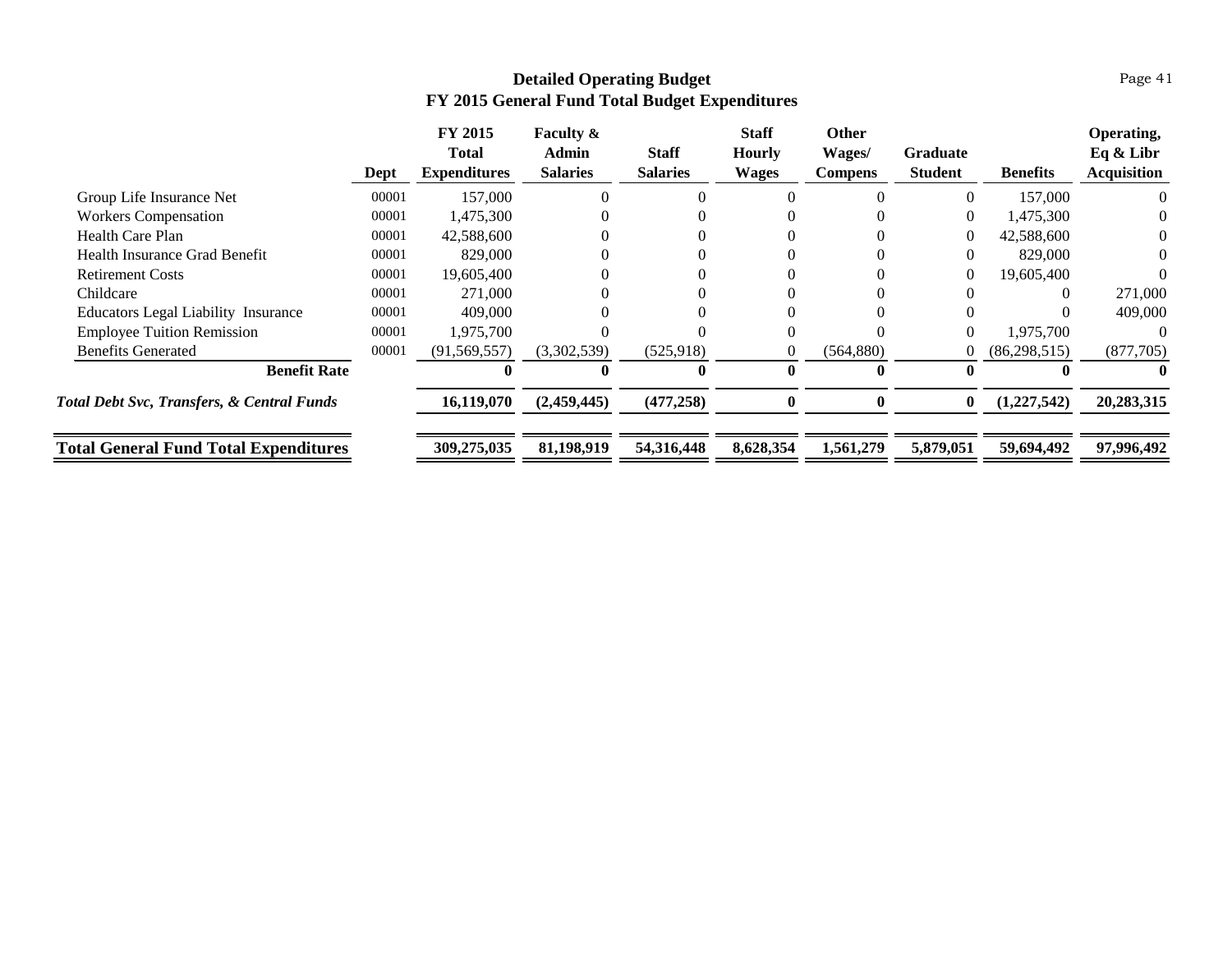# **Income/Expense Activities**

Pages 42 - 49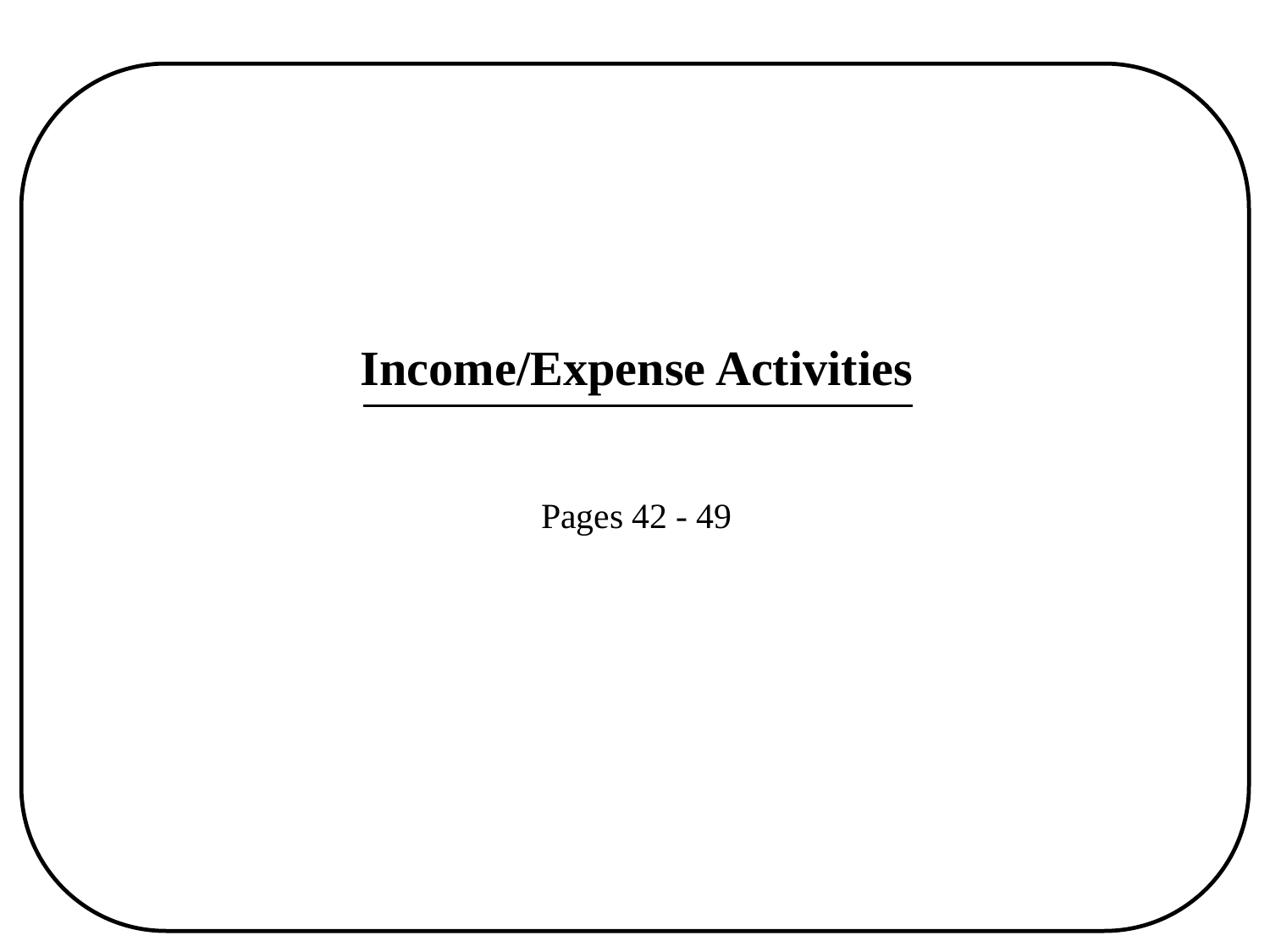<span id="page-46-0"></span>

| <b>Income/Expense Activities by</b><br><b>Functional Area</b>    | <b>Direct</b><br>Revenue | General<br>Fund<br>Support | <b>Total</b><br><b>Revenues</b> | <b>Faculty&amp;</b><br><b>Admin</b><br><b>Salaries</b> | <b>Staff</b><br><b>Salaries</b> | <b>Staff Hourly</b><br><b>Wages</b> | Other<br>Wages/<br><b>Compens</b> | Grad<br><b>Student</b>             | <b>Benefits</b>        | Oper,<br>Eq & Libr<br><b>Acquis</b> | <b>Gen Fund</b><br><b>Support</b><br><b>Costs</b> | Total<br><b>Expenditures</b> |
|------------------------------------------------------------------|--------------------------|----------------------------|---------------------------------|--------------------------------------------------------|---------------------------------|-------------------------------------|-----------------------------------|------------------------------------|------------------------|-------------------------------------|---------------------------------------------------|------------------------------|
| Colleges, Schools, Programs                                      |                          |                            |                                 |                                                        |                                 |                                     |                                   |                                    |                        |                                     |                                                   |                              |
| College of Ag & Life Sciences                                    |                          |                            |                                 |                                                        |                                 |                                     |                                   |                                    |                        |                                     |                                                   |                              |
| Ctr for Rural Study                                              | 250,200                  | 0                          | 250,200                         | 10,000                                                 | 95,000                          | $\theta$                            | 15,000                            | 28,000                             | 45,150                 | 55,470                              | 1,580                                             | 250,200                      |
| Nutrition Science Copier                                         | 13,944                   | 0                          | 13,944                          | $\boldsymbol{0}$                                       | 3,590                           | $\theta$                            | $\mathbf{0}$                      | $\overline{0}$                     | 1,501                  | 5,990                               | 2,863                                             | 13,944                       |
| Nutrition Science Publication                                    | 720                      | $\Omega$                   | 720                             | $\mathbf{0}$                                           | $\mathbf{0}$                    | $\Omega$                            | $\mathbf{0}$                      | $\theta$                           | $\mathbf{0}$           | 720                                 | $\Omega$                                          | 720                          |
| <b>Financial Training</b>                                        | 2,190                    |                            | 2,190                           | $\mathbf{0}$                                           | $\Omega$                        | $\Omega$                            | $\Omega$                          | $\Omega$                           | $\overline{0}$         | 1,825                               | 365                                               | 2,190                        |
| <b>CDAE</b> Copier                                               | 12,690                   |                            | 12,690                          | $\mathbf{0}$                                           | $\Omega$                        | $\Omega$                            | $\Omega$                          | $\theta$                           | $\mathbf{0}$           | 12,202                              | 488                                               | 12,690                       |
| College of AG & Life Sciences                                    | 279,744                  | 0                          | 279,744                         | 10,000                                                 | 98,590                          | $\bf{0}$                            | 15,000                            | 28,000                             | 46,651                 | 76,207                              | 5,296                                             | 279,744                      |
| <b>Rubenstein Sch of Env &amp; Natl Resources</b>                |                          |                            |                                 |                                                        |                                 |                                     |                                   |                                    |                        |                                     |                                                   |                              |
| Melosira                                                         | 76,510                   | 7,938                      | 84,448                          | $\boldsymbol{0}$                                       | 35,329                          | $\theta$                            | 8,500                             | $\boldsymbol{0}$                   | 15,838                 | 21,533                              | 3,248                                             | 84,448                       |
| C-Hawk                                                           | 13,200                   | 162                        | 13,362                          | $\boldsymbol{0}$                                       | 5,888                           | $\mathbf{0}$                        | 750                               | $\overline{0}$                     | 2,556                  | 3,654                               | 514                                               | 13,362                       |
| <b>RSENR Copier</b>                                              | 16,257                   | $\Omega$                   | 16,257                          | $\mathbf{0}$                                           | $\Omega$                        | $\Omega$                            | $\Omega$                          | $\Omega$                           | $\mathbf{0}$           | 15,632                              | 625                                               | 16,257                       |
| <b>RSENR Vehicle</b>                                             | 17,976                   | $\Omega$                   | 17,976                          | $\boldsymbol{0}$                                       |                                 | $\theta$                            | $\mathbf{0}$                      | $\overline{0}$                     | $\mathbf{0}$           | 17,976                              | $\Omega$                                          | #VALUE!                      |
| Service Learning                                                 | 62,809                   | $\Omega$                   | 62,809                          | $\boldsymbol{0}$                                       | $\boldsymbol{0}$                | $\theta$                            | 14,000                            | 17,500                             | 3,007                  | 17,834                              | 10,468                                            | 62,809                       |
| Spatial Analysis Lab                                             | 149,312                  | 11,620                     | 160,932                         | $\mathbf{0}$                                           | 21,870                          | $\Omega$                            | 9,600                             | $\theta$                           | 9,444                  | 100,650                             | 19,368                                            |                              |
| <b>GIEE</b> Consulting                                           | 59,360                   | $\Omega$                   | 59,360                          | 20,000                                                 | 1,250                           | $\overline{0}$                      | 12,800                            | $\overline{0}$                     | 9,792                  | 5,625                               | 9,893                                             | 59,360                       |
| <b>Rubenstein Sch of Env&amp;Nat Res</b>                         | 395,424                  | 19,720                     | 415,144                         | 20,000                                                 | 64,337                          | $\bf{0}$                            | 45,650                            | 17,500                             | 40,637                 | 182,904                             | 44,116                                            | 415,144                      |
| <b>College of Arts &amp; Sciences</b>                            |                          |                            |                                 |                                                        |                                 |                                     |                                   |                                    |                        |                                     |                                                   |                              |
| Art Lab Fees                                                     | 147,311                  | $\Omega$                   | 147,311                         | $\boldsymbol{0}$                                       | $\boldsymbol{0}$                | $\overline{0}$                      | 4,900                             | $\boldsymbol{0}$                   | 617                    | 141,794                             | $\Omega$                                          | 147,311                      |
| <b>Biology Facility</b>                                          | 324,559                  | 9,122                      | 333,681                         | $\boldsymbol{0}$                                       | 43,033                          | $\Omega$                            | $\Omega$                          | $\theta$                           | 17,988                 | 257,457                             | 15,203                                            | 333,681                      |
| <b>Chemistry Breakage</b>                                        | 71,000                   | $\Omega$                   | 71,000                          | $\mathbf{0}$                                           | $\Omega$                        | $\Omega$                            | $\Omega$                          | $\theta$                           | $\overline{0}$         | 71,000                              |                                                   | 71,000                       |
| <b>Chemistry Instrumentation</b>                                 | 55,860                   | 3,209                      | 59,069                          | $\boldsymbol{0}$                                       | 14,504                          | $\Omega$                            | $\theta$                          | $\theta$                           | 6,063                  | 33,153                              | 5,349                                             | 59,069                       |
| <b>Chemistry Lab Manual</b>                                      | 54,799                   | $\Omega$                   | 54,799                          | $\boldsymbol{0}$                                       | 1,747                           | $\Omega$                            | $\Omega$                          | $\Omega$                           | 730                    | 52,322                              |                                                   | 54,799                       |
| Chemistry Supplies & Serv                                        | 54,478                   | $\Omega$                   | 54,478                          | $\boldsymbol{0}$                                       | 3,822                           | $\Omega$                            | $\Omega$                          | $\Omega$                           | 1,598                  | 48,500                              | 558                                               | 54,478                       |
| Chemistry Reprographic                                           | 4,000                    |                            | 4,000                           | $\mathbf{0}$                                           | $\mathbf{0}$                    | $\Omega$                            | $\Omega$                          | $\theta$                           | $\mathbf{0}$           | 4,000                               | $\Omega$                                          | 4,000                        |
| <b>CAP</b> Services                                              | 331,052                  | 29,089                     | 360,141                         | 41,209                                                 | 104,777                         | 35,879                              | 1,690                             | $\Omega$                           | 76,233                 | 51,871                              | 48,482                                            | 360,141                      |
| Cosmogenic Isotope Smpl                                          | 59,050                   | 8,376                      |                                 | 12,973                                                 | $\Omega$                        | $\theta$                            | $\mathbf{0}$                      | $\Omega$                           | 5,423                  | 35,070                              | 13,960                                            | 67,426                       |
| Geology Youth Camps                                              | 15,258                   | $\Omega$                   | 15,258                          | $\mathbf{0}$                                           | $\Omega$                        | $\mathbf{0}$                        | 8.245                             | $\theta$                           | 1,039                  | 3,431                               | 2,543                                             | 15,258                       |
| Music Private Lessons<br>Theatre                                 | 300,050<br>7,450         |                            | 300,050<br>7,450                | 68,504<br>$\boldsymbol{0}$                             | $\Omega$<br>$\Omega$            | $\boldsymbol{0}$<br>$\Omega$        | 165,038<br>$\theta$               | $\overline{0}$<br>$\Omega$         | 49,428<br>$\mathbf{0}$ | 17,080<br>7,450                     | $\Omega$                                          | 300,050<br>7,450             |
| College of Arts & Sciences                                       | 1,424,867                | 49,796                     | 1,474,663                       | 122,686                                                | 167,883                         | 35,879                              | 179,873                           | $\blacksquare$                     | 159,119                | 723,128                             | 86,095                                            | 1,474,663                    |
|                                                                  |                          |                            |                                 |                                                        |                                 |                                     |                                   |                                    |                        |                                     |                                                   |                              |
| <b>College of Education &amp; Social Svcs</b>                    |                          |                            |                                 |                                                        |                                 |                                     |                                   |                                    |                        |                                     |                                                   |                              |
| <b>Education Law Institute</b><br><b>CDCI</b> Conf Admin Account | 33,086<br>144,000        | 0<br>0                     | 33,086<br>144,000               | $\boldsymbol{0}$<br>$\boldsymbol{0}$                   | 10,404<br>$\mathbf{0}$          | $\theta$<br>$\theta$                | $\boldsymbol{0}$<br>$\theta$      | $\boldsymbol{0}$<br>$\overline{0}$ | 4,349<br>$\mathbf{0}$  | 17,061<br>120,000                   | 1,272<br>24,000                                   | 33,086<br>144,000            |
| <b>CDCI Conf AT/TRIPSCY</b>                                      | 15,200                   | $\Omega$                   | 15,200                          | $\mathbf{0}$                                           | $\Omega$                        | $\Omega$                            | $\theta$                          | $\Omega$                           | $\overline{0}$         | 12,667                              | 2,533                                             | 15,200                       |
| <b>CDCI</b> Conf BSI                                             | 155,000                  | $\Omega$                   | 155,000                         | $\mathbf{0}$                                           | $\Omega$                        | $\Omega$                            | $\Omega$                          | $\theta$                           | $\mathbf{0}$           | 129,167                             | 25,833                                            | 155,000                      |
| <b>CDCI Conf ALT Ed</b>                                          | 1,000                    | $\Omega$                   | 1,000                           | $\mathbf{0}$                                           | $\Omega$                        | $\Omega$                            | $\Omega$                          | $\Omega$                           | $\mathbf{0}$           | 833                                 | 167                                               | 1,000                        |
| <b>CDCI Conf CONTINENCE</b>                                      | 7,000                    | $\Omega$                   | 7,000                           | $\boldsymbol{0}$                                       | $\Omega$                        | $\Omega$                            | $\Omega$                          | $\Omega$                           | $\Omega$               | 5,833                               | 1,167                                             | 7,000                        |
| <b>CDCI</b> Conf General                                         | 1,500                    | $\overline{0}$             | 1,500                           | $\mathbf{0}$                                           | $\Omega$                        | $\Omega$                            | $\Omega$                          | $\Omega$                           | $\Omega$               | 1,250                               | 250                                               | 1,500                        |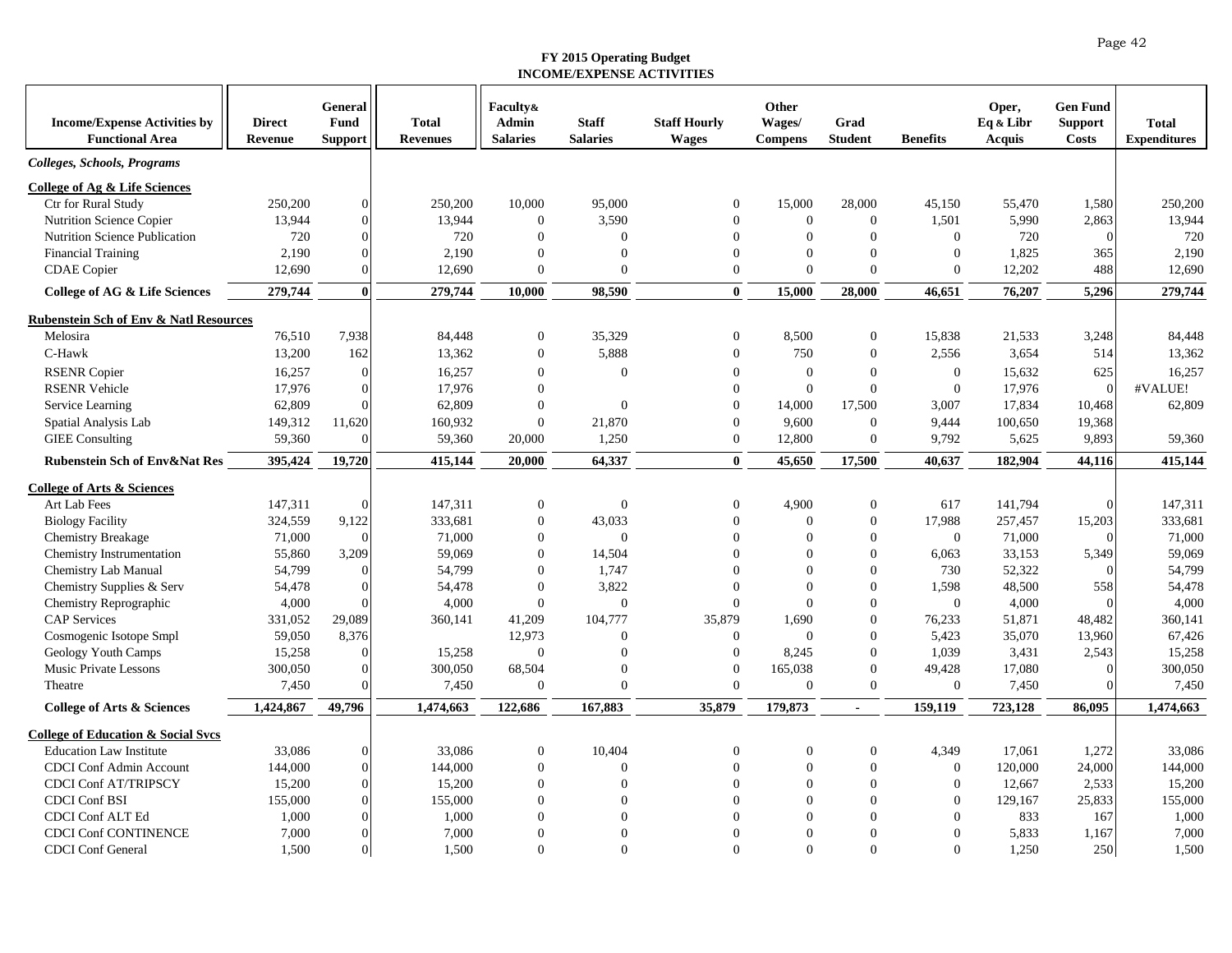| 5,700<br>$\mathbf{0}$<br>$\mathbf{0}$<br>$\overline{0}$<br>$\overline{0}$<br>4,750<br>950<br>CDCI Conf ITEAM (Coach)<br>5,700<br>$\mathbf{0}$<br>$\boldsymbol{0}$<br>$\Omega$<br>$\boldsymbol{0}$<br>CDCI Conf One Time<br>3,256<br>$\mathbf{0}$<br>$\mathbf{0}$<br>$\mathbf{0}$<br>$\overline{0}$<br>2,713<br>543<br>3,256<br>3,256<br>$\Omega$<br>$\mathbf{0}$<br>7,000<br>3,203<br>$\Omega$<br>$\mathbf{0}$<br>1,339<br>1,291<br>1,167<br>7,000<br><b>CDCI</b> Conf Supported Employ<br>7,000<br>$\Omega$<br>$\Omega$<br>$\Omega$<br><b>CDCI Conf TPSID</b><br>8.600<br>8,600<br>3.203<br>$\Omega$<br>$\Omega$<br>1,339<br>2,625<br>1,433<br>8.600<br>$\Omega$<br>$\Omega$<br>$\Omega$<br><b>CDCI Conf VSAP/Deaf Blind</b><br>1.600<br>1,600<br>$\Omega$<br>$\Omega$<br>$\overline{0}$<br>1,333<br>1,600<br>$\overline{0}$<br>$\Omega$<br>267<br>30,731<br>$\mathbf{0}$<br>$\Omega$<br>$\Omega$<br>$\overline{0}$<br>30,000<br>731<br>30,731<br><b>CDCI</b> Copier<br>30,731<br>$\Omega$<br>28,279<br>$\mathbf{0}$<br>$\overline{0}$<br>4,713<br>28,279<br>28,279<br>$\mathbf{0}$<br>$\Omega$<br>$\Omega$<br>23,566<br><b>CDCI</b> Monographs<br>$\Omega$<br>$\Omega$<br>79,000<br>$\mathbf{0}$<br>3,441<br>79,000<br><b>CDCI</b> Outreach Evolve Plus<br>79,000<br>39,800<br>4,200<br>$\Omega$<br>18,392<br>13,167<br><b>CDCI</b> Outreach Prnt Assess<br>2,500<br>2,500<br>$\mathbf{0}$<br>$\Omega$<br>$\mathbf{0}$<br>$\mathbf{0}$<br>2,083<br>417<br>2,500<br>$\overline{0}$<br>$\Omega$<br>175,240<br>175,240<br>6,714<br>$\Omega$<br>$\Omega$<br>136,513<br>29,207<br>175,240<br><b>CDCI</b> Outreach ISB Referral<br>$\Omega$<br>$\boldsymbol{0}$<br>$\Omega$<br>2,806<br>$\Omega$<br>676<br><b>CDCI</b> Outreach FFS<br>676<br>676<br>$\Omega$<br>$\mathbf{0}$<br>563<br>$\overline{0}$<br>$\Omega$<br>$\Omega$<br>113<br>3,395<br>3.395<br>$\mathbf{0}$<br>$\Omega$<br>$\Omega$<br>$\Omega$<br>$\mathbf{0}$<br>3,264<br>131<br>3,395<br>Asian Studies-Asia in VT<br>$\Omega$<br>32,831<br>32,831<br>$\Omega$<br>$\Omega$<br>$\Omega$<br>31,568<br>1,263<br>32,831<br>Asian Studies-China Summer<br>$\Omega$<br>$\Omega$<br>$\Omega$<br>4,100<br>$\mathbf{0}$<br>517<br>21,403<br>27,060<br>Asian Studies-Japan<br>27,060<br>27,060<br>$\theta$<br>$\Omega$<br>1,040<br>$\Omega$<br>$\Omega$<br>$\mathbf{0}$<br>$\overline{0}$<br>Asian Studies-Thailand<br>18,212<br>18,212<br>$\theta$<br>$\Omega$<br>$\mathbf{0}$<br>15,177<br>3,035<br>18,212<br>$\Omega$<br>$\Omega$<br>16,800<br>New Zealand Travel EDFS<br>16,800<br>16,800<br>$\Omega$<br>$\Omega$<br>$\Omega$<br>$\Omega$<br>$\Omega$<br>16,154<br>646<br>$\mathbf{0}$<br>$\theta$<br>44,430<br>262,409<br>VT Reads Inst Bridging<br>262,409<br>262,409<br>105,861<br>17,019<br>$\Omega$<br>51,364<br>43,735<br>$\Omega$<br>1,276<br>$\mathbf{0}$<br>88,908<br>88,908<br>7,083<br>$\Omega$<br>3,494<br>62,237<br>14,818<br>88,908<br>VT Reads Inst Lit Leaders<br>136,403<br>32,127<br>2,127<br>$\Omega$<br>$\Omega$<br>65,097<br>22,734<br>136,403<br>VT Reads Inst Special Proj<br>136,403<br>14,318<br>$\Omega$<br>851<br>$\Omega$<br>203,395<br>VT Reads Inst Summer Inst<br>203,395<br>203,395<br>5,593<br>$\Omega$<br>1,500<br>2,883<br>158,669<br>33,899<br>17,019<br>$\Omega$<br>$\mathbf{0}$<br>8,398<br>50,386<br>VT Reads Inst VALLI<br>50,386<br>50,386<br>4,404<br>$\Omega$<br>8,955<br>11,610<br>$\Omega$<br>Childcare Center<br>831,595<br>270,300<br>1,101,895<br>617,965<br>$\mathbf{0}$<br>$\Omega$<br>59,934<br>265,862<br>117,947<br>40,187<br>1,101,895<br>$\theta$<br>$\mathbf{0}$<br>$\overline{0}$<br>Child Care Ctr Staff Dev<br>14,345<br>14,345<br>$\theta$<br>$\Omega$<br>$\Omega$<br>13,793<br>552<br>14,345<br>2,385,107<br>2,655,407<br>2,655,407<br>270,300<br>819,239<br>59,610<br>65,534<br>375,618<br>1,057,038<br>278,368<br><b>College of Educ &amp; Social Serv</b><br>$\mathbf{0}$<br>$\mathbf{0}$<br><b>School of Business Administration</b><br><b>BSAD FBI</b><br>96,773<br>96,773<br>96,773<br>4,000<br>28,000<br>$\overline{0}$<br>$\overline{0}$<br>13,376<br>35,268<br>16,129<br>$\Omega$<br>$\theta$<br><b>BSAD FECC</b><br>18,997<br>$\mathbf{0}$<br>11,164<br>$\theta$<br>$\mathbf{0}$<br>18,997<br>$\Omega$<br>4,667<br>$\overline{0}$<br>3,166<br>$\Omega$<br>57,990<br>5,300<br>$\Omega$<br>$\Omega$<br><b>BSAD</b> Global<br>57,990<br>16,746<br>9,215<br>17,064<br>9,665<br>$\Omega$<br>$\Omega$<br>$\Omega$<br>$\Omega$<br>$\overline{0}$<br>3,237<br><b>BSAD Software Course Support</b><br>84,163<br>84,163<br>$\mathbf{0}$<br>$\mathbf{0}$<br>80,926<br>84,163<br>$\Omega$<br><b>BSAD Technical Services</b><br>158,250<br>158,250<br>$\boldsymbol{0}$<br>88,831<br>$\Omega$<br>$\Omega$<br>$\mathbf{0}$<br>37,131<br>26,201<br>6,087<br>158,250<br>416,173<br>416,173<br>9,300<br>144,741<br>$\mathbf{0}$<br>$\mathbf{0}$<br>$\mathbf{0}$<br>64,389<br>159,459<br>38,284<br>416,173<br><b>School of Business Admin</b><br>College of Engineering & Math<br>5,272<br>379<br>9,860<br><b>CEMS</b> Copier<br>9,860<br>9,860<br>$\overline{0}$<br>2,968<br>$\overline{0}$<br>$\boldsymbol{0}$<br>$\mathbf{0}$<br>1,241<br>$\Omega$<br>22,721<br>22,721<br>$\mathbf{0}$<br>$\mathbf{0}$<br>12,000<br>1,336<br>2,400<br>3,790<br>22,721<br>Engineering Testing & Comp<br>3,195<br>$\Omega$<br>$\Omega$<br>$\overline{0}$<br>59,292<br>11,858<br>71,150<br>High School Summer Program<br>71,150<br>71,150<br>$\boldsymbol{0}$<br>$\Omega$<br>$\mathbf{0}$<br>$\Omega$<br>387,219<br>VT Math Institute<br>387,219<br>387,219<br>84,000<br>34,848<br>$\theta$<br>81,200<br>$\Omega$<br>51,694<br>120,584<br>14,893<br>54,271<br>187,548<br>30,920<br>490,950<br>490.950<br>$\mathbf{0}$<br>490.950<br>87,195<br>37,816<br>81,200<br>College of Eng & Math Sci<br>$\mathbf{0}$<br>12,000 | <b>Income/Expense Activities by</b><br><b>Functional Area</b> | <b>Direct</b><br>Revenue | General<br>Fund<br>Support | <b>Total</b><br><b>Revenues</b> | <b>Faculty&amp;</b><br><b>Admin</b><br><b>Salaries</b> | <b>Staff</b><br><b>Salaries</b> | <b>Staff Hourly</b><br><b>Wages</b> | Other<br>Wages/<br><b>Compens</b> | Grad<br><b>Student</b> | <b>Benefits</b> | Oper,<br>Eq & Libr<br>Acquis | <b>Gen Fund</b><br><b>Support</b><br><b>Costs</b> | <b>Total</b><br><b>Expenditures</b> |
|---------------------------------------------------------------------------------------------------------------------------------------------------------------------------------------------------------------------------------------------------------------------------------------------------------------------------------------------------------------------------------------------------------------------------------------------------------------------------------------------------------------------------------------------------------------------------------------------------------------------------------------------------------------------------------------------------------------------------------------------------------------------------------------------------------------------------------------------------------------------------------------------------------------------------------------------------------------------------------------------------------------------------------------------------------------------------------------------------------------------------------------------------------------------------------------------------------------------------------------------------------------------------------------------------------------------------------------------------------------------------------------------------------------------------------------------------------------------------------------------------------------------------------------------------------------------------------------------------------------------------------------------------------------------------------------------------------------------------------------------------------------------------------------------------------------------------------------------------------------------------------------------------------------------------------------------------------------------------------------------------------------------------------------------------------------------------------------------------------------------------------------------------------------------------------------------------------------------------------------------------------------------------------------------------------------------------------------------------------------------------------------------------------------------------------------------------------------------------------------------------------------------------------------------------------------------------------------------------------------------------------------------------------------------------------------------------------------------------------------------------------------------------------------------------------------------------------------------------------------------------------------------------------------------------------------------------------------------------------------------------------------------------------------------------------------------------------------------------------------------------------------------------------------------------------------------------------------------------------------------------------------------------------------------------------------------------------------------------------------------------------------------------------------------------------------------------------------------------------------------------------------------------------------------------------------------------------------------------------------------------------------------------------------------------------------------------------------------------------------------------------------------------------------------------------------------------------------------------------------------------------------------------------------------------------------------------------------------------------------------------------------------------------------------------------------------------------------------------------------------------------------------------------------------------------------------------------------------------------------------------------------------------------------------------------------------------------------------------------------------------------------------------------------------------------------------------------------------------------------------------------------------------------------------------------------------------------------------------------------------------------------------------------------------------------------------------------------------------------------------------------------------------------------------------------------------------------------------------------------------------------------------------------------------------------------------------------------------------------------------------------------------------------------------------------------------------------------------------------------------------------------------------------------------------------------------------------------------------------------------------------------------------------------------------------------------------------------------------------------------------------------------------------------------------------------------------------------------------------------------------------------------------------------------------------------------------------------------------------------------------------------------------------------------------------------------------------------------------------------------------------------------------------------------------------------|---------------------------------------------------------------|--------------------------|----------------------------|---------------------------------|--------------------------------------------------------|---------------------------------|-------------------------------------|-----------------------------------|------------------------|-----------------|------------------------------|---------------------------------------------------|-------------------------------------|
|                                                                                                                                                                                                                                                                                                                                                                                                                                                                                                                                                                                                                                                                                                                                                                                                                                                                                                                                                                                                                                                                                                                                                                                                                                                                                                                                                                                                                                                                                                                                                                                                                                                                                                                                                                                                                                                                                                                                                                                                                                                                                                                                                                                                                                                                                                                                                                                                                                                                                                                                                                                                                                                                                                                                                                                                                                                                                                                                                                                                                                                                                                                                                                                                                                                                                                                                                                                                                                                                                                                                                                                                                                                                                                                                                                                                                                                                                                                                                                                                                                                                                                                                                                                                                                                                                                                                                                                                                                                                                                                                                                                                                                                                                                                                                                                                                                                                                                                                                                                                                                                                                                                                                                                                                                                                                                                                                                                                                                                                                                                                                                                                                                                                                                                                                                                                               |                                                               |                          |                            |                                 |                                                        |                                 |                                     |                                   |                        |                 |                              |                                                   | 5,700                               |
|                                                                                                                                                                                                                                                                                                                                                                                                                                                                                                                                                                                                                                                                                                                                                                                                                                                                                                                                                                                                                                                                                                                                                                                                                                                                                                                                                                                                                                                                                                                                                                                                                                                                                                                                                                                                                                                                                                                                                                                                                                                                                                                                                                                                                                                                                                                                                                                                                                                                                                                                                                                                                                                                                                                                                                                                                                                                                                                                                                                                                                                                                                                                                                                                                                                                                                                                                                                                                                                                                                                                                                                                                                                                                                                                                                                                                                                                                                                                                                                                                                                                                                                                                                                                                                                                                                                                                                                                                                                                                                                                                                                                                                                                                                                                                                                                                                                                                                                                                                                                                                                                                                                                                                                                                                                                                                                                                                                                                                                                                                                                                                                                                                                                                                                                                                                                               |                                                               |                          |                            |                                 |                                                        |                                 |                                     |                                   |                        |                 |                              |                                                   |                                     |
|                                                                                                                                                                                                                                                                                                                                                                                                                                                                                                                                                                                                                                                                                                                                                                                                                                                                                                                                                                                                                                                                                                                                                                                                                                                                                                                                                                                                                                                                                                                                                                                                                                                                                                                                                                                                                                                                                                                                                                                                                                                                                                                                                                                                                                                                                                                                                                                                                                                                                                                                                                                                                                                                                                                                                                                                                                                                                                                                                                                                                                                                                                                                                                                                                                                                                                                                                                                                                                                                                                                                                                                                                                                                                                                                                                                                                                                                                                                                                                                                                                                                                                                                                                                                                                                                                                                                                                                                                                                                                                                                                                                                                                                                                                                                                                                                                                                                                                                                                                                                                                                                                                                                                                                                                                                                                                                                                                                                                                                                                                                                                                                                                                                                                                                                                                                                               |                                                               |                          |                            |                                 |                                                        |                                 |                                     |                                   |                        |                 |                              |                                                   |                                     |
|                                                                                                                                                                                                                                                                                                                                                                                                                                                                                                                                                                                                                                                                                                                                                                                                                                                                                                                                                                                                                                                                                                                                                                                                                                                                                                                                                                                                                                                                                                                                                                                                                                                                                                                                                                                                                                                                                                                                                                                                                                                                                                                                                                                                                                                                                                                                                                                                                                                                                                                                                                                                                                                                                                                                                                                                                                                                                                                                                                                                                                                                                                                                                                                                                                                                                                                                                                                                                                                                                                                                                                                                                                                                                                                                                                                                                                                                                                                                                                                                                                                                                                                                                                                                                                                                                                                                                                                                                                                                                                                                                                                                                                                                                                                                                                                                                                                                                                                                                                                                                                                                                                                                                                                                                                                                                                                                                                                                                                                                                                                                                                                                                                                                                                                                                                                                               |                                                               |                          |                            |                                 |                                                        |                                 |                                     |                                   |                        |                 |                              |                                                   |                                     |
|                                                                                                                                                                                                                                                                                                                                                                                                                                                                                                                                                                                                                                                                                                                                                                                                                                                                                                                                                                                                                                                                                                                                                                                                                                                                                                                                                                                                                                                                                                                                                                                                                                                                                                                                                                                                                                                                                                                                                                                                                                                                                                                                                                                                                                                                                                                                                                                                                                                                                                                                                                                                                                                                                                                                                                                                                                                                                                                                                                                                                                                                                                                                                                                                                                                                                                                                                                                                                                                                                                                                                                                                                                                                                                                                                                                                                                                                                                                                                                                                                                                                                                                                                                                                                                                                                                                                                                                                                                                                                                                                                                                                                                                                                                                                                                                                                                                                                                                                                                                                                                                                                                                                                                                                                                                                                                                                                                                                                                                                                                                                                                                                                                                                                                                                                                                                               |                                                               |                          |                            |                                 |                                                        |                                 |                                     |                                   |                        |                 |                              |                                                   |                                     |
|                                                                                                                                                                                                                                                                                                                                                                                                                                                                                                                                                                                                                                                                                                                                                                                                                                                                                                                                                                                                                                                                                                                                                                                                                                                                                                                                                                                                                                                                                                                                                                                                                                                                                                                                                                                                                                                                                                                                                                                                                                                                                                                                                                                                                                                                                                                                                                                                                                                                                                                                                                                                                                                                                                                                                                                                                                                                                                                                                                                                                                                                                                                                                                                                                                                                                                                                                                                                                                                                                                                                                                                                                                                                                                                                                                                                                                                                                                                                                                                                                                                                                                                                                                                                                                                                                                                                                                                                                                                                                                                                                                                                                                                                                                                                                                                                                                                                                                                                                                                                                                                                                                                                                                                                                                                                                                                                                                                                                                                                                                                                                                                                                                                                                                                                                                                                               |                                                               |                          |                            |                                 |                                                        |                                 |                                     |                                   |                        |                 |                              |                                                   |                                     |
|                                                                                                                                                                                                                                                                                                                                                                                                                                                                                                                                                                                                                                                                                                                                                                                                                                                                                                                                                                                                                                                                                                                                                                                                                                                                                                                                                                                                                                                                                                                                                                                                                                                                                                                                                                                                                                                                                                                                                                                                                                                                                                                                                                                                                                                                                                                                                                                                                                                                                                                                                                                                                                                                                                                                                                                                                                                                                                                                                                                                                                                                                                                                                                                                                                                                                                                                                                                                                                                                                                                                                                                                                                                                                                                                                                                                                                                                                                                                                                                                                                                                                                                                                                                                                                                                                                                                                                                                                                                                                                                                                                                                                                                                                                                                                                                                                                                                                                                                                                                                                                                                                                                                                                                                                                                                                                                                                                                                                                                                                                                                                                                                                                                                                                                                                                                                               |                                                               |                          |                            |                                 |                                                        |                                 |                                     |                                   |                        |                 |                              |                                                   |                                     |
|                                                                                                                                                                                                                                                                                                                                                                                                                                                                                                                                                                                                                                                                                                                                                                                                                                                                                                                                                                                                                                                                                                                                                                                                                                                                                                                                                                                                                                                                                                                                                                                                                                                                                                                                                                                                                                                                                                                                                                                                                                                                                                                                                                                                                                                                                                                                                                                                                                                                                                                                                                                                                                                                                                                                                                                                                                                                                                                                                                                                                                                                                                                                                                                                                                                                                                                                                                                                                                                                                                                                                                                                                                                                                                                                                                                                                                                                                                                                                                                                                                                                                                                                                                                                                                                                                                                                                                                                                                                                                                                                                                                                                                                                                                                                                                                                                                                                                                                                                                                                                                                                                                                                                                                                                                                                                                                                                                                                                                                                                                                                                                                                                                                                                                                                                                                                               |                                                               |                          |                            |                                 |                                                        |                                 |                                     |                                   |                        |                 |                              |                                                   |                                     |
|                                                                                                                                                                                                                                                                                                                                                                                                                                                                                                                                                                                                                                                                                                                                                                                                                                                                                                                                                                                                                                                                                                                                                                                                                                                                                                                                                                                                                                                                                                                                                                                                                                                                                                                                                                                                                                                                                                                                                                                                                                                                                                                                                                                                                                                                                                                                                                                                                                                                                                                                                                                                                                                                                                                                                                                                                                                                                                                                                                                                                                                                                                                                                                                                                                                                                                                                                                                                                                                                                                                                                                                                                                                                                                                                                                                                                                                                                                                                                                                                                                                                                                                                                                                                                                                                                                                                                                                                                                                                                                                                                                                                                                                                                                                                                                                                                                                                                                                                                                                                                                                                                                                                                                                                                                                                                                                                                                                                                                                                                                                                                                                                                                                                                                                                                                                                               |                                                               |                          |                            |                                 |                                                        |                                 |                                     |                                   |                        |                 |                              |                                                   |                                     |
|                                                                                                                                                                                                                                                                                                                                                                                                                                                                                                                                                                                                                                                                                                                                                                                                                                                                                                                                                                                                                                                                                                                                                                                                                                                                                                                                                                                                                                                                                                                                                                                                                                                                                                                                                                                                                                                                                                                                                                                                                                                                                                                                                                                                                                                                                                                                                                                                                                                                                                                                                                                                                                                                                                                                                                                                                                                                                                                                                                                                                                                                                                                                                                                                                                                                                                                                                                                                                                                                                                                                                                                                                                                                                                                                                                                                                                                                                                                                                                                                                                                                                                                                                                                                                                                                                                                                                                                                                                                                                                                                                                                                                                                                                                                                                                                                                                                                                                                                                                                                                                                                                                                                                                                                                                                                                                                                                                                                                                                                                                                                                                                                                                                                                                                                                                                                               |                                                               |                          |                            |                                 |                                                        |                                 |                                     |                                   |                        |                 |                              |                                                   |                                     |
|                                                                                                                                                                                                                                                                                                                                                                                                                                                                                                                                                                                                                                                                                                                                                                                                                                                                                                                                                                                                                                                                                                                                                                                                                                                                                                                                                                                                                                                                                                                                                                                                                                                                                                                                                                                                                                                                                                                                                                                                                                                                                                                                                                                                                                                                                                                                                                                                                                                                                                                                                                                                                                                                                                                                                                                                                                                                                                                                                                                                                                                                                                                                                                                                                                                                                                                                                                                                                                                                                                                                                                                                                                                                                                                                                                                                                                                                                                                                                                                                                                                                                                                                                                                                                                                                                                                                                                                                                                                                                                                                                                                                                                                                                                                                                                                                                                                                                                                                                                                                                                                                                                                                                                                                                                                                                                                                                                                                                                                                                                                                                                                                                                                                                                                                                                                                               |                                                               |                          |                            |                                 |                                                        |                                 |                                     |                                   |                        |                 |                              |                                                   |                                     |
|                                                                                                                                                                                                                                                                                                                                                                                                                                                                                                                                                                                                                                                                                                                                                                                                                                                                                                                                                                                                                                                                                                                                                                                                                                                                                                                                                                                                                                                                                                                                                                                                                                                                                                                                                                                                                                                                                                                                                                                                                                                                                                                                                                                                                                                                                                                                                                                                                                                                                                                                                                                                                                                                                                                                                                                                                                                                                                                                                                                                                                                                                                                                                                                                                                                                                                                                                                                                                                                                                                                                                                                                                                                                                                                                                                                                                                                                                                                                                                                                                                                                                                                                                                                                                                                                                                                                                                                                                                                                                                                                                                                                                                                                                                                                                                                                                                                                                                                                                                                                                                                                                                                                                                                                                                                                                                                                                                                                                                                                                                                                                                                                                                                                                                                                                                                                               |                                                               |                          |                            |                                 |                                                        |                                 |                                     |                                   |                        |                 |                              |                                                   |                                     |
|                                                                                                                                                                                                                                                                                                                                                                                                                                                                                                                                                                                                                                                                                                                                                                                                                                                                                                                                                                                                                                                                                                                                                                                                                                                                                                                                                                                                                                                                                                                                                                                                                                                                                                                                                                                                                                                                                                                                                                                                                                                                                                                                                                                                                                                                                                                                                                                                                                                                                                                                                                                                                                                                                                                                                                                                                                                                                                                                                                                                                                                                                                                                                                                                                                                                                                                                                                                                                                                                                                                                                                                                                                                                                                                                                                                                                                                                                                                                                                                                                                                                                                                                                                                                                                                                                                                                                                                                                                                                                                                                                                                                                                                                                                                                                                                                                                                                                                                                                                                                                                                                                                                                                                                                                                                                                                                                                                                                                                                                                                                                                                                                                                                                                                                                                                                                               |                                                               |                          |                            |                                 |                                                        |                                 |                                     |                                   |                        |                 |                              |                                                   |                                     |
|                                                                                                                                                                                                                                                                                                                                                                                                                                                                                                                                                                                                                                                                                                                                                                                                                                                                                                                                                                                                                                                                                                                                                                                                                                                                                                                                                                                                                                                                                                                                                                                                                                                                                                                                                                                                                                                                                                                                                                                                                                                                                                                                                                                                                                                                                                                                                                                                                                                                                                                                                                                                                                                                                                                                                                                                                                                                                                                                                                                                                                                                                                                                                                                                                                                                                                                                                                                                                                                                                                                                                                                                                                                                                                                                                                                                                                                                                                                                                                                                                                                                                                                                                                                                                                                                                                                                                                                                                                                                                                                                                                                                                                                                                                                                                                                                                                                                                                                                                                                                                                                                                                                                                                                                                                                                                                                                                                                                                                                                                                                                                                                                                                                                                                                                                                                                               |                                                               |                          |                            |                                 |                                                        |                                 |                                     |                                   |                        |                 |                              |                                                   |                                     |
|                                                                                                                                                                                                                                                                                                                                                                                                                                                                                                                                                                                                                                                                                                                                                                                                                                                                                                                                                                                                                                                                                                                                                                                                                                                                                                                                                                                                                                                                                                                                                                                                                                                                                                                                                                                                                                                                                                                                                                                                                                                                                                                                                                                                                                                                                                                                                                                                                                                                                                                                                                                                                                                                                                                                                                                                                                                                                                                                                                                                                                                                                                                                                                                                                                                                                                                                                                                                                                                                                                                                                                                                                                                                                                                                                                                                                                                                                                                                                                                                                                                                                                                                                                                                                                                                                                                                                                                                                                                                                                                                                                                                                                                                                                                                                                                                                                                                                                                                                                                                                                                                                                                                                                                                                                                                                                                                                                                                                                                                                                                                                                                                                                                                                                                                                                                                               |                                                               |                          |                            |                                 |                                                        |                                 |                                     |                                   |                        |                 |                              |                                                   |                                     |
|                                                                                                                                                                                                                                                                                                                                                                                                                                                                                                                                                                                                                                                                                                                                                                                                                                                                                                                                                                                                                                                                                                                                                                                                                                                                                                                                                                                                                                                                                                                                                                                                                                                                                                                                                                                                                                                                                                                                                                                                                                                                                                                                                                                                                                                                                                                                                                                                                                                                                                                                                                                                                                                                                                                                                                                                                                                                                                                                                                                                                                                                                                                                                                                                                                                                                                                                                                                                                                                                                                                                                                                                                                                                                                                                                                                                                                                                                                                                                                                                                                                                                                                                                                                                                                                                                                                                                                                                                                                                                                                                                                                                                                                                                                                                                                                                                                                                                                                                                                                                                                                                                                                                                                                                                                                                                                                                                                                                                                                                                                                                                                                                                                                                                                                                                                                                               |                                                               |                          |                            |                                 |                                                        |                                 |                                     |                                   |                        |                 |                              |                                                   |                                     |
|                                                                                                                                                                                                                                                                                                                                                                                                                                                                                                                                                                                                                                                                                                                                                                                                                                                                                                                                                                                                                                                                                                                                                                                                                                                                                                                                                                                                                                                                                                                                                                                                                                                                                                                                                                                                                                                                                                                                                                                                                                                                                                                                                                                                                                                                                                                                                                                                                                                                                                                                                                                                                                                                                                                                                                                                                                                                                                                                                                                                                                                                                                                                                                                                                                                                                                                                                                                                                                                                                                                                                                                                                                                                                                                                                                                                                                                                                                                                                                                                                                                                                                                                                                                                                                                                                                                                                                                                                                                                                                                                                                                                                                                                                                                                                                                                                                                                                                                                                                                                                                                                                                                                                                                                                                                                                                                                                                                                                                                                                                                                                                                                                                                                                                                                                                                                               |                                                               |                          |                            |                                 |                                                        |                                 |                                     |                                   |                        |                 |                              |                                                   |                                     |
|                                                                                                                                                                                                                                                                                                                                                                                                                                                                                                                                                                                                                                                                                                                                                                                                                                                                                                                                                                                                                                                                                                                                                                                                                                                                                                                                                                                                                                                                                                                                                                                                                                                                                                                                                                                                                                                                                                                                                                                                                                                                                                                                                                                                                                                                                                                                                                                                                                                                                                                                                                                                                                                                                                                                                                                                                                                                                                                                                                                                                                                                                                                                                                                                                                                                                                                                                                                                                                                                                                                                                                                                                                                                                                                                                                                                                                                                                                                                                                                                                                                                                                                                                                                                                                                                                                                                                                                                                                                                                                                                                                                                                                                                                                                                                                                                                                                                                                                                                                                                                                                                                                                                                                                                                                                                                                                                                                                                                                                                                                                                                                                                                                                                                                                                                                                                               |                                                               |                          |                            |                                 |                                                        |                                 |                                     |                                   |                        |                 |                              |                                                   |                                     |
|                                                                                                                                                                                                                                                                                                                                                                                                                                                                                                                                                                                                                                                                                                                                                                                                                                                                                                                                                                                                                                                                                                                                                                                                                                                                                                                                                                                                                                                                                                                                                                                                                                                                                                                                                                                                                                                                                                                                                                                                                                                                                                                                                                                                                                                                                                                                                                                                                                                                                                                                                                                                                                                                                                                                                                                                                                                                                                                                                                                                                                                                                                                                                                                                                                                                                                                                                                                                                                                                                                                                                                                                                                                                                                                                                                                                                                                                                                                                                                                                                                                                                                                                                                                                                                                                                                                                                                                                                                                                                                                                                                                                                                                                                                                                                                                                                                                                                                                                                                                                                                                                                                                                                                                                                                                                                                                                                                                                                                                                                                                                                                                                                                                                                                                                                                                                               |                                                               |                          |                            |                                 |                                                        |                                 |                                     |                                   |                        |                 |                              |                                                   |                                     |
|                                                                                                                                                                                                                                                                                                                                                                                                                                                                                                                                                                                                                                                                                                                                                                                                                                                                                                                                                                                                                                                                                                                                                                                                                                                                                                                                                                                                                                                                                                                                                                                                                                                                                                                                                                                                                                                                                                                                                                                                                                                                                                                                                                                                                                                                                                                                                                                                                                                                                                                                                                                                                                                                                                                                                                                                                                                                                                                                                                                                                                                                                                                                                                                                                                                                                                                                                                                                                                                                                                                                                                                                                                                                                                                                                                                                                                                                                                                                                                                                                                                                                                                                                                                                                                                                                                                                                                                                                                                                                                                                                                                                                                                                                                                                                                                                                                                                                                                                                                                                                                                                                                                                                                                                                                                                                                                                                                                                                                                                                                                                                                                                                                                                                                                                                                                                               |                                                               |                          |                            |                                 |                                                        |                                 |                                     |                                   |                        |                 |                              |                                                   |                                     |
|                                                                                                                                                                                                                                                                                                                                                                                                                                                                                                                                                                                                                                                                                                                                                                                                                                                                                                                                                                                                                                                                                                                                                                                                                                                                                                                                                                                                                                                                                                                                                                                                                                                                                                                                                                                                                                                                                                                                                                                                                                                                                                                                                                                                                                                                                                                                                                                                                                                                                                                                                                                                                                                                                                                                                                                                                                                                                                                                                                                                                                                                                                                                                                                                                                                                                                                                                                                                                                                                                                                                                                                                                                                                                                                                                                                                                                                                                                                                                                                                                                                                                                                                                                                                                                                                                                                                                                                                                                                                                                                                                                                                                                                                                                                                                                                                                                                                                                                                                                                                                                                                                                                                                                                                                                                                                                                                                                                                                                                                                                                                                                                                                                                                                                                                                                                                               |                                                               |                          |                            |                                 |                                                        |                                 |                                     |                                   |                        |                 |                              |                                                   |                                     |
|                                                                                                                                                                                                                                                                                                                                                                                                                                                                                                                                                                                                                                                                                                                                                                                                                                                                                                                                                                                                                                                                                                                                                                                                                                                                                                                                                                                                                                                                                                                                                                                                                                                                                                                                                                                                                                                                                                                                                                                                                                                                                                                                                                                                                                                                                                                                                                                                                                                                                                                                                                                                                                                                                                                                                                                                                                                                                                                                                                                                                                                                                                                                                                                                                                                                                                                                                                                                                                                                                                                                                                                                                                                                                                                                                                                                                                                                                                                                                                                                                                                                                                                                                                                                                                                                                                                                                                                                                                                                                                                                                                                                                                                                                                                                                                                                                                                                                                                                                                                                                                                                                                                                                                                                                                                                                                                                                                                                                                                                                                                                                                                                                                                                                                                                                                                                               |                                                               |                          |                            |                                 |                                                        |                                 |                                     |                                   |                        |                 |                              |                                                   |                                     |
|                                                                                                                                                                                                                                                                                                                                                                                                                                                                                                                                                                                                                                                                                                                                                                                                                                                                                                                                                                                                                                                                                                                                                                                                                                                                                                                                                                                                                                                                                                                                                                                                                                                                                                                                                                                                                                                                                                                                                                                                                                                                                                                                                                                                                                                                                                                                                                                                                                                                                                                                                                                                                                                                                                                                                                                                                                                                                                                                                                                                                                                                                                                                                                                                                                                                                                                                                                                                                                                                                                                                                                                                                                                                                                                                                                                                                                                                                                                                                                                                                                                                                                                                                                                                                                                                                                                                                                                                                                                                                                                                                                                                                                                                                                                                                                                                                                                                                                                                                                                                                                                                                                                                                                                                                                                                                                                                                                                                                                                                                                                                                                                                                                                                                                                                                                                                               |                                                               |                          |                            |                                 |                                                        |                                 |                                     |                                   |                        |                 |                              |                                                   |                                     |
|                                                                                                                                                                                                                                                                                                                                                                                                                                                                                                                                                                                                                                                                                                                                                                                                                                                                                                                                                                                                                                                                                                                                                                                                                                                                                                                                                                                                                                                                                                                                                                                                                                                                                                                                                                                                                                                                                                                                                                                                                                                                                                                                                                                                                                                                                                                                                                                                                                                                                                                                                                                                                                                                                                                                                                                                                                                                                                                                                                                                                                                                                                                                                                                                                                                                                                                                                                                                                                                                                                                                                                                                                                                                                                                                                                                                                                                                                                                                                                                                                                                                                                                                                                                                                                                                                                                                                                                                                                                                                                                                                                                                                                                                                                                                                                                                                                                                                                                                                                                                                                                                                                                                                                                                                                                                                                                                                                                                                                                                                                                                                                                                                                                                                                                                                                                                               |                                                               |                          |                            |                                 |                                                        |                                 |                                     |                                   |                        |                 |                              |                                                   |                                     |
|                                                                                                                                                                                                                                                                                                                                                                                                                                                                                                                                                                                                                                                                                                                                                                                                                                                                                                                                                                                                                                                                                                                                                                                                                                                                                                                                                                                                                                                                                                                                                                                                                                                                                                                                                                                                                                                                                                                                                                                                                                                                                                                                                                                                                                                                                                                                                                                                                                                                                                                                                                                                                                                                                                                                                                                                                                                                                                                                                                                                                                                                                                                                                                                                                                                                                                                                                                                                                                                                                                                                                                                                                                                                                                                                                                                                                                                                                                                                                                                                                                                                                                                                                                                                                                                                                                                                                                                                                                                                                                                                                                                                                                                                                                                                                                                                                                                                                                                                                                                                                                                                                                                                                                                                                                                                                                                                                                                                                                                                                                                                                                                                                                                                                                                                                                                                               |                                                               |                          |                            |                                 |                                                        |                                 |                                     |                                   |                        |                 |                              |                                                   |                                     |
|                                                                                                                                                                                                                                                                                                                                                                                                                                                                                                                                                                                                                                                                                                                                                                                                                                                                                                                                                                                                                                                                                                                                                                                                                                                                                                                                                                                                                                                                                                                                                                                                                                                                                                                                                                                                                                                                                                                                                                                                                                                                                                                                                                                                                                                                                                                                                                                                                                                                                                                                                                                                                                                                                                                                                                                                                                                                                                                                                                                                                                                                                                                                                                                                                                                                                                                                                                                                                                                                                                                                                                                                                                                                                                                                                                                                                                                                                                                                                                                                                                                                                                                                                                                                                                                                                                                                                                                                                                                                                                                                                                                                                                                                                                                                                                                                                                                                                                                                                                                                                                                                                                                                                                                                                                                                                                                                                                                                                                                                                                                                                                                                                                                                                                                                                                                                               |                                                               |                          |                            |                                 |                                                        |                                 |                                     |                                   |                        |                 |                              |                                                   |                                     |
|                                                                                                                                                                                                                                                                                                                                                                                                                                                                                                                                                                                                                                                                                                                                                                                                                                                                                                                                                                                                                                                                                                                                                                                                                                                                                                                                                                                                                                                                                                                                                                                                                                                                                                                                                                                                                                                                                                                                                                                                                                                                                                                                                                                                                                                                                                                                                                                                                                                                                                                                                                                                                                                                                                                                                                                                                                                                                                                                                                                                                                                                                                                                                                                                                                                                                                                                                                                                                                                                                                                                                                                                                                                                                                                                                                                                                                                                                                                                                                                                                                                                                                                                                                                                                                                                                                                                                                                                                                                                                                                                                                                                                                                                                                                                                                                                                                                                                                                                                                                                                                                                                                                                                                                                                                                                                                                                                                                                                                                                                                                                                                                                                                                                                                                                                                                                               |                                                               |                          |                            |                                 |                                                        |                                 |                                     |                                   |                        |                 |                              |                                                   |                                     |
|                                                                                                                                                                                                                                                                                                                                                                                                                                                                                                                                                                                                                                                                                                                                                                                                                                                                                                                                                                                                                                                                                                                                                                                                                                                                                                                                                                                                                                                                                                                                                                                                                                                                                                                                                                                                                                                                                                                                                                                                                                                                                                                                                                                                                                                                                                                                                                                                                                                                                                                                                                                                                                                                                                                                                                                                                                                                                                                                                                                                                                                                                                                                                                                                                                                                                                                                                                                                                                                                                                                                                                                                                                                                                                                                                                                                                                                                                                                                                                                                                                                                                                                                                                                                                                                                                                                                                                                                                                                                                                                                                                                                                                                                                                                                                                                                                                                                                                                                                                                                                                                                                                                                                                                                                                                                                                                                                                                                                                                                                                                                                                                                                                                                                                                                                                                                               |                                                               |                          |                            |                                 |                                                        |                                 |                                     |                                   |                        |                 |                              |                                                   |                                     |
|                                                                                                                                                                                                                                                                                                                                                                                                                                                                                                                                                                                                                                                                                                                                                                                                                                                                                                                                                                                                                                                                                                                                                                                                                                                                                                                                                                                                                                                                                                                                                                                                                                                                                                                                                                                                                                                                                                                                                                                                                                                                                                                                                                                                                                                                                                                                                                                                                                                                                                                                                                                                                                                                                                                                                                                                                                                                                                                                                                                                                                                                                                                                                                                                                                                                                                                                                                                                                                                                                                                                                                                                                                                                                                                                                                                                                                                                                                                                                                                                                                                                                                                                                                                                                                                                                                                                                                                                                                                                                                                                                                                                                                                                                                                                                                                                                                                                                                                                                                                                                                                                                                                                                                                                                                                                                                                                                                                                                                                                                                                                                                                                                                                                                                                                                                                                               |                                                               |                          |                            |                                 |                                                        |                                 |                                     |                                   |                        |                 |                              |                                                   |                                     |
|                                                                                                                                                                                                                                                                                                                                                                                                                                                                                                                                                                                                                                                                                                                                                                                                                                                                                                                                                                                                                                                                                                                                                                                                                                                                                                                                                                                                                                                                                                                                                                                                                                                                                                                                                                                                                                                                                                                                                                                                                                                                                                                                                                                                                                                                                                                                                                                                                                                                                                                                                                                                                                                                                                                                                                                                                                                                                                                                                                                                                                                                                                                                                                                                                                                                                                                                                                                                                                                                                                                                                                                                                                                                                                                                                                                                                                                                                                                                                                                                                                                                                                                                                                                                                                                                                                                                                                                                                                                                                                                                                                                                                                                                                                                                                                                                                                                                                                                                                                                                                                                                                                                                                                                                                                                                                                                                                                                                                                                                                                                                                                                                                                                                                                                                                                                                               |                                                               |                          |                            |                                 |                                                        |                                 |                                     |                                   |                        |                 |                              |                                                   |                                     |
|                                                                                                                                                                                                                                                                                                                                                                                                                                                                                                                                                                                                                                                                                                                                                                                                                                                                                                                                                                                                                                                                                                                                                                                                                                                                                                                                                                                                                                                                                                                                                                                                                                                                                                                                                                                                                                                                                                                                                                                                                                                                                                                                                                                                                                                                                                                                                                                                                                                                                                                                                                                                                                                                                                                                                                                                                                                                                                                                                                                                                                                                                                                                                                                                                                                                                                                                                                                                                                                                                                                                                                                                                                                                                                                                                                                                                                                                                                                                                                                                                                                                                                                                                                                                                                                                                                                                                                                                                                                                                                                                                                                                                                                                                                                                                                                                                                                                                                                                                                                                                                                                                                                                                                                                                                                                                                                                                                                                                                                                                                                                                                                                                                                                                                                                                                                                               |                                                               |                          |                            |                                 |                                                        |                                 |                                     |                                   |                        |                 |                              |                                                   |                                     |
|                                                                                                                                                                                                                                                                                                                                                                                                                                                                                                                                                                                                                                                                                                                                                                                                                                                                                                                                                                                                                                                                                                                                                                                                                                                                                                                                                                                                                                                                                                                                                                                                                                                                                                                                                                                                                                                                                                                                                                                                                                                                                                                                                                                                                                                                                                                                                                                                                                                                                                                                                                                                                                                                                                                                                                                                                                                                                                                                                                                                                                                                                                                                                                                                                                                                                                                                                                                                                                                                                                                                                                                                                                                                                                                                                                                                                                                                                                                                                                                                                                                                                                                                                                                                                                                                                                                                                                                                                                                                                                                                                                                                                                                                                                                                                                                                                                                                                                                                                                                                                                                                                                                                                                                                                                                                                                                                                                                                                                                                                                                                                                                                                                                                                                                                                                                                               |                                                               |                          |                            |                                 |                                                        |                                 |                                     |                                   |                        |                 |                              |                                                   |                                     |
|                                                                                                                                                                                                                                                                                                                                                                                                                                                                                                                                                                                                                                                                                                                                                                                                                                                                                                                                                                                                                                                                                                                                                                                                                                                                                                                                                                                                                                                                                                                                                                                                                                                                                                                                                                                                                                                                                                                                                                                                                                                                                                                                                                                                                                                                                                                                                                                                                                                                                                                                                                                                                                                                                                                                                                                                                                                                                                                                                                                                                                                                                                                                                                                                                                                                                                                                                                                                                                                                                                                                                                                                                                                                                                                                                                                                                                                                                                                                                                                                                                                                                                                                                                                                                                                                                                                                                                                                                                                                                                                                                                                                                                                                                                                                                                                                                                                                                                                                                                                                                                                                                                                                                                                                                                                                                                                                                                                                                                                                                                                                                                                                                                                                                                                                                                                                               |                                                               |                          |                            |                                 |                                                        |                                 |                                     |                                   |                        |                 |                              |                                                   |                                     |
|                                                                                                                                                                                                                                                                                                                                                                                                                                                                                                                                                                                                                                                                                                                                                                                                                                                                                                                                                                                                                                                                                                                                                                                                                                                                                                                                                                                                                                                                                                                                                                                                                                                                                                                                                                                                                                                                                                                                                                                                                                                                                                                                                                                                                                                                                                                                                                                                                                                                                                                                                                                                                                                                                                                                                                                                                                                                                                                                                                                                                                                                                                                                                                                                                                                                                                                                                                                                                                                                                                                                                                                                                                                                                                                                                                                                                                                                                                                                                                                                                                                                                                                                                                                                                                                                                                                                                                                                                                                                                                                                                                                                                                                                                                                                                                                                                                                                                                                                                                                                                                                                                                                                                                                                                                                                                                                                                                                                                                                                                                                                                                                                                                                                                                                                                                                                               |                                                               |                          |                            |                                 |                                                        |                                 |                                     |                                   |                        |                 |                              |                                                   |                                     |
|                                                                                                                                                                                                                                                                                                                                                                                                                                                                                                                                                                                                                                                                                                                                                                                                                                                                                                                                                                                                                                                                                                                                                                                                                                                                                                                                                                                                                                                                                                                                                                                                                                                                                                                                                                                                                                                                                                                                                                                                                                                                                                                                                                                                                                                                                                                                                                                                                                                                                                                                                                                                                                                                                                                                                                                                                                                                                                                                                                                                                                                                                                                                                                                                                                                                                                                                                                                                                                                                                                                                                                                                                                                                                                                                                                                                                                                                                                                                                                                                                                                                                                                                                                                                                                                                                                                                                                                                                                                                                                                                                                                                                                                                                                                                                                                                                                                                                                                                                                                                                                                                                                                                                                                                                                                                                                                                                                                                                                                                                                                                                                                                                                                                                                                                                                                                               |                                                               |                          |                            |                                 |                                                        |                                 |                                     |                                   |                        |                 |                              |                                                   |                                     |
|                                                                                                                                                                                                                                                                                                                                                                                                                                                                                                                                                                                                                                                                                                                                                                                                                                                                                                                                                                                                                                                                                                                                                                                                                                                                                                                                                                                                                                                                                                                                                                                                                                                                                                                                                                                                                                                                                                                                                                                                                                                                                                                                                                                                                                                                                                                                                                                                                                                                                                                                                                                                                                                                                                                                                                                                                                                                                                                                                                                                                                                                                                                                                                                                                                                                                                                                                                                                                                                                                                                                                                                                                                                                                                                                                                                                                                                                                                                                                                                                                                                                                                                                                                                                                                                                                                                                                                                                                                                                                                                                                                                                                                                                                                                                                                                                                                                                                                                                                                                                                                                                                                                                                                                                                                                                                                                                                                                                                                                                                                                                                                                                                                                                                                                                                                                                               |                                                               |                          |                            |                                 |                                                        |                                 |                                     |                                   |                        |                 |                              |                                                   |                                     |
|                                                                                                                                                                                                                                                                                                                                                                                                                                                                                                                                                                                                                                                                                                                                                                                                                                                                                                                                                                                                                                                                                                                                                                                                                                                                                                                                                                                                                                                                                                                                                                                                                                                                                                                                                                                                                                                                                                                                                                                                                                                                                                                                                                                                                                                                                                                                                                                                                                                                                                                                                                                                                                                                                                                                                                                                                                                                                                                                                                                                                                                                                                                                                                                                                                                                                                                                                                                                                                                                                                                                                                                                                                                                                                                                                                                                                                                                                                                                                                                                                                                                                                                                                                                                                                                                                                                                                                                                                                                                                                                                                                                                                                                                                                                                                                                                                                                                                                                                                                                                                                                                                                                                                                                                                                                                                                                                                                                                                                                                                                                                                                                                                                                                                                                                                                                                               |                                                               |                          |                            |                                 |                                                        |                                 |                                     |                                   |                        |                 |                              |                                                   |                                     |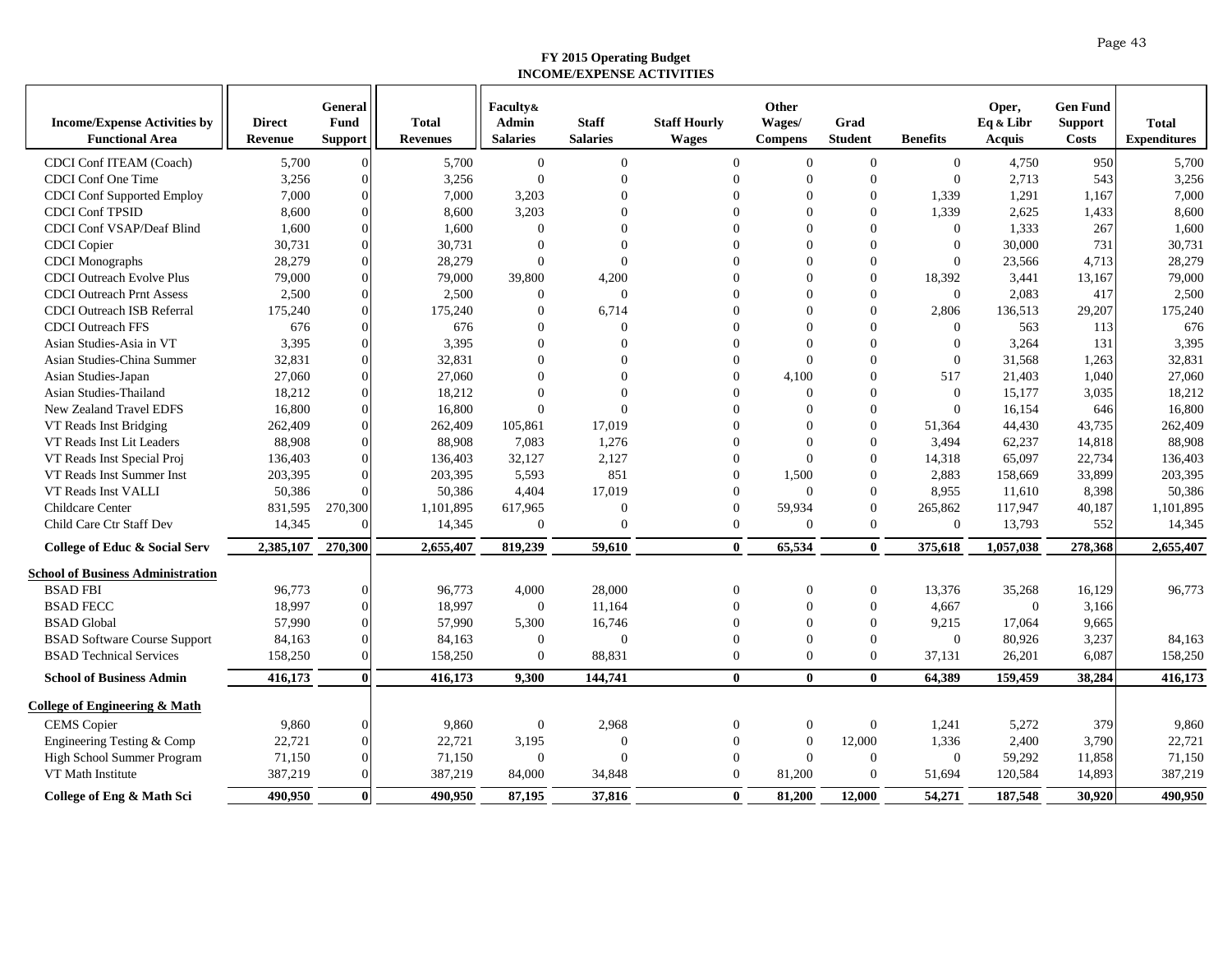|                                                               | <b>Direct</b> | General<br>Fund | <b>Total</b>     | <b>Faculty&amp;</b><br>Admin | <b>Staff</b>    | <b>Staff Hourly</b> | Other                    | Grad           |                  | Oper,                      | <b>Gen Fund</b>         | <b>Total</b>        |
|---------------------------------------------------------------|---------------|-----------------|------------------|------------------------------|-----------------|---------------------|--------------------------|----------------|------------------|----------------------------|-------------------------|---------------------|
| <b>Income/Expense Activities by</b><br><b>Functional Area</b> | Revenue       |                 | <b>Revenues</b>  | <b>Salaries</b>              | <b>Salaries</b> | <b>Wages</b>        | Wages/<br><b>Compens</b> | <b>Student</b> | <b>Benefits</b>  | Eq & Libr<br><b>Acquis</b> | <b>Support</b><br>Costs | <b>Expenditures</b> |
|                                                               |               | <b>Support</b>  |                  |                              |                 |                     |                          |                |                  |                            |                         |                     |
| <b>College of Medicine</b>                                    |               |                 |                  |                              |                 |                     |                          |                |                  |                            |                         |                     |
| <b>MSBR</b>                                                   | 17,072        |                 | 17,072           | 6,731                        | 4,127           | $\theta$            | $\overline{0}$           | $\overline{0}$ | 4,539            | 892                        | 783                     | 17,072              |
| Continuing Med Education                                      | 1,300,000     | 0               | 1,300,000        | $\overline{0}$               | 260,456         | $\Omega$            | 4.472                    | $\overline{0}$ | 109,434          | 925,638                    | $\Omega$                | 1,300,000           |
| <b>Biometry Facility</b>                                      | 510,691       | 11,110          | 521,801          | 126,195                      | 203,190         | $\Omega$            | 18,000                   | $\overline{0}$ | 139,951          | 15,948                     | 18,517                  | 521,801             |
| Flow Cytometry Facility                                       | 154,768       | 10,331          | 165,099          | 4,940                        | 59,840          | $\Omega$            | 2,000                    | $\Omega$       | 27,330           | 53,771                     | 17,218                  | 165,099             |
| Transgenic Mouse Facility                                     | 27,425        | 1,369           | 28,794           | $\Omega$                     | $\Omega$        | $\Omega$            | 12,000                   | $\theta$       | 1,512            | 13,000                     | 2,282                   | 28,794              |
| <b>COBRE</b>                                                  | 27,650        |                 | 27,650           | 3,107                        |                 | $\Omega$            | $\Omega$                 | $\mathbf{0}$   | 1,299            | $\mathbf{0}$               | 23,244                  | 27,650              |
| Pathology Assay Lab                                           | 1,166,482     | 56,841          | 1,223,323        | 45,368                       | 195,915         | $\Omega$            | $\Omega$                 | $\Omega$       | 100,856          | 786,449                    | 94,735                  | 1,223,323           |
| Med Cell Imaging                                              | 707,484       | 76,118          | 783,602          | 116,940                      | 250,663         | $\Omega$            | 1,000                    | $\overline{0}$ | 153,784          | 134,352                    | 126,863                 | 783,602             |
| Vermont Cancer Ctr DNA Facility                               | 730,942       | 63,381          | 794,323          | $\boldsymbol{0}$             | 209,014         | $\mathbf{0}$        | 2,304                    | $\overline{0}$ | 87,660           | 389,710                    | 105,635                 | 794,323             |
| <b>College of Medicine</b>                                    | 4,642,514     | 219,150         | 4,861,664        | 303,281                      | 1,183,205       | $\mathbf{0}$        | 39,776                   | $\mathbf{0}$   | 626,365          | 2,319,760                  | 389,277                 | 4,861,664           |
| <b>College of Nursing And Health Sciences</b>                 |               |                 |                  |                              |                 |                     |                          |                |                  |                            |                         |                     |
| <b>Rural ER Medical Services</b>                              | 216,994       |                 | 216,994          | 70,199                       | $\mathbf{0}$    | $\theta$            | 43,000                   | $\overline{0}$ | 34,761           | 32,868                     | 36,166                  | 216,994             |
| <b>CNHS</b> Student Liability Insurance                       | 10,218        |                 | 10,218           | $\overline{0}$               | $\Omega$        | $\mathbf{0}$        | $\overline{0}$           | $\mathbf{0}$   | $\mathbf{0}$     | 10,218                     | $\Omega$                | 10,218              |
| <b>Communication Services</b>                                 | 567,575       |                 | 567,575          | 214,143                      | 25,130          | $\mathbf{0}$        | 17,287                   | $\overline{0}$ | 102,194          | 193,172                    | 15,649                  | 567,575             |
| <b>College of Nursing and Hlth Sci</b>                        | 794,787       |                 | 794,787          | 284,342                      | 25,130          | $\mathbf{0}$        | 60,287                   | $\mathbf{0}$   | 136,955          | 236,258                    | 51,815                  | 794,787             |
| <b>Division of Continuing Education</b>                       |               |                 |                  |                              |                 |                     |                          |                |                  |                            |                         |                     |
| <b>Continuing Ed - Administration</b>                         |               |                 |                  |                              |                 |                     |                          |                |                  |                            |                         |                     |
| <b>General Administration</b>                                 | 863,172       |                 | 863,172          | 203,265                      | 2,780,949       | $\boldsymbol{0}$    | 167,670                  | $\overline{0}$ | 1,262,357        | 318,322                    | 11,798,900              | 16,531,463          |
| Distance Learning                                             | $\Omega$      |                 | $\boldsymbol{0}$ | $\boldsymbol{0}$             | 86,333          | $\overline{0}$      | $\overline{0}$           | $\mathbf{0}$   | 36,087           | $\mathbf{0}$               | $\Omega$                | 122,420             |
| <b>Continuing Ed - Administration</b>                         | 863,172       |                 | 863,172          | 203,265                      | 2,867,282       | $\mathbf{0}$        | 167,670                  | $\mathbf{0}$   | 1,298,444        | 318,322                    | 11,798,900              | 16,653,883          |
| <b>Continuing Ed - Lane Series</b>                            |               |                 |                  |                              |                 |                     |                          |                |                  |                            |                         |                     |
| Lane Series Administration                                    | 382,657       |                 | 382,657          | $\mathbf{0}$                 | 167,155         | $\Omega$            | 10,474                   | $\overline{0}$ | 71,191           | 14,000                     | $\Omega$                | 262,820             |
| Lane Series Technology                                        | $\Omega$      |                 | $\mathbf{0}$     | $\overline{0}$               | $\Omega$        | $\Omega$            | $\Omega$                 | $\overline{0}$ | $\boldsymbol{0}$ | 18,532                     | $\Omega$                | 18,532              |
| Lane Series Publication                                       | 10,500        |                 | 10,500           | $\Omega$                     |                 | $\Omega$            | $\Omega$                 | $\Omega$       | $\overline{0}$   | 7,500                      | $\Omega$                | 7,500               |
| Lane Series Logistical                                        | $\Omega$      |                 | $\Omega$         | $\Omega$                     |                 |                     | $\Omega$                 | $\Omega$       | $\Omega$         | 98,700                     |                         | 98,700              |
| Lane Series Vending                                           | 1,000         |                 | 1,000            | $\Omega$                     |                 | $\Omega$            | $\Omega$                 | $\Omega$       | $\Omega$         | $\Omega$                   | $\Omega$                | $\mathbf{0}$        |
| Lane Series Fundraising                                       | $\Omega$      |                 | $\Omega$         | $\Omega$                     |                 | $\Omega$            | $\Omega$                 | $\Omega$       | $\Omega$         | 3,500                      | $\Omega$                | 3,500               |
| Lane Series Marketing                                         |               |                 | $\Omega$         | $\overline{0}$               |                 | $\Omega$            | $\Omega$                 | $\Omega$       | $\Omega$         | 56,000                     | $\Omega$                | 56,000              |
| Lane Series Marketing Preseason                               |               |                 | $\Omega$         | $\Omega$                     |                 | $\Omega$            | $\Omega$                 | $\Omega$       | 0                |                            |                         | $\Omega$            |
| <b>Continuing Ed - Lane Series</b>                            | 394,157       | 0               | 394,157          | $\mathbf{0}$                 | 167,155         | $\mathbf{0}$        | 10.474                   | $\mathbf{0}$   | 71,191           | 198,232                    | $\mathbf{0}$            | 447,052             |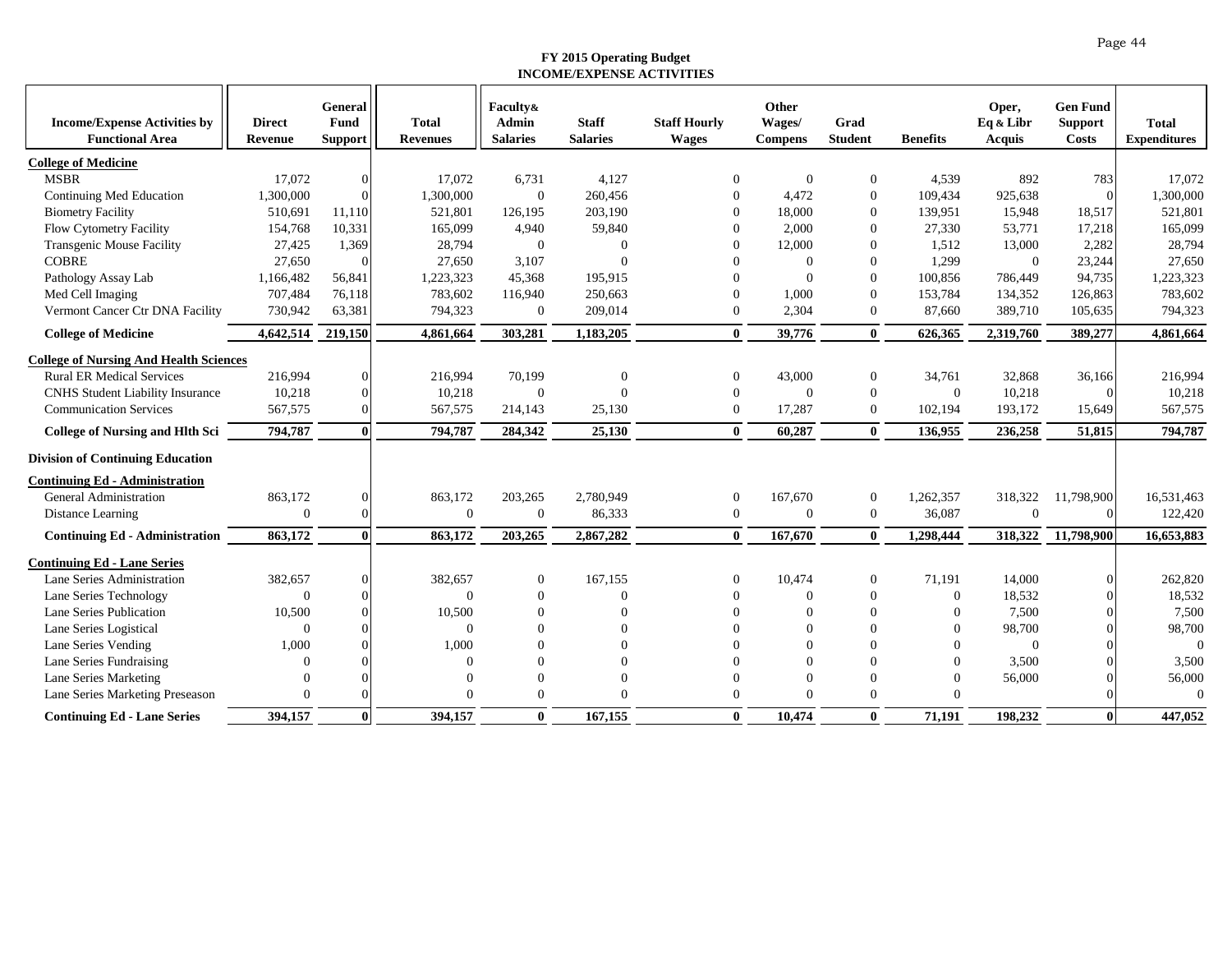| <b>Income/Expense Activities by</b><br><b>Functional Area</b> | <b>Direct</b><br>Revenue | General<br>Fund<br><b>Support</b> | <b>Total</b><br><b>Revenues</b> | <b>Faculty&amp;</b><br><b>Admin</b><br><b>Salaries</b> | <b>Staff</b><br><b>Salaries</b> | <b>Staff Hourly</b><br><b>Wages</b> | Other<br>Wages/<br><b>Compens</b> | Grad<br><b>Student</b> | <b>Benefits</b>  | Oper,<br>Eq & Libr<br>Acquis | <b>Gen Fund</b><br><b>Support</b><br><b>Costs</b> | <b>Total</b><br><b>Expenditures</b> |
|---------------------------------------------------------------|--------------------------|-----------------------------------|---------------------------------|--------------------------------------------------------|---------------------------------|-------------------------------------|-----------------------------------|------------------------|------------------|------------------------------|---------------------------------------------------|-------------------------------------|
| <b>Continuing Ed -Operations</b>                              |                          |                                   |                                 |                                                        |                                 |                                     |                                   |                        |                  |                              |                                                   |                                     |
| Operations                                                    | 25,610,000               | $\Omega$                          | 25,610,000                      | 4,149,394                                              | $\overline{0}$                  | $\mathbf{0}$                        | 124,806                           | $\overline{0}$         | 1,017,394        | 2,028,300                    | $\Omega$                                          | 7,319,894                           |
| <b>Continuing Ed - Operations</b>                             | 25,610,000               | 0                                 | 25,610,000                      | 4,149,394                                              | $\mathbf{0}$                    | $\mathbf{0}$                        | 124,806                           | $\mathbf{0}$           | 1,017,394        | 2,028,300                    | $\mathbf{0}$                                      | 7,319,894                           |
| Continuing Ed - Prog & Enrol Mgt                              | $\mathbf{0}$             | 0                                 | $\bf{0}$                        | $\bf{0}$                                               | $\bf{0}$                        | $\bf{0}$                            | $\bf{0}$                          | $\bf{0}$               | $\bf{0}$         | 2,215,500                    | $\mathbf{0}$                                      | 2,215,500                           |
| <b>Continuing Ed-Technology</b>                               |                          |                                   |                                 |                                                        |                                 |                                     |                                   |                        |                  |                              |                                                   |                                     |
| Continuing Ed - Technology                                    | $\Omega$                 |                                   | $\mathbf{0}$                    | $\overline{0}$                                         | $\overline{0}$                  | $\mathbf{0}$                        | $\mathbf{0}$                      | $\overline{0}$         | $\mathbf{0}$     | 231,000                      | $\Omega$                                          | 231,000                             |
| <b>Division of Continuing Educ</b>                            | 26,867,329               | $\mathbf{0}$                      | 26,867,329                      | 4,352,659                                              | 3,034,437                       | $\bf{0}$                            | 302,950                           | $\mathbf{0}$           | 2,387,029        | 4,991,354                    | 11,798,900                                        | 26,867,329                          |
| <b>Distance Education</b>                                     | 652,673                  | 0                                 | 652,673                         | $\bf{0}$                                               | 454,844                         | $\bf{0}$                            | $\bf{0}$                          | $\bf{0}$               | 190,125          | 7,704                        | $\mathbf{0}$                                      | 652,673                             |
| Colleges, Schools, Programs                                   | 38,349,568               | 558,966                           | 38,908,534                      | 6,008,702                                              | 5,270,593                       | 35,879                              | 790,270                           | 57,500                 | 4,081,159        | 9,941,360                    | 12,723,071                                        | 38,908,534                          |
| <b>UVM Extension System</b>                                   |                          |                                   |                                 |                                                        |                                 |                                     |                                   |                        |                  |                              |                                                   |                                     |
| Ext-Fleet 1                                                   | 10,904                   | 0                                 | 10,904                          | $\overline{0}$                                         | $\overline{0}$                  | $\mathbf{0}$                        | $\Omega$                          | $\theta$               | $\mathbf{0}$     | 10,904                       | $\Omega$                                          | 10.904                              |
| Ext-Fleet 2                                                   | 7,728                    |                                   | 7,728                           | $\mathbf{0}$                                           | $\Omega$                        | $\Omega$                            | $\overline{0}$                    | $\Omega$               | $\Omega$         | 7,728                        | $\Omega$                                          | 7,728                               |
| Ext-Fleet 3                                                   | 6,396                    |                                   | 6,396                           | $\mathbf{0}$                                           | $\Omega$                        | $\Omega$                            | $\mathbf{0}$                      | $\Omega$               | $\Omega$         | 6,396                        |                                                   | 6,396                               |
| Ext-Fleet 5                                                   | 9,466                    |                                   | 9,466                           | $\mathbf{0}$                                           | $\Omega$                        | $\Omega$                            | $\Omega$                          | $\Omega$               | $\Omega$         | 9,466                        | $\Omega$                                          | 9,466                               |
| Ext-Fleet 6                                                   | 6,759                    |                                   | 6,759                           | $\mathbf{0}$                                           | $\Omega$                        | $\Omega$                            | $\Omega$                          | $\Omega$               | $\Omega$         | 6,759                        |                                                   | 6,759                               |
| Ext-Fleet 7                                                   | 8,259                    |                                   | 8,259                           | $\boldsymbol{0}$                                       | $\Omega$                        | $\Omega$                            | $\Omega$                          | $\Omega$               | $\Omega$         | 8,259                        |                                                   | 8,259                               |
| Ext-Grains Testing Lab                                        | 12,250                   |                                   | 12,250                          | $\mathbf{0}$                                           | $\Omega$                        | 2,500                               | $\Omega$                          | $\Omega$               | 315              | 7,393                        | 2,042                                             | 12,250                              |
| Ext Postage & Photocopy                                       | 89,712                   |                                   | 89,712                          | $\Omega$                                               | 1,300                           | $\Omega$                            | $\Omega$                          | $\Omega$               | 543              | 76,000                       | 11,869                                            | 89,712                              |
| <b>Ext-Tax Education Workshop</b>                             | 133,640                  |                                   | 133,640                         | $\mathbf{0}$                                           | 8,263                           | $\Omega$                            | $\Omega$                          | $\Omega$               | 3,454            | 99,650                       | 22,273                                            | 133,640                             |
| Ext-goCrop Application                                        | 24,999                   |                                   | 24,999                          | 1,143                                                  | 914                             | $\Omega$                            | $\Omega$                          | $\Omega$               | 860              | 17,916                       | 4,166                                             | 24,999                              |
| Ext-SARE                                                      | 21,200                   |                                   | 21,200                          | $\bf{0}$                                               | $\overline{0}$                  | $\Omega$                            | $\Omega$                          | $\Omega$               | $\boldsymbol{0}$ | 17,667                       | 3,533                                             | 21,200                              |
| Ext-COPE                                                      | 94,303                   |                                   | 94,303                          | $\bf{0}$                                               | 10,255                          | 44,000                              | $\mathbf{0}$                      | $\Omega$               | 9,831            | 14,500                       | 15,717                                            | 94,303                              |
| Ext-Gen Sem and Workshops                                     | 206,876                  |                                   | 206,876                         | 14,500                                                 | 29,200                          | $\Omega$                            | $\Omega$                          | $\Omega$               | 18,267           | 110,430                      | 34,479                                            | 206,876                             |
| Ext-Media and Publications                                    | 9,960                    |                                   | 9,960                           | $\overline{0}$                                         | $\overline{0}$                  | $\Omega$                            | $\Omega$                          | $\Omega$               | $\mathbf{0}$     | 8,300                        | 1,660                                             | 9.960                               |
| Ext-Sustainable Tran Cert Prog                                | 126,800                  |                                   | 126,800                         | $\Omega$                                               | $\overline{0}$                  | 16,000                              | $\overline{0}$                    | $\overline{0}$         | 2,016            | 99,196                       | 9,588                                             | 126,800                             |
| <b>UVM Extension System</b>                                   | 769,252                  | $\bf{0}$                          | 769,252                         | 15,643                                                 | 49,932                          | 62,500                              | $\mathbf{0}$                      | $\bf{0}$               | 35,286           | 500,564                      | 105,327                                           | 769,252                             |
| <b>Related AG Services</b>                                    |                          |                                   |                                 |                                                        |                                 |                                     |                                   |                        |                  |                              |                                                   |                                     |
| Dairy Center                                                  | 61,000                   | $\Omega$                          | 61,000                          | 536                                                    | 2,940                           | $\Omega$                            | $\Omega$                          | $\boldsymbol{0}$       | 1,453            | 56,071                       | $\Omega$                                          | 61,000                              |
| Greenhouse                                                    | 75,678                   |                                   | 75,678                          | $\mathbf{0}$                                           | 29,816                          | $\mathbf{0}$                        | 1,540                             | $\Omega$               | 12,488           | 19,221                       | 12,613                                            | 75,678                              |
| UVM Miller & Hort Farm                                        | 284,503                  |                                   | 284,503                         | $\mathbf{0}$                                           | 52,500                          | $\mathbf{0}$                        | 16,600                            | $\theta$               | 23,835           | 181,959                      | 9,609                                             | 284,503                             |
| Morgan Horse Farm Gift Shop                                   | 30,000                   |                                   | 30,000                          | $\mathbf{0}$                                           | $\overline{0}$                  | $\Omega$                            | $\mathbf{0}$                      | $\Omega$               | $\mathbf{0}$     | 25,000                       | 5,000                                             | 30,000                              |
| Morgan Horse Farm                                             | 166,000                  |                                   | 166,000                         | $\boldsymbol{0}$                                       | 62,560                          | $\theta$                            | 48,850                            | $\Omega$               | 32,305           | 15,900                       | 6,385                                             | 166,000                             |
| Animal Science Field Trips                                    | 2,750                    |                                   | 2,750                           | $\boldsymbol{0}$                                       | $\overline{0}$                  | $\Omega$                            | $\overline{0}$                    | $\theta$               | $\mathbf{0}$     | 2,750                        | $\Omega$                                          | 2,750                               |
| Cream Herd                                                    | 217,500                  |                                   | 217,500                         | $\mathbf{0}$                                           | $\Omega$                        | $\Omega$                            | $\overline{0}$                    | $\Omega$               | $\mathbf{0}$     | 217,500                      | $\Omega$                                          | 217,500                             |
| Horse Barn                                                    | 41,385                   |                                   | 41,385                          | $\theta$                                               | $\Omega$                        | $\Omega$                            | $\Omega$                          | $\Omega$               | $\Omega$         | 41,385                       |                                                   | 41,385                              |
| Animal Science Course Fee                                     | 5,400                    |                                   | 5,400                           | $\Omega$                                               | $\Omega$                        | $\Omega$                            | $\Omega$                          | $\Omega$               | $\Omega$         | 5,400                        |                                                   | 5,400                               |
| Maple Research                                                | 53,950                   | 0                                 | 53,950                          | $\mathbf{0}$                                           | 20,000                          | $\Omega$                            | 5,000                             | $\Omega$               | 8,990            | 17,885                       | 2,075                                             | 53,950                              |
| <b>Plant Biology Vehicle</b>                                  | 8,313                    | $\overline{0}$                    | 8,313                           | $\Omega$                                               | $\Omega$                        | $\Omega$                            | $\theta$                          | $\Omega$               | $\Omega$         | 8,186                        | 127                                               | 8,313                               |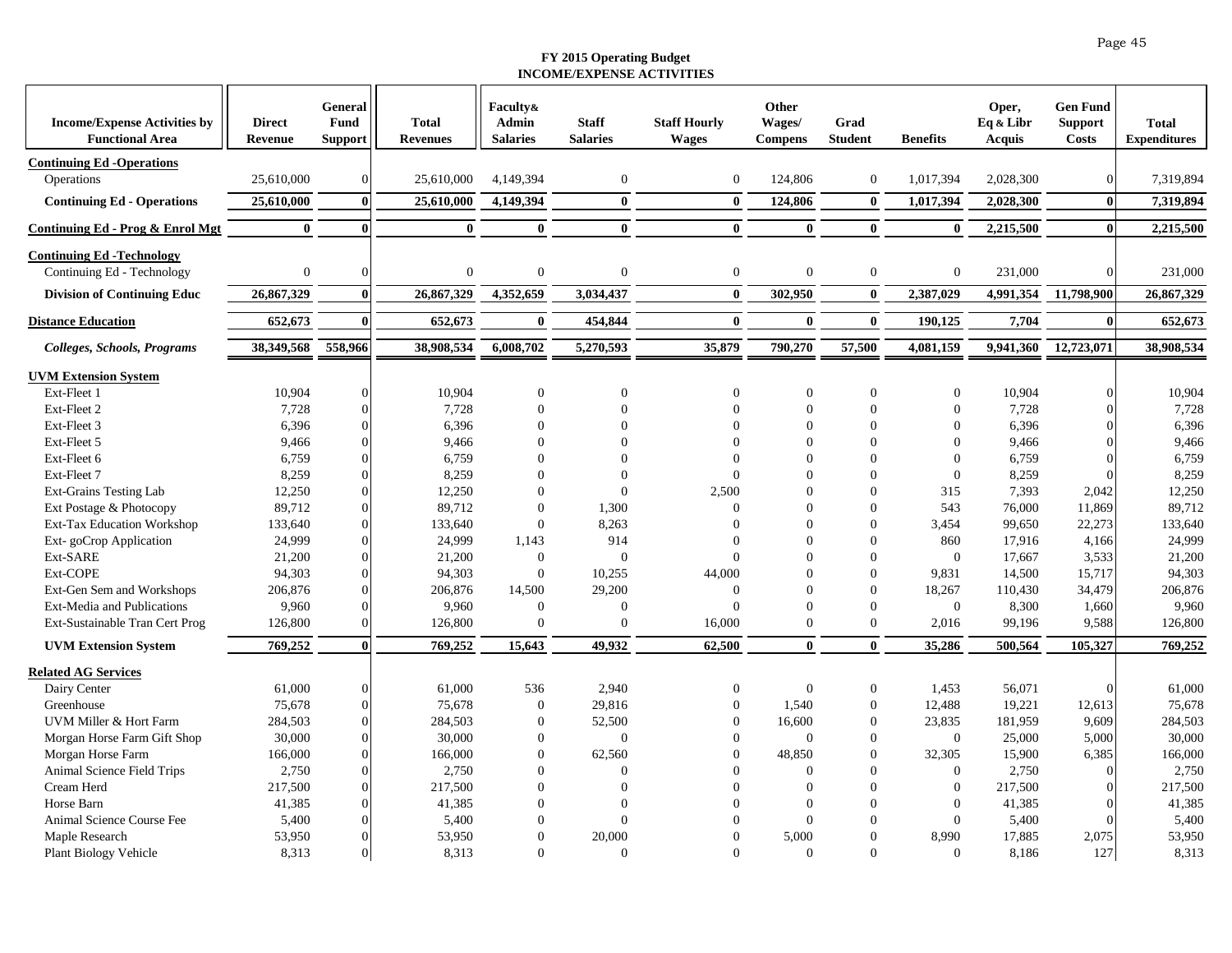| <b>Income/Expense Activities by</b><br><b>Functional Area</b>                                                                                   | <b>Direct</b><br><b>Revenue</b> | General<br>Fund<br>Support | <b>Total</b><br><b>Revenues</b> | <b>Faculty&amp;</b><br>Admin<br><b>Salaries</b> | <b>Staff</b><br><b>Salaries</b> | <b>Staff Hourly</b><br><b>Wages</b>        | Other<br>Wages/<br><b>Compens</b> | Grad<br><b>Student</b>                           | <b>Benefits</b>               | Oper,<br>Eq & Libr<br><b>Acquis</b> | <b>Gen Fund</b><br><b>Support</b><br><b>Costs</b> | <b>Total</b><br><b>Expenditures</b> |
|-------------------------------------------------------------------------------------------------------------------------------------------------|---------------------------------|----------------------------|---------------------------------|-------------------------------------------------|---------------------------------|--------------------------------------------|-----------------------------------|--------------------------------------------------|-------------------------------|-------------------------------------|---------------------------------------------------|-------------------------------------|
| Apple Research Publication                                                                                                                      | 1,400                           | $\Omega$                   | 1,400                           | $\overline{0}$                                  | $\mathbf{0}$                    | $\overline{0}$                             | $\mathbf{0}$                      | $\mathbf{0}$                                     | $\mathbf{0}$                  | 1,167                               | 233                                               | 1,400                               |
| Apple Research Workshop                                                                                                                         | 500                             | $\Omega$                   | 500                             | $\overline{0}$                                  | $\Omega$                        | $\Omega$                                   | $\Omega$                          | $\mathbf{0}$                                     | $\Omega$                      | 417                                 | 83                                                | 500                                 |
| <b>CALS Testing Services</b>                                                                                                                    | 144,596                         |                            | 144,596                         | $\boldsymbol{0}$                                | 39,168                          | $\Omega$                                   | 9,792                             | $\Omega$                                         | 20,465                        | 69,610                              | 5,561                                             | 144,596                             |
| Diagnostic Clinic                                                                                                                               | 300                             |                            | 300                             | $\Omega$                                        | $\Omega$                        |                                            | $\Omega$                          | $\Omega$                                         | $\mathbf{0}$                  | 250                                 | 50                                                | 300                                 |
| <b>Entomology Research Vehicle</b>                                                                                                              | 9,106                           |                            | 9,106                           | $\Omega$                                        | $\Omega$                        |                                            | $\Omega$                          | $\Omega$                                         | $\Omega$                      | 9,106                               | $\Omega$                                          | 9,106                               |
| <b>Entomology Workshop</b>                                                                                                                      | 18,250                          | $\Omega$                   | 18,250                          | $\Omega$                                        | 5,000                           |                                            | $\Omega$                          | $\Omega$                                         | 2,090                         | 8,118                               | 3,042                                             | 18,250                              |
| Forage Analysis                                                                                                                                 | 30,000                          | $\Omega$                   | 30,000                          | $\bf{0}$                                        | 3,655                           |                                            | $\Omega$                          | $\Omega$                                         | 1,528                         | 24,159                              | 658                                               | 30,000                              |
| Master Gardner                                                                                                                                  | 70,730                          |                            | 70,730                          | $\boldsymbol{0}$                                | 30,336                          |                                            | $\Omega$                          | $\Omega$                                         | 12,680                        | 15,926                              | 11,788                                            | 70,730                              |
| <b>Pest Application Training</b>                                                                                                                | 4,000                           |                            | 4,000                           | $\overline{0}$                                  | $\Omega$                        |                                            | $\Omega$                          | $\Omega$                                         | $\overline{0}$                | 3,333                               | 667                                               | 4,000                               |
| PSS Copier                                                                                                                                      | 8,850                           |                            | 8,850                           | $\overline{0}$                                  | $\Omega$                        |                                            | $\Omega$                          | $\Omega$                                         | $\Omega$                      | 7,533                               | 1,317                                             | 8,850                               |
| <b>PSS Vehicle</b>                                                                                                                              | 5,000                           | ∩                          | 5,000                           | $\overline{0}$                                  | $\Omega$                        | $\Omega$                                   | $\Omega$                          | $\Omega$                                         | $\Omega$                      | 4,808                               | 192                                               | 5,000                               |
| <b>Related AG Services</b>                                                                                                                      | 1,239,211                       | $\mathbf{0}$               | 1,239,211                       | 536                                             | 245,975                         | $\mathbf{0}$                               | 81,782                            | $\mathbf{0}$                                     | 115,834                       | 735,684                             | 59,400                                            | 1,239,211                           |
| <b>Academic Support</b>                                                                                                                         |                                 |                            |                                 |                                                 |                                 |                                            |                                   |                                                  |                               |                                     |                                                   |                                     |
| Libraries & Media Services                                                                                                                      |                                 |                            |                                 |                                                 |                                 |                                            |                                   |                                                  |                               |                                     |                                                   |                                     |
| <b>Bailey Howe Copier</b>                                                                                                                       | 51,250                          | $\Omega$                   | 51,250                          | $\overline{0}$                                  | $\Omega$                        | $\theta$                                   | $\mathbf{0}$                      | $\overline{0}$                                   | $\overline{0}$                | 49,279                              | 1,971                                             | 51,250                              |
| Dana Health Research Assoc                                                                                                                      | 31,385                          | $\Omega$                   | 31,385                          | 8,825                                           | $\Omega$                        | $\overline{0}$                             | 4,381                             | $\mathbf{0}$                                     | 4,241                         | 8,707                               | 5,231                                             | 31,385                              |
| Dana Printer & Copier                                                                                                                           | 12,290                          | 0                          | 12,290                          | $\overline{0}$                                  | $\mathbf{0}$                    | $\theta$                                   | $\theta$                          | $\mathbf{0}$                                     | $\mathbf{0}$                  | 11,817                              | 473                                               | 12,290                              |
| Libraries & Media Services                                                                                                                      | 94,925                          | $\bf{0}$                   | 94,925                          | 8,825                                           | $\mathbf{0}$                    | $\mathbf{0}$                               | 4,381                             | $\mathbf{0}$                                     | 4,241                         | 69.803                              | 7.675                                             | 94,925                              |
| <b>Instrument &amp; Model/Tech Support</b><br><b>Instrument Modeling Facility</b><br>Office Equipment Services<br><b>Technical Services Prg</b> | 409,953<br>115,591<br>6,708,906 | $\Omega$                   | 409,953<br>115,591<br>6,708,906 | $\overline{0}$<br>$\bf{0}$<br>$\overline{0}$    | 223,357<br>71,765<br>2,832,359  | $\overline{0}$<br>$\theta$<br>$\mathbf{0}$ | 10,420<br>$\Omega$<br>45,670      | $\mathbf{0}$<br>$\mathbf{0}$<br>$\boldsymbol{0}$ | 94,623<br>29,998<br>1,187,895 | 65,786<br>9,382<br>2,482,551        | 15,767<br>4,446<br>160,431                        | 409,953<br>115,591<br>6,708,906     |
|                                                                                                                                                 |                                 |                            |                                 |                                                 |                                 |                                            |                                   |                                                  |                               |                                     |                                                   |                                     |
| Instrum&Model/Tech Support                                                                                                                      | 7,234,450                       | $\mathbf{0}$               | 7,234,450                       | $\mathbf{0}$                                    | 3,127,481                       | $\mathbf{0}$                               | 56,090                            | $\mathbf{0}$                                     | 1,312,516                     | 2,557,719                           | 180,644                                           | 7,234,450                           |
| <b>Academic/Research Support</b>                                                                                                                |                                 |                            |                                 |                                                 |                                 |                                            |                                   |                                                  |                               |                                     |                                                   |                                     |
| <b>Animal Care</b>                                                                                                                              |                                 |                            |                                 |                                                 |                                 |                                            |                                   |                                                  |                               |                                     |                                                   |                                     |
| Animal Care Resource Center                                                                                                                     | 1,375,108                       | 191,724                    | 1,566,832                       | 45,146                                          | 59,340                          | $\overline{0}$                             | 6,420                             | $\boldsymbol{0}$                                 | 44,430                        | 1,091,957                           | 319,539                                           | 1,566,832                           |
| <b>Animal Care Resource Center</b>                                                                                                              | 1,375,108                       | 191,724                    | 1,566,832                       | 45,146                                          | 59,340                          | $\mathbf{0}$                               | 6.420                             | $\mathbf{0}$                                     | 44,430                        | 1.091.957                           | 319,539                                           | 1,566,832                           |
| <b>Transportation Research Center</b>                                                                                                           |                                 |                            |                                 |                                                 |                                 |                                            |                                   |                                                  |                               |                                     |                                                   |                                     |
| <b>Transport Res Ctr Copier</b>                                                                                                                 | 6,904                           | $\Omega$                   | 6,904                           | $\mathbf{0}$                                    | 298                             | $\theta$                                   | $\mathbf{0}$                      | $\mathbf{0}$                                     | 125                           | 5,211                               | 1,270                                             | 6,904                               |
| <b>Transport Res Ctr Outreach</b>                                                                                                               | 12,951                          |                            | 12,951                          | $\boldsymbol{0}$                                | 5,234                           | $\Omega$                                   | 800                               | $\mathbf{0}$                                     | 2,289                         | 2,470                               | 2,158                                             | 12,951                              |
| TRC Gen Outreach & An Svcs                                                                                                                      | 42,484                          |                            | 42,484                          | $\boldsymbol{0}$                                | 8,755                           | $\theta$                                   | $\boldsymbol{0}$                  | $\boldsymbol{0}$                                 | 3,660                         | 24,280                              | 5,789                                             | 42,484                              |
| <b>Transportation Research Center</b>                                                                                                           | 62,339                          | $\bf{0}$                   | 62,339                          | $\bf{0}$                                        | 14,287                          | $\mathbf{0}$                               | 800                               | $\mathbf{0}$                                     | 6,074                         | 31,961                              | 9,217                                             | 62,339                              |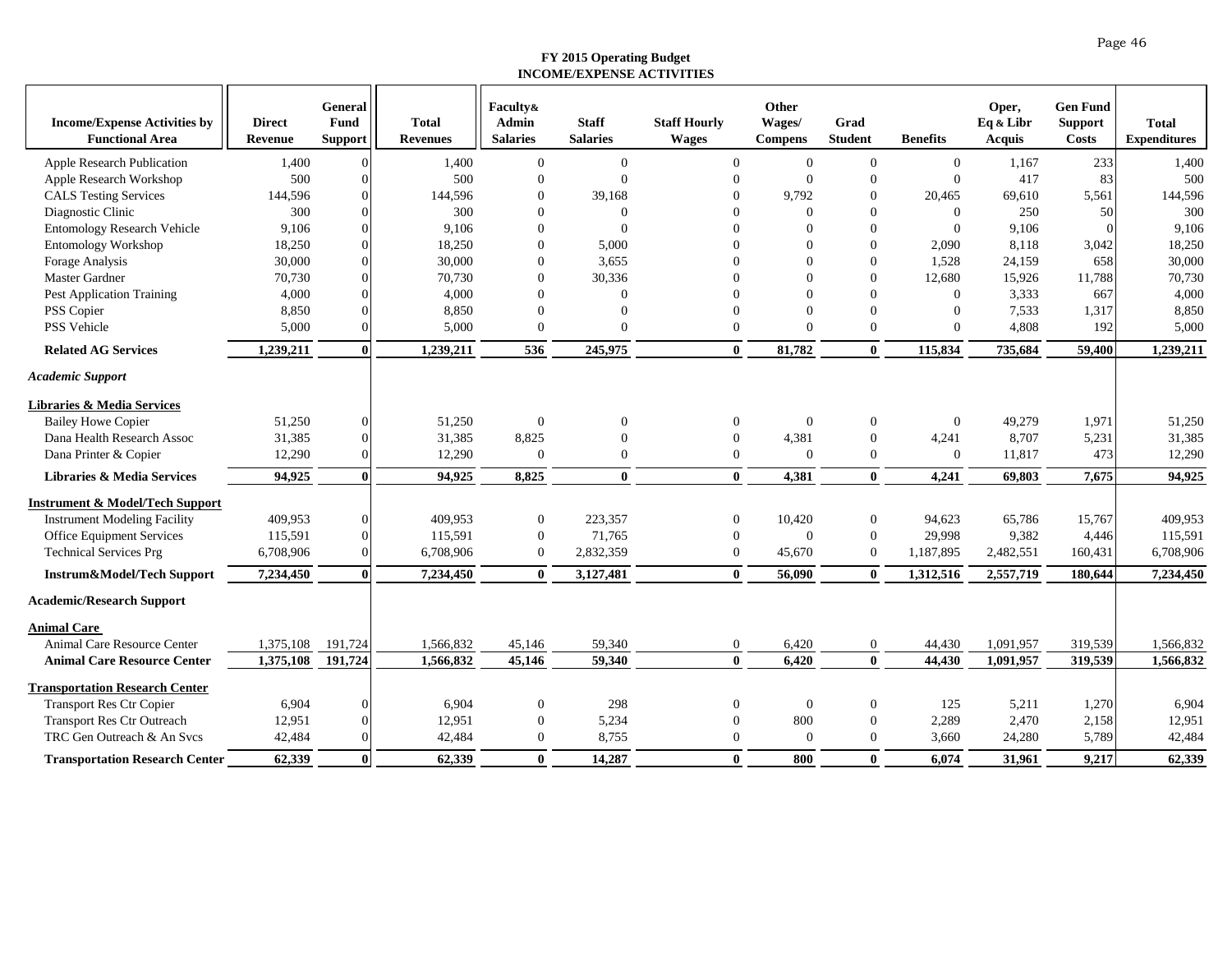| <b>Income/Expense Activities by</b><br><b>Functional Area</b> | <b>Direct</b><br>Revenue | General<br>Fund<br><b>Support</b> | <b>Total</b><br><b>Revenues</b> | <b>Faculty&amp;</b><br><b>Admin</b><br><b>Salaries</b> | <b>Staff</b><br><b>Salaries</b> | <b>Staff Hourly</b><br><b>Wages</b> | Other<br>Wages/<br><b>Compens</b> | Grad<br><b>Student</b> | <b>Benefits</b>  | Oper,<br>Eq & Libr<br>Acquis | <b>Gen Fund</b><br><b>Support</b><br><b>Costs</b> | <b>Total</b><br><b>Expenditures</b> |
|---------------------------------------------------------------|--------------------------|-----------------------------------|---------------------------------|--------------------------------------------------------|---------------------------------|-------------------------------------|-----------------------------------|------------------------|------------------|------------------------------|---------------------------------------------------|-------------------------------------|
| <b>Technology Commercialization</b>                           |                          |                                   |                                 |                                                        |                                 |                                     |                                   |                        |                  |                              |                                                   |                                     |
| <b>Technology Commercialization</b>                           | 7,500                    | 0                                 | 7,500                           | $\bf{0}$                                               | $\bf{0}$                        | $\bf{0}$                            | $\bf{0}$                          | $\mathbf{0}$           | $\bf{0}$         | 7,500                        | 0l                                                | 7,500                               |
| <b>Radiological Safety</b>                                    |                          |                                   |                                 |                                                        |                                 |                                     |                                   |                        |                  |                              |                                                   |                                     |
| <b>Calibration Services</b>                                   | 5,449                    | 30                                | 5,479                           | $\theta$                                               | 1,149                           | $\Omega$                            | $\Omega$                          | $\mathbf{0}$           | 480              | 3,800                        | 50                                                | 5,479                               |
| Film Badge Services                                           | 17,161                   | 1,240                             | 18,401                          | $\overline{0}$                                         | 6,111                           | $\Omega$                            | $\Omega$                          | $\Omega$               | 2,554            | 7,670                        | 2,066                                             | 18,401                              |
| Radioactive Waste                                             | 28,362                   | 17,231                            | 45,593                          | $\overline{0}$                                         | 8,692                           | $\Omega$                            | $\Omega$                          | $\mathbf{0}$           | 3,633            | 4,550                        | 28,718                                            | 45,593                              |
| <b>Radiological Safety</b>                                    | 50,972                   | 18,501                            | 69,473                          | $\bf{0}$                                               | 15,952                          | $\mathbf{0}$                        | $\mathbf{0}$                      | $\bf{0}$               | 6,667            | 16,020                       | 30,834                                            | 69,473                              |
| <b>Academic/Research Support</b>                              | 1,495,919                | 210,225                           | 1,706,144                       | 45,146                                                 | 89,579                          | $\mathbf{0}$                        | 7,220                             | $\bf{0}$               | 57,171           | 1,147,438                    | 359,590                                           | 1,706,144                           |
| <b>Fleming Museum</b>                                         |                          |                                   |                                 |                                                        |                                 |                                     |                                   |                        |                  |                              |                                                   |                                     |
| Museum Sales & Service                                        | 27,950                   | $\bf{0}$                          | 27,950                          | $\mathbf{0}$                                           | $\bf{0}$                        | $\bf{0}$                            | 4,995                             | $\bf{0}$               | 629              | 21,251                       | 1,075                                             | 27,950                              |
| <b>Global Gateways</b>                                        |                          |                                   |                                 |                                                        |                                 |                                     |                                   |                        |                  |                              |                                                   |                                     |
| Global Gateways                                               | 3,864,683                | $\bf{0}$                          | 3,864,683                       | 380,000                                                | 446,121                         | $\bf{0}$                            | 40,374                            | 15,500                 | 346,420          | 501,268                      | 2,135,000                                         | 3,864,683                           |
| <b>Other Academic Support</b>                                 | 3,892,633                | $\mathbf{0}$                      | 3,892,633                       | 380,000                                                | 446,121                         | $\mathbf{0}$                        | 45,369                            | 15,500                 | 347,049          | 522,519                      | 2,136,075                                         | 3,892,633                           |
|                                                               |                          |                                   |                                 |                                                        |                                 |                                     |                                   |                        |                  |                              |                                                   |                                     |
| <b>Academic Support</b>                                       | 12,717,927               | 210,225                           | 12,928,152                      | 433,971                                                | 3,663,181                       | $\mathbf{0}$                        | 113,060                           | 15,500                 | 1,720,977        | 4,297,479                    | 2,683,984                                         | 12,928,152                          |
| <b>Student Services</b>                                       |                          |                                   |                                 |                                                        |                                 |                                     |                                   |                        |                  |                              |                                                   |                                     |
| <b>Athletics</b>                                              |                          |                                   |                                 |                                                        |                                 |                                     |                                   |                        |                  |                              |                                                   |                                     |
| <b>Adventure Day Camp</b>                                     | 80,000                   |                                   | 80,000                          | $\overline{0}$                                         | $\boldsymbol{0}$                | $\Omega$                            | 46,000                            | $\mathbf{0}$           | 5,796            | 14,871                       | 13,333                                            | 80,000                              |
| <b>Locker Rentals</b>                                         | 8,000                    |                                   | 8,000                           | $\overline{0}$                                         | $\Omega$                        |                                     | $\Omega$                          | $\Omega$               | $\mathbf{0}$     | 7,692                        | 308                                               | 8,000                               |
| <b>Athletic Vans</b>                                          | 12,000                   |                                   | 12,000                          | $\Omega$                                               | $\Omega$                        |                                     | $\Omega$                          | $\Omega$               | $\Omega$         | 11,538                       | 462                                               | 12,000                              |
| <b>Ice Rink Rental</b>                                        | 85,000                   |                                   | 85,000                          | $\overline{0}$                                         | $\Omega$                        |                                     | $\Omega$                          | $\Omega$               | $\Omega$         | 26,812                       | 58,188                                            | 85,000                              |
| <b>Athletics</b>                                              | 185,000                  |                                   | 185,000                         | $\mathbf{0}$                                           | $\bf{0}$                        | $\mathbf{0}$                        | 46,000                            | $\mathbf{0}$           | 5,796            | 60,913                       | 72,291                                            | 185,000                             |
| <b>Ctr For Health &amp; Wellbeing</b>                         |                          |                                   |                                 |                                                        |                                 |                                     |                                   |                        |                  |                              |                                                   |                                     |
| <b>Ctr for Health &amp; Wellbeing</b>                         | 7,425,726                |                                   | 7,425,726                       | 86,088                                                 | 4,309,304                       | $\mathbf{0}$                        | 55,300                            | 15,500                 | 1,843,918        | 986,917                      | 128,699                                           | 7,425,726                           |
| <b>Residential Life</b>                                       |                          |                                   |                                 |                                                        |                                 |                                     |                                   |                        |                  |                              |                                                   |                                     |
| <b>Residential Life</b>                                       | 36,859,340               |                                   | 36,859,340                      | 283,947                                                | 2,718,865                       | 3,425,124                           | 361,260                           | 256,200                | 2,752,787        | 17,131,296                   | 1,504,933                                         | 28,434,412                          |
| Dining Contract                                               | 18,189,564               |                                   | 18,189,564                      | $\bf{0}$                                               | 0                               | $\mathbf{0}$                        | $\overline{0}$                    | $\overline{0}$         | $\boldsymbol{0}$ | 18,189,564                   | $\Omega$                                          | 18,189,564                          |
| Debt Support                                                  | $\Omega$                 |                                   | $\boldsymbol{0}$                | $\overline{0}$                                         | $\Omega$                        | $\Omega$                            | $\Omega$                          | $\theta$               | $\boldsymbol{0}$ | 8,424,928                    |                                                   | 8,424,928                           |
| <b>Residential Life</b>                                       | 55,048,904               | $\bf{0}$                          | 55,048,904                      | 283,947                                                | 2.718.865                       | 3,425,124                           | 361.260                           | 256,200                | 2,752,787        | 43,745,788                   | 1,504,933                                         | 55,048,904                          |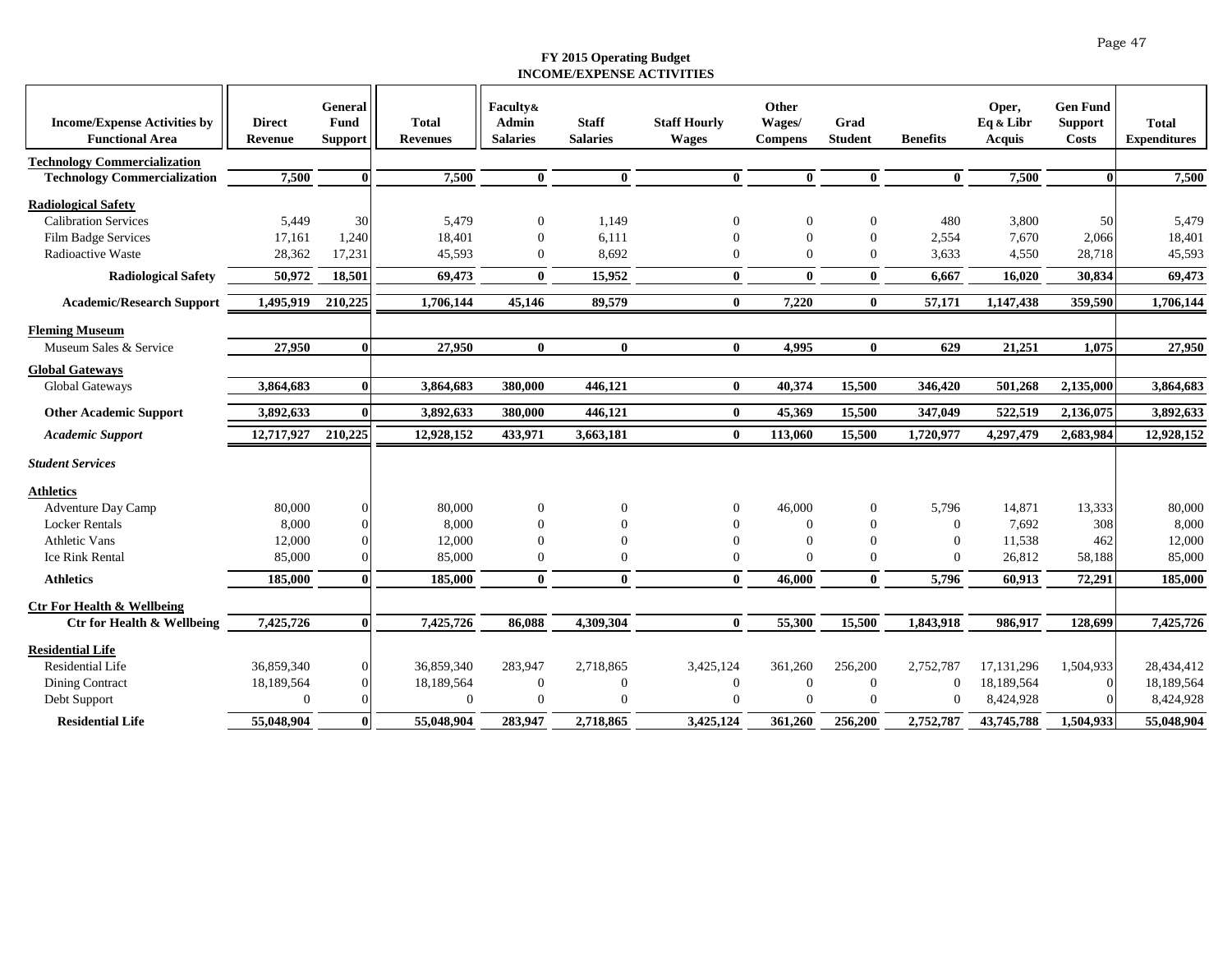| <b>Income/Expense Activities by</b><br><b>Functional Area</b> | <b>Direct</b><br><b>Revenue</b> | General<br>Fund<br>Support | <b>Total</b><br><b>Revenues</b> | <b>Faculty&amp;</b><br><b>Admin</b><br><b>Salaries</b> | <b>Staff</b><br><b>Salaries</b> | <b>Staff Hourly</b><br><b>Wages</b> | Other<br>Wages/<br><b>Compens</b> | Grad<br><b>Student</b> | <b>Benefits</b> | Oper,<br>Eq & Libr<br>Acquis | <b>Gen Fund</b><br><b>Support</b><br><b>Costs</b> | <b>Total</b><br><b>Expenditures</b> |
|---------------------------------------------------------------|---------------------------------|----------------------------|---------------------------------|--------------------------------------------------------|---------------------------------|-------------------------------------|-----------------------------------|------------------------|-----------------|------------------------------|---------------------------------------------------|-------------------------------------|
| <b>Davis Student Center</b>                                   |                                 |                            |                                 |                                                        |                                 |                                     |                                   |                        |                 |                              |                                                   |                                     |
| Davis Student Center                                          | 7.685.826                       | $\Omega$                   | 7.685.826                       | $\boldsymbol{0}$                                       | 734,155                         | 287,095                             | 471,775                           | 93,000                 | 447,429         | 5,308,685                    | 343,687                                           | 7,685,826                           |
| <b>Davis Student Center</b>                                   | 7,685,826                       | $\mathbf{0}$               | 7,685,826                       | $\bf{0}$                                               | 734,155                         | 287,095                             | 471,775                           | 93,000                 | 447,429         | 5,308,685                    | 343,687                                           | 7,685,826                           |
|                                                               |                                 |                            |                                 |                                                        |                                 |                                     |                                   |                        |                 |                              |                                                   |                                     |
| <b>Student Life</b>                                           |                                 |                            |                                 |                                                        |                                 |                                     |                                   |                        |                 |                              |                                                   |                                     |
| Orientation                                                   | 1,555,012                       | 0                          | 1,555,012                       | 77,969                                                 | 145,530                         | $\mathbf{0}$                        | 109,800                           | 21,548                 | 105,797         | 1,034,559                    | 59,809                                            | 1,555,012                           |
| Ropes Course                                                  | 70.900                          | $\Omega$                   | 70,900                          | $\overline{0}$                                         | 32,368                          | $\theta$                            | 12.920                            | $\Omega$               | 15,105          | 7,780                        | 2,727                                             | 70,900                              |
| <b>Service TREK</b>                                           | 26,400                          | 0                          | 26,400                          | $\overline{0}$                                         | $\theta$                        | $\overline{0}$                      | 6,000                             | $\overline{0}$         | 756             | 18,629                       | 1,015                                             | 26,400                              |
| Wilderness TREK                                               | 148,675                         |                            | 148,675                         | $\overline{0}$                                         | 5,408                           | $\mathbf{0}$                        | 37,420                            | $\theta$               | 6,923           | 93,206                       | 5,718                                             | 148,675                             |
| <b>Student Life</b>                                           | 1,800,987                       | 0                          | 1,800,987                       | 77,969                                                 | 183,306                         | $\mathbf{0}$                        | 166,140                           | 21,548                 | 128,581         | 1,154,174                    | 69,269                                            | 1,800,987                           |
| <b>Dean of Students</b>                                       |                                 |                            |                                 |                                                        |                                 |                                     |                                   |                        |                 |                              |                                                   |                                     |
| Dining Commissions                                            | 2,620,117                       | 0                          | 2,620,117                       | $\boldsymbol{0}$                                       | 46,279                          | $\overline{0}$                      | $\mathbf{0}$                      | $\mathbf{0}$           | 19,345          | 2,524,243                    | 30,250                                            | 2.620.117                           |
| <b>Dean of Students</b>                                       | 2,620,117                       |                            | 2,620,117                       | $\bf{0}$                                               | 46,279                          | $\mathbf{0}$                        | $\mathbf{0}$                      | $\mathbf{0}$           | 19,345          | 2,524,243                    | 30,250                                            | 2,620,117                           |
| <b>Career Services</b>                                        |                                 |                            |                                 |                                                        |                                 |                                     |                                   |                        |                 |                              |                                                   |                                     |
| <b>Grad Fair</b>                                              | 37,500                          | $\Omega$                   | 37,500                          | $\boldsymbol{0}$                                       | 10,874                          | $\overline{0}$                      | $\mathbf{0}$                      | $\mathbf{0}$           | 4,545           | 20,639                       | 1,442                                             | 37,500                              |
| <b>Career Services</b>                                        | 37,500                          |                            | 37,500                          | $\bf{0}$                                               | 10,874                          | $\mathbf{0}$                        | $\mathbf{0}$                      | $\bf{0}$               | 4,545           | 20,639                       | 1,442                                             | 37,500                              |
| <b>Student Services</b>                                       | 74,804,060                      |                            | 74,804,060                      | 448,004                                                | 8,002,783                       | 3,712,219                           | 1,100,475                         | 386,248                | 5,202,401       | 53,801,359                   | 2,150,571                                         | 74,804,060                          |
| <b>Institutional Support</b>                                  |                                 |                            |                                 |                                                        |                                 |                                     |                                   |                        |                 |                              |                                                   |                                     |
| <b>Capital Management Office</b>                              |                                 |                            |                                 |                                                        |                                 |                                     |                                   |                        |                 |                              |                                                   |                                     |
| Mt Top Leases                                                 | 62,042                          | $\Omega$                   | 62,042                          | $\boldsymbol{0}$                                       | $\Omega$                        | $\mathbf{0}$                        | $\mathbf{0}$                      | $\boldsymbol{0}$       | $\mathbf{0}$    | 13,399                       | 48,643                                            | 62,042                              |
| Facilities Design & Constrctn                                 | 149,631                         | $\Omega$                   | 149,631                         | $\boldsymbol{0}$                                       | 97,444                          | $\overline{0}$                      | $\overline{0}$                    | $\mathbf{0}$           | 40,732          | 5,700                        | 5,755                                             | 149,631                             |
| <b>Capital Management Office</b>                              | 211,673                         | 0                          | 211,673                         | $\bf{0}$                                               | 97,444                          | $\mathbf{0}$                        | $\mathbf{0}$                      | $\bf{0}$               | 40,732          | 19.099                       | 54,398                                            | 211,673                             |
| <b>Administrative Support Services</b>                        |                                 |                            |                                 |                                                        |                                 |                                     |                                   |                        |                 |                              |                                                   |                                     |
| <b>CATCard Service Center</b>                                 | 968,842                         | 0                          | 968,842                         | $\bf{0}$                                               | 280,471                         | $\mathbf{0}$                        | 11,350                            | $\bf{0}$               | 117,721         | 504,280                      | 55,020                                            | 968,842                             |
|                                                               |                                 |                            |                                 |                                                        |                                 |                                     |                                   |                        |                 |                              |                                                   |                                     |
| <b>Conference &amp; Event Svcs</b>                            | 5,180,407                       | 0                          | 5,180,407                       | $\bf{0}$                                               | 719,969                         | 146,190                             | 208,595                           | $\bf{0}$               | 387,257         | 3,585,296                    | 133,100                                           | 5,180,407                           |
| <b>Other Admin Support Services</b>                           |                                 |                            |                                 |                                                        |                                 |                                     |                                   |                        |                 |                              |                                                   |                                     |
| <b>Chemical Distribution</b>                                  | 29,500                          |                            | 29,500                          | $\overline{0}$                                         | 5,248                           | $\theta$                            | $\boldsymbol{0}$                  | $\boldsymbol{0}$       | 2,194           | 20,898                       | 1,160                                             | 29,500                              |
| <b>Other Admin Support Services</b>                           | 29,500                          | $\bf{0}$                   | 29,500                          | $\bf{0}$                                               | 5,248                           | $\mathbf{0}$                        | $\Omega$                          | $\theta$               | 2,194           | 20,898                       | 1,160                                             | 29,500                              |
| <b>Print and Mail Center</b>                                  |                                 |                            |                                 |                                                        |                                 |                                     |                                   |                        |                 |                              |                                                   |                                     |
| <b>Print Services</b>                                         | 803,837                         | 0                          | 803,837                         | $\boldsymbol{0}$                                       | 241,806                         | $\mathbf{0}$                        | $\boldsymbol{0}$                  | $\mathbf{0}$           | 101,075         | 412,421                      | 48,535                                            | 803,837                             |
| <b>Underground Copy</b>                                       | 108,623                         | $\Omega$                   | 108,623                         | $\boldsymbol{0}$                                       | 14,024                          | $\theta$                            | $\mathbf{0}$                      | $\mathbf{0}$           | 5,862           | 88,737                       |                                                   | 108,623                             |
| <b>Print and Mail Center</b>                                  | 912,460                         | $\mathbf{0}$               | 912,460                         | $\bf{0}$                                               | 255,830                         | $\mathbf{0}$                        | $\mathbf{0}$                      | $\mathbf{0}$           | 106,937         | 501,158                      | 48,535                                            | 912,460                             |

Page 48